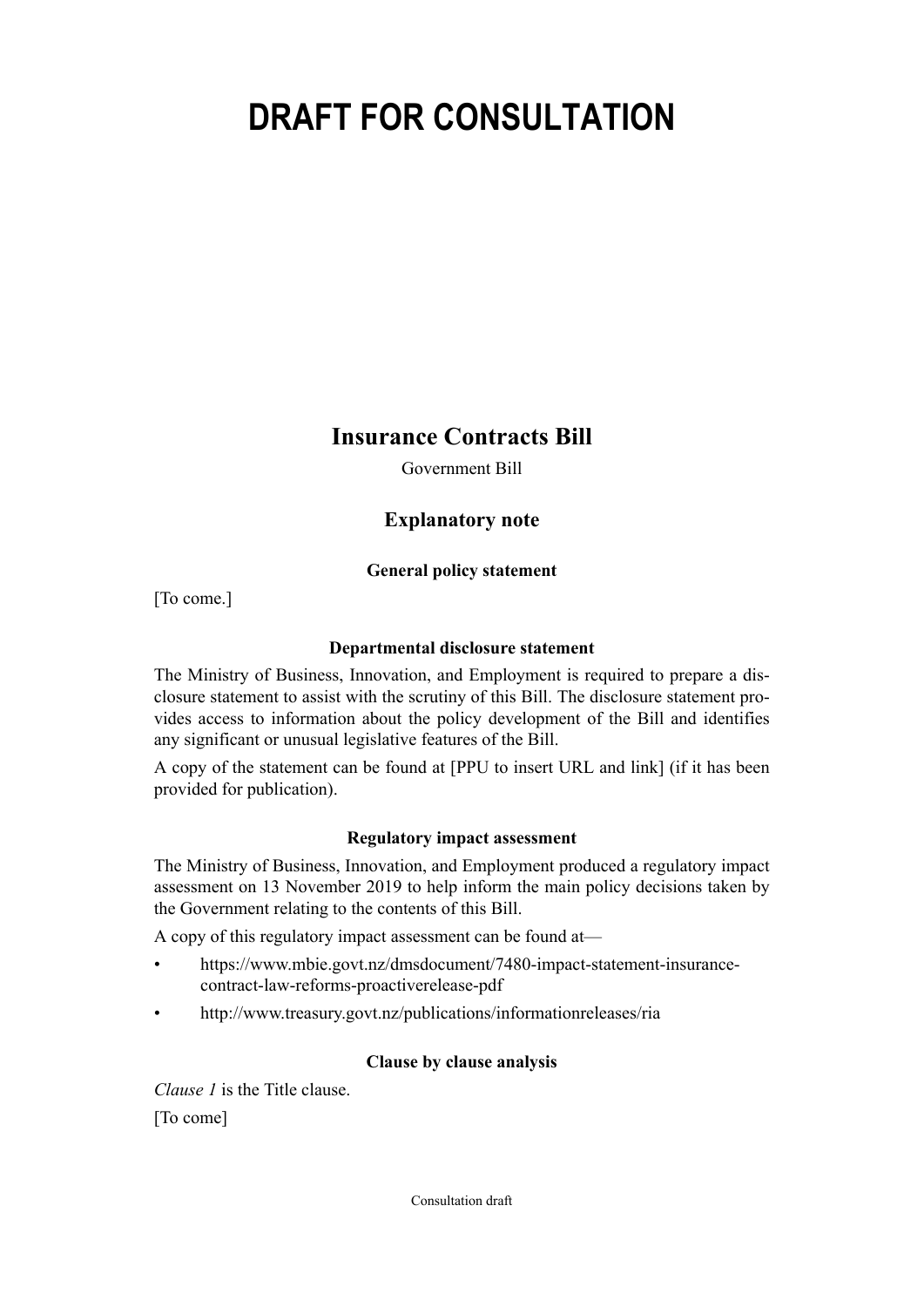## **Part 1**

## **Preliminary provisions**

[To come]

## **Part 2 Disclosure duties and duty of utmost good faith**

[To come]

## **Part 3 Contracts of insurance**

[To come]

## **Part 4 Intermediaries**

[To come]

## **Part 5 Contracts of life insurance**

[To come]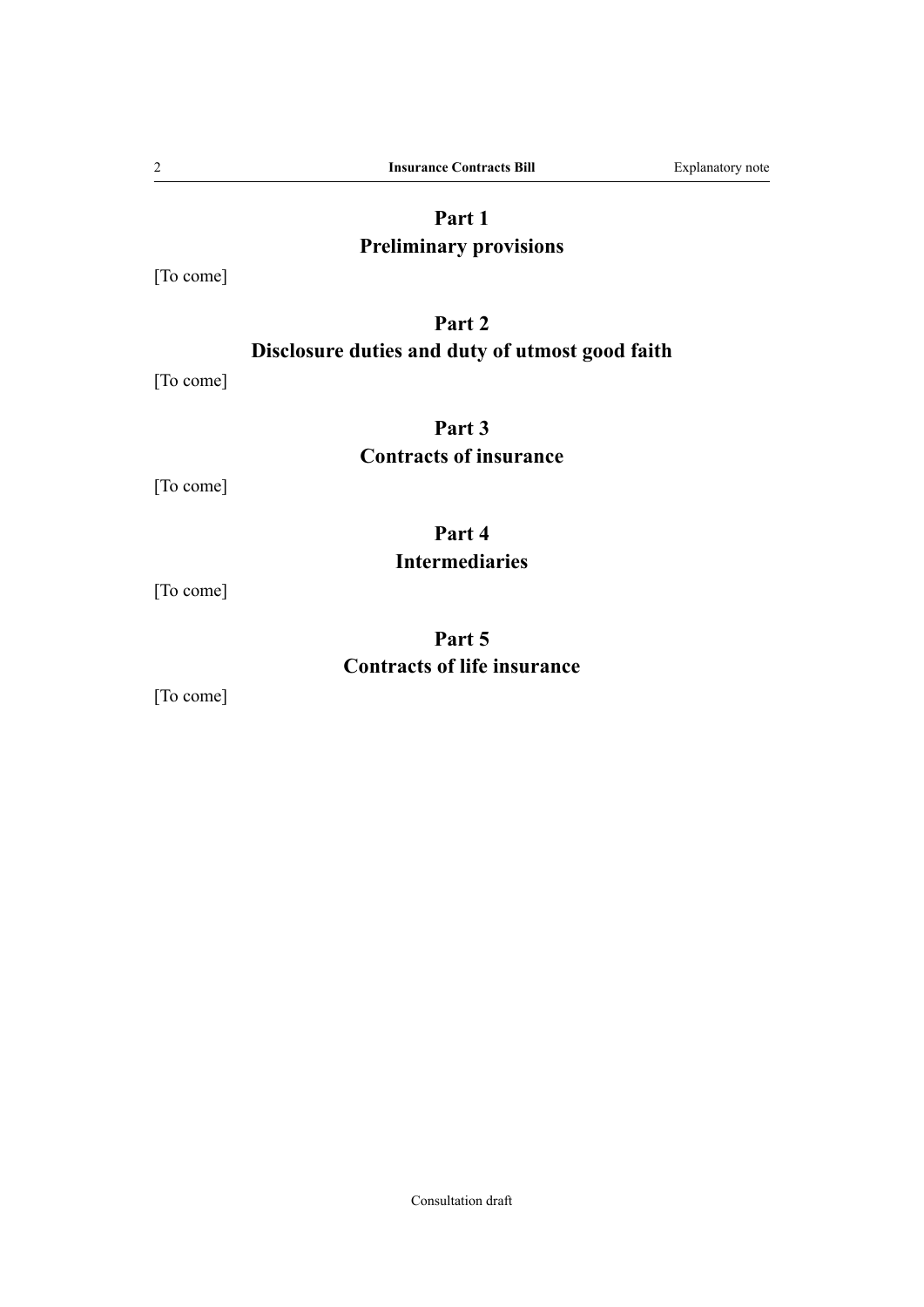*Hon Dr David Clark*

## **Insurance Contracts Bill**

Government Bill

## **Contents**

|                |                                                                                            | Page  |
|----------------|--------------------------------------------------------------------------------------------|-------|
| $\mathbf{1}$   | Title                                                                                      | $8\,$ |
| $\overline{2}$ | Commencement                                                                               | 8     |
|                | Part 1                                                                                     |       |
|                | <b>Preliminary provisions</b>                                                              |       |
| 3              | Purpose                                                                                    | 9     |
| $\overline{4}$ | Overview                                                                                   | 9     |
| 5              | Interpretation                                                                             | 10    |
| 6              | Meaning of contract of insurance                                                           | 11    |
| 7              | Conflict of laws                                                                           | 12    |
| 8              | Transitional, savings, and related provisions                                              | 12    |
| 9              | Act binds the Crown                                                                        | 12    |
|                | Part 2                                                                                     |       |
|                | Disclosure duties and duty of utmost good faith                                            |       |
| 10             | Meaning of consumer insurance contract and non-consumer                                    | 12    |
|                | insurance contract                                                                         |       |
| 11             | Presumption relating to consumer insurance contract                                        | 12    |
| 12             | Effect of certificate                                                                      | 13    |
|                | Subpart 1—Disclosure duty for consumer insurance contracts                                 |       |
| 13             | When subpart applies                                                                       | 13    |
| 14             | Policyholder must take reasonable care                                                     | 13    |
| 15             | Matters that may be taken into account                                                     | 13    |
| 16             | Particular characteristics or circumstances of policyholder                                | 14    |
| 17             | Failure to answer or obviously incomplete or irrelevant answer is<br>not misrepresentation | 14    |
| 18             | Fraudulent misrepresentation is breach of duty                                             | 14    |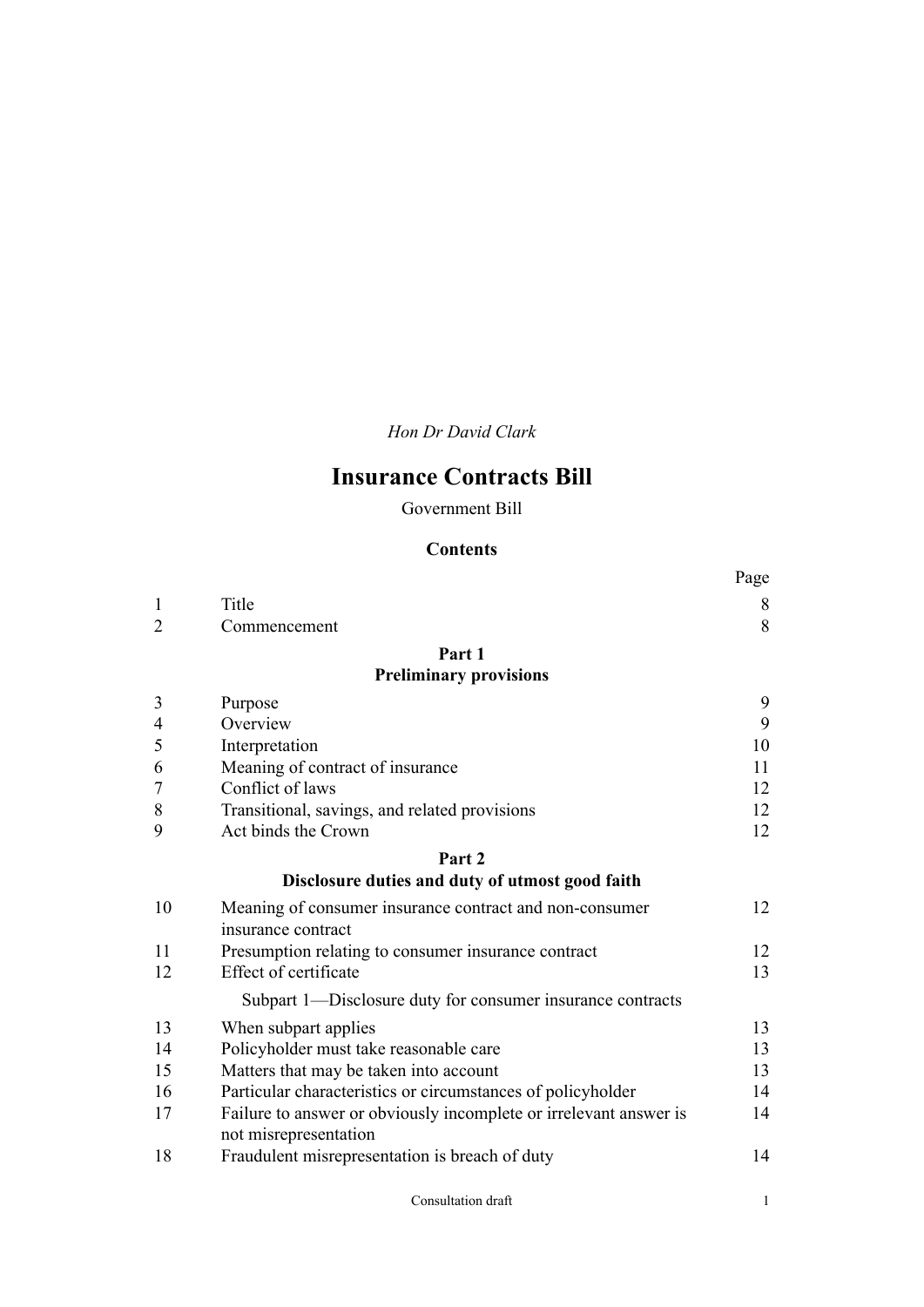|    | <b>Insurance Contracts Bill</b>                                                      |    |  |
|----|--------------------------------------------------------------------------------------|----|--|
| 19 | Duty replaces previous duties                                                        | 14 |  |
| 20 | Representations to specified intermediaries                                          | 14 |  |
|    | Subpart 2—Group insurance                                                            |    |  |
| 21 | When subpart applies                                                                 | 15 |  |
| 22 | Person who has benefit of contract also has duty                                     | 15 |  |
| 23 | Breach by 1 member of group does not affect others                                   | 15 |  |
| 24 | Policyholder's duties not limited                                                    | 15 |  |
|    | Subpart 3—Remedies for breach of disclosure duty for consumer<br>insurance contracts |    |  |
| 25 | Subpart applies to consumer insurance contracts                                      | 15 |  |
| 26 | When insurer has remedy                                                              | 16 |  |
| 27 | Classification of qualifying misrepresentations                                      | 16 |  |
| 28 | When misrepresentation is deliberate or reckless                                     | 16 |  |
| 29 | Burden of proof and presumptions                                                     | 16 |  |
|    | Subpart 4—Disclosure duty for non-consumer insurance contracts                       |    |  |
| 30 | When subpart applies                                                                 | 17 |  |
| 31 | Policyholder has duty of fair presentation                                           | 17 |  |
| 32 | What is fair presentation of risk                                                    | 17 |  |
| 33 | What must be disclosed                                                               | 17 |  |
| 34 | What is material                                                                     | 18 |  |
| 35 | What is substantially correct                                                        | 18 |  |
| 36 | Representation may be withdrawn or corrected                                         | 18 |  |
| 37 | Duty replaces previous duties                                                        | 18 |  |
| 38 | Variations                                                                           | 18 |  |
|    | Knowledge of policyholder                                                            |    |  |
| 39 | Knowledge of policyholder                                                            | 18 |  |
| 40 | What individual knows                                                                | 19 |  |
| 41 | What other policyholders know                                                        | 19 |  |
| 42 | When confidential information is not known                                           | 19 |  |
| 43 | What policyholder ought to know                                                      | 19 |  |
|    | Knowledge of insurer                                                                 |    |  |
| 44 | Knowledge of insurer                                                                 | 20 |  |
| 45 | What insurer knows                                                                   | 20 |  |
| 46 | What insurer ought to know                                                           | 20 |  |
| 47 | What insurer is presumed to know                                                     | 20 |  |
|    | Other provisions relating to knowledge                                               |    |  |
| 48 | Knowledge: wilful blindness                                                          | 20 |  |
| 49 | Knowledge of fraud                                                                   | 21 |  |
|    | Subpart 5—Remedies for breach of duty of fair presentation                           |    |  |
| 50 | Subpart applies to non-consumer insurance contracts                                  | 21 |  |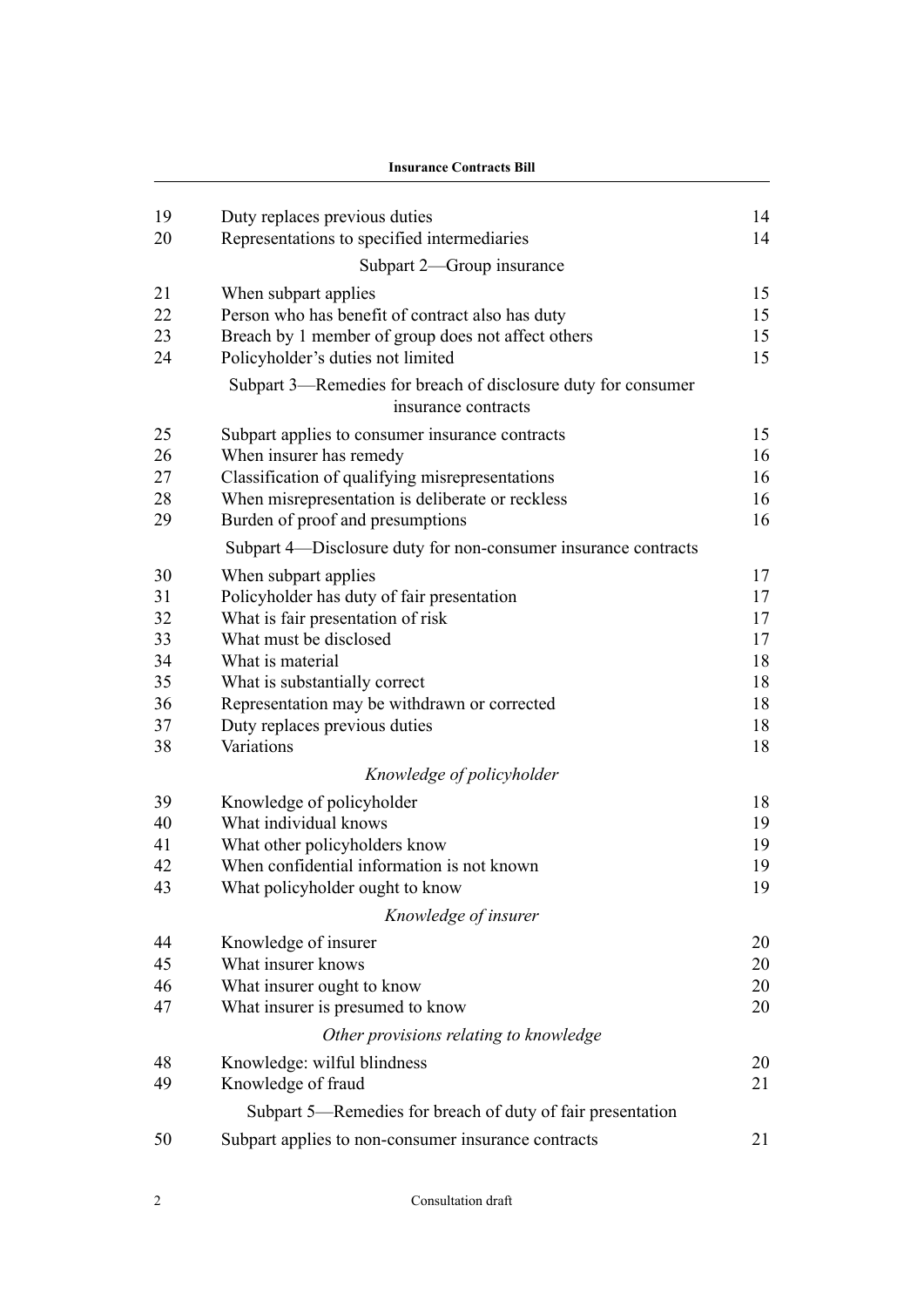**Insurance Contracts Bill**

| 51<br>52<br>53<br>54 | When insurer has remedy<br>Classification of qualifying breach<br>When breach is deliberate or reckless<br>Burden of proof   | 21<br>21<br>21<br>22 |
|----------------------|------------------------------------------------------------------------------------------------------------------------------|----------------------|
|                      | Subpart 6—Insurer's duties                                                                                                   |                      |
| 55<br>56             | Insurer must inform policyholder of duty<br>Application to variations                                                        | 22<br>22             |
| 57<br>58             | Insurer must inform policyholder of extent to which insurer may<br>rely on third party information<br>Consequences of breach | 22<br>23             |
|                      | Subpart 7—Duty of utmost good faith                                                                                          |                      |
| 59                   | Duty of utmost good faith                                                                                                    | 23                   |
| 60                   | Effect of <b>section 59</b> on other law                                                                                     | 23                   |
|                      | Subpart 8—Miscellaneous provisions                                                                                           |                      |
| 61                   | Effect of warranties                                                                                                         | 24                   |
| 62                   | Certain provisions of no effect                                                                                              | 24                   |
| 63                   | Duty for specified intermediary in relation to consumer insurance<br>contract                                                | 24                   |
| 64                   | Duty for specified intermediary in relation to non-consumer<br>insurance contract                                            | 24                   |
| 65<br>66             | Court may order specified intermediary to pay compensation<br>Indemnity for specified intermediary is void                   | 25<br>25             |
|                      | Part 3                                                                                                                       |                      |
|                      | <b>Contracts of insurance</b>                                                                                                |                      |
|                      | Subpart 1—Restrictions on terms                                                                                              |                      |
|                      | Arbitration                                                                                                                  |                      |
| 67                   | Arbitration provisions not binding                                                                                           | 25                   |
|                      | Manner of, or time for, making claims or commencing proceedings                                                              |                      |
| 68                   | Provisions prescribing manner or time of claims or proceedings not<br>binding                                                | 26                   |
| 69                   | Claims-made policies                                                                                                         | 26                   |
| 70                   | Insurer not liable to pay greater cost                                                                                       | 27                   |
|                      | Increased risk exclusions                                                                                                    |                      |
| 71                   | Increased risk exclusions                                                                                                    | 27                   |
|                      | Pro rata conditions of average                                                                                               |                      |
| 72                   | Prohibition on including pro rata condition of average in home and<br>contents insurance                                     | 28                   |
| 73                   | Disclosure of pro rata condition of average in other cases                                                                   | 28                   |
| 74                   | Requirement treated as complied with if particular form is used                                                              | 29                   |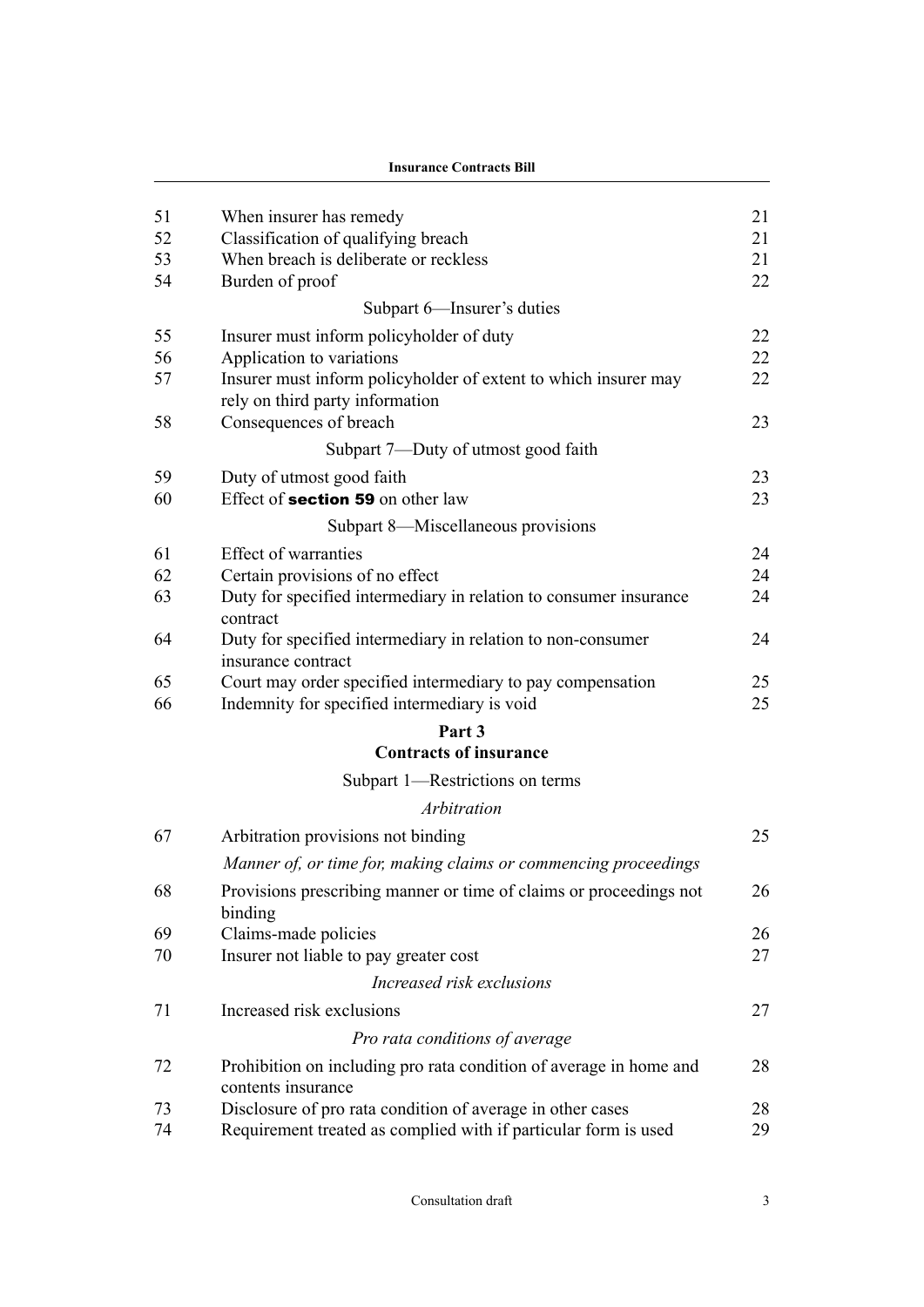**Insurance Contracts Bill**

|          | Subpart 2-Insurable interest                                                                     |          |
|----------|--------------------------------------------------------------------------------------------------|----------|
| 75       | Insurable interest not required                                                                  | 29       |
| 76       | Insurable interest in life of life insured not required                                          | 30       |
|          | Subpart 3-Insurance relating to contracts for sale of land                                       |          |
| 77       | Definitions for purposes of subpart                                                              | 30       |
| 78       | Purchaser of land entitled to benefits of insurance between sale and<br>possession or settlement | 30       |
| 79       | Certain defences or answers invalid                                                              | 31       |
| 80       | Purchase price reduced by amount payable to vendor's mortgagee                                   | 31       |
| 81<br>82 | Application of subpart<br>Double insurance relating to contract for sale of land                 | 31<br>32 |
|          |                                                                                                  |          |
|          | Subpart 4—Third party claims against insurers                                                    |          |
| 83<br>84 | Interpretation in this subpart                                                                   | 32       |
| 85       | Claimant may recover from insurer<br>Claimant must have leave of court                           | 33<br>33 |
| 86       | Insurer stands in policyholder's place                                                           | 33       |
| 87       | Defences generally                                                                               | 34       |
| 88       | Limitation defence does not apply in certain cases                                               | 34       |
| 89       | Judgment against specified policyholder no bar to claim against<br>insurer                       | 34       |
| 90       | Discharge of insurer's liability                                                                 | 34       |
| 91       | Effect of payments made by insurer to specified policyholder                                     | 35       |
| 92       | Claimant may not recover from reinsurer                                                          | 35       |
| 93       | Claimant may obtain information                                                                  | 35       |
|          | Subpart 5-Miscellaneous                                                                          |          |
| 94       | Application for shares in company not to be contained in proposal<br>for insurance               | 35       |
|          | Part 4                                                                                           |          |
|          | <b>Intermediaries</b>                                                                            |          |
| 95       | Interpretation                                                                                   | 36       |
|          | Subpart 1-Payments to insurance intermediaries                                                   |          |
| 96       | Payment by policyholder to intermediary discharges their liability<br>to insurer                 | 37       |
| 97       | Payment by insurer to intermediary does not discharge insurer's<br>liability to policyholder     | 37       |
| 98       | Prohibition on contracting out                                                                   | 37       |
|          | Subpart 2—Duties of brokers in relation to premiums                                              |          |
| 99       | Duties of broker in relation to premiums                                                         | 37       |
| 100      | Duty does not prevent certain matters                                                            | 38       |
| 101      | Broker may pay another insurance intermediary                                                    | 38       |
| 102      | [Broker must notify insurer if premium not paid                                                  | 39       |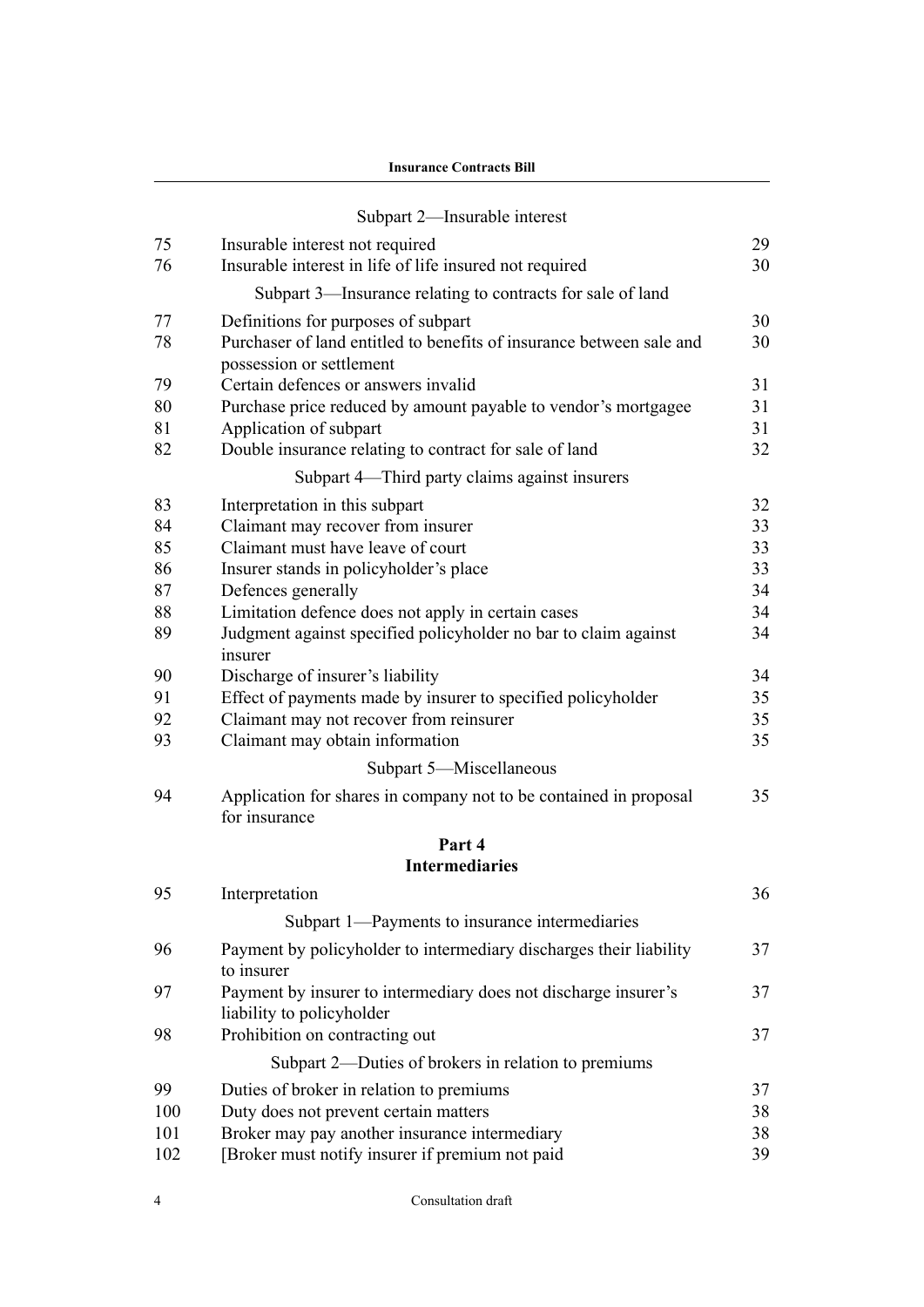| <b>Insurance Contracts Bill</b> |                                                                                                                          |    |
|---------------------------------|--------------------------------------------------------------------------------------------------------------------------|----|
| 103                             | [Broker must pay interest if broker fails to notify insurer                                                              | 39 |
| 104                             | Broker may notify another insurance intermediary                                                                         | 39 |
| 105                             | Lloyd's brokers                                                                                                          | 40 |
|                                 | Subpart 3-Duties of brokers in relation to payments due to<br>policyholder                                               |    |
| 106                             | Duties of broker in relation to payments due to policyholder                                                             | 40 |
| 107                             | Subpart does not prevent certain matters                                                                                 | 40 |
|                                 | Subpart 4—Insurance broking client accounts                                                                              |    |
| 108                             | Broker must establish and maintain insurance broking client                                                              | 40 |
|                                 | account                                                                                                                  |    |
| 109                             | Payments into insurance broking client account                                                                           | 41 |
| 110                             | Payments out of insurance broking client account                                                                         | 41 |
| 111                             | Investment of broking money                                                                                              | 41 |
| 112                             | Realisation of investment                                                                                                | 42 |
| 113                             | Broker may retain interest or other income on insurance broking<br>client account                                        | 42 |
| 114                             | Broking money not capable of being attached, etc                                                                         | 42 |
|                                 | Subpart 5—Distribution of insurance broking client account<br>money on insolvency                                        |    |
| 115                             | When this subpart applies                                                                                                | 43 |
| 116                             | Money treated as on trust                                                                                                | 43 |
| 117                             | Payments from insurance broking client account                                                                           | 43 |
| 118                             | Investment of money                                                                                                      | 44 |
|                                 | Subpart 6-Miscellaneous                                                                                                  |    |
| 119                             | Part not to apply to contracts of reinsurance                                                                            | 44 |
|                                 | Part 5                                                                                                                   |    |
|                                 | <b>Contracts of life insurance</b>                                                                                       |    |
|                                 | Interest payable under life policies                                                                                     |    |
| 120                             | Interest payable from 91st day after date of death                                                                       | 44 |
| 121                             | Interest payable in respect of assets related money                                                                      | 44 |
| 122                             | [Basis of calculating interest payable                                                                                   | 45 |
|                                 | Assignments of policies                                                                                                  |    |
| 123                             | Assignment of life policy by way of ordinary transfer                                                                    | 45 |
| 124                             | Registration of assignment                                                                                               | 46 |
|                                 | Other rights to life policy may be registered                                                                            |    |
| 125                             | How right to life policy is registered if right acquired by<br>bankruptcy or under will, intestacy, or writ of execution | 46 |
|                                 | Other provisions relating to registration                                                                                |    |
|                                 |                                                                                                                          |    |
| 126                             | Registration procedure                                                                                                   | 46 |
| 127                             | Defective instruments                                                                                                    | 47 |

Consultation draft 5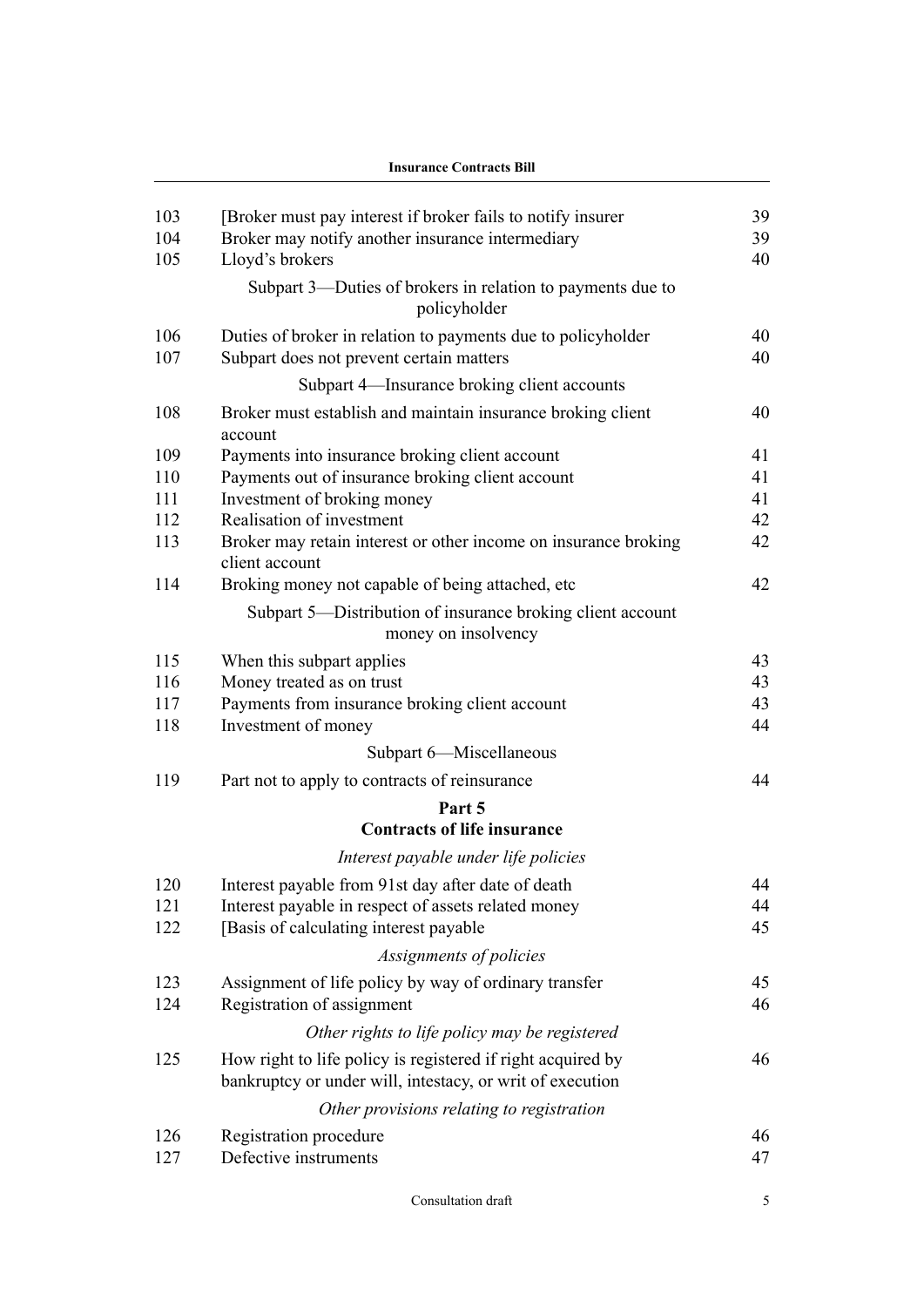|     | <b>Insurance Contracts Bill</b>                                                                    |    |  |
|-----|----------------------------------------------------------------------------------------------------|----|--|
| 128 | Life insurer may require reasonable evidence of matters affecting<br>validity                      | 47 |  |
| 129 | High Court may order registration                                                                  | 47 |  |
| 130 | Time of registration                                                                               | 47 |  |
| 131 | Life insurer must keep record of registrations                                                     | 48 |  |
| 132 | Notice of unregistered dealings does not affect life insurer or other<br>persons                   | 48 |  |
| 133 | Provision for lost or destroyed instruments                                                        | 48 |  |
| 134 | Courts may enforce equities                                                                        | 48 |  |
| 135 | Life insurer not affected by notice of trust                                                       | 49 |  |
| 136 | Life insurer may not charge fee                                                                    | 49 |  |
|     | Surrender values                                                                                   |    |  |
| 137 | Applying surrender value to keep life policy in force                                              | 49 |  |
| 138 | Life policies kept in force by surrender value                                                     | 49 |  |
|     | Offence for non-compliance with various requirements                                               |    |  |
| 139 | Offence for non-compliance with various requirements                                               | 49 |  |
|     | Life insurance of minors                                                                           |    |  |
| 140 | Insurance by minor under 10 years                                                                  | 50 |  |
| 141 | Insurance by minor who has turned 10 years                                                         | 50 |  |
| 142 | Dealings by minor with life policy                                                                 | 50 |  |
| 143 | Presumption for policies entered into and dispositions made                                        | 51 |  |
| 144 | Insurance on life of minor who is under 16 years                                                   | 51 |  |
| 145 | Endowment insurance on life of minor                                                               | 52 |  |
|     | Limits on payments on death of minor                                                               |    |  |
| 146 | Limit on total amount of payments if deceased minor under 10<br>years                              | 52 |  |
| 147 | Limit on persons to whom payments may be made if deceased<br>minor under 16 years                  | 52 |  |
| 148 | Life insurer must give information about limits                                                    | 52 |  |
| 149 | Offences relating to breach of limits                                                              | 53 |  |
|     | Money payable for benefit of minor or incapable person                                             |    |  |
| 150 | Money payable to Public Trust                                                                      | 53 |  |
| 151 | High Court may appoint trustee                                                                     | 53 |  |
| 152 | Powers of Public Trust receiving money                                                             | 53 |  |
| 153 | Trustee may apply money for person's maintenance, education,<br>protection, or advancement in life | 54 |  |
| 154 | Payment to trustee is valid discharge                                                              | 54 |  |
| 155 | Investment of insurance money                                                                      | 54 |  |
|     | Life insurance for spouse, partner, or children                                                    |    |  |
| 156 | Person may insure their own life for spouse, partner, or children                                  | 54 |  |
| 157 | Appointment of trustees and investment of money                                                    | 55 |  |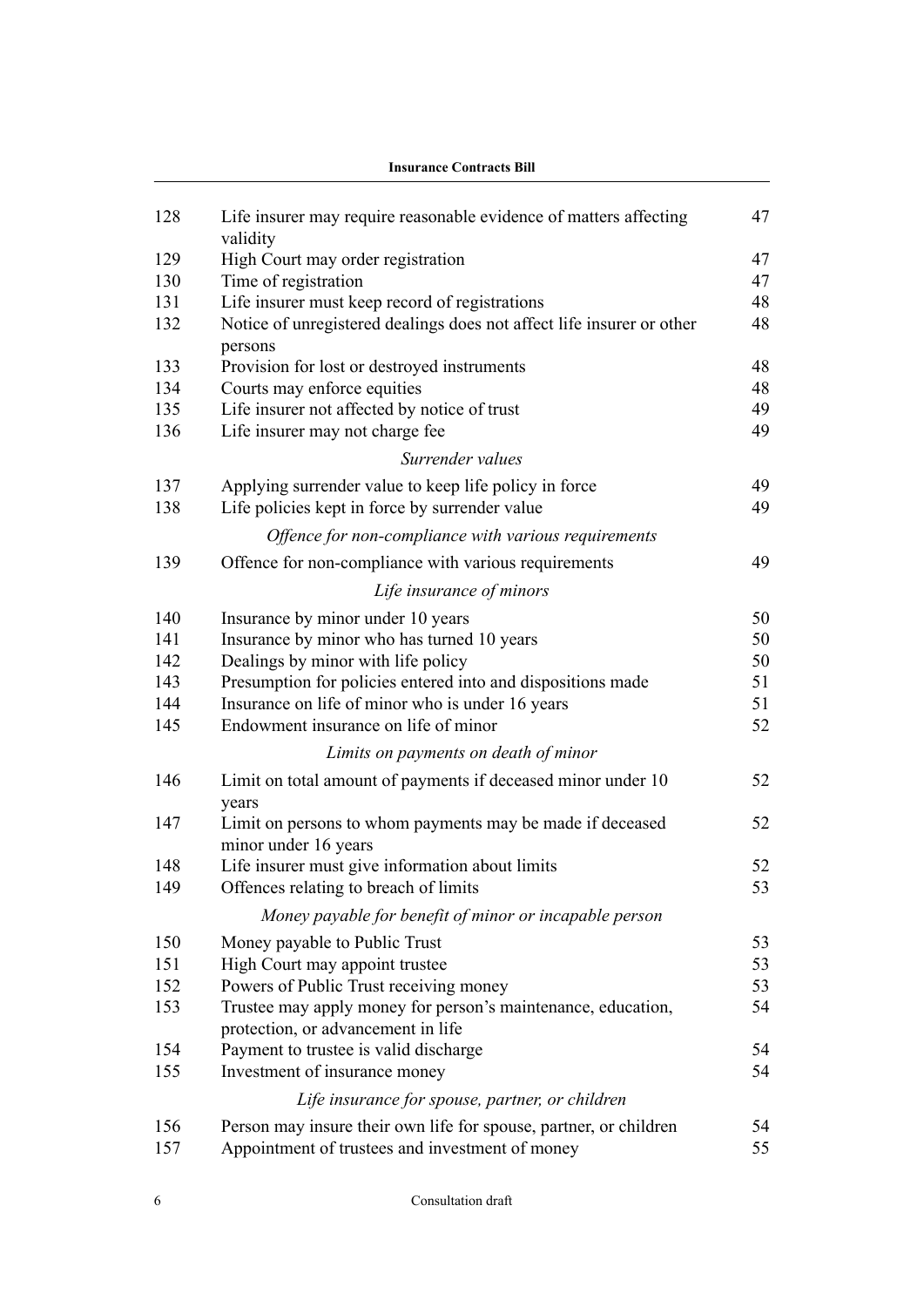|     | <b>Insurance Contracts Bill</b>                                                 |    |  |  |
|-----|---------------------------------------------------------------------------------|----|--|--|
| 158 | Reversion or vesting of life policy assigned to spouse or partner               | 56 |  |  |
| 159 | Life insurer may declare executor or other persons to be<br>policyholder        | 56 |  |  |
| 160 | Vesting life policy without requiring probate or letters of<br>administration   | 57 |  |  |
|     | Part 6                                                                          |    |  |  |
|     | <b>Regulations and miscellaneous provisions</b>                                 |    |  |  |
|     | Regulations                                                                     |    |  |  |
| 161 | General regulations                                                             | 58 |  |  |
| 162 | Regulations for purpose of Part 4                                               | 59 |  |  |
|     | Miscellaneous                                                                   |    |  |  |
| 163 | Marine Insurance Act 1908 to be subject to this Act                             | 59 |  |  |
| 164 | No contracting out                                                              | 59 |  |  |
|     | Part 7                                                                          |    |  |  |
|     | Repeals and amendments to other Acts                                            |    |  |  |
|     | Repeals                                                                         |    |  |  |
| 165 | Repeals                                                                         | 60 |  |  |
|     | Amendments to Marine Insurance Act 1908                                         |    |  |  |
| 166 | Principal Act                                                                   | 60 |  |  |
| 167 | Heading above section 18                                                        | 60 |  |  |
|     | When contract is deemed to be concluded                                         |    |  |  |
| 168 | Repeals                                                                         | 60 |  |  |
| 169 | Section 40 amended (Warranty of seaworthiness of ship)                          | 60 |  |  |
|     | <b>Amendments to Fair Trading Act 1986</b>                                      |    |  |  |
| 170 |                                                                                 | 60 |  |  |
| 171 | Principal Act<br>New section 46KA inserted (Other matters relating to insurance | 60 |  |  |
|     | contracts)                                                                      |    |  |  |
|     | 46KA<br>Other matters relating to insurance contracts                           | 61 |  |  |
| 172 | New section 46KA inserted (Other matters relating to insurance<br>contracts)    | 61 |  |  |
|     | 46KA<br>Other matters relating to insurance contracts                           | 61 |  |  |
| 173 | Section 46L amended (When term in consumer contract is unfair)                  | 62 |  |  |
| 174 | Schedule 1AA amended                                                            | 62 |  |  |
|     | <b>Amendments to Financial Markets Conduct Act 2013</b>                         |    |  |  |
| 175 | Principal Act                                                                   | 62 |  |  |
| 176 | Section 6 amended (Interpretation)                                              | 62 |  |  |
| 177 | Section 431Z amended (Application of conduct obligations)                       | 62 |  |  |
| 178 | Section 446S amended (Other definitions used in subpart)                        | 62 |  |  |
| 179 | New subpart 6B of Part 6 inserted                                               | 62 |  |  |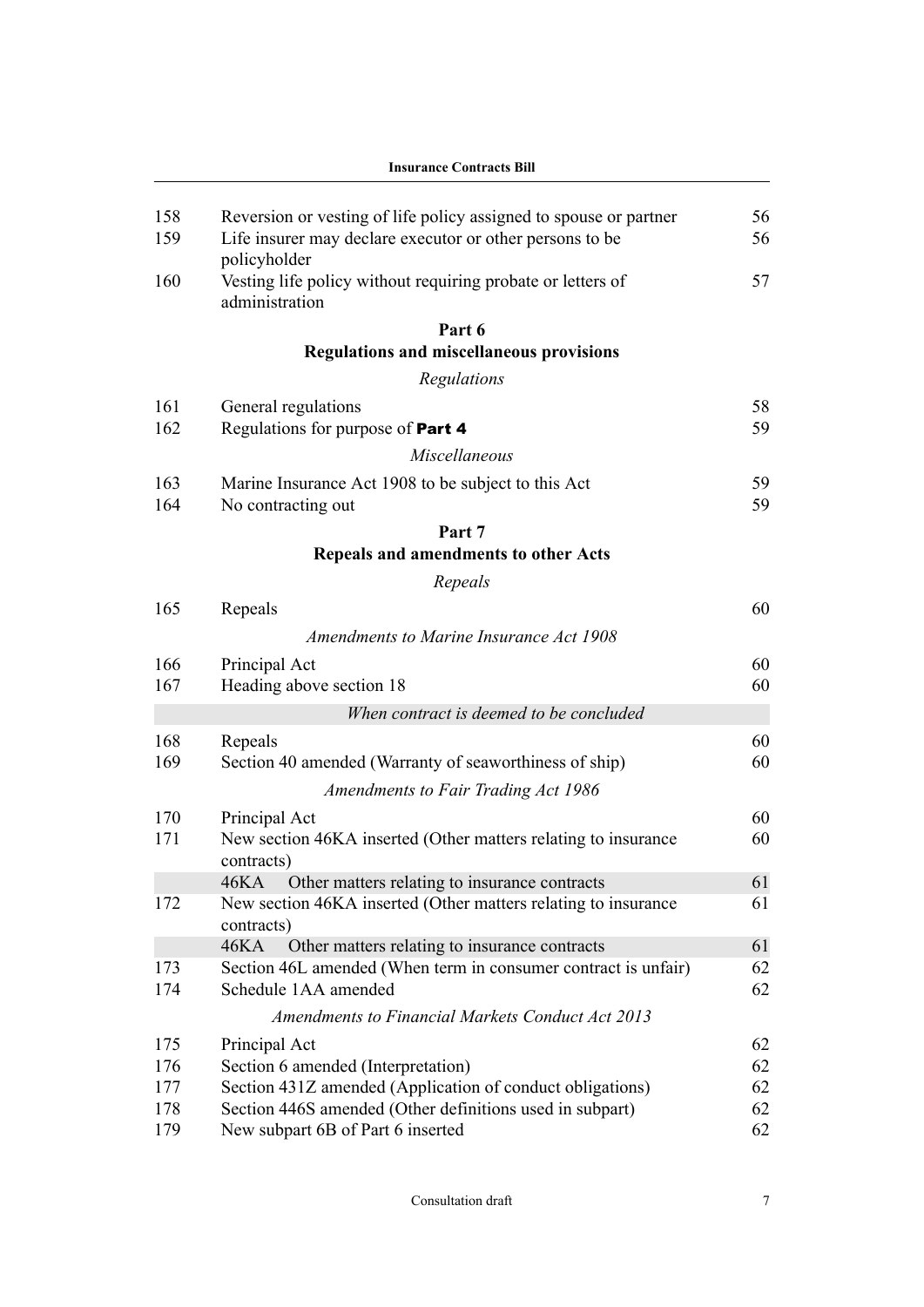<span id="page-9-0"></span>

|     |               | Subpart 6B—Duties to assist policyholders to understand<br>insurance contracts                      |    |
|-----|---------------|-----------------------------------------------------------------------------------------------------|----|
|     | 447           | When subpart applies                                                                                | 63 |
|     | 447A          | Insurer must ensure contract is worded and presented in<br>clear, concise, and effective manner     | 63 |
|     | 447B          | Contract of insurance must comply with prescribed<br>requirements relating to form and presentation | 63 |
|     | 447C          | Insurers must make information publicly available                                                   | 63 |
| 180 | subpart)      | Section 447 replaced (Application of regulations made under this                                    | 64 |
|     | 447D          | Application of regulations made under this subpart                                                  | 64 |
| 181 |               | Section 449 amended (Part 6 services provisions)                                                    | 64 |
| 182 |               | Section 462 amended (When FMA may make stop orders)                                                 | 64 |
| 183 |               | Section 463 amended (Terms of stop order)                                                           | 64 |
| 184 | services))    | Section 546 amended (Regulations for purposes of Part 6 (market                                     | 65 |
|     |               | Amendment to Personal Property Securities Act 1999                                                  |    |
| 185 | Principal Act |                                                                                                     | 65 |
| 186 |               | Section 16 amended (Interpretation)                                                                 | 65 |
| 187 |               | Section 23 amended (When Act does not apply)                                                        | 65 |
|     |               | Other legislation amended                                                                           |    |
| 188 |               | Other legislation amended                                                                           | 65 |
|     |               | <b>Schedule 1</b>                                                                                   | 66 |
|     |               | Transitional, savings, and related provisions                                                       |    |
|     |               | <b>Schedule 2</b>                                                                                   | 68 |
|     |               | Insurer's remedies for qualifying misrepresentation or breach                                       |    |
|     |               | <b>Schedule 3</b>                                                                                   | 74 |
|     |               | Information and disclosure for third party claimants                                                |    |
|     |               | <b>Schedule 4</b>                                                                                   | 79 |
|     |               | New Part 2 inserted into Schedule 1AA of Fair Trading Act<br>1986                                   |    |
|     |               | <b>Schedule 5</b>                                                                                   | 80 |
|     |               | <b>Amendments to other legislation</b>                                                              |    |
|     |               |                                                                                                     |    |

## **The Parliament of New Zealand enacts as follows:**

## **1 Title**

This Act is the Insurance Contracts Act 2022.

## **2 Commencement**

(1) This Act commences on a date or dates set by Order in Council.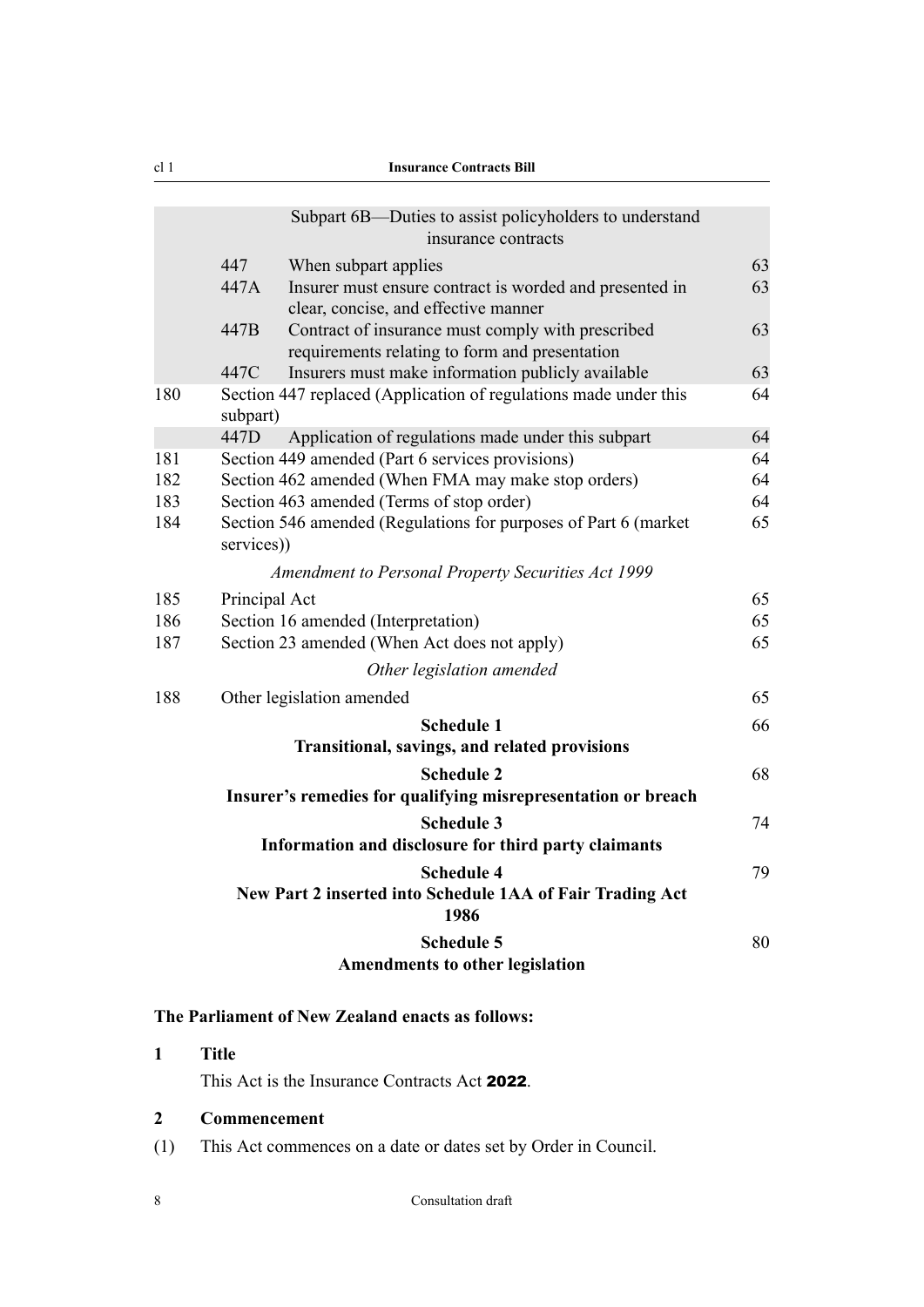<span id="page-10-0"></span>(2) Any part of the Act that has not commenced by the 3rd anniversary of Royal assent commences then.

## **Part 1 Preliminary provisions**

#### **3 Purpose**

The purpose of this Act is to reform and modernise the law relating to contracts of insurance to—

- (a) promote the confident and informed participation of insurers, policy‐ holders, and other participants in the New Zealand insurance market; and
- (b) ensure that the provisions included in contracts of insurance, and the practices of insurers in relation to those contracts, operate fairly.

#### **4 Overview**

In this Act,—

- (a) this Part deals with preliminary matters, including interpretation and the application of this Act to the Crown:
- (b) Part 2—
	- (i) requires a consumer to take reasonable care not to make a misrep‐ resentation to the insurer before a consumer insurance contract is entered into or varied:
	- (ii) requires other policyholders to make to the insurer a fair presentation of the risk before a non-consumer insurance contract is entered into or varied:
	- (iii) provides fair remedies for a breach of those requirements:
	- (iv) provides for a contract of insurance to be a contract based on the utmost good faith:
- (c) Part 3 contains provisions relating to the terms of contracts of insur‐ ance, including restrictions on certain types of exclusions and other provisions:
- (d) Part 4 contains provisions relating to insurance intermediaries (for example, brokers). The Part—
	- (i) provides that a payment by a policyholder to an intermediary dis‐ charges their liability to the insurer; and
	- (ii) imposes duties on brokers in relation to premiums; and
	- (iii) regulates insurance broking client accounts:
- (e) **Part 5** contains provisions relating to life policies, including—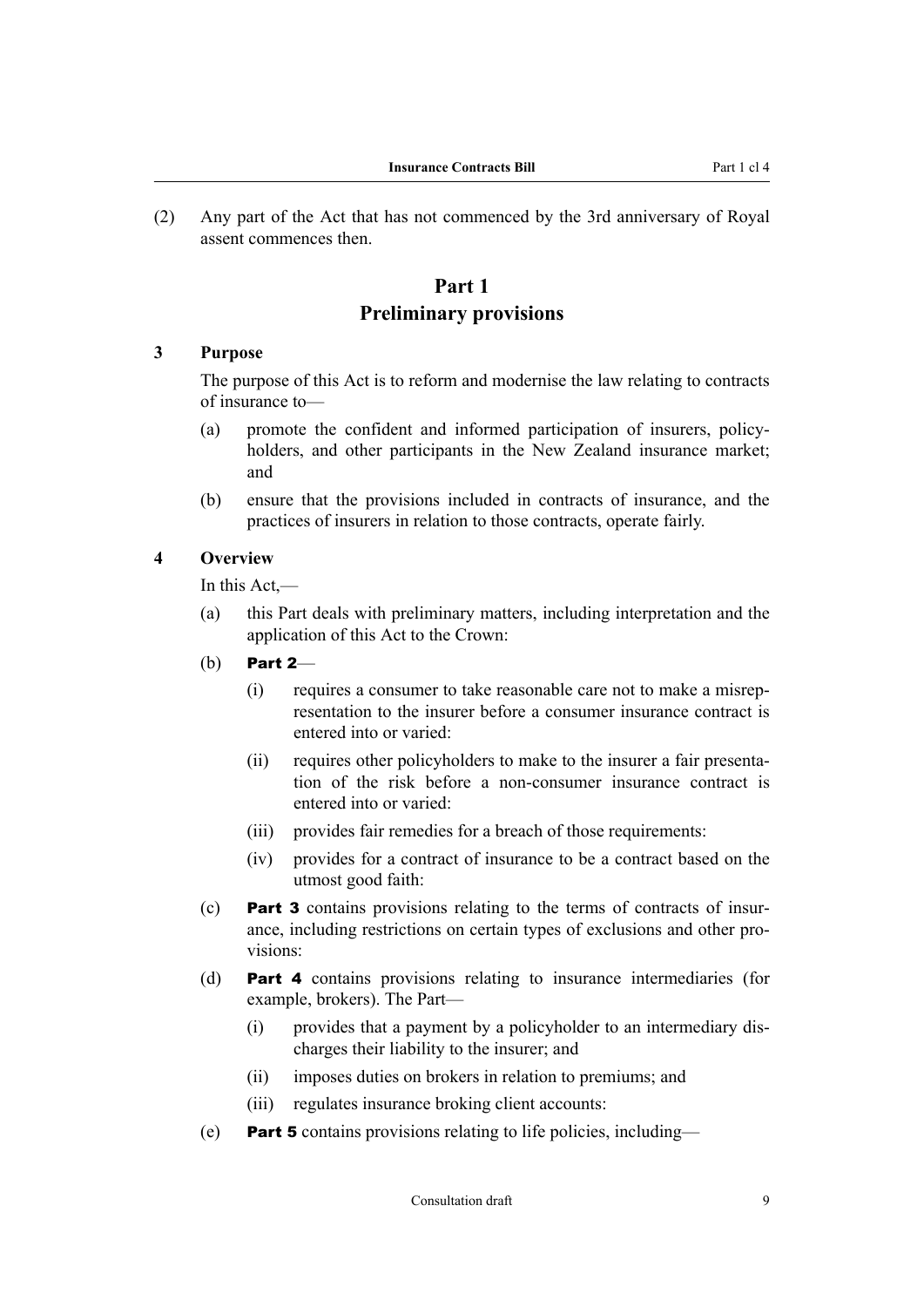#### <span id="page-11-0"></span>Part 1 cl 5 **Insurance Contracts Bill**

- (i) interest on amounts payable under life policies; and
- (ii) the assignment of life policies; and
- (iii) life insurance by minors; and
- (iv) life insurance for spouses or partners:
- (f) Part 6 contains miscellaneous provisions, including provisions relating to regulations.

### **5 Interpretation**

In this Act, unless the context otherwise requires,—

**avoid**, in relation to a contract of insurance, means avoid from its inception

**consumer insurance contract** has the meaning set out in [section 10](#page-13-0)

```
contract of insurance has the meaning set out in section 6
```
**contract of marine insurance** has the same meaning as in section 3 of the Marine Insurance Act 1908

**court** means, in relation to any matter, the court by or before which the matter falls to be determined

**duty of fair presentation** means the duty under [subpart 4](#page-18-0) of Part 2

**duty to take reasonable care not to make a misrepresentation** means the duty under [subpart 1](#page-14-0) of Part 2

**FMCA** means the Financial Markets Conduct Act 2013

**incapable person** has the meaning set out in **[section 150](#page-54-0)** 

**insurer**—

- (a) means a person by whom or on whose behalf the risk or part of the risk to which a contract of insurance relates is accepted; and
- (b) includes, in relation to a proposed contract of insurance, the person who would be the insurer under **paragraph** (a) if the contract were entered into

**life insured**, in relation to a life policy, means the person upon whose death or survival benefits payable under that life policy are contingent

**life insurer** has the same meaning as in section 6(1) of the Insurance (Pruden‐ tial Supervision) Act 2010

**life policy** has the meaning set out in section 84 of the Insurance (Prudential Supervision) Act 2010

**material**, in relation to a representation or a circumstance, has the meaning set out in [section 34](#page-19-0)

**Minister** means the Minister of the Crown who, under the authority of any warrant or with the authority of the Prime Minister, is responsible for the administration of this Act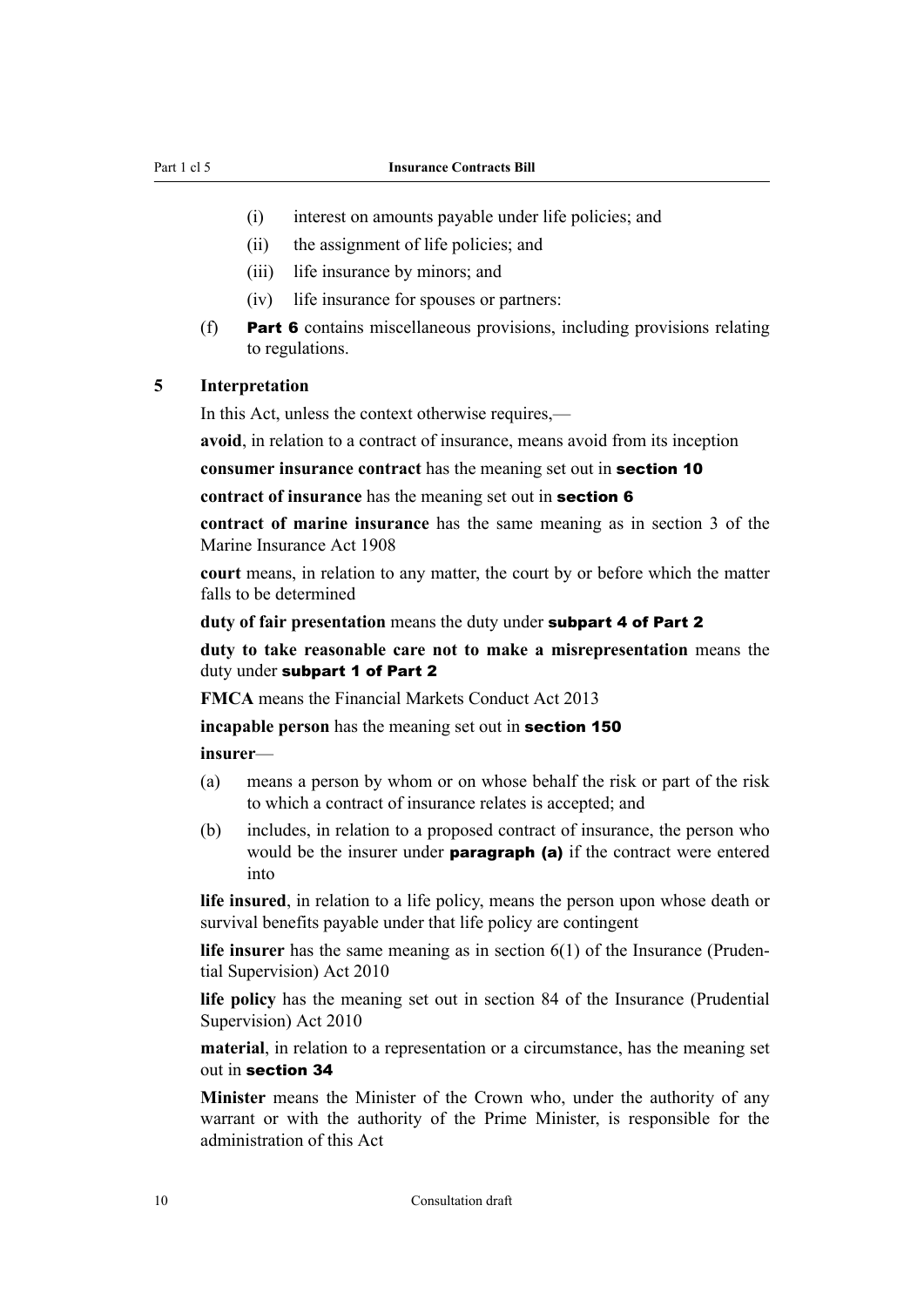#### <span id="page-12-0"></span>**non-consumer insurance contract** has the meaning set out in [section 10](#page-13-0)

**partner**, in the phrase "spouse or partner" and in related contexts, means, in relation to a person (**P**),—

- (a) P's civil union partner; or
- (b) P's de facto partner

#### **policyholder**—

- (a) means—
	- (i) the person who has entered into a contract of insurance with an insurer; or
	- (ii) if the rights of that person under the contract of insurance have been assigned, transferred by the operation of the contract, or transferred by operation of law, the person who has those rights; and
- (b) includes, in relation to a proposed contract of insurance, the person who would be the policyholder under **paragraph** (a) if the contract were entered into

**qualifying breach** has the meaning set out in [section 51](#page-22-0)

#### **qualifying misrepresentation** has the meaning set out in [section 26](#page-17-0)

**registered bank** has the same meaning as in the Banking (Prudential Supervision) Act 1989

**regulations** means regulations in force under this Act

**specified intermediary**, in relation to a contract of insurance,—

- (a) means a person entitled to receive from the insurer commission or other valuable consideration in consideration for the person's arranging, negotiating, soliciting, or procuring the contract of insurance between a per‐ son other than that person and the insurer; but
- (b) does not include an employee of the insurer

**vary**, in relation to a contract, includes to extend the contract.

#### **6 Meaning of contract of insurance**

- (1) For the purposes of this Act, unless the context otherwise requires, **contract of insurance**—
	- (a) means a contract involving the transference of risk and under which a person (the insurer) agrees, in return for a premium, to pay to or for the account of another person (the policyholder) a sum of money or its equivalent, whether by way of indemnity or otherwise, on the happening of 1 or more uncertain events; and
	- (b) includes a contract of reinsurance.
- (2) In this section, **uncertain event** means an event—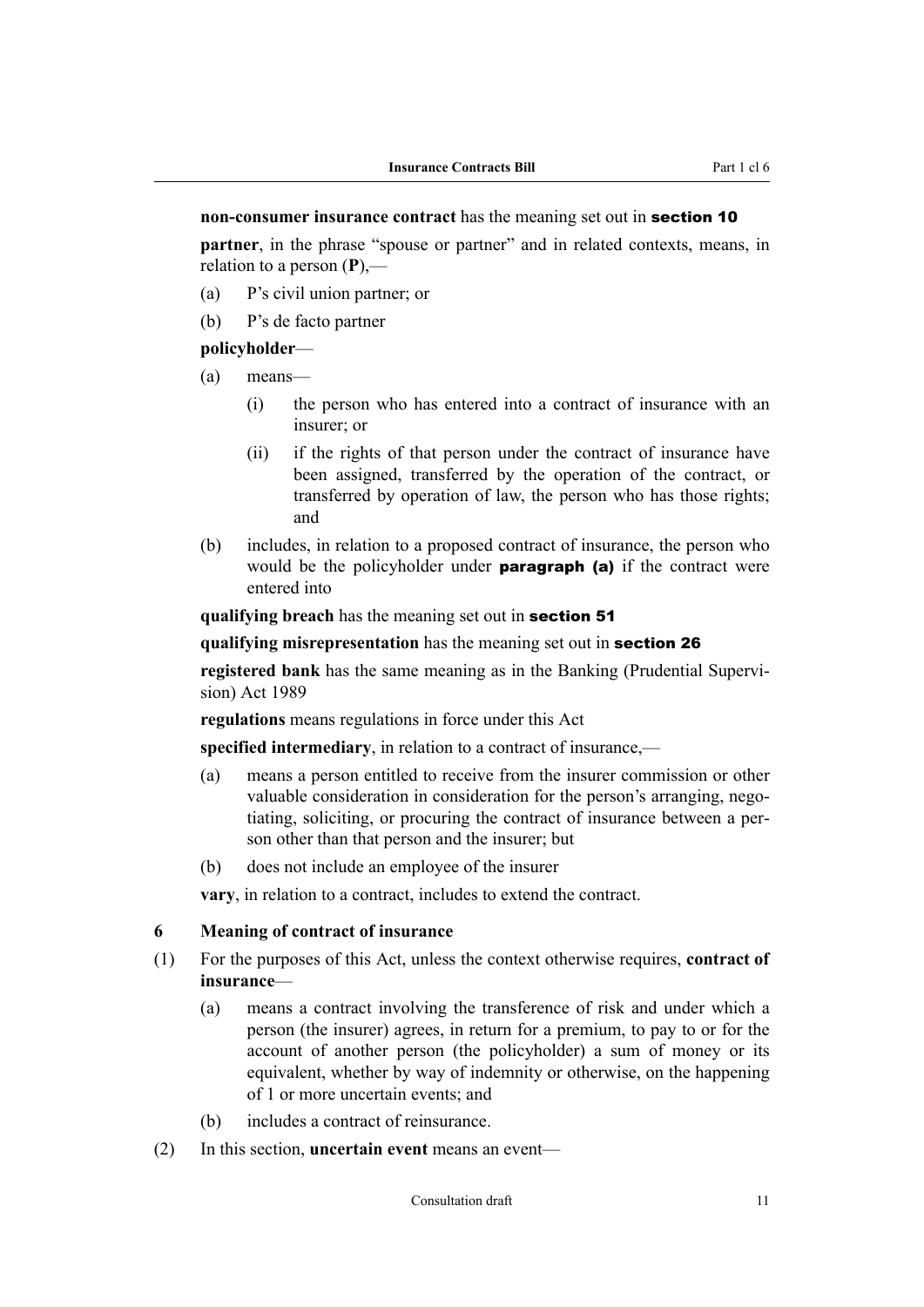- <span id="page-13-0"></span>(a) with respect to which there is (from the perspective of the policyholder) an element of uncertainty as to when or whether it will take place; and
- (b) that is beyond the insurer's control.
- (3) However, a contract, to the extent that it provides for, or relates to, any of the matters set out in section 7(3) of the Insurance (Prudential Supervision) Act 2010 is not a contract of insurance for the purposes of this Act.

## **7 Conflict of laws**

- (1) This Act applies to a contract of insurance if the contract—
	- (a) is governed by the law of New Zealand; or
	- (b) would be governed by the law of New Zealand but for a choice of law provision in the contract.
- (2) **Subsection (1)(b)** does not apply to a contract of reinsurance.

#### **8 Transitional, savings, and related provisions**

The transitional, savings, and related provisions set out in **Schedule 1** have effect according to their terms.

#### **9 Act binds the Crown**

This Act binds the Crown.

## **Part 2**

## **Disclosure duties and duty of utmost good faith**

#### **10 Meaning of consumer insurance contract and non-consumer insurance contract**

- (1) In this Act, **consumer insurance contract**
	- (a) means a contract of insurance entered into by a policyholder wholly or predominantly for personal, domestic, or household purposes; and
	- (b) includes a proposed contract that would be a contract of that kind if it were entered into.
- (2) In this Act, **non-consumer insurance contract**
	- (a) means a contract of insurance entered into by a policyholder that is not a consumer insurance contract; and
	- (b) includes a proposed contract that would be a contract of that kind if it were entered into

#### **11 Presumption relating to consumer insurance contract**

In any proceeding under this Act in which a party claims that an insurance contract is a consumer insurance contract, it is presumed that the contract is a consumer insurance contract unless the contrary is established.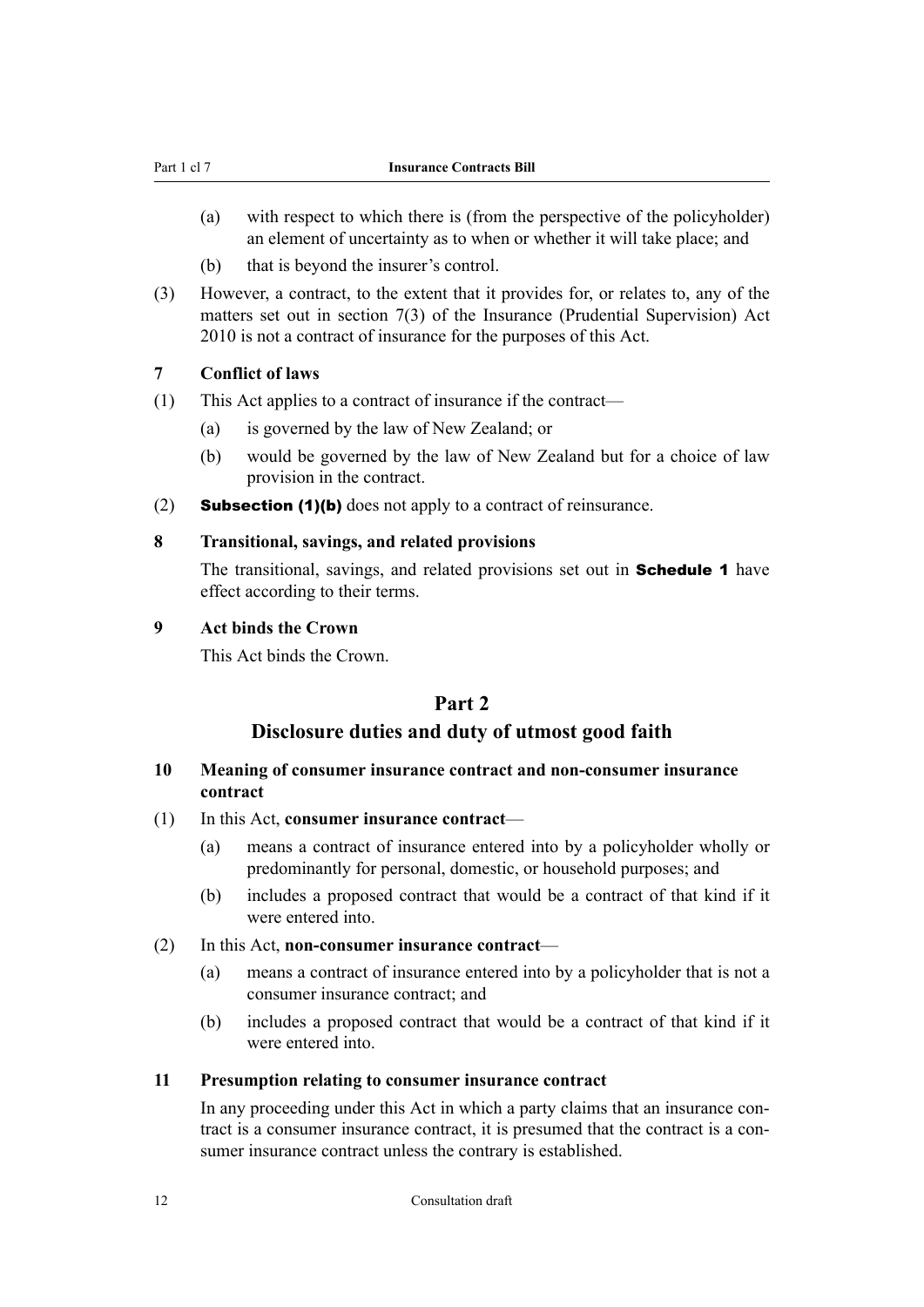## <span id="page-14-0"></span>**12 Effect of certificate**

- (1) An insurance contract is not a consumer insurance contract if—
	- (a) the policyholder (**P**) has given a certificate for the contract under section 446V of the FMCA; and
	- (b) P's confirmation under **section 446V(4)(b)** of that Act includes a confirmation that P understands that P must make to the insurer a fair presentation of the risk before the contract is entered into or varied.
- (2) Section 446V(1A), (3), and (4) of that Act apply for the purposes of this section.

Subpart 1—Disclosure duty for consumer insurance contracts

#### **13 When subpart applies**

This subpart applies to consumer insurance contracts.

#### **14 Policyholder must take reasonable care**

- (1) A policyholder must take reasonable care not to make a misrepresentation to the insurer before the consumer insurance contract is entered into or varied.
- (2) Whether the policyholder has taken reasonable care must be determined with regard to all the relevant circumstances.

#### **15 Matters that may be taken into account**

- (1) The following matters may be taken into account in determining whether the policyholder has taken reasonable care not to make a misrepresentation:
	- (a) the type of consumer insurance contract in question, and its target market:
	- (b) explanatory material or publicity produced or authorised by the insurer:
	- (c) how clear, and how specific, any questions asked by the insurer of the policyholder were:
	- (d) how clearly the insurer communicated to the policyholder the import‐ ance of answering those questions and the possible consequences of fail‐ ing to do so:
	- (e) whether the policyholder received assistance or guidance in connection with a representation from a person referred to in **subsection** (2) (whether or not the person is an agent of the policyholder or the insurer):
	- (f) whether the duty applies in relation to—
		- (i) a new contract that has the effect of operating as a renewal of a preceding contract; or
		- (ii) a new contract that does not have that effect; or
		- (iii) a variation or extension of an existing contract; or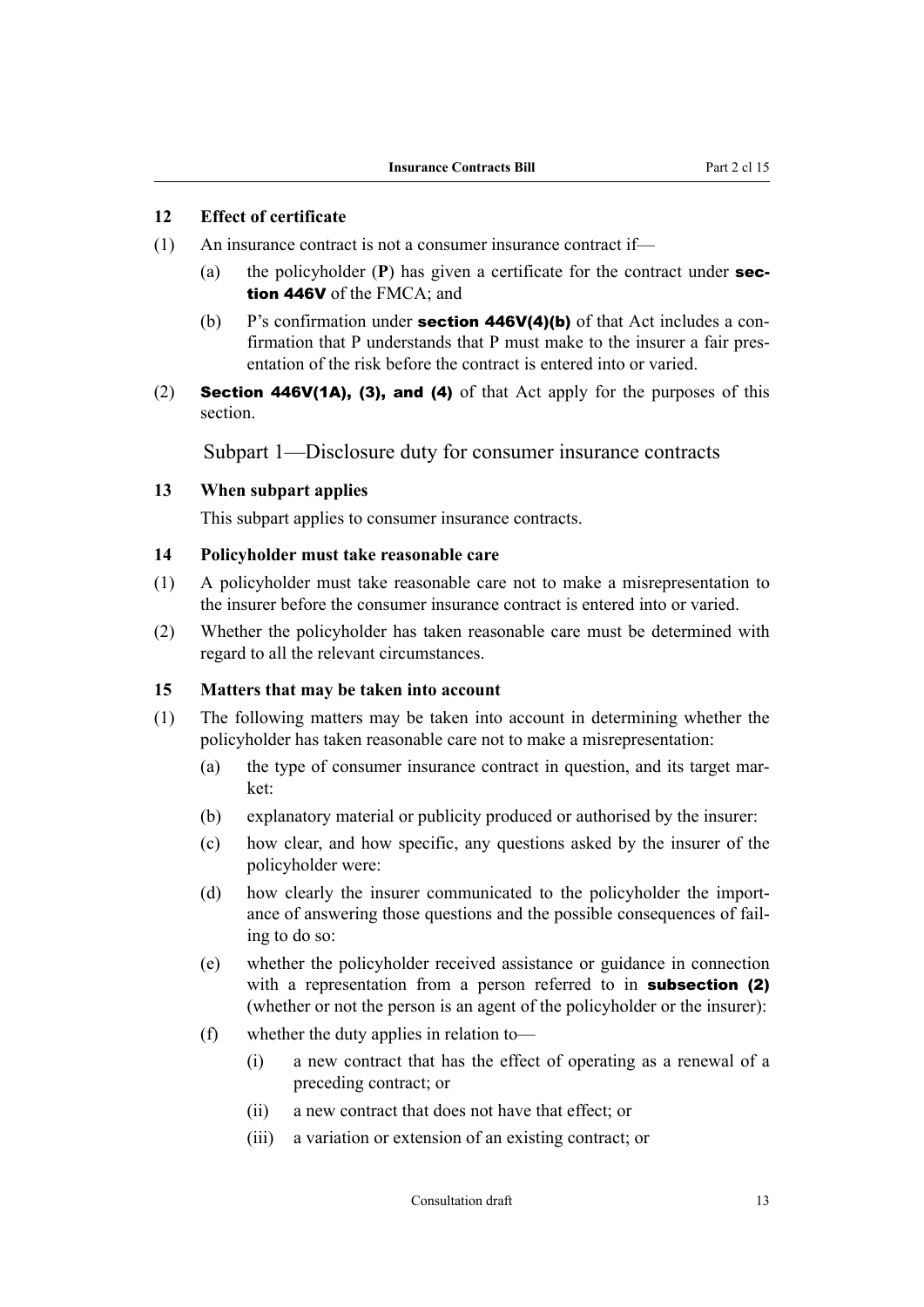<span id="page-15-0"></span>

(iv) a reinstatement of a previous contract of insurance.

- (2) For the purposes of **subsection (1)(e)**, the persons are—
	- (a) a financial advice provider (within the meaning of section 6 of the FMCA); or
	- (b) a non-financial not-for-profit organisation (within the meaning of clause 13 of Schedule 5 of the FMCA); or
	- (c) a lawyer (within the meaning of section 6 of the Lawyers and Convey‐ ancers Act 2006).
- (3) This section does not limit **[section 14\(2\)](#page-14-0)**.

#### **16 Particular characteristics or circumstances of policyholder**

Any particular characteristics or circumstances of the policyholder of which the insurer was aware, or ought reasonably to have been aware, must be had regard to in determining whether a policyholder has taken reasonable care not to make a misrepresentation.

## **17 Failure to answer or obviously incomplete or irrelevant answer is not misrepresentation**

The policyholder must not be taken to have made a misrepresentation merely because the policyholder—

- (a) failed to answer a question; or
- (b) gave an obviously incomplete or irrelevant answer to a question.

#### **18 Fraudulent misrepresentation is breach of duty**

A misrepresentation made fraudulently is made in breach of the duty under this subpart.

#### **19 Duty replaces previous duties**

- (1) The duty set out in this subpart replaces any duty relating to disclosure or rep‐ resentations by a policyholder to an insurer that existed in the same circumstances before this subpart came into force.
- (2) *See* also [section 60](#page-24-0), which provides that the effect of a consumer insurance contract being one of the utmost good faith does not impose any other duty relating to disclosure of a matter or representations.

#### **20 Representations to specified intermediaries**

- (1) If a policyholder makes a representation to a specified intermediary before the consumer insurance contract is entered into or varied, the representation must be treated as having been made to the insurer.
- (2) **Subsection (1)** does not apply to a misrepresentation that a specified intermediary does not pass on under **[section 63\(3\)](#page-25-0)**.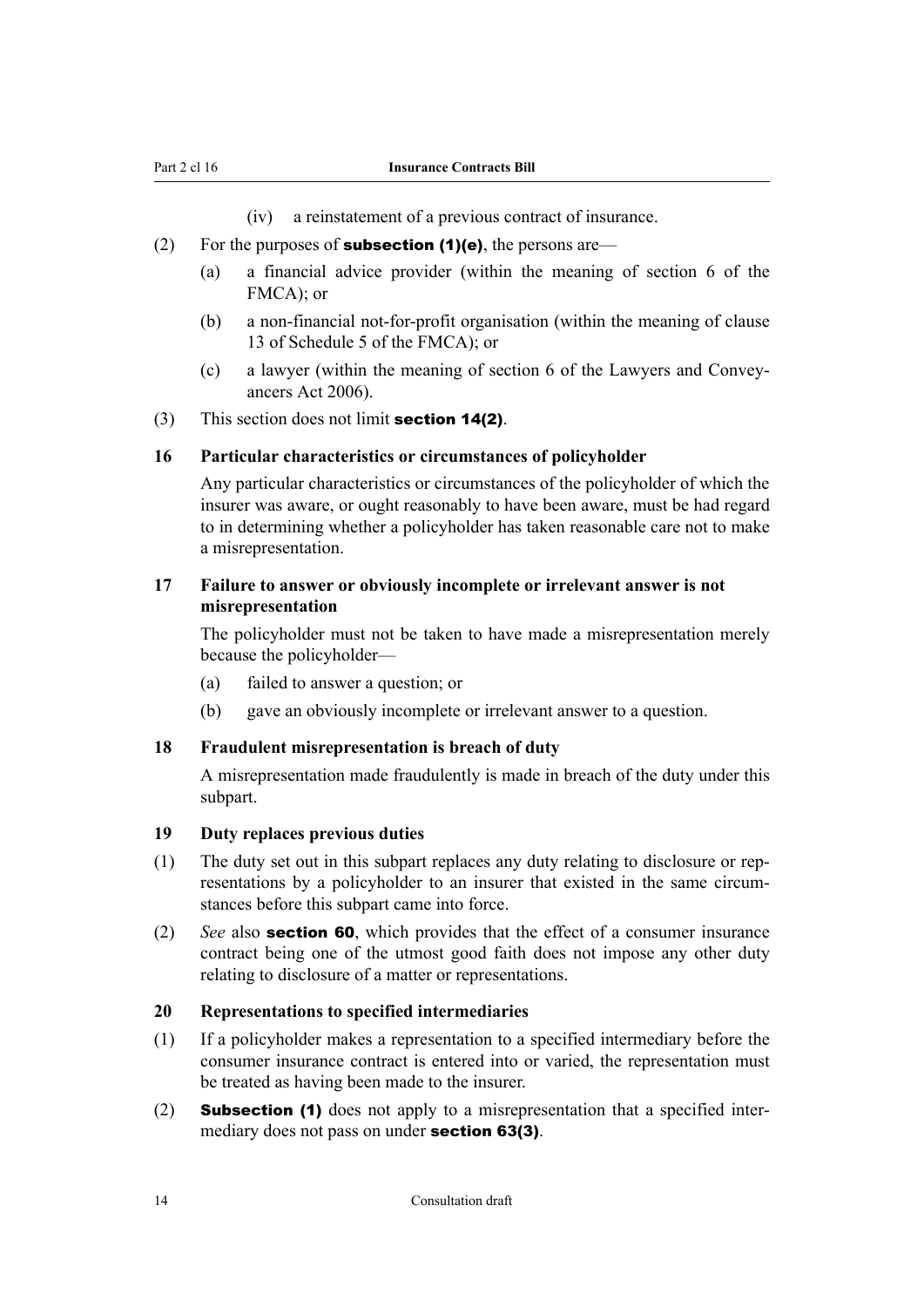## Subpart 2—Group insurance

## <span id="page-16-0"></span>**21 When subpart applies**

This subpart applies if—

- (a) a contract of insurance is entered into by a person (**A**) in order to provide cover for another person (**B**) or it is varied in order to provide cover for B; and
- (b) B is not a party to the contract; and
- (c) B has the benefit of the insurance cover wholly or predominantly for personal, domestic, or household purposes; and
- (d) B provides information directly or indirectly to the insurer before the contract was entered into, or before it was varied or extended to provide cover for B.

## **22 Person who has benefit of contract also has duty**

- (1) B must take reasonable care not to make a misrepresentation to the insurer before the contract of insurance is entered into or it is varied in order to provide cover for B.
- $(2)$  [Sections 14\(2\),](#page-14-0) [15](#page-14-0) to [18](#page-15-0), and [20](#page-15-0), subpart 3, and Part 1 of [Schedule 2](#page-69-0) apply—
	- (a) with all necessary modifications to that duty as if B were the policy‐ holder; and
	- (b) with the modifications set out in **Part 3 of [Schedule 2](#page-69-0).**
- (3) In addition, **[section 26\(1\)\(b\)](#page-17-0)** applies as if it required the insurer to prove that without the misrepresentation, the insurer would not have agreed to provide cover for B at all, or would have done so only on different terms.

## **23 Breach by 1 member of group does not affect others**

If there is more than one person who has a duty under this subpart in relation to a contract, a breach on the part of one of them of the duty does not affect the contract so far as it relates to the others.

#### **24 Policyholder's duties not limited**

This subpart does not limit any duty owed by A to the insurer, or any remedy that the insurer may have against A for breach of that duty.

## Subpart 3—Remedies for breach of disclosure duty for consumer insurance contracts

#### **25 Subpart applies to consumer insurance contracts**

This subpart applies to consumer insurance contracts.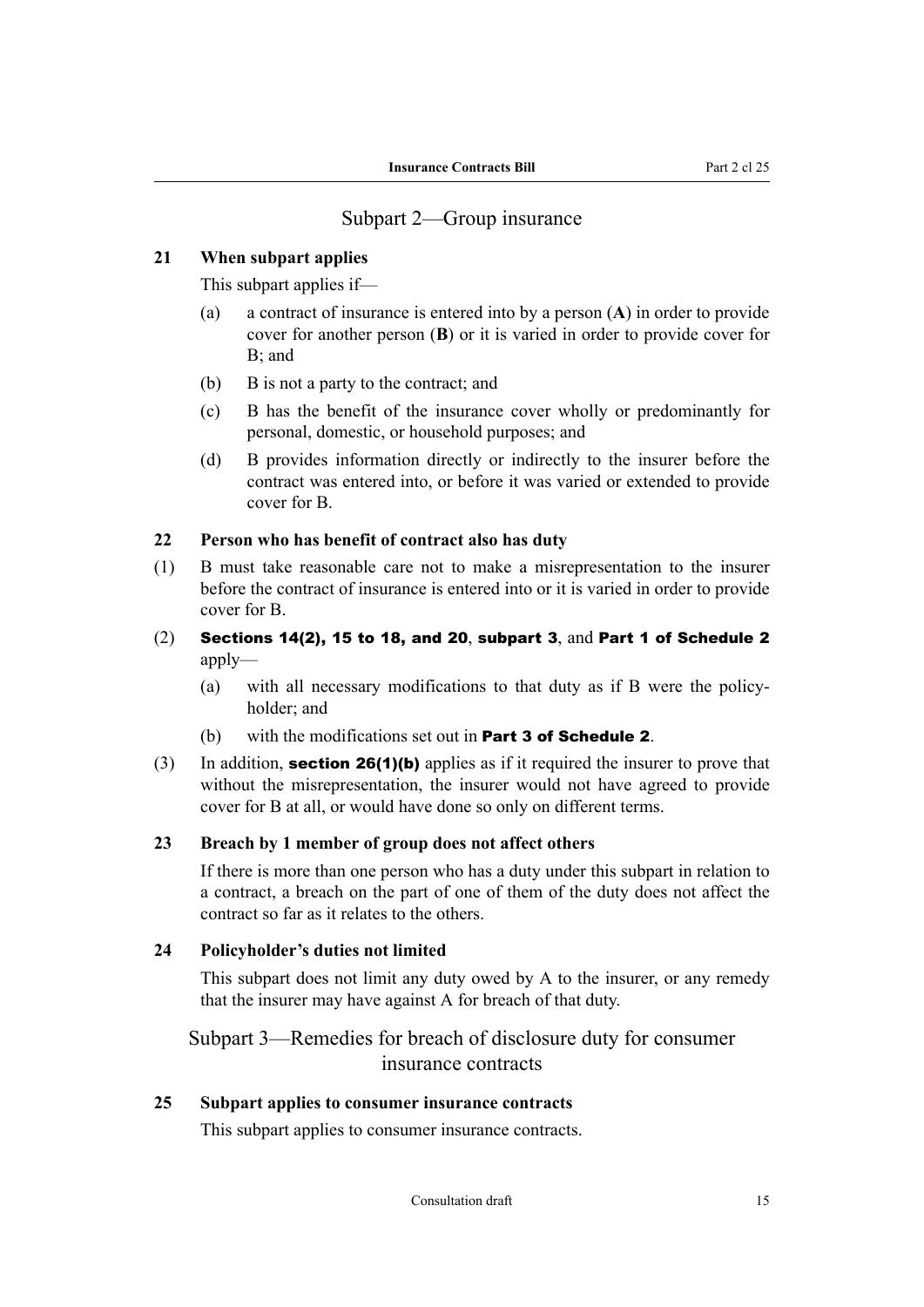## <span id="page-17-0"></span>**26 When insurer has remedy**

- (1) An insurer has a remedy against a policyholder (**A**) for a misrepresentation made by A before a consumer insurance contract was entered into or varied only if—
	- (a) A made the misrepresentation in breach of the duty set out in **[subpart](#page-14-0)** [1](#page-14-0); and
	- (b) the insurer proves that without the misrepresentation, the insurer would not have entered into the contract (or agreed to the variation) at all, or would have done so only on different terms.
- (2) In this Act, a misrepresentation for which the insurer has a remedy against the consumer is a **qualifying misrepresentation**.
- (3) The only such remedies available are set out in **[Schedule 2](#page-69-0)**.
- (4) *See* sections 35(3) and 37(4) of the Contract and Commercial Law Act 2017, which prevent an insurer from obtaining a remedy for a misrepresenta‐ tion under that Act.

#### **27 Classification of qualifying misrepresentations**

For the purposes of this Act, a qualifying misrepresentation is either—

- (a) deliberate or reckless; or
- (b) neither deliberate nor reckless.

#### **28 When misrepresentation is deliberate or reckless**

A qualifying misrepresentation is deliberate or reckless if the policyholder—

- (a) knew that it was untrue or misleading, or did not care whether or not it was untrue or misleading; and
- (b) knew that the matter to which the misrepresentation related was relevant to the insurer, or did not care whether or not it was relevant to the insurer.

## **29 Burden of proof and presumptions**

- (1) The insurer has the burden of proving that a qualifying misrepresentation was deliberate or reckless.
- (2) However, it is presumed, unless the contrary is proved,—
	- (a) that the policyholder had the knowledge of a reasonable policyholder; and
	- (b) that the policyholder knew that a matter about which the insurer asked a clear and specific question was relevant to the insurer.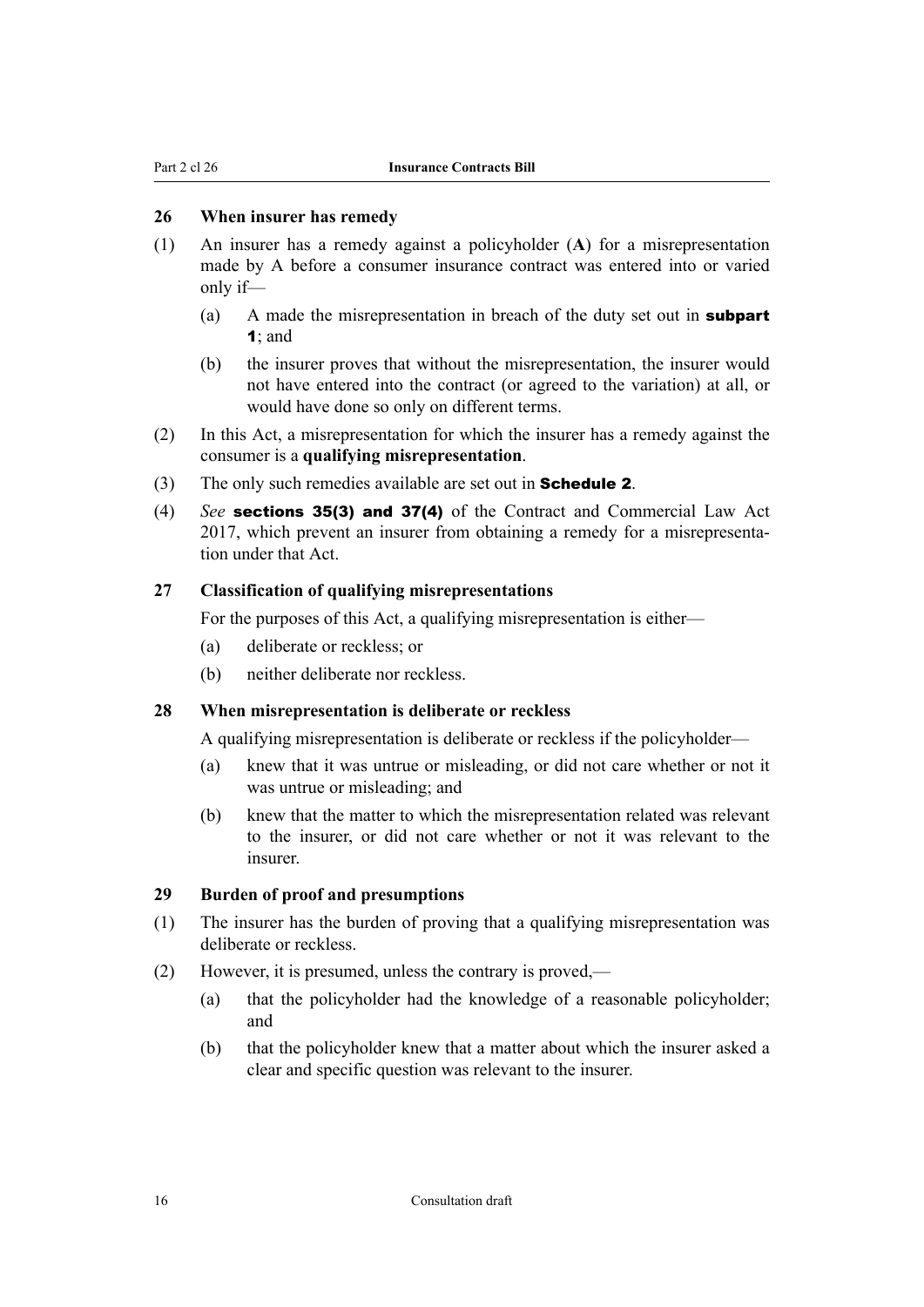## <span id="page-18-0"></span>**30 When subpart applies**

This subpart applies to non-consumer insurance contracts.

#### **31 Policyholder has duty of fair presentation**

A policyholder must make to the insurer a fair presentation of the risk before the non-consumer insurance contract is entered into or varied.

#### **32 What is fair presentation of risk**

- (1) A fair presentation of the risk is one—
	- (a) that makes the disclosure required by **section 33**; and
	- (b) that makes that disclosure in a manner that would be reasonably clear and accessible to a prudent insurer, and
	- (c) in which every material representation as to a matter of fact is substan‐ tially correct, and every material representation as to a matter of expecta‐ tion or belief is made in good faith.
- (2) A fair presentation need not be contained in only 1 document or oral presenta‐ tion.

#### **33 What must be disclosed**

- (1) The disclosure required is as follows:
	- (a) disclosure of every material circumstance that the policyholder knows or ought to know, or
	- (b) failing that, disclosure that gives the insurer sufficient information to put a prudent insurer on notice that it needs to make further enquiries for the purpose of revealing those material circumstances.
- (2) However, in the absence of enquiry, **subsection (1)** does not require the policyholder to disclose a circumstance if—
	- (a) it diminishes the risk; or
	- (b) the insurer knows it; or
	- (c) the insurer ought to know it; or
	- (d) the insurer is presumed to know it; or
	- (e) it is something as to which the insurer waives information.
- (3) In this subpart, **circumstance** includes any communication made to, or infor‐ mation received by, the policyholder.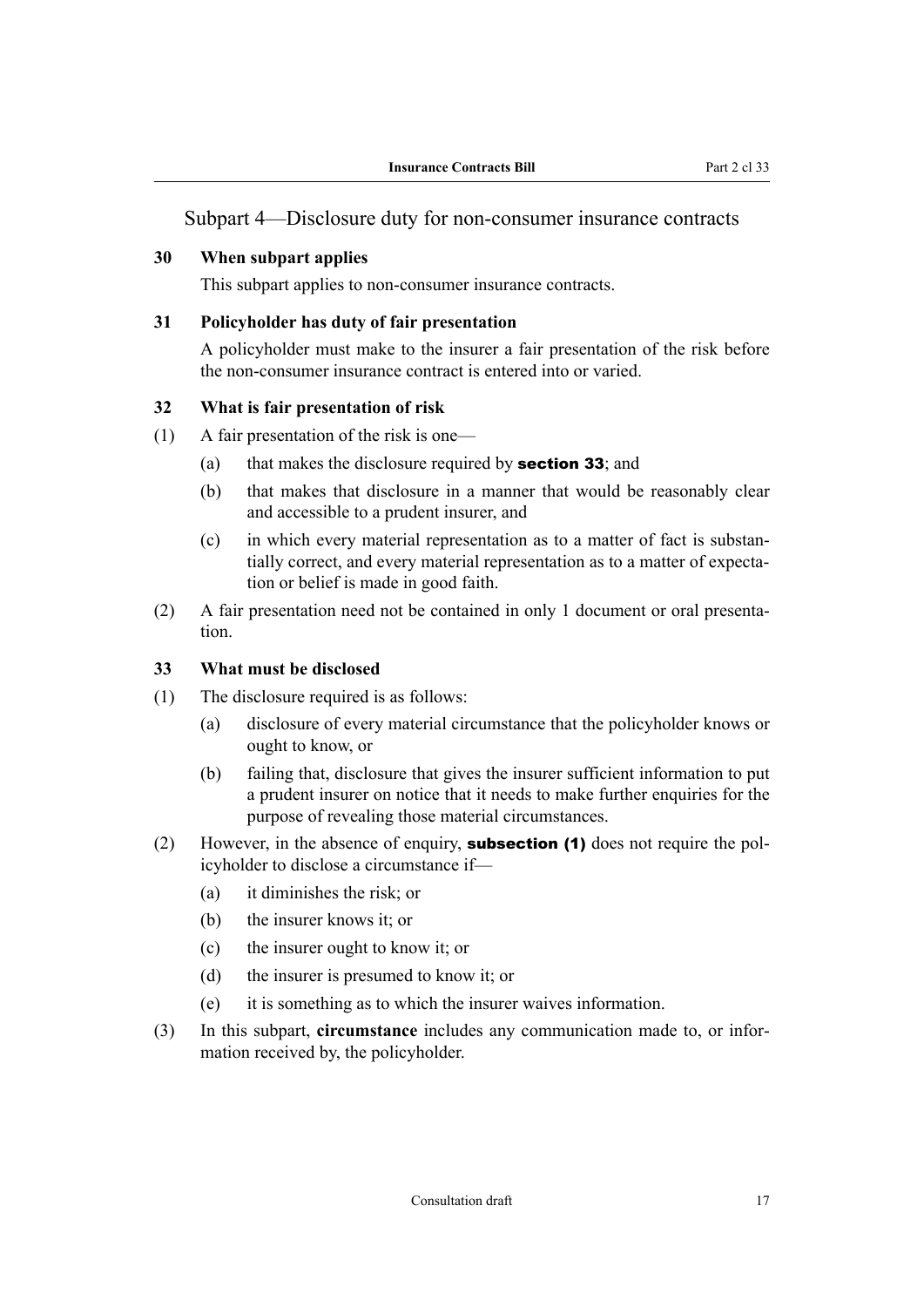#### <span id="page-19-0"></span>**34 What is material**

- (1) A circumstance or representation is **material** if it would influence the judge‐ ment of a prudent insurer in determining whether to take the risk and, if so, on what terms.
- (2) The following are examples of things that may be material circumstances:
	- (a) special or unusual facts relating to the risk:
	- (b) any particular concerns that led the policyholder to seek insurance cover for the risk:
	- (c) anything that those concerned with the class of insurance and field of activity in question would generally understand as being something that should be dealt with in a fair presentation of risks of the type in question.

#### **35 What is substantially correct**

A material representation is substantially correct if a prudent insurer would not consider the difference between what is represented and what is actually correct to be material.

### **36 Representation may be withdrawn or corrected**

A representation may be withdrawn or corrected before the contract of insur‐ ance is entered into or varied.

#### **37 Duty replaces previous duties**

- (1) The duty set out in this subpart replaces any duty relating to disclosure or rep‐ resentations by a policyholder to an insurer that existed in the same circumstances before this subpart came into force.
- (2) *See* also **[section 60](#page-24-0)**, which provides that the effect of a non-consumer insurance contract being one of the utmost good faith does not impose any other duty relating to disclosure or representations.

#### **38 Variations**

This subpart applies to a variation of a non-consumer insurance contract with the following modifications:

- (a) references to the risk are to be read as references to changes in the risk relevant to the proposed variation; and
- (b) references to the contract of insurance are to the variation.

## *Knowledge of policyholder*

#### **39 Knowledge of policyholder**

- (1) [Sections 40](#page-20-0) to [43](#page-20-0) provide for what a policyholder knows or ought to know for the purposes of this subpart.
- (2) For the purposes of this section and those sections,—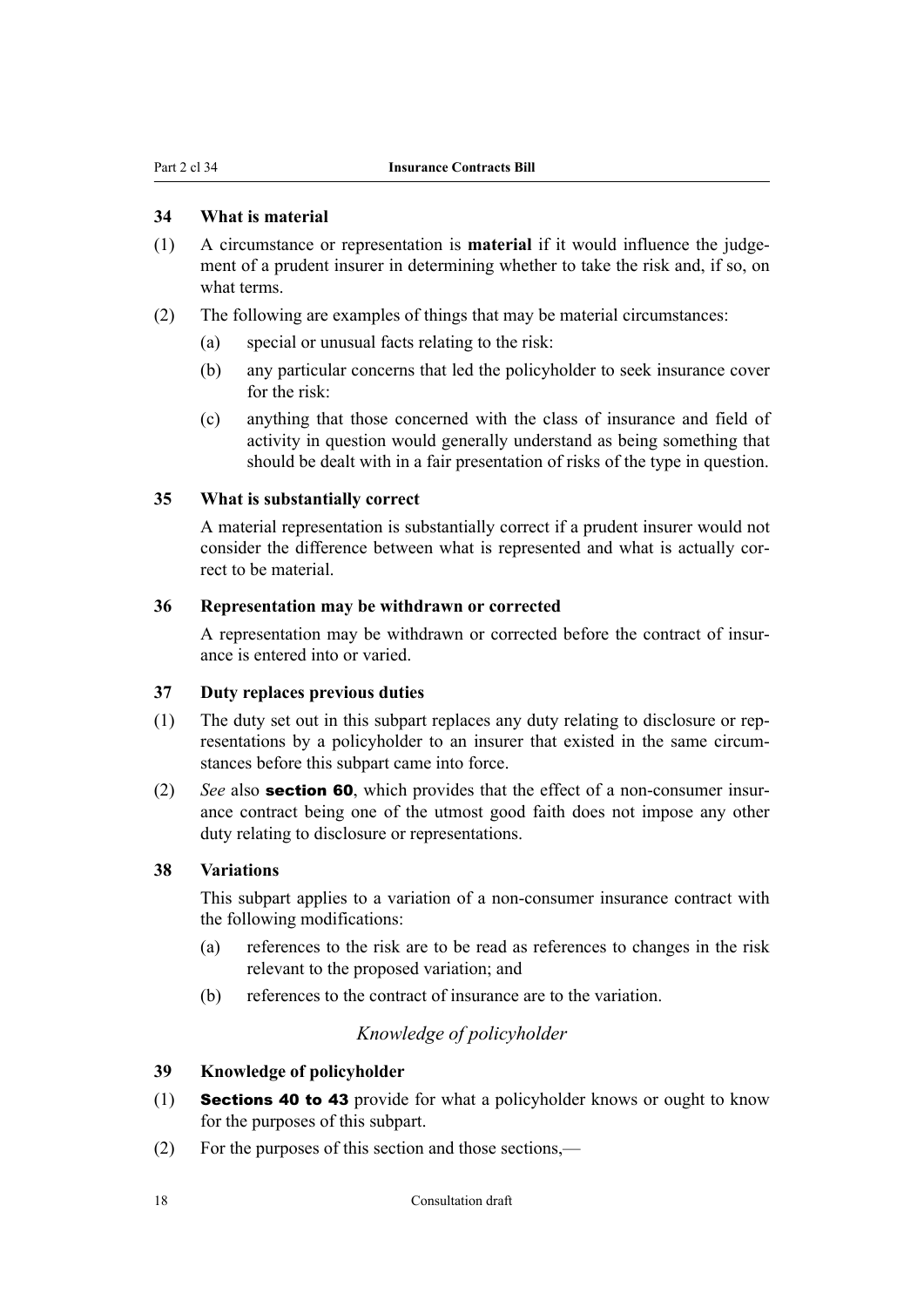- <span id="page-20-0"></span>(a) **employee**, in relation to the policyholder's agent, includes an individual working for the agent, whatever the capacity in which the individual acts; and
- (b) an individual is **responsible** for the policyholder's insurance if the individual participates on behalf of the policyholder in the process of procur‐ ing the policyholder's insurance (whether the individual does so as the policyholder's employee or agent, as an employee of the policyholder's agent or in any other capacity); and
- (c) **senior management** means those individuals who play significant roles in making decisions about how the policyholder's activities are to be managed or organised.

#### **40 What individual knows**

A policyholder who is an individual knows only—

- (a) what is known to the individual; and
- (b) what is known to 1 or more of the individuals who are responsible for the policyholder's insurance.

## **41 What other policyholders know**

A policyholder who is not an individual knows only what is known to 1 or more of the individuals who are—

- (a) part of the policyholder's senior management; or
- (b) responsible for the policyholder's insurance.

#### **42 When confidential information is not known**

- (1) A policyholder is not by virtue of **section 40(b) or 41(b)** taken to know confidential information known to an individual if—
	- (a) the individual is, or is an employee of, the policyholder's agent; and
	- (b) the information was acquired by the policyholder's agent (or by an employee of that agent) through a business relationship with a person who is not connected with the contract of insurance.
- (2) The persons **connected** with a contract of insurance are—
	- (a) the policyholder and any other persons for whom cover is provided by the contract; and
	- (b) if the contract reinsures risks covered by another contract, the persons who are (by virtue of this subsection) connected with that other contract.

#### **43 What policyholder ought to know**

(1) A policyholder ought to know what should reasonably have been revealed by a reasonable search of information available to the policyholder (whether the search is conducted by making enquiries or by any other means).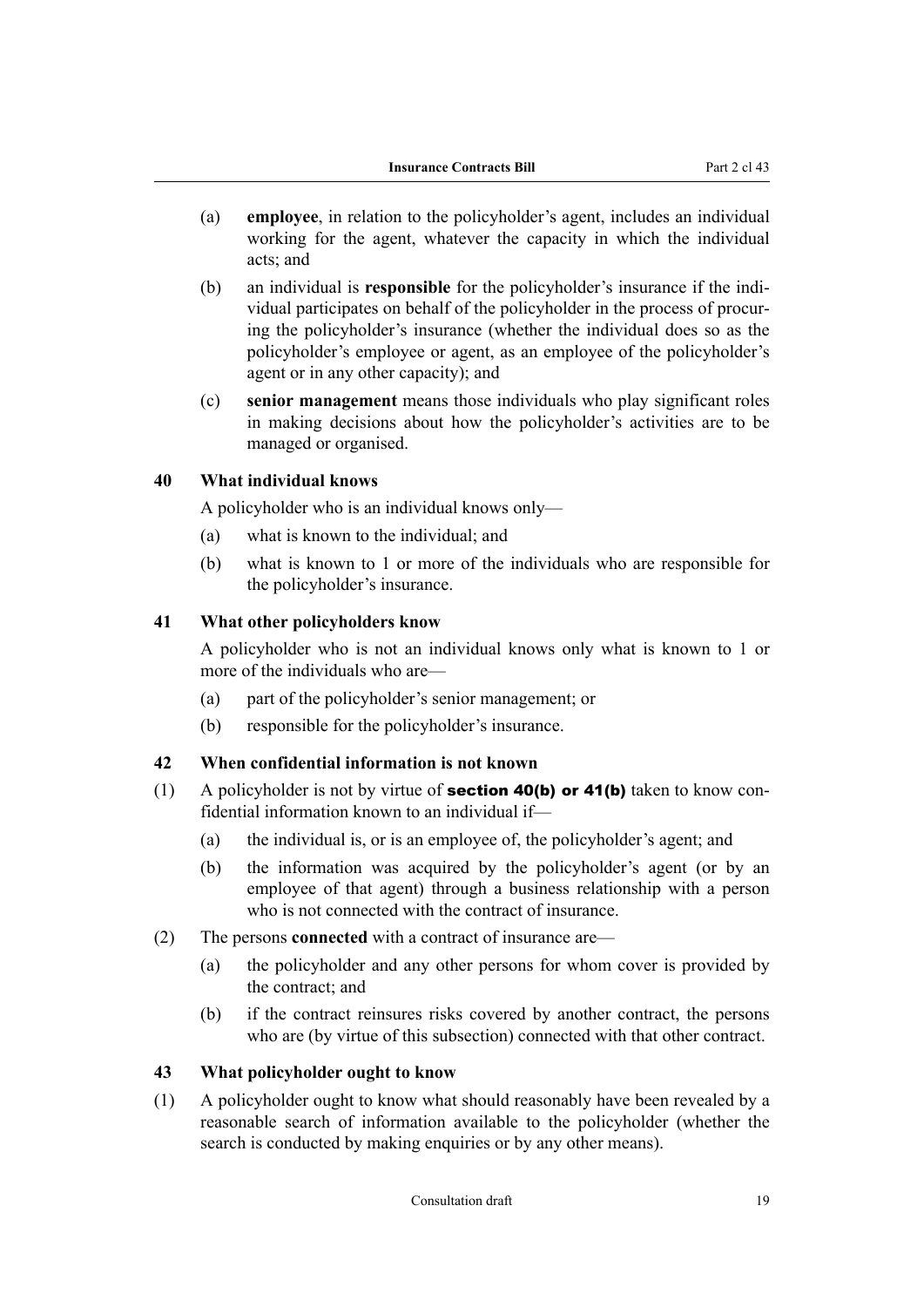- <span id="page-21-0"></span>(2) This section applies whether or not the policyholder is an individual.
- (3) In this section, **information** includes information held within the policyhold‐ er's organisation or by any other person (such as the policyholder's agent or a person for whom cover is provided by the contract of insurance).

## *Knowledge of insurer*

#### **44 Knowledge of insurer**

**Sections 45 to 47** provide for what an insurer knows, ought to know, or is presumed to know for the purposes of this subpart.

#### **45 What insurer knows**

An insurer knows something only if it is known to 1 or more of the following:

- (a) any individuals who participate on behalf of the insurer in the decision whether to take the risk, and if so on what terms (whether the individual does so as the insurer's employee or agent, as an employee of the insur‐ er's agent or in any other capacity):
- (b) any individual who is, or works for, a specified intermediary in relation to the contract of insurance.

#### **46 What insurer ought to know**

An insurer ought to know something only if—

- (a) an employee or agent of the insurer knows it, and ought reasonably to have passed on the relevant information to an individual mentioned in section 45; or
- (b) the relevant information is held by the insurer and is readily available to an individual mentioned in that section.

#### **47 What insurer is presumed to know**

An insurer is presumed to know—

- (a) things that are common knowledge; and
- (b) things that an insurer offering insurance of the class in question to pol‐ icyholders in the field of activity in question would reasonably be expec‐ ted to know in the ordinary course of business.

#### *Other provisions relating to knowledge*

#### **48 Knowledge: wilful blindness**

For the purposes of this subpart, references to an individual's knowledge include not only actual knowledge, but also matters that the individual suspected, and of which the individual would have had knowledge but for deliberately refraining from confirming them or enquiring about them.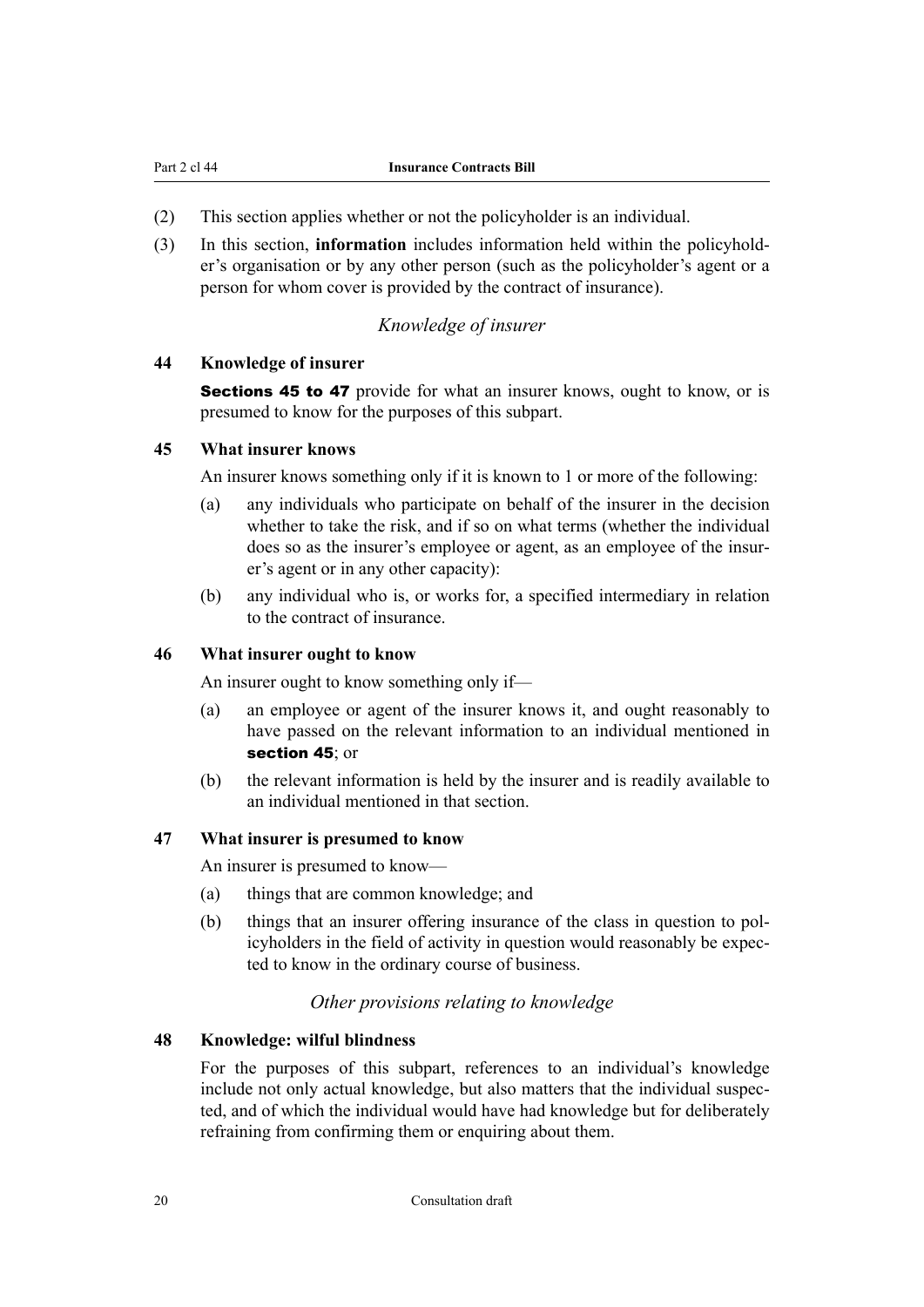## <span id="page-22-0"></span>**49 Knowledge of fraud**

Nothing in this subpart affects the operation of any rule of law according to which knowledge of a fraud perpetrated by an individual (A) either on the policyholder or on the insurer is not to be attributed to the policyholder or to the insurer (respectively), where—

- (a) if the fraud is on the policyholder, A is any of the individuals mentioned in [section 40\(b\)](#page-20-0) or [41](#page-20-0); or
- (b) if the fraud is on the insurer, A is any of the individuals mentioned in [section 45](#page-21-0).

Subpart 5—Remedies for breach of duty of fair presentation

#### **50 Subpart applies to non-consumer insurance contracts**

This subpart applies to non-consumer insurance contracts.

#### **51 When insurer has remedy**

- (1) An insurer has a remedy against a policyholder (**A**) for a breach of the duty of fair presentation only if the insurer proves that without the breach, the insurer—
	- (a) would not have entered into the contract of insurance (or agreed to the variation) at all; or
	- (b) would have done so only on different terms.
- (2) In this Act, a breach of the duty of fair presentation for which the insurer has a remedy against A is a **qualifying breach**.
- (3) The only remedies available are set out in [Schedule 2](#page-69-0).
- (4) *See* sections 35(3) and 37(4) of the Contract and Commercial Law Act 2017, which prevent an insurer from obtaining a remedy for a misrepresenta‐ tion under that Act.

#### **52 Classification of qualifying breach**

For the purposes of this Act, a qualifying breach is either—

- (a) deliberate or reckless; or
- (b) neither deliberate nor reckless.

#### **53 When breach is deliberate or reckless**

A qualifying breach is deliberate or reckless if the policyholder—

- (a) knew that it was in breach of the duty of fair presentation; or
- (b) did not care whether or not it was in breach of that duty.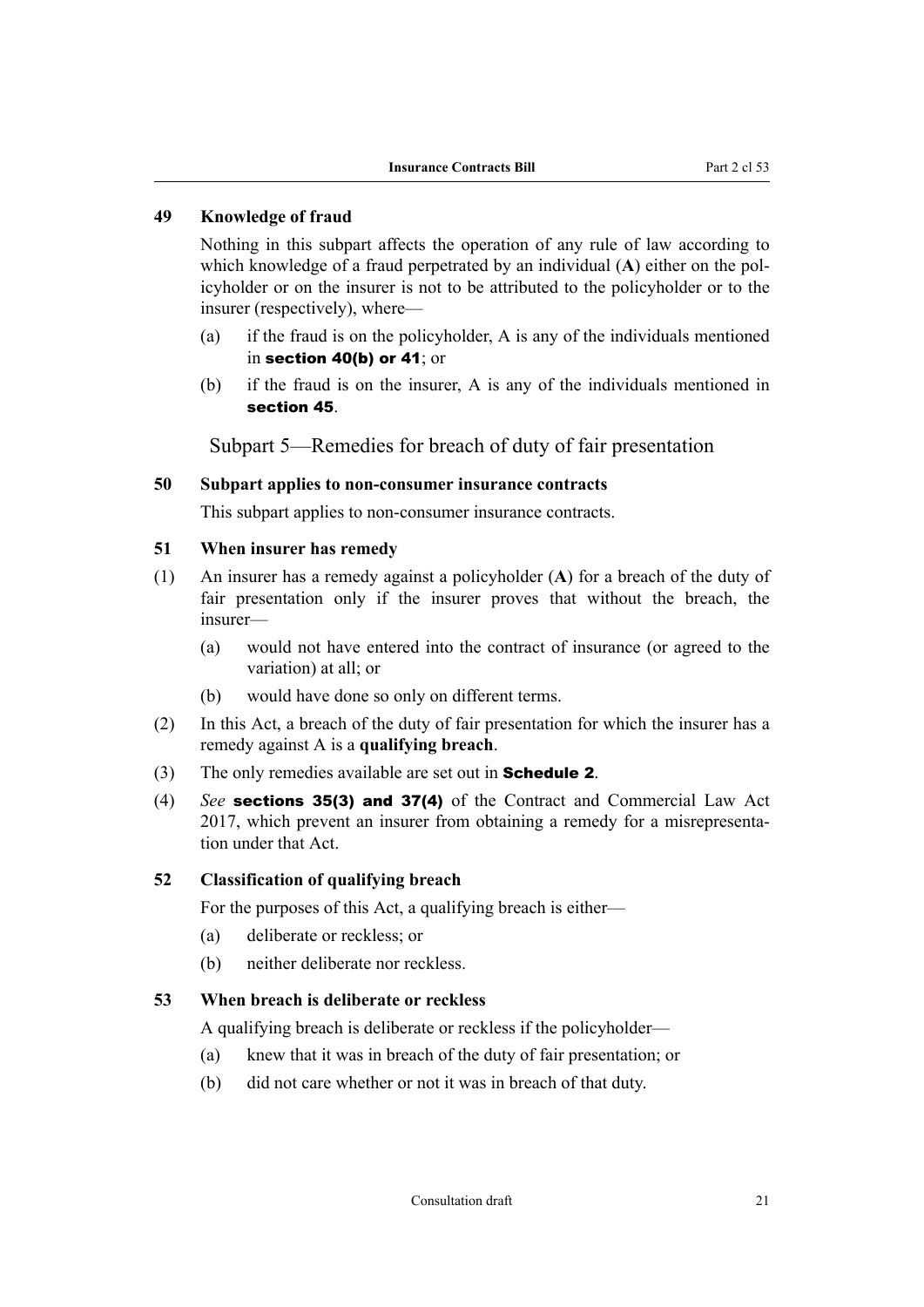## <span id="page-23-0"></span>**54 Burden of proof**

The insurer has the burden of proving that a qualifying breach was deliberate or reckless.

#### Subpart 6—Insurer's duties

#### **55 Insurer must inform policyholder of duty**

The insurer must, before a contract of insurance is entered into or varied, clearly inform the policyholder orally or in writing of the following:

- (a) the general nature and effect of the policyholder's duty under [subpart 1](#page-14-0) or [4](#page-18-0); and
- (b) the potential consequences of a failure to comply with that duty.

#### **56 Application to variations**

Despite **section 55**, that section applies to a variation only if—

- (a) the variation—
	- (i) will provide a kind of insurance cover that was not provided by the contract of insurance immediately before the variation; or
	- (ii) will increase a sum insured under the contract of insurance; and
- (b) the variation is not an automatic variation but is required to be expressly agreed between the insurer and the insured before the contract is varied.

## **57 Insurer must inform policyholder of extent to which insurer may rely on third party information**

- (1) **Subsection (2)** applies if.—
	- (a) under a proposed contract of insurance, a policyholder will give a consent to access; or
	- (b) the policyholder gives a consent to access before that contract is entered into.
- (2) The insurer must, before the contract of insurance is entered into, clearly inform the policyholder orally or in writing of whether (and, if so, the extent to which) the insurer may access and take into account the information to which the consent relates when deciding whether to enter into the contract (and when deciding on the terms on which the insurer will do so).
- (3) **Subsection (4)** applies if,—
	- (a) in connection with a proposed variation of a contract of insurance, a pol‐ icyholder gives a consent to access particular information; and
	- (b) the policyholder has not previously given a consent to access that infor‐ mation.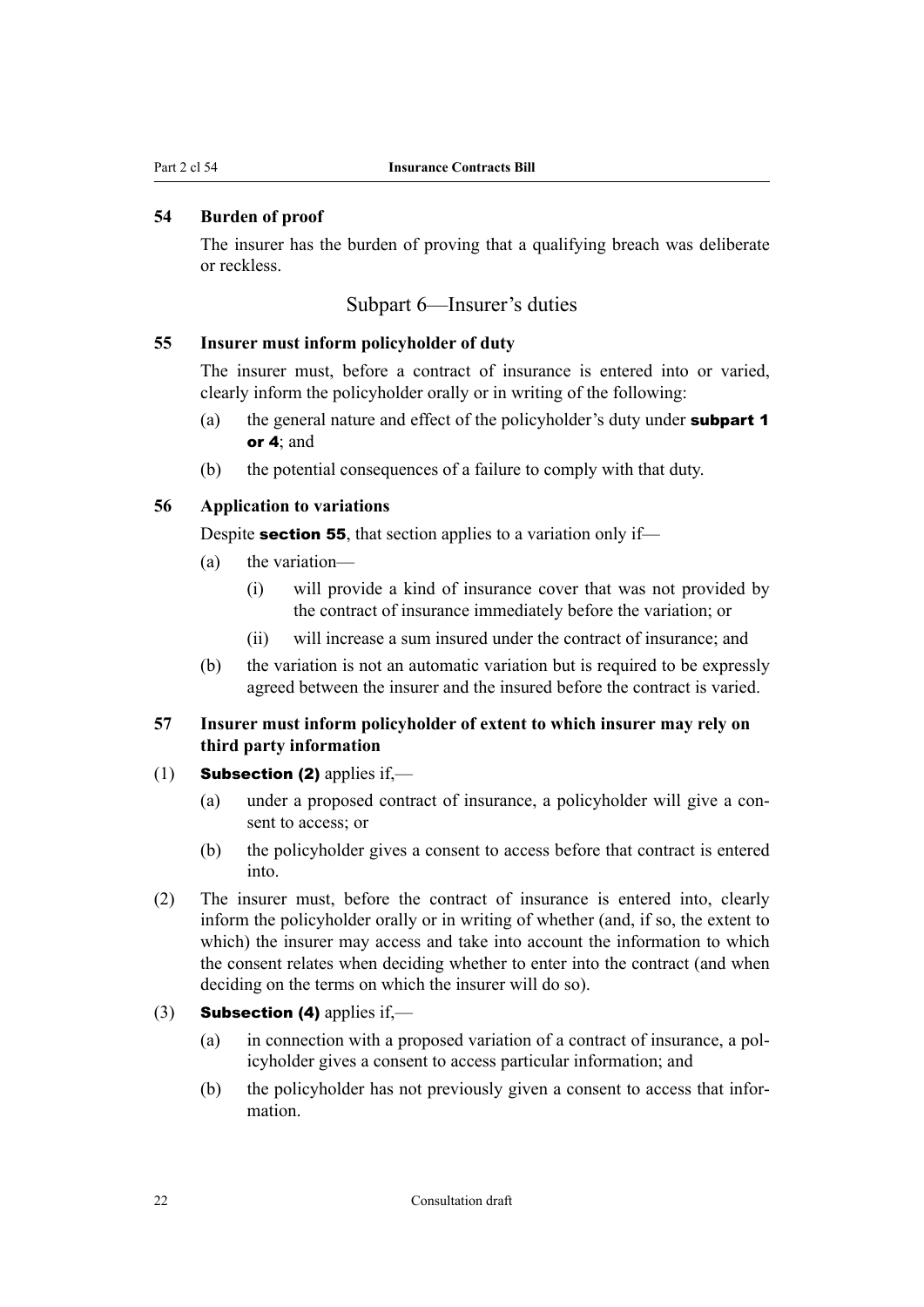- <span id="page-24-0"></span>(4) The insurer must, before the contract of insurance is varied, clearly inform the policyholder orally or in writing of whether (and, if so, the extent to which) the insurer may access and take into account the information referred to in sub**section (3)(a)** when deciding whether to agree to the variation (and when deciding on the terms on which the insurer will do so).
- (5) In this section, a policyholder gives **consent to access** if they consent to the insurer accessing information about the policyholder from a third party (for example, medical records).

#### **58 Consequences of breach**

- (1) If an insurer breaches this subpart, the insurer has a remedy under **Schedule 2** only if,—
	- (a) in the case of a consumer insurance contract, the policyholder knew that the qualifying misrepresentation was untrue or misleading; or
	- (b) in the case of a non-consumer insurance contract, the policyholder knew that the qualifying breach was in breach of the duty of fair presentation.
- (2) Subsection (1) applies regardless of whether the insurer's breach caused or otherwise contributed to the qualifying misrepresentation or breach.
- (3) *See also* the FMCA, which provides for [sections 55](#page-23-0) and [57](#page-23-0) of this Act to be market services licensee obligations and to give rise to civil liability under section 449 of that Act.

## Subpart 7—Duty of utmost good faith

#### **59 Duty of utmost good faith**

A contract of insurance is a contract based on the utmost good faith.

#### **60 Effect of** section 59 **on other law**

- (1) The effect of **section 59** is not limited or restricted in any way by any other law, including the other Parts of this Act.
- (2) However, section 59 does not have the effect of imposing on a policyholder, in relation to the disclosure of a matter to the insurer or a representation, a duty other than—
	- (a) the duty to take reasonable care not to make a misrepresentation (in the case of a consumer insurance contract); or
	- (b) the duty of fair presentation of risk (in the case of a non-consumer insurance contract).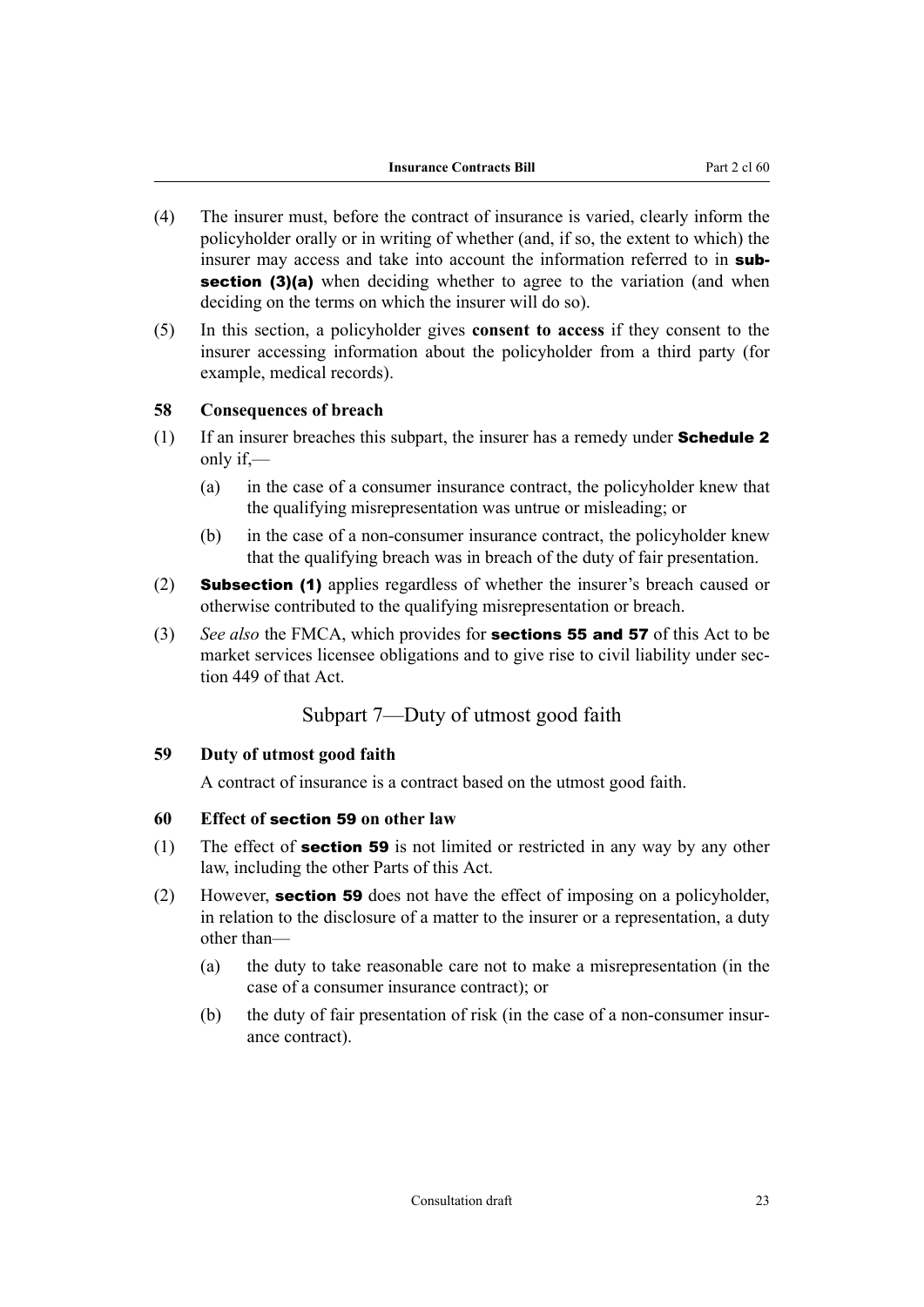## Subpart 8—Miscellaneous provisions

#### <span id="page-25-0"></span>**61 Effect of warranties**

- (1) This Part has effect despite any warranty by the policyholder that the policy‐ holder's obligations under this Part have been complied with.
- $(2)$  A representation made by the policyholder in connection with a proposed contract of insurance or variation is not capable of being converted into a warranty by means of any provision of the contract or of any other contract (and whether by declaring the representation to form the basis of the contract or otherwise).

#### **62 Certain provisions of no effect**

- (1) A term of an insurance contract, or of any other contract, that would put the policyholder in a worse position in relation to the matters set out in subsection (2) than the policyholder would be in under this Act is to that extent of no effect.
- (2) The matters are—
	- (a) disclosure and representations by the policyholder to the insurer before the contract is entered into or varied, and
	- (b) any remedies for qualifying misrepresentations or breaches.
- (3) This section does not apply in relation to a contract for the settlement of a claim arising under an insurance contract.

#### **63 Duty for specified intermediary in relation to consumer insurance contract**

- (1) This section applies if—
	- (a) a person  $(A)$  is a specified intermediary in relation to a consumer insurance contract; and
	- (b) the policyholder makes a representation to A before the contract is entered into or varied; and
	- (c) A knows, or ought reasonably to know, that the representation is material (*see* [section 34](#page-19-0)).
- (2) A must take all reasonable steps to pass on the representation to the insurer before the insurer enters into the consumer insurance contract or agrees to the variation.
- (3) However, if A believes on reasonable grounds that a representation is a misrep‐ resentation, A is not required to pass on the representation.

## **64 Duty for specified intermediary in relation to non-consumer insurance contract**

(1) This section applies if a person (**A**) is a specified intermediary in relation to a non-consumer insurance contract.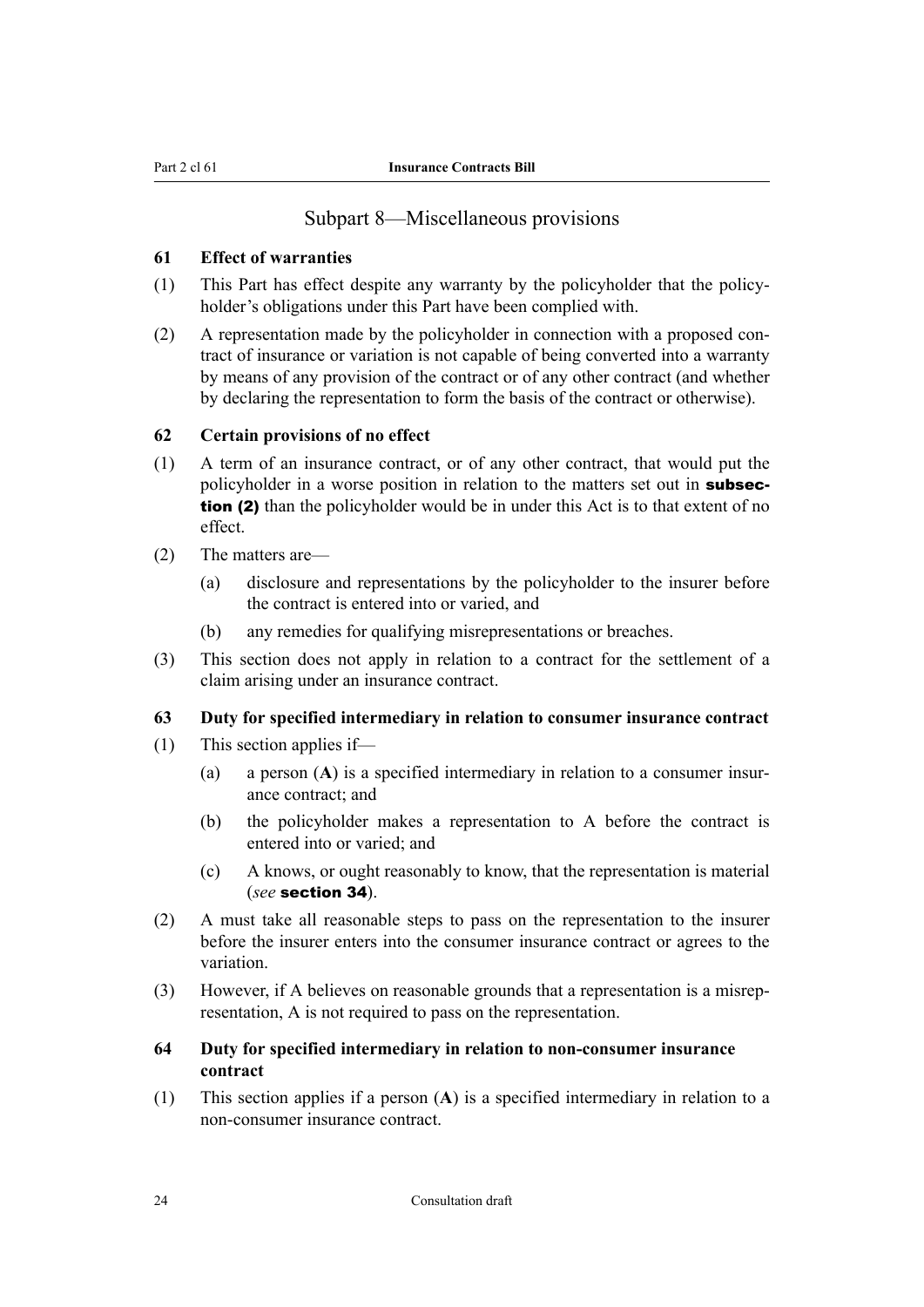<span id="page-26-0"></span> $(2)$  A must take all reasonable steps to disclose to the insurer every material circumstance that A knows before the insurer enters into the insurance contract or agrees to a variation.

#### **65 Court may order specified intermediary to pay compensation**

- (1) This section applies if the court, on application by an insurer, is satisfied that—
	- (a) a specified intermediary (**A**) has contravened [section 63](#page-25-0) or [64](#page-25-0); and
	- (b) the insurer has suffered loss or damage because of the contravention.
- (2) The court may order A to pay to the insurer the amount of the loss or damage (in whole or in part).

#### **66 Indemnity for specified intermediary is void**

- (1) A term of any contract between a policyholder and a specified intermediary (**A**) is of no effect to the extent that it makes the policyholder liable to indemnify A in connection with—
	- (a) any liability for a contravention of [section 63](#page-25-0) or [64](#page-25-0) (whether the liability is imposed under section 65 or otherwise); or
	- (b) any costs incurred by A in defending a proceeding relating to that liabil‐ ity (whether a proceeding under section 65 or otherwise).
- (2) In this section, **indemnify** includes relieve or excuse from liability, whether before or after the liability arises.

## **Part 3**

## **Contracts of insurance**

## Subpart 1—Restrictions on terms

#### *Arbitration*

#### **67 Arbitration provisions not binding**

- (1) A provision of a consumer insurance contract does not bind the policyholder if the provision has the effect of—
	- (a) requiring, authorising, or otherwise providing for differences or disputes in connection with the contract to be referred to arbitration; or
	- (b) limiting the rights otherwise conferred by the contract on the policyholder by reference to an agreement to submit a difference or dispute to arbitration.
- (2) This section does not affect an agreement to submit a difference or dispute to arbitration if the agreement was entered into after the difference or dispute arose.

Compare: 1977 No 14 s 8; Insurance Contracts Act 1984 s 43 (Aust)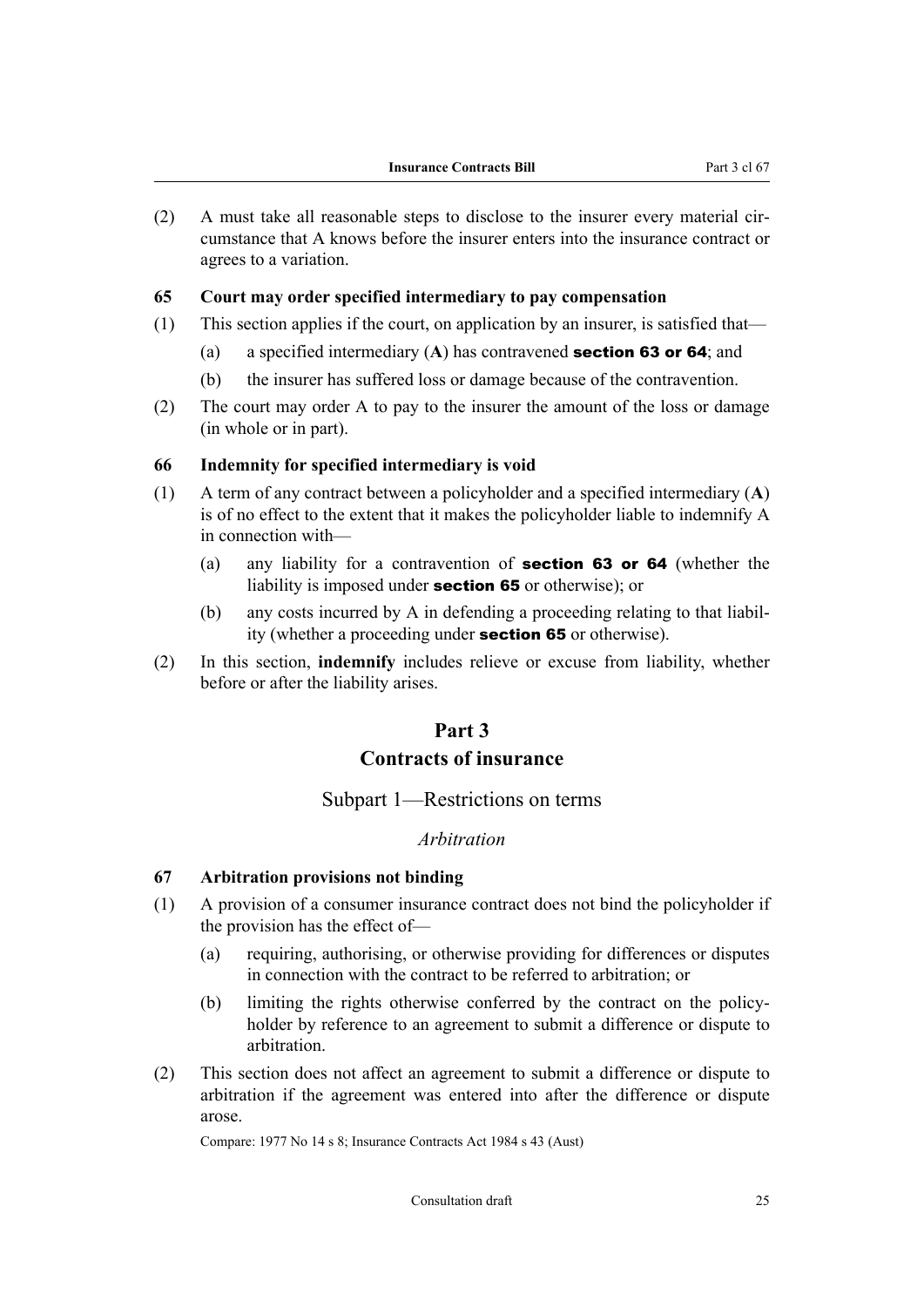<span id="page-27-0"></span>*Manner of, or time for, making claims or commencing proceedings*

### **68 Provisions prescribing manner or time of claims or proceedings not binding**

- (1) This section applies to the following kinds of provisions in a contract of insur‐ ance:
	- (a) provisions that prescribe the manner in which notice of a claim by the policyholder must be given:
	- (b) provisions that prescribe a time limit within which notice of a claim by the policyholder must be given:
	- (c) provisions that prescribe a time limit within which a proceeding by the policyholder must be commenced.
- (2) A provision to which this section applies in a life policy does not bind the pol‐ icyholder if the claim or proceeding relates to the death of the policyholder.
- (3) A provision to which this section applies in any other contract of insurance does not bind the policyholder unless the court or arbitrator determining the matter considers that, in the particular circumstances,—
	- (a) the insurer has been prejudiced by the policyholder's failure to comply with the provision; and
	- (b) as a result of that prejudice, it would be inequitable if the provision did not bind the policyholder.

Compare: 1977 No 14 s 9(1)

#### **69 Claims-made policies**

- (1) Despite **section 68(3)**, a provision of a claims-made policy is binding on the policyholder in respect of a claim (**claim A**) if—
	- (a) the provision defines the period within which claims made against the policyholder or claims arising out of circumstances notified to the insurer are within the risk accepted by the insurer under the contract; and
	- (b) the policyholder did not notify the insurer of claim A, or of circumstances that may give rise to claim A, before the date that is [60 days] after the end of the relevant period; and
	- (c) the insurer, in accordance with subsection (2), clearly informed the policyholder in writing of the effect of failing to notify the insurer of a claim or of circumstances that may give rise to a claim before the date referred to in **paragraph (b)**.
- (2) The insurer must give the information under **subsection (1)(c)** no later than 14 days after the end of the relevant period.
- (3) In this section, **claims-made policy** means a contract of insurance in which the period (the **relevant period**) during which liability for claims against the pol-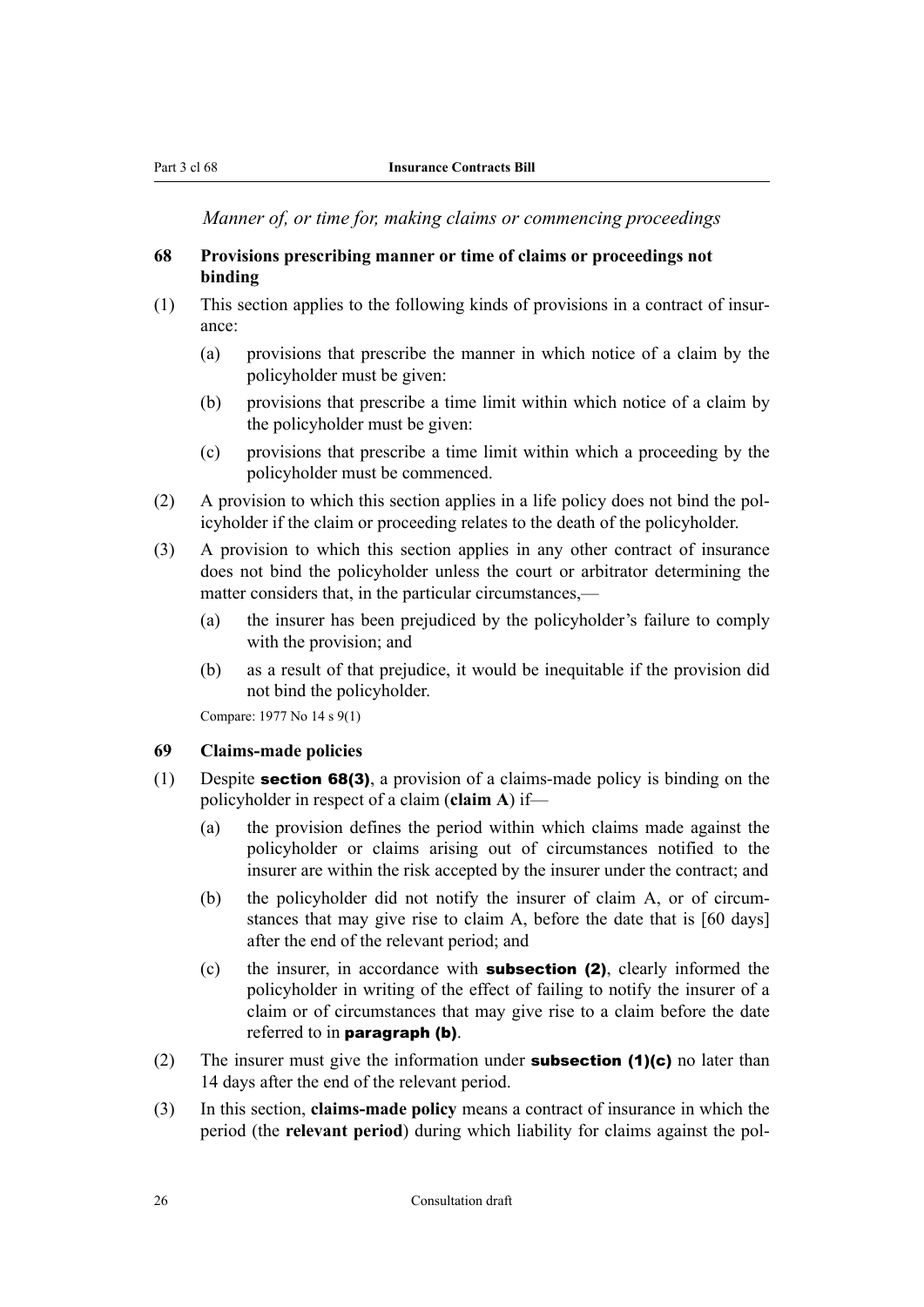<span id="page-28-0"></span>icyholder is within the risk accepted by the insurer is defined by reference to the time when—

- (a) those claims are made; or
- (b) claims or circumstances that may give rise to a claim are notified to the insurer.

#### **70 Insurer not liable to pay greater cost**

- (1) This section applies if—
	- (a) the policyholder under a contract of insurance fails to give notice of a claim in the manner, or within the time, that is prescribed by the contract; and
	- (b) the cost of repairing, replacing, or reinstating any property when it falls to be met is greater than that which would have applied if the notice had been given in the manner, or within the time, that is prescribed by the contract.
- (2) The greater cost is not prejudice to the insurer for the purposes of **[section](#page-27-0)** [68\(3\)](#page-27-0).
- (3) However, an insurer is not liable to apply or pay in repairing, replacing, or rein‐ stating any property a greater sum than that for which the insurer would have been liable if the notice of claim had been given in the manner, or within the time, that is prescribed by the contract of insurance.
- (4) This section does not apply to a life policy. Compare: 1977 No 14 s 9(2)

#### *Increased risk exclusions*

## **71 Increased risk exclusions**

- (1) A policyholder is not bound by an increased risk exclusion if the policyholder proves that the loss for which the policyholder seeks to be indemnified was not caused, or contributed to, by the happening of the event or the existence of the circumstance referred to in the increased risk exclusion.
- (2) In this section, an **increased risk exclusion** is a provision in a contract of insurance that—
	- (a) defines the circumstances in which the insurer is bound to indemnify the policyholder against loss so as to exclude or limit the liability of the insurer to indemnify the policyholder on the happening of certain events or on the existence of certain circumstances; and
	- (b) defines the liability of the insurer in that manner, in the view of the court or arbitrator determining the matter, because the happening of those events or the existence of those circumstances was, in the view of the insurer, likely to increase the risk of loss occurring.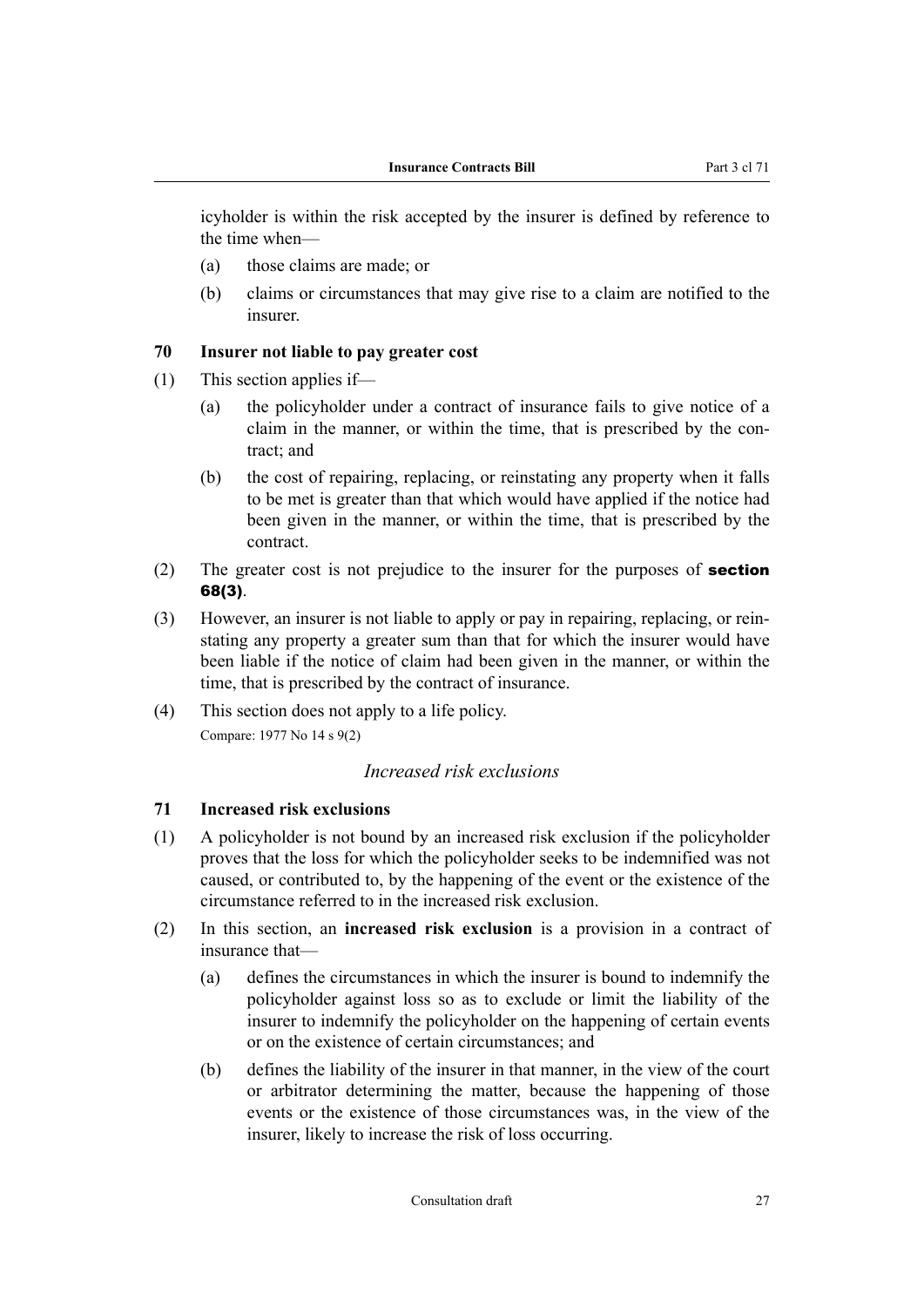- <span id="page-29-0"></span>(3) However, this section does not apply to an increased risk exclusion that—
	- (a) defines the age, identity, qualifications, or experience of a driver of a vehicle, a pilot of an aircraft, an operator of goods, or a master or pilot of a ship; or
	- (b) defines the geographical area in which the loss must occur; or
	- (c) excludes loss that occurs while a vehicle, an aircraft, any goods, or a ship is or are being used for commercial purposes other than those permitted by the contract of insurance.

Compare: 1977 No 14 s 11

#### *Pro rata conditions of average*

### **72 Prohibition on including pro rata condition of average in home and contents insurance**

- (1) A contract of insurance relating to a home or any contents of a home (or both) must not contain a pro rata condition of average.
- (2) A provision of a contract of insurance that breaches **subsection (1)** is of no effect.
- (3) In this section, **home**
	- (a) means a building or a part of a building occupied or intended to be occupied as a separate dwelling; and
	- (b) includes any outbuildings used primarily for domestic or residential pur‐ poses.
- (4) The application of this section to a contract of insurance relating to a home is not excluded by reason only that part of the premises is used—
	- (a) as a shop or office; or
	- (b) for business, trade, or professional purposes.

Compare: 1985 No 117 s 15

#### **73 Disclosure of pro rata condition of average in other cases**

- (1) This section applies to a contract of insurance other than—
	- (a) a contract of insurance to which section 72 applies; or
	- (b) a contract of marine insurance.
- (2) If a contract of insurance to which this section applies contains a pro rata con‐ dition of average, the condition has no effect unless, before the contract is entered into, the insurer clearly informs the policyholder in writing of the nature and effect of the condition.
- (3) However, if it is not reasonably practicable for the information to be given to the policyholder in writing before the contract is entered into, **subsection (2)** must be treated as having been complied with if the insurer—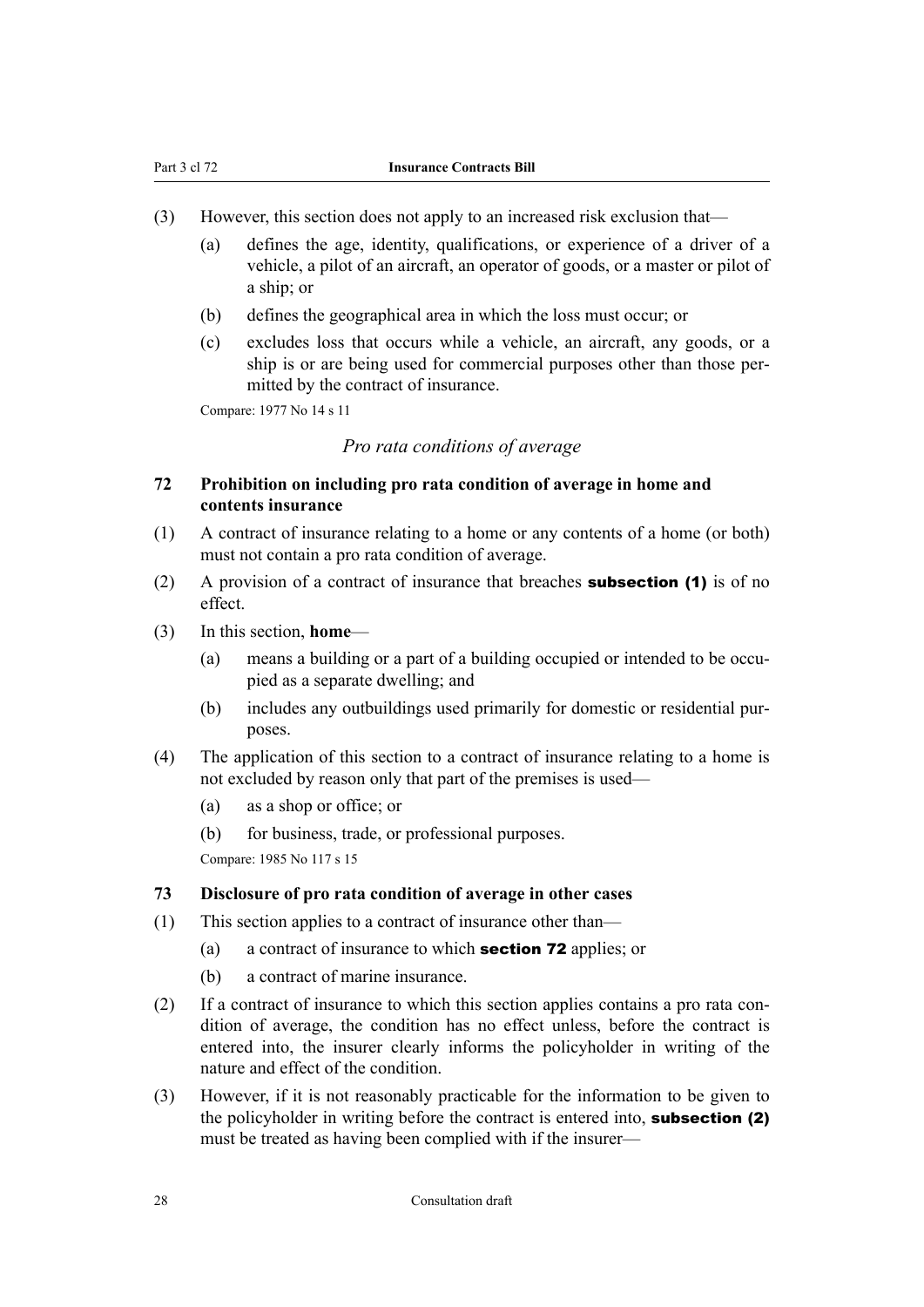- <span id="page-30-0"></span>(a) gives the information orally before the contract is entered into; and
- (b) gives the information in writing as soon as it is reasonably practicable to do so.

Compare: 1985 No 117 s 16(1), (2)

#### **74 Requirement treated as complied with if particular form is used**

(1) The requirement under **section 73** to clearly inform the policyholder in writing must be treated as having been complied with if the information is given in writing in the following form:

#### "**The meaning of subject to average**

- 1 Your contract of insurance contains a provision making it "subject to average".
- 2 The provision will have effect only if the property insured under the contract is underinsured at the time of loss.
- 3 If the property insured under the contract is underinsured at the time of loss, the following rules apply:
	- (a) if you suffer a total loss, the provision will have no effect:
	- (b) if you suffer a partial loss, the maximum amount that you may recover will bear the same proportion to your actual loss as the amount for which the property is insured bears to the full value of the property:

#### **Example**

Your property is worth \$20,000. However, you insure it for only \$10,000. You suffer a loss of \$5,000. If your contract of insurance is subject to average, the maximum amount that you may recover will be \$2,500.

- (c) whatever your loss, in no case will you be entitled to recover more than the amount for which the property is insured."
- (2) This section does not limit the means by which **[section 73](#page-29-0)** may be satisfied. Compare: 1985 No 117 s 16(3)

## Subpart 2—Insurable interest

#### **75 Insurable interest not required**

- (1) A person for whose use or benefit or on whose account a contract of insurance is entered into is not required to have an interest in any event for the purposes of—
	- (a) a contract of indemnity against loss; or
	- (b) a life policy.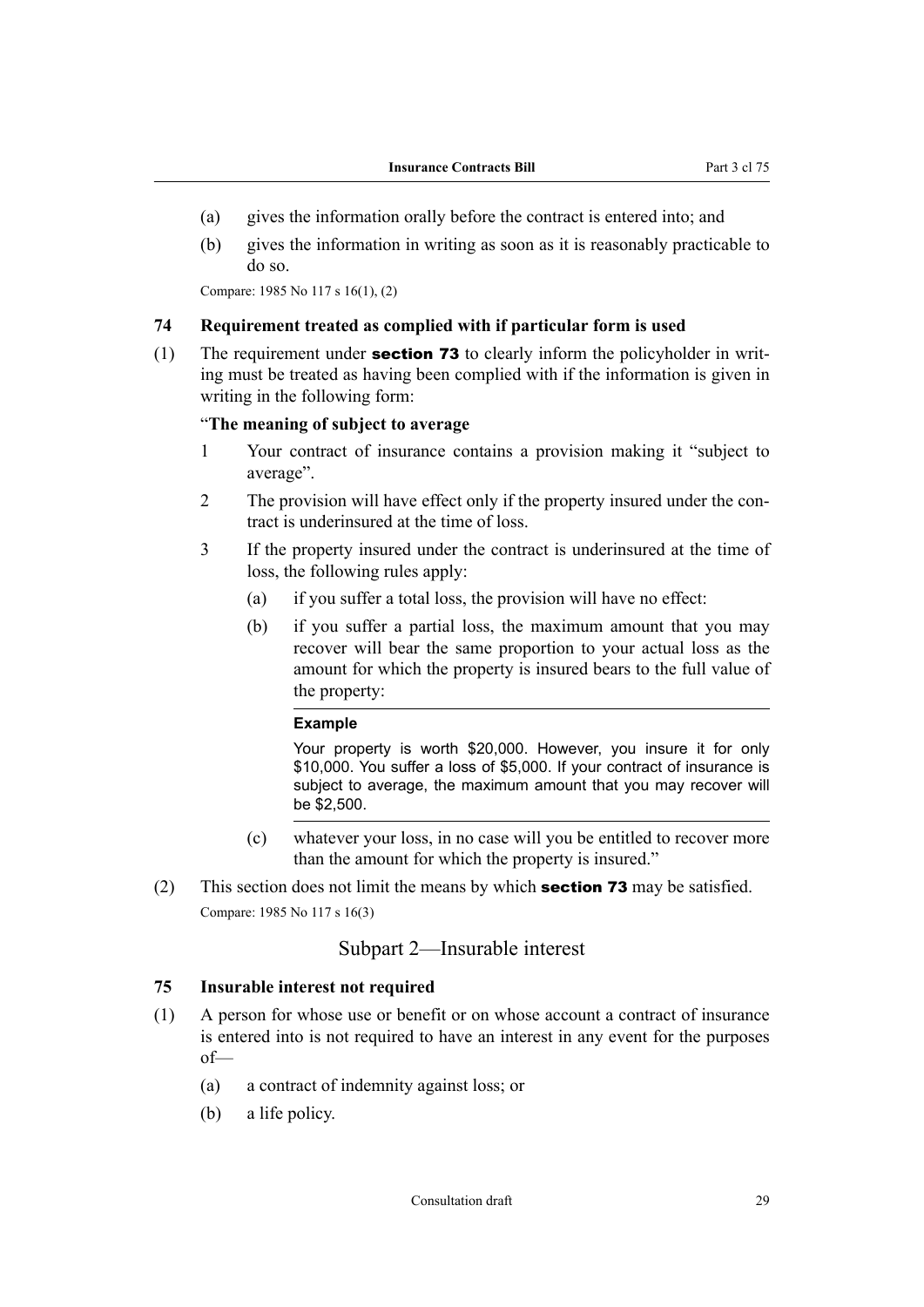<span id="page-31-0"></span>(2) This section does not limit the Marine Insurance Act 1908. Compare: 1985 No 117 s 7

### **76 Insurable interest in life of life insured not required**

A life policy on the life of a person (**A**) is not void or illegal by reason only of the fact that the policyholder under the life policy does not have, or did not have when the life policy was entered into, any interest in the life of A.

Compare: 1985 No 117 s 6

Subpart 3—Insurance relating to contracts for sale of land

## **77 Definitions for purposes of subpart**

In this subpart,—

**contract of sale** means a contract for the sale of land and all or any fixtures on the land

**relevant period** means the period—

- (a) that starts when the contract of sale is entered into; and
- (b) ends on the earlier of the following:
	- (i) the purchaser taking possession of the land and fixtures:
	- (ii) final settlement under the contract of sale

**vendor** includes a mortgagee of the vendor and any person claiming through the vendor

**vendor's insurance** means a contract of insurance maintained by the vendor for any damage to, or destruction of, any part of the land or fixtures agreed to be sold under the contract of sale.

## **78 Purchaser of land entitled to benefits of insurance between sale and possession or settlement**

- (1) During the relevant period, the vendor's insurance in respect of the land and fixtures agreed to be sold under a contract of sale has effect for the benefit of the purchaser as well as for the vendor.
- (2) In particular, the purchaser is entitled to be indemnified by the insurer or to require the insurer to reinstate that land and those fixtures in the same manner and to the same extent as the vendor would have been so entitled under the vendor's insurance if there had been no contract of sale.
- (3) This section—
	- (a) does not apply to the extent that the purchaser is entitled to be indemni‐ fied under any other contract of insurance; and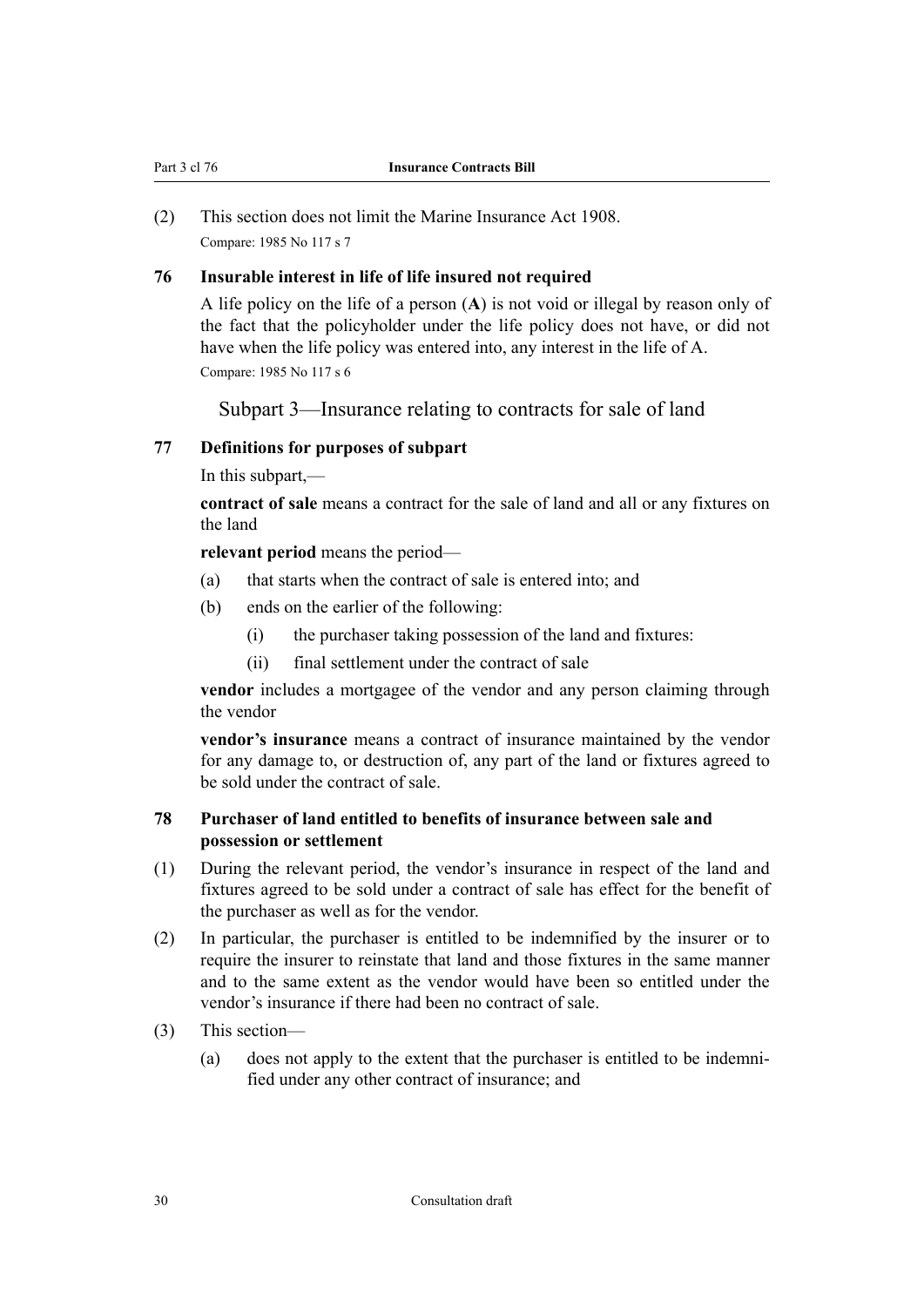<span id="page-32-0"></span>(b) does not require the insurer to pay or expend more in total under the vendor's insurance than it would have had to pay or expend if there had been no contract of sale.

Compare: 1985 No 117 s 13(1A)–(1C)

#### **79 Certain defences or answers invalid**

- (1) It is not a defence or answer to a claim by a purchaser against an insurer under [section 78](#page-31-0) that the vendor otherwise would not be entitled to be indemnified by the insurer or to require reinstatement because the vendor has suffered no loss or has suffered diminished loss because the vendor is or was entitled to be paid all, or the balance of, the purchase price, by the purchaser.
- (2) It is not a defence or answer to a claim by a purchaser against an insurer under [section 78](#page-31-0), in relation to the land or fixtures sold, that the purchaser's entitlement under the contract to which the claim relates is affected, or defeated, by the existence or terms of another contract of insurance.
- (3) It is not a defence or answer to a claim by a purchaser against an insurer (other than the vendor's insurer) that the purchaser's entitlement under the contract of insurance to which the claim relates is affected, or defeated, by a claim under [section 78](#page-31-0).

Compare: 1985 No 117 s 13(2)

#### **80 Purchase price reduced by amount payable to vendor's mortgagee**

- (1) This section applies if, in respect of a contract of sale,—
	- (a) any part of the land or fixtures agreed to be sold is damaged or destroyed during the relevant period; and
	- (b) the whole or a part of the amount payable for the damage or destruction under the vendor's insurance is payable to a mortgagee of, or any person claiming through, the vendor.
- (2) The purchase price payable under the contract of sale must be reduced by the amount that is payable to the mortgagee or person claiming through the vendor. Compare: 1985 No 117 s 13(3)

#### **81 Application of subpart**

- (1) This subpart—
	- (a) has effect despite any provision to the contrary in any legislation, rule of law, contract of insurance, deed, or other contract; and
	- (b) applies, with all necessary modifications, to a sale or exchange of land and fixtures by order of a court as if the order were a contract of sale.
- (2) However, those sections do not apply to the extent that the purchaser and ven‐ dor under the contract of sale expressly agree at any time. Compare: 1985 No 117 s 13(5), (6)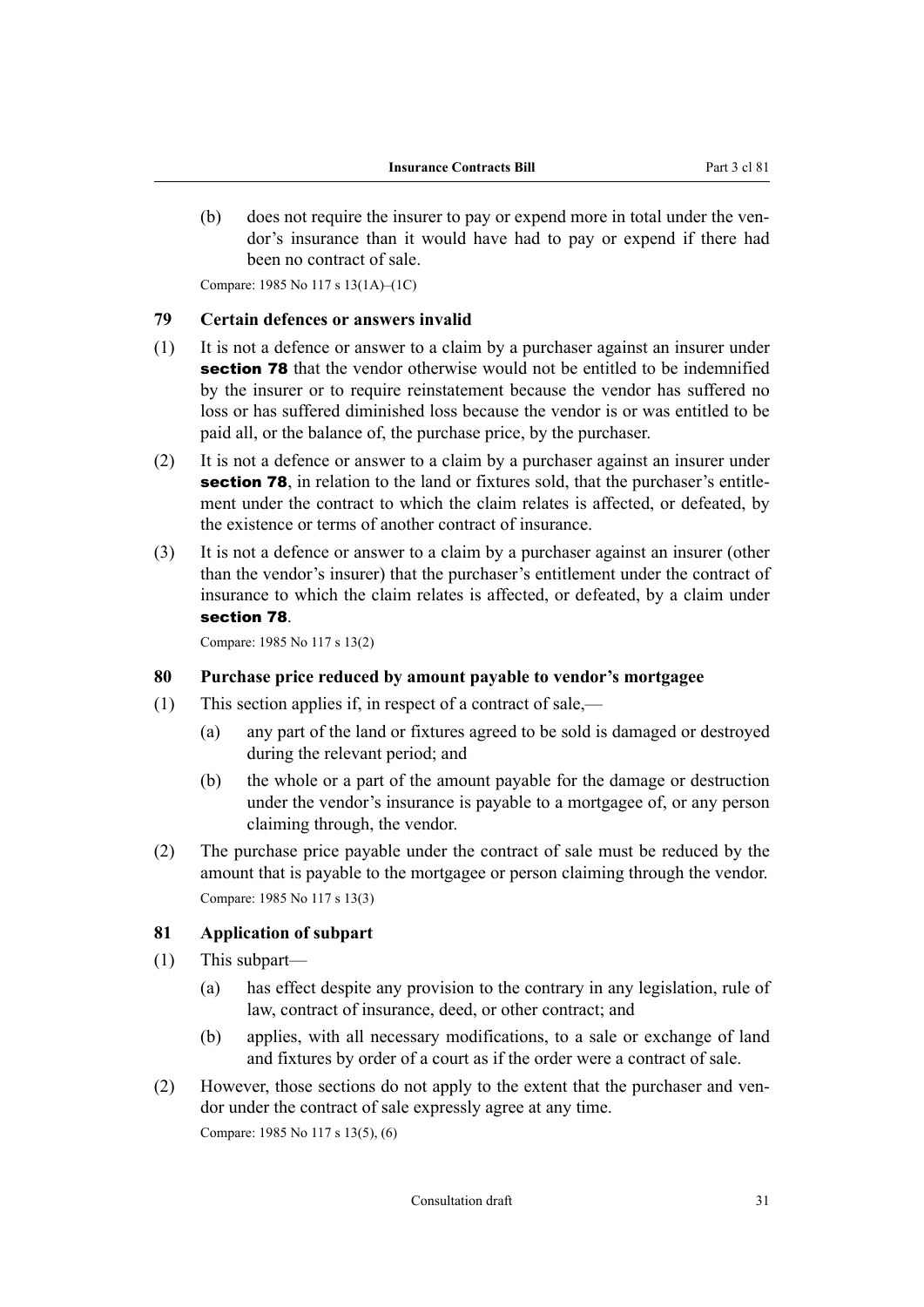## <span id="page-33-0"></span>**82 Double insurance relating to contract for sale of land**

If there is a contract of sale, it is not a defence or answer to a claim by the purchaser against an insurer (other than the vendor's insurer) that the purchaser's entitlement under the contract of insurance to which the claim relates is affected or defeated by the existence or terms of any contract of insurance held by, or on behalf of, the vendor.

Compare: 1985 No 117 s 14

Subpart 4—Third party claims against insurers

#### **83 Interpretation in this subpart**

(1) In this subpart,—

#### **claimant** has the meaning set out in [section 84](#page-34-0)

**insured liability** means a liability in respect of which a policyholder is entitled to be indemnified by the insurer

#### **Example**

An engineer (**P**) holds professional indemnity insurance with an insurer. The insurance protects P against claims of negligence that may be taken against P by P's clients.

P's liability to pay compensation to a client for negligence is an insured liability.

**liability** means a liability to pay damages, compensation, or costs

#### **policyholder**—

- (a) means a person who is, in respect of a liability to a third party, entitled to indemnity under a contract of insurance; and
- (b) includes a person who is not a party to the contract of insurance referred to in paragraph (a) but is specified or referred to in the contract, whether by name or otherwise, as a person to whom the benefit of the insurance cover provided by the contract extends

**specified policyholder** has the meaning set out in subsection (2).

- (2) A policyholder (**A**) is a **specified policy holder** if—
	- (a) A is insolvent (*see* subsection (3)); or
	- (b) A is a deceased person whose estate is being administered under Part 6 of the Insolvency Act 2006; or
	- (c) A has been deceased for not less than 60 days and no administrator of A's estate has been appointed in New Zealand; or
	- (d) A is a company that has been removed from the New Zealand register under section 317 of the Companies Act 1993; or
	- (e) A is an overseas company that has been removed from the overseas register under section 341 of the Companies Act 1993; or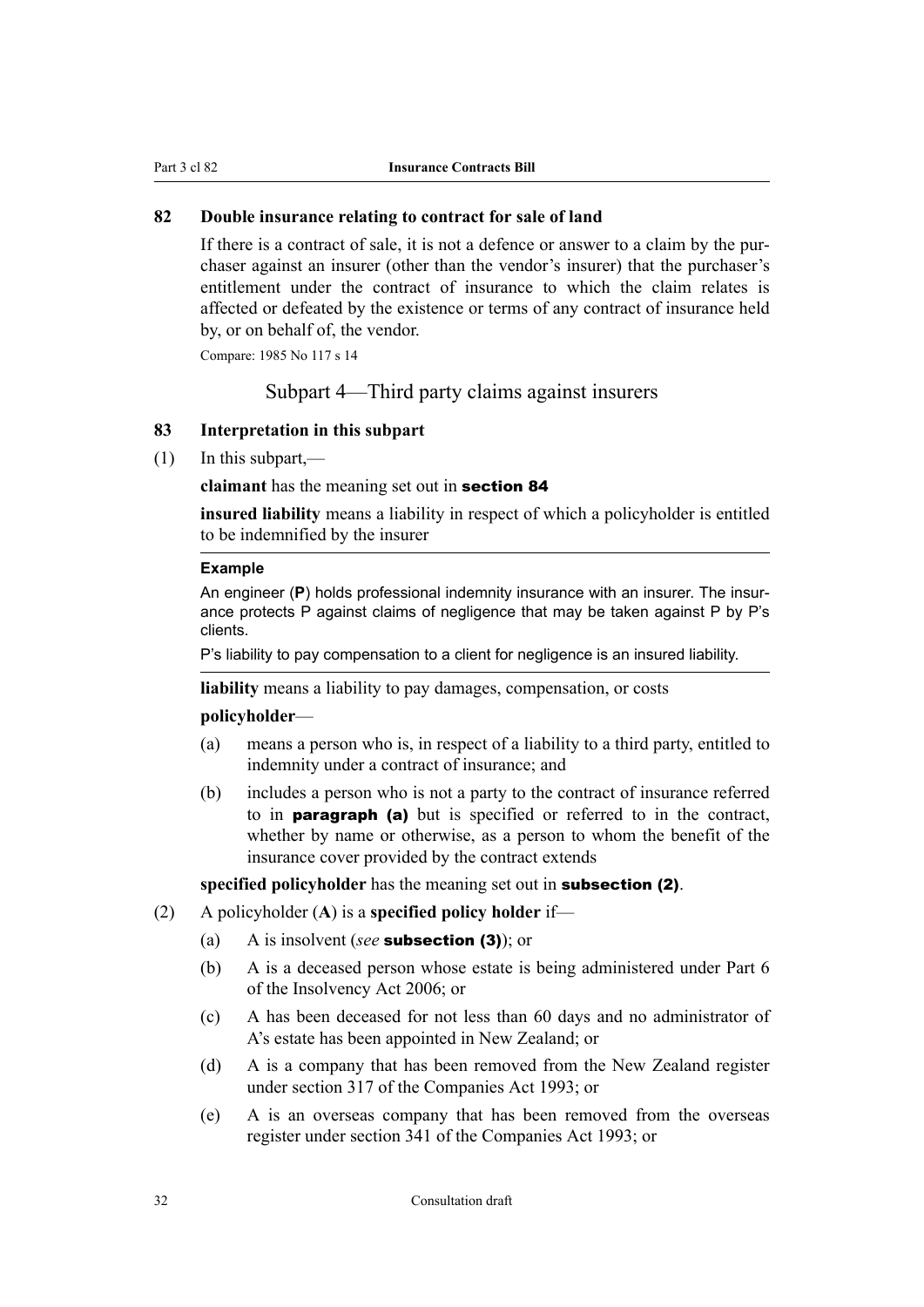- <span id="page-34-0"></span>(f) A is a body corporate (other than a company) that has been dissolved or has ceased to exist.
- (3) A is **insolvent** if A—
	- (a) has become subject to an insolvency event (within the meaning of section 6(4) of the FMCA); or
	- (b) is subject to a compromise with its creditors under Part 14 of the Companies Act 1993; or
	- (c) is an undischarged bankrupt under the Insolvency Act 2006; or
	- (d) is subject to an approved proposal or a debt repayment order under subpart 2 or 3 of Part 5 of the Insolvency Act 2006 or is participating in a no asset procedure under subpart 4 of Part 5 of that Act; or
	- (e) is otherwise subject to a statutory or contractual regime under which A's assets have been, or are to be, realised for the benefit of secured or unse‐ cured creditors; or
	- (f) is unable to pay A's debts that would be provable in bankruptcy or on a liquidation as they fall due and from A's own money.

Compare: Civil Liability (Third Party Claims Against Insurers) Act 2017 (NSW) s 3

#### **84 Claimant may recover from insurer**

- (1) If a specified policyholder has an insured liability to a person (the **claimant**), the claimant may recover the amount of the insured liability from the insurer in a proceeding before a court.
- (2) The amount of the insured liability is the amount of indemnity (if any) payable under the contract of insurance in respect of the specified policyholder's liability to the claimant.

Compare: Civil Liability (Third Party Claims Against Insurers) Act 2017 (NSW) s 4(1), (2)

#### **85 Claimant must have leave of court**

A proceeding may only be brought by a claimant against an insurer under this subpart with the leave of the court.

Compare: Civil Liability (Third Party Claims Against Insurers) Act 2017 (NSW) s 5

#### **86 Insurer stands in policyholder's place**

- (1) In a proceeding brought by a claimant against an insurer under this subpart, the insurer stands in the place of the specified policyholder as if the proceeding were a proceeding to recover damages, compensation, or costs from the specified policyholder.
- (2) Accordingly, the parties have the same rights and liabilities, and the court has the same powers, as if the proceeding were a proceeding brought against the specified policyholder.

Compare: Civil Liability (Third Party Claims Against Insurers) Act 2017 (NSW) s 4(3)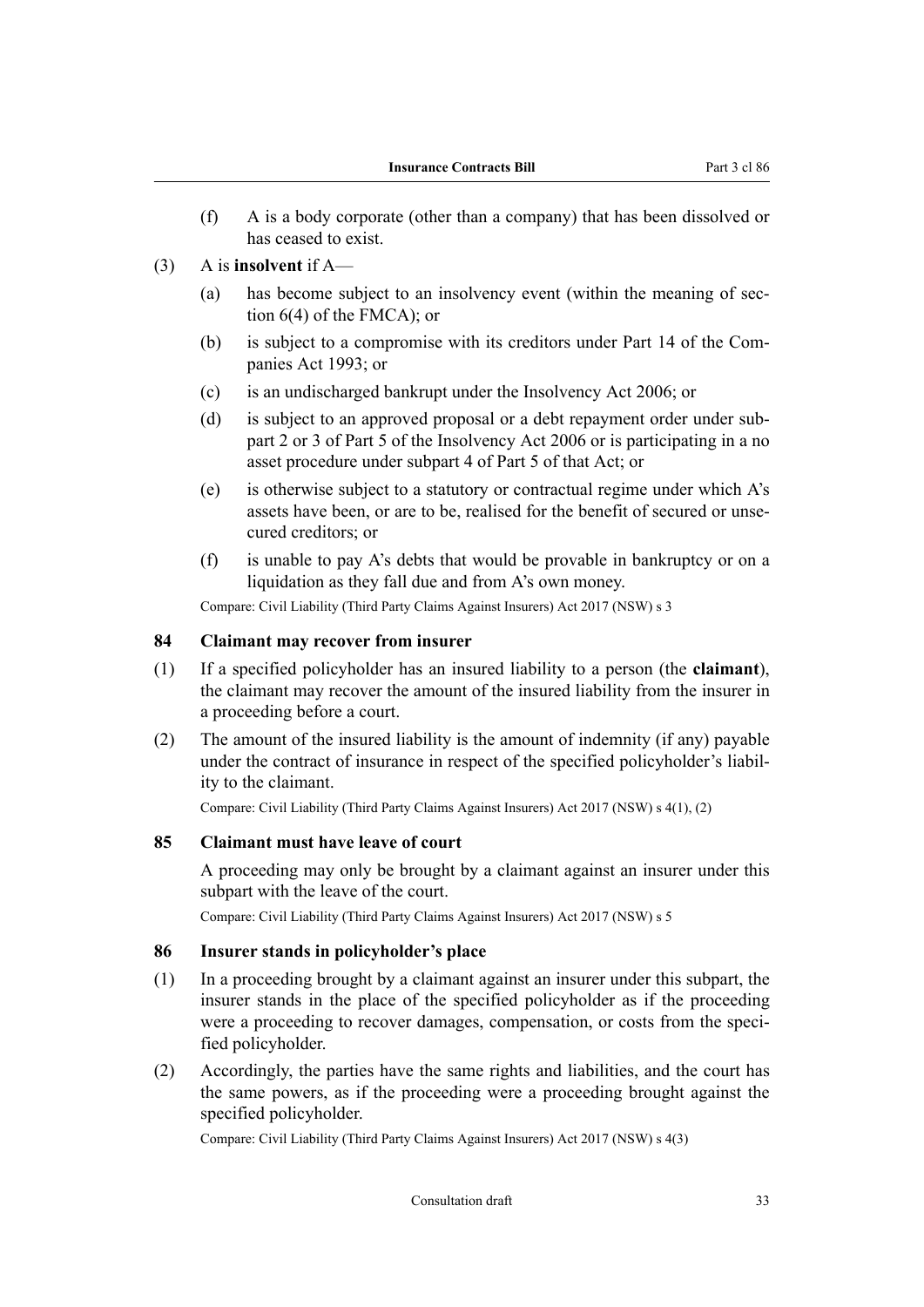#### <span id="page-35-0"></span>**87 Defences generally**

- (1) The insurer is entitled to rely on any defence or any other matter in answer to the proceeding under this subpart or in reduction of its liability to the claim‐ ant—
	- (a) that the insurer would have been entitled to rely on in a claim made by the specified policyholder under the contract of insurance; or
	- (b) that the specified policyholder would have been entitled to rely on in a proceeding brought by the claimant against the specified policyholder in respect of the liability.
- (2) Despite subsection (1) and [section 86](#page-34-0), the insurer is not entitled to rely on a defence arising from an act or omission by the specified policyholder that occurred after the event that gave rise to the liability (for example, a defence based on the specified policyholder failing to comply with a condition to pro‐ vide information or assistance to the insurer).

Compare: Civil Liability (Third Party Claims Against Insurers) Act 2017 (NSW) s 7

#### **88 Limitation defence does not apply in certain cases**

- (1) This section applies if—
	- (a) a claimant has commenced a proceeding in respect of the insured liabil‐ ity against the specified policyholder; and
	- (b) the specified policyholder does not have a defence under the Limitation Act 2010 in respect of that proceeding; and
	- (c) the claimant subsequently commences a proceeding against the insurer under this subpart in respect of the same matter.
- (2) Despite subsection (1) and [section 86](#page-34-0), the insurer is not entitled to rely on a defence under the Limitation Act 2010.

Compare: Civil Liability (Third Party Claims Against Insurers) Act 2017 (NSW) s 6(2)

#### **89 Judgment against specified policyholder no bar to claim against insurer**

A judgment or an order for damages, compensation, or costs in favour of the claimant against the specified policyholder in respect of an insured liability does not prevent the claimant from recovering an amount for the damages, compensation, or costs under subpart, except to the extent that the judgment or order has been satisfied.

Compare: Civil Liability (Third Party Claims Against Insurers) Act 2017 (NSW) s 8

#### **90 Discharge of insurer's liability**

A payment made by the insurer to the claimant under this subpart in respect of an insured liability discharges, to the extent of the payment, the liability of the insurer to make a payment to the specified policyholder under the contract of insurance in respect of the insured liability.

Compare: Civil Liability (Third Party Claims Against Insurers) Act 2017 (NSW) s 9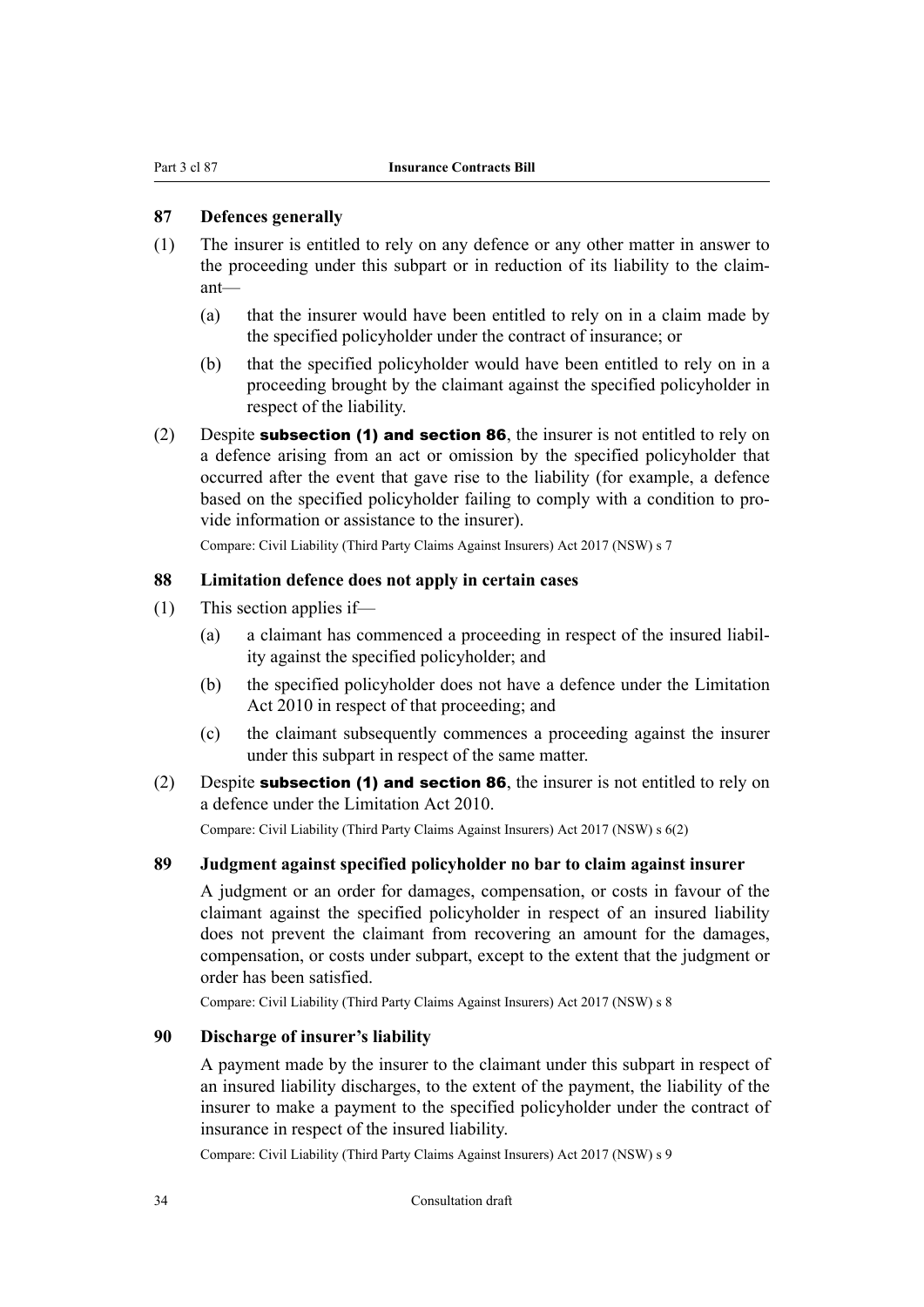## **91 Effect of payments made by insurer to specified policyholder**

An insurer's liability to a claimant under this subpart is not reduced, dis‐ charged, or otherwise affected by—

- (a) a compromise or settlement between the insurer and the specified policy‐ holder in respect of the insured liability; or
- (b) a payment by the insurer to the specified policyholder in respect of the insured liability unless and to the extent that the amount of the payment is or has been paid by the specified policyholder to the claimant in respect of the insured liability.

Compare: Civil Liability (Third Party Claims Against Insurers) Act 2017 (NSW) s 10

#### **92 Claimant may not recover from reinsurer**

This subpart does not entitle a claimant to recover any amount from a reinsurer under a contract for re-insurance.

Compare: Civil Liability (Third Party Claims Against Insurers) Act 2017 (NSW) s 4(4)

#### **93 Claimant may obtain information**

The provisions set out in **[Schedule 3](#page-75-0)** have effect according to their terms.

## Subpart 5—Miscellaneous

## **94 Application for shares in company not to be contained in proposal for insurance**

- (1) A company must not issue a form of proposal for insurance that contains, or purports to be, an application for shares in the company.
- (2) If any person makes a proposal for insurance to a company, the company must not allot shares to that person without first receiving an application for shares that is contained in a document separate from the proposal for insurance.
- (3) If a company contravenes this section,—
	- (a) the company commits an offence and is liable on conviction to a fine not exceeding \$50,000:
	- (b) every director (**A**) of the company commits an offence and is liable on conviction to a fine not exceeding \$10,000 if it is proved—
		- $(i)$  that the act that constituted the offence under **paragraph (a)** took place with A's authority, permission, or consent; or
		- (ii) that A knew, or could reasonably be expected to have known, that the offence under **paragraph** (a) was to be or was being committed and A failed to take reasonable steps to prevent or stop it.
- (4) Nothing in this section affects the validity of a contract of insurance or of an allotment of shares of a company.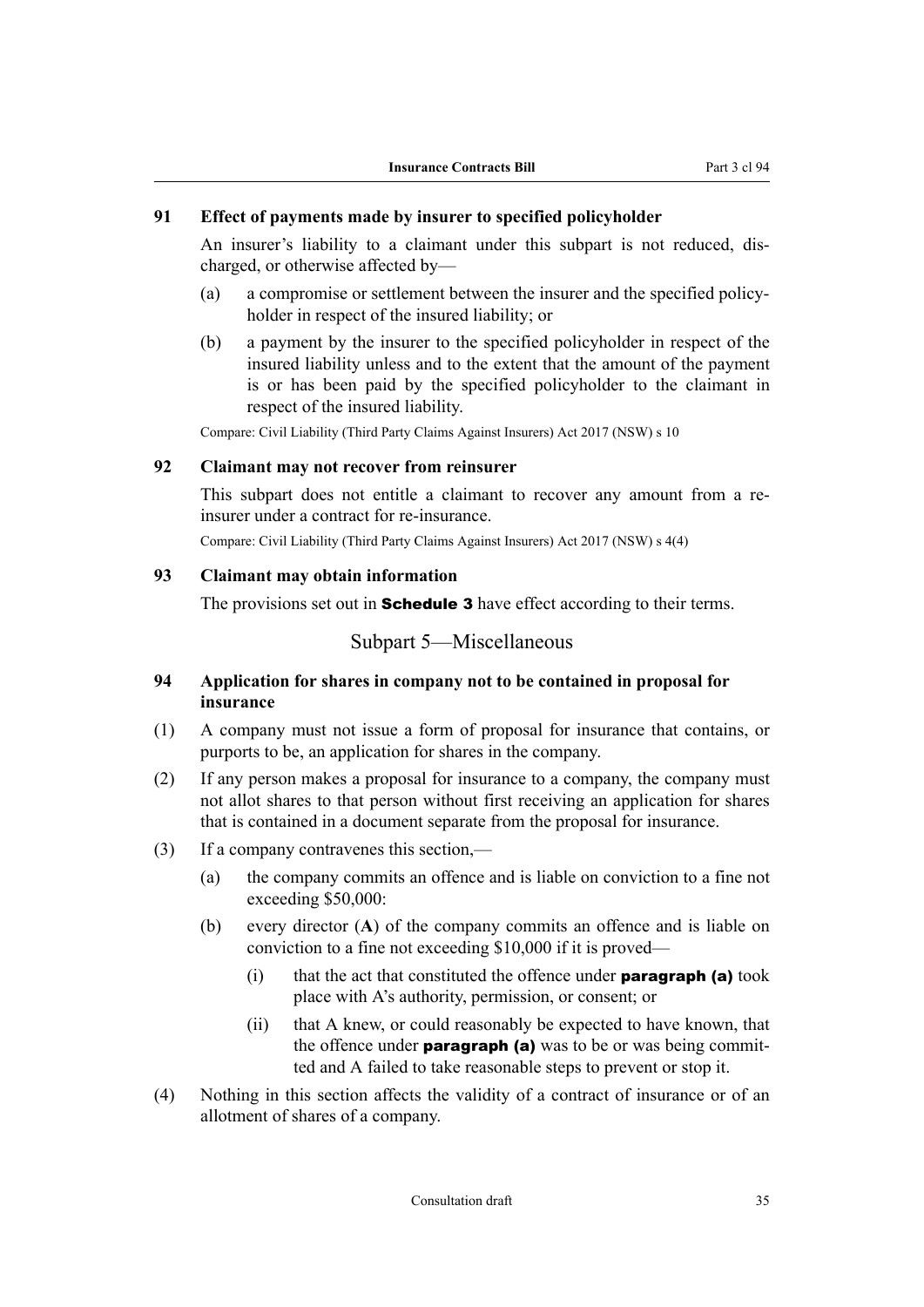<span id="page-37-0"></span>(5) In this section, **company** has the same meaning as in section 2 of the Compan‐ ies Act 1993. Compare: 1977 No 14 s 12A

# **Part 4 Intermediaries**

#### **95 Interpretation**

(1) In this Part, unless the context otherwise requires,—

**arrange**, in relation to a contract of insurance, includes negotiating, soliciting, or procuring the contract

**broker**, in relation to an insurer, means a person—

- (a) who carries on the business of arranging contracts of insurance (whether or not the business is the person's principal business or is carried on in connection with any other business); and
- (b) who is not the employee of the insurer; and
- (c) who is not appointed under a signed agreement as the agent for the insurer for the purposes of receiving—
	- (i) money due to the insurer from the policyholder; and
	- (ii) money due to the policyholder from the insurer

**insurance broking client account** means an account established and maintained in accordance with **[section 108](#page-41-0)** 

## **insurance intermediary**—

- (a) means a person—
	- (i) who for reward arranges contracts of insurance in New Zealand or elsewhere; and
	- (ii) who does so as the employee of or agent for 1 or more insurers or as the agent for the policyholder; and
- (b) includes a broker

**premium** includes an instalment of a premium.

- (2) For the purposes of this Part, a person who is appointed under a signed agree‐ ment as an agent of the insurer must be treated, unless the agreement states otherwise, to be appointed under the agreement as an agent of the insurer for the purposes of receiving—
	- (a) money due to the insurer from the policyholder; and
	- (b) money due to the policyholder from the insurer.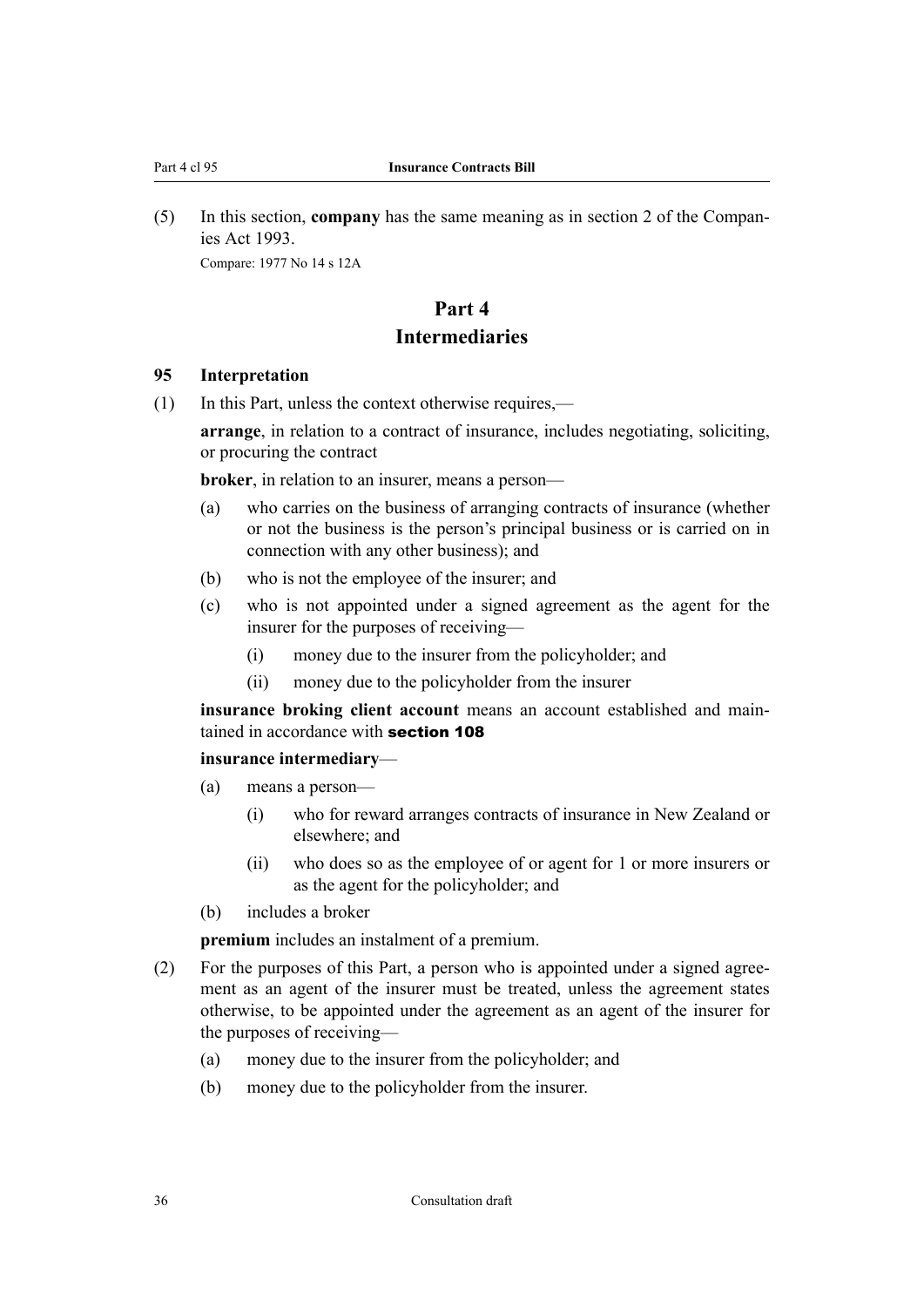## Subpart 1—Payments to insurance intermediaries

## <span id="page-38-0"></span>**96 Payment by policyholder to intermediary discharges their liability to insurer**

- (1) Money paid by or on behalf of a policyholder to an insurance intermediary is a discharge, as between the policyholder and the insurer, of the liability of the policyholder to pay the money to the insurer if—
	- (a) the money is paid under or in relation to a contract of insurance; and
	- (b) the insurance intermediary arranged or effected the contract or will arrange or effect the contract.
- (2) This section applies whether the money is paid for a premium or otherwise. Compare: 1994 No 41 s 4

## **97 Payment by insurer to intermediary does not discharge insurer's liability to policyholder**

- (1) Money paid by or on behalf of an insurer to an insurance intermediary under or in relation to a contract of insurance does not discharge the liability of the insurer to pay the money to the policyholder.
- (2) This section applies whether the money is paid for a claim, to return a pre‐ mium, or otherwise.

Compare: 1994 No 41 s 5

#### **98 Prohibition on contracting out**

- (1) An agreement is void to the extent that it purports to modify, restrict, or exclude the operation of section 96 or 97.
- (2) This section does not render void an agreement between an insurance inter‐ mediary and a policyholder to the extent that the agreement allows the inter‐ mediary to set off, against money payable to the policyholder, money payable by the policyholder to the intermediary for a premium.

Compare: 1994 No 41 s 6

## Subpart 2—Duties of brokers in relation to premiums

### **99 Duties of broker in relation to premiums**

- (1) This section applies if—
	- (a) a broker receives money by way of premium in connection with a contract of insurance; and
	- (b) the risk, or a part of the risk, to which the contract relates is accepted by or on behalf of an insurer.
- (2) The broker must pay to the insurer within the relevant period—
	- (a) the amount that has been received if the amount received is equal to or less than the amount of the premium to be paid; or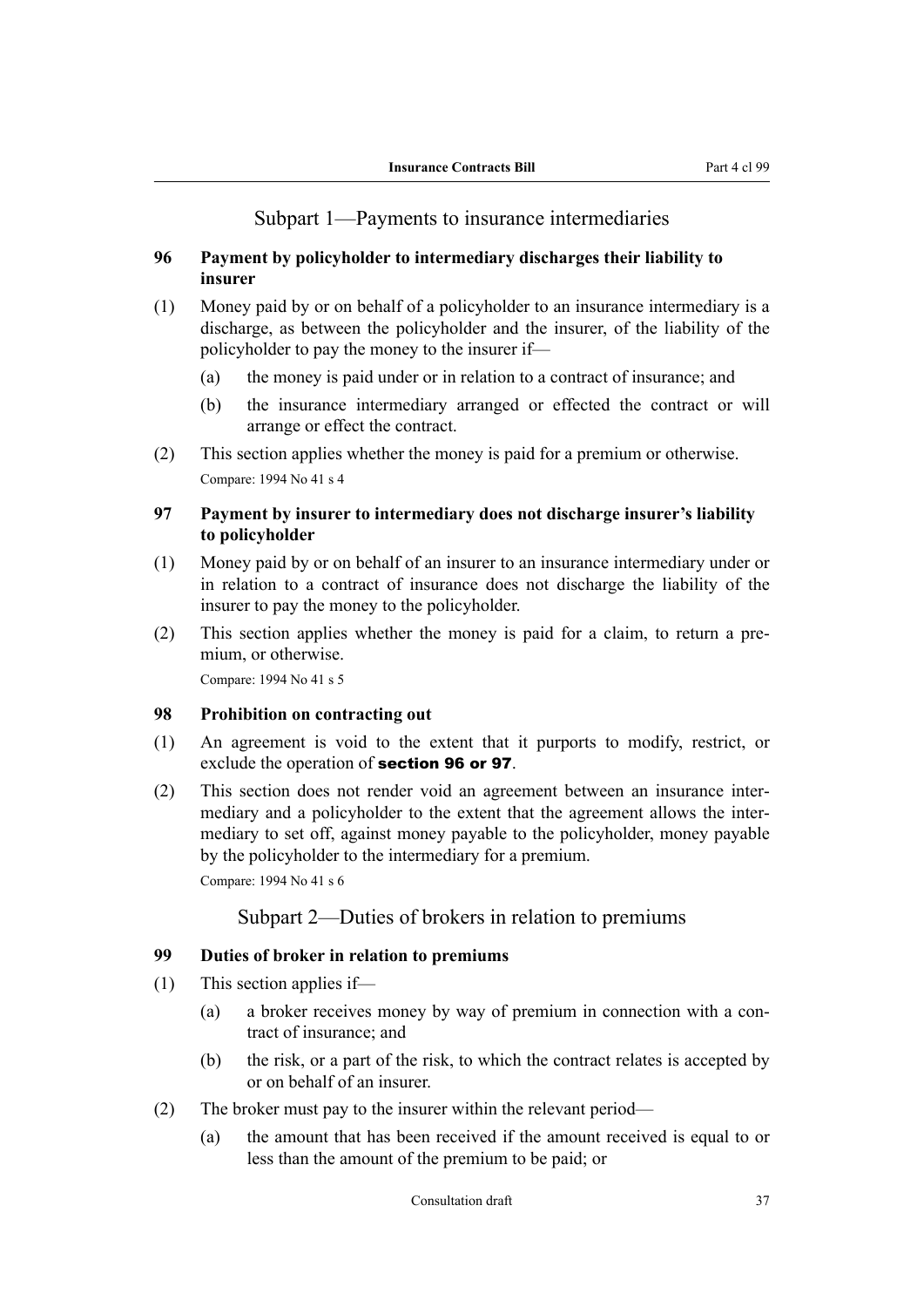- (b) the amount of the premium to be paid if the amount received is more than the amount of the premium to be paid; or
- (c) if the broker has not been informed of, and has not otherwise ascer‐ tained, the amount of the premium to be paid, the lesser of—
	- (i) the money that has been received; or
	- (ii) 75% of the amount fairly estimated by the broker to be the pre‐ mium that is to be paid or, if the premium is payable for a renewal of a contract of insurance, 75% of the previous year's premium for the risk or of the last instalment of the year's premium, as the case may be.
- (3) In this subpart, **relevant period** means—
	- (a) the period of 50 days after the end of the month in which the cover provided by the insurer under the contract starts to have effect; or
	- (b) if the sum of money is an instalment of a premium, the period of 50 days after the end of the first month to which the instalment relates.
- (4) *See also* section 449 of the FMCA, which provides for a contravention of this section to give rise to civil liability under that Act. Compare: 1994 No 41 s 8(1), (2)

### **100 Duty does not prevent certain matters**

[Section 99](#page-38-0) does not prevent any of the following:

- (a) an insurer from making a contract or an arrangement with a broker pro‐ viding for the variation of the relevant period:
- (b) an insurer from authorising a broker in writing to pay on behalf of the insurer, out of the money received by the broker as a premium in respect of a contract of insurance arranged with the insurer, any charges required by law to be paid by the insurer in respect of the contract:
- (c) a broker from exercising a legal right available to the broker to deduct from any money payable by the broker to the insurer any remuneration payable by the insurer to the broker in relation to a contract of insurance.

Compare: 1994 No 41 s 8(3)

### **101 Broker may pay another insurance intermediary**

- (1) This section applies if—
	- (a) a broker receives money by way of premium in connection with a contract of insurance from or on behalf of a policyholder; and
	- (b) another insurance intermediary accepts as agent for an insurer the risk, or a part of the risk, to which the contract relates.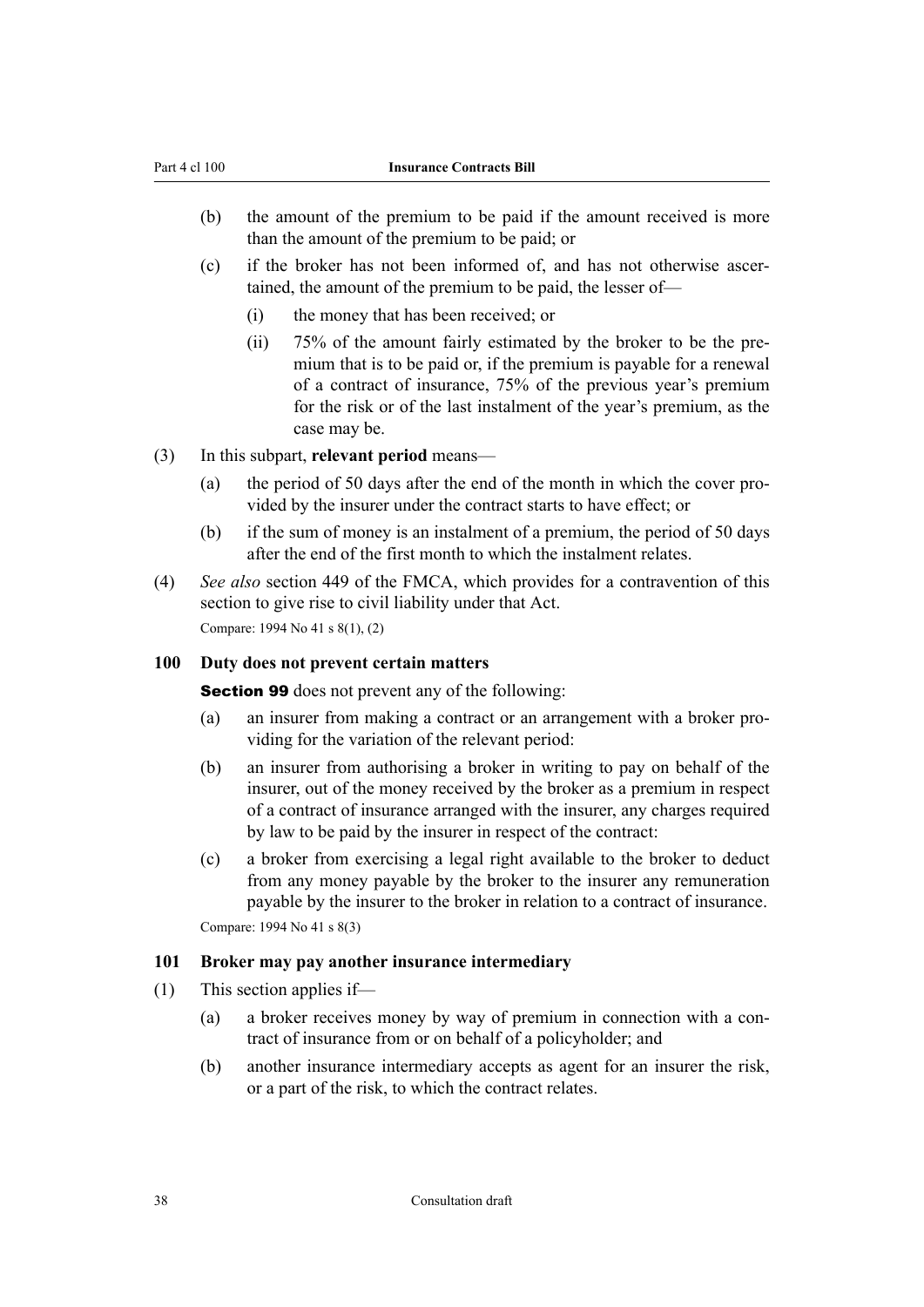<span id="page-40-0"></span>(2) For the purpose of **[section 99](#page-38-0)**, payment of the premium, or part of the premium, by the broker to the intermediary must be treated as payment of the premium or part by the broker to the insurer.

Compare: 1994 No 41 s 9

#### **102 [Broker must notify insurer if premium not paid**

- (1) If the amount of the premium payable for a contract of insurance has not been received by the broker at the expiry of the relevant period, the broker must notify the insurer that the premium has not been received.
- (2) The notification must be made—
	- (a) in writing; and
	- (b) within 7 days after the expiry of the relevant period.
- (3) This section does not apply if the amount of the premium is received by the broker before the broker notifies the insurer in accordance with this section. Compare: 1994 No 41 s 10]

#### **103 [Broker must pay interest if broker fails to notify insurer**

- (1) If a broker breaches **section 102**, the broker must pay to the insurer interest on the amount of the premium that has not been received.
- (2) The interest must be calculated under Schedule 2 of the Interest on Money Claims Act 2016, and for that purpose—
	- (a) the start date referred to in clause  $3(2)(a)$  of that schedule is the date that is 8 days after the expiry of the relevant period; and
	- (b) the last day referred to in clause  $3(2)(a)$  of that schedule is the earlier of the following:
		- (i) the day before the insurer claims the interest:
		- (ii) the day on which the broker notifies the insurer in writing that the premium has not been received or was received after the expiry of the relevant period.
- (3) The broker must pay the interest within 20 working days after the insurer notifies the broker that it is claiming interest (or any longer period determined by the insurer and notified to the broker).
- (4) The insurer may recover an amount of unpaid interest as a debt due in a court of competent jurisdiction.]

## **104 Broker may notify another insurance intermediary**

- (1) This section applies if—
	- (a) a broker is required to notify an insurer under **section 102**; and
	- (b) another insurance intermediary accepts as agent for the insurer the risk, or a part of the risk, to which the contract of insurance relates.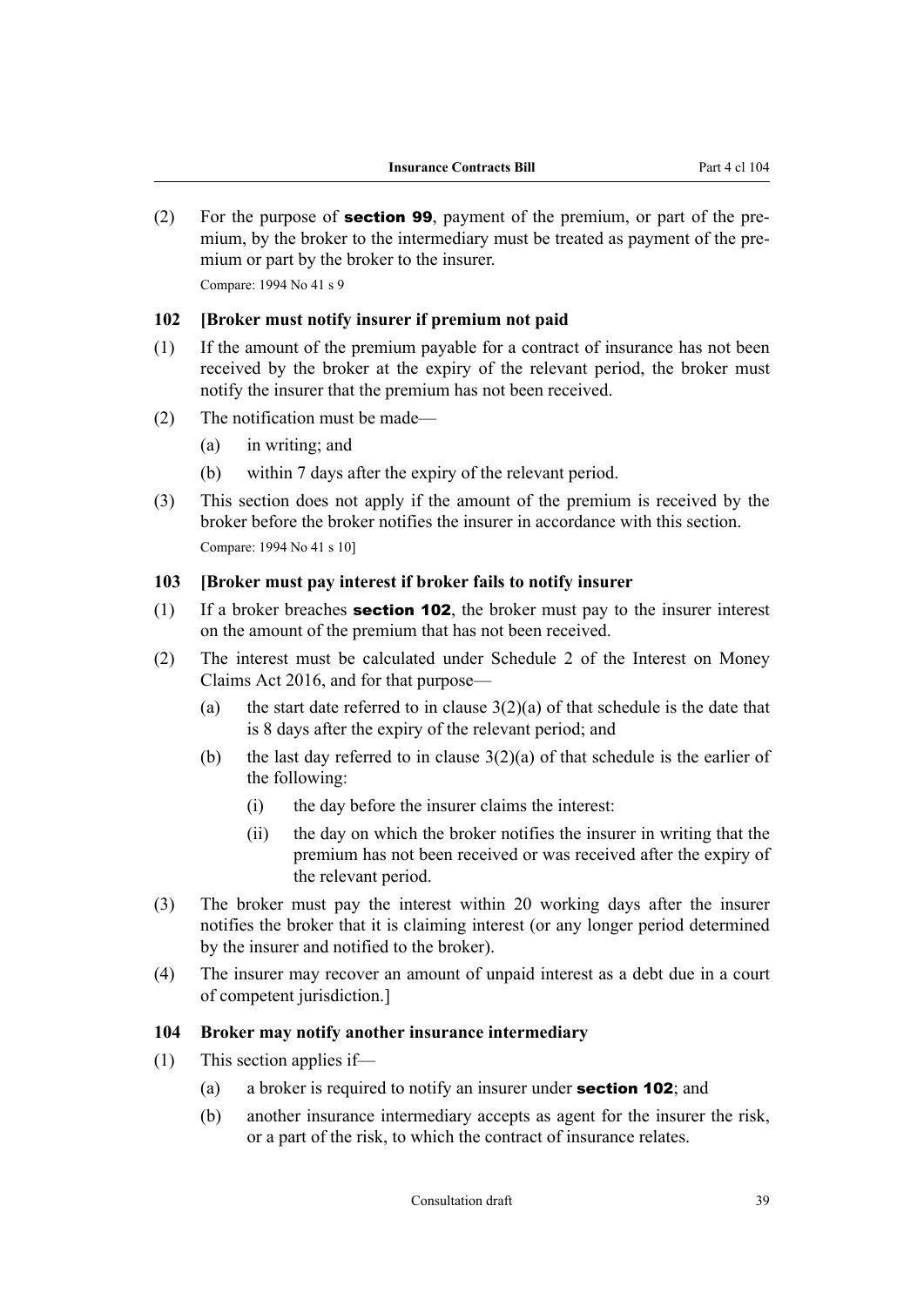<span id="page-41-0"></span>(2) For the purpose of **[section 102](#page-40-0)**, notification by the broker to the intermediary must be treated as notification by the broker to the insurer. Compare: 1994 No 41 s 11

#### **105 Lloyd's brokers**

- (1) If a broker is required by this subpart to pay an amount to, or to notify, an insurer and, under the contract of insurance, the insurer is a Lloyd's under‐ writer, it is sufficient compliance with this subpart if the broker pays the amount to, or notifies, the Lloyd's broker concerned.
- (2) In this section,—

**Lloyd's** means the society of that name incorporated by the Imperial Act known as the Lloyd's Act 1871

**Lloyd's underwriter** means an underwriting member of Lloyd's.

Compare: 1994 No 41 s 12

Subpart 3—Duties of brokers in relation to payments due to policyholder

#### **106 Duties of broker in relation to payments due to policyholder**

- (1) If a broker receives money from or on behalf of an insurer for payment to or on behalf of a policyholder, the broker must pay the money to, or on behalf of, the policyholder within 7 days after the broker received the money.
- (2) *See* section 449 of the FMCA, which provides for a contravention of this sec‐ tion to give rise to civil liability under that Act. Compare: 1994 No 41 s 13(1), (2)

#### **107 Subpart does not prevent certain matters**

This subpart does not prevent—

- (a) a policyholder from making a contract or an arrangement with a broker providing for the broker to pay an amount to or on behalf of the policyholder before being required to do so by **section 106**; or
- (b) a broker from exercising a legal right available to the broker to deduct from any money payable by the broker to the policyholder any money payable by the policyholder to the broker in connection with a contract of insurance.

Compare: 1994 No 41 s 13(3)

## Subpart 4—Insurance broking client accounts

#### **108 Broker must establish and maintain insurance broking client account**

(1) A broker must establish and maintain 1 or more insurance broking client accounts with a registered bank.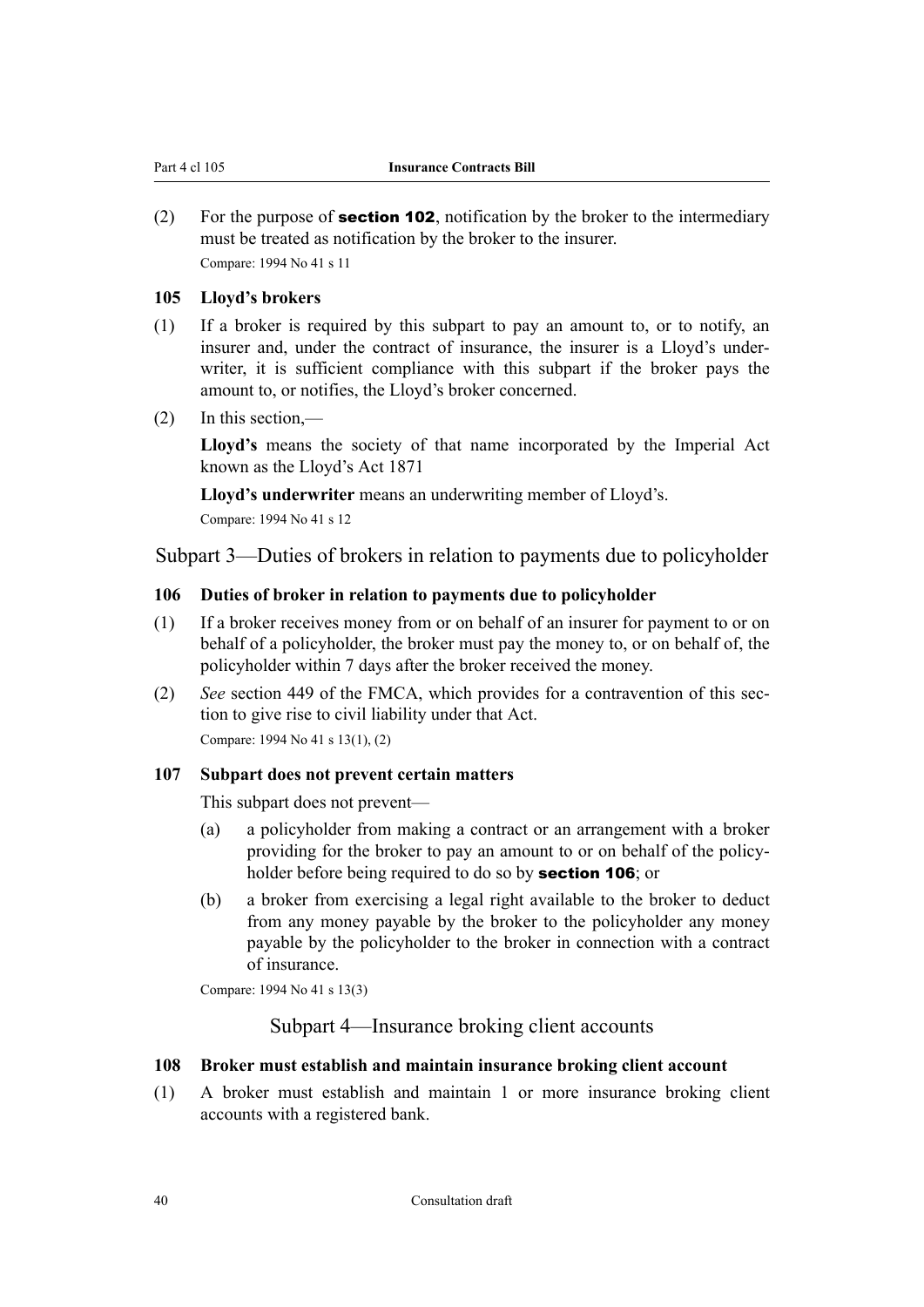- <span id="page-42-0"></span>(2) A broker may establish and maintain 1 or more insurance broking client accounts outside New Zealand with 1 or more overseas banks.
- (3) An insurance broking client account must be a current account.
- (4) *See* section 449 of the FMCA, which provides for a contravention of this sub‐ part to give rise to civil liability under that Act. Compare: 1994 No 41 s 14(1) to (3)

#### **109 Payments into insurance broking client account**

A broker must ensure that the following money is paid into an insurance brok‐ ing client account immediately after the money is received:

- (a) all money received from or on behalf of a policyholder for or on account of an insurer in connection with a contract of insurance arranged or to be arranged by the broker:
- (b) all money received from or on behalf of an insurer for or on account of a policyholder:
- (c) any money by way of realising an investment that must be paid into the account under [section 112](#page-43-0):
- (d) any other money that is required by the regulations to be paid into the account.

Compare: 1994 No 41 s 14(4)

#### **110 Payments out of insurance broking client account**

A broker must ensure that no money is paid out of the broker's insurance brok‐ ing client account except—

- (a) for making a payment required or authorised by this Part; or
- (b) for making an investment in accordance with this Part; or
- (c) for withdrawing money paid into the account in error; or
- (d) otherwise in accordance with the regulations.

Compare: 1994 No 41 s 14(5)

#### **111 Investment of broking money**

- (1) Money in an insurance broking client account may be invested in accordance with the Trusts Act 2019.
- (2) However,—
	- (a) no money may be invested in equity securities (within the meaning of section 8 of the FMCA); and
	- (b) no money paid by or on behalf of a policyholder by way of premium in connection with a contract of insurance that is to be arranged or effected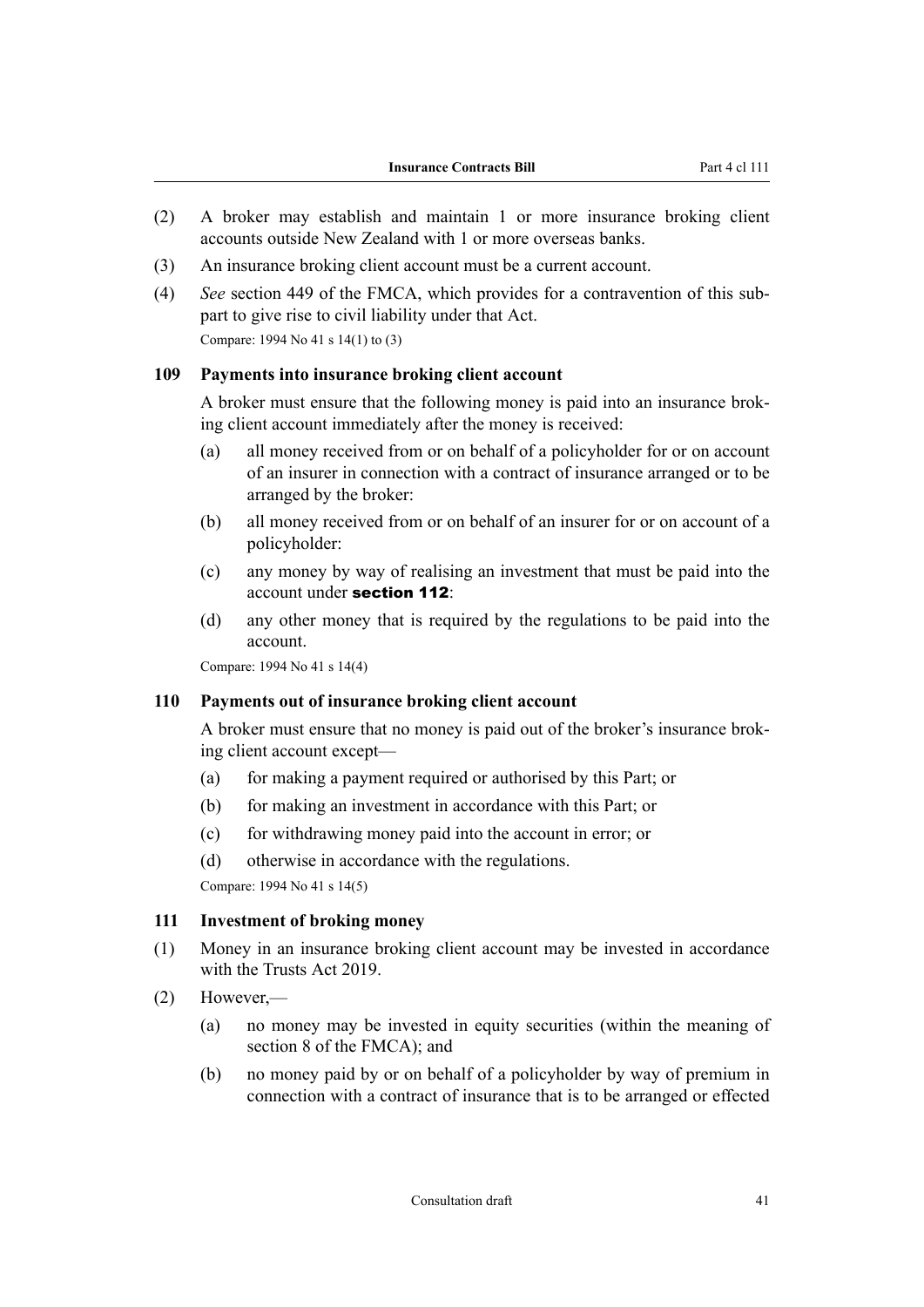<span id="page-43-0"></span>may be invested until the risk to which the contract relates is accepted by or on behalf of the insurer.

Compare: 1994 No 41 s 15(1), (2)

### **112 Realisation of investment**

- (1) A broker must pay money received from realising any investment under [sec](#page-42-0)[tion 111](#page-42-0) into an insurance broking client account.
- (2) If, on the realisation of any investment, the amount received in respect of the realisation is—
	- (a) less than the amount invested, the broker must pay into the account from which the money was withdrawn for investment an amount equal to the difference between the amount invested and the amount received; or
	- (b) more than the amount invested, the broker may retain for the broker's own benefit the amount by which the amount received exceeds the amount invested and need not pay it into, or retain it in, an insurance broking client account.

Compare: 1994 No 41 s 15(3) to (5)

## **113 Broker may retain interest or other income on insurance broking client account**

Interest or other income received by a broker from an insurance broking client account may be retained by the broker for the broker's own benefit and need not be paid into an insurance broking client account.

Compare: 1994 No 41 s 15(6)

#### **114 Broking money not capable of being attached, etc**

- (1) This section applies to—
	- (a) money that is payable, or that has been paid, into an insurance broking client account in accordance with this subpart; and
	- (b) property in which that money has been invested.
- (2) The money and property are not liable to be—
	- (a) attached; or
	- (b) taken in execution; or
	- (c) made subject to a set-off, charge, security interest, or charging order; or
	- (d) made subject to any process of a similar nature to a process referred to in paragraphs (a) to (c).
- (3) **Subsection (2)** does not apply in connection with a proceeding taken by a person entitled to the money or property under this Part. Compare: 1994 No 41 s 16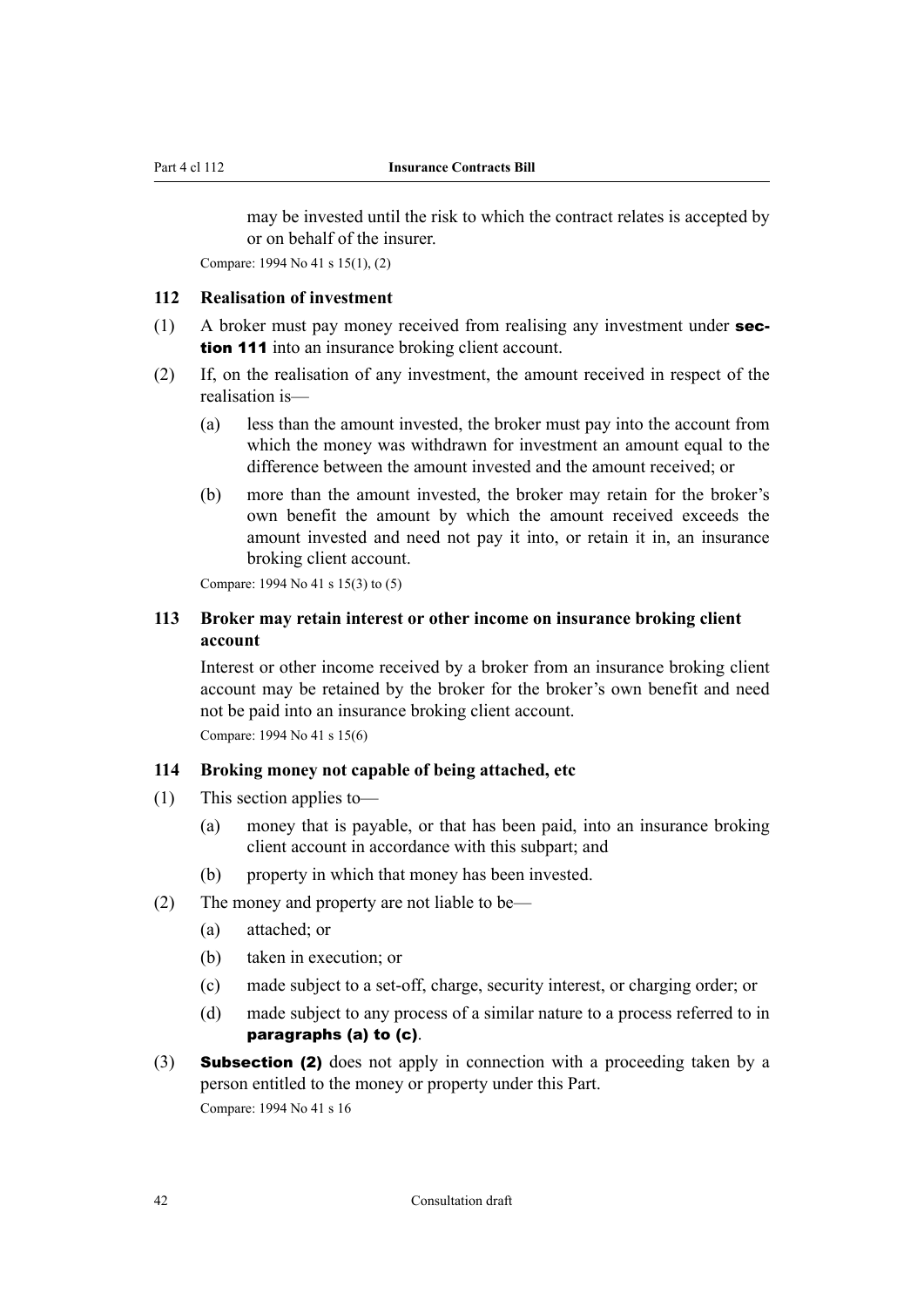## Subpart 5—Distribution of insurance broking client account money on insolvency

## **115 When this subpart applies**

- (1) This subpart applies if a broker—
	- (a) has been adjudged bankrupt; or
	- (b) is a company to which section 385(1) of the Companies Act 1993 applies; or
	- (c) is deceased and their estate is being administered under Part 6 of the Insolvency Act 2006; or
	- (d) is in statutory management under the Corporations (Investigation and Management) Act 1989 or the Reserve Bank of New Zealand Act 1989.
- (2) This subpart applies despite anything to the contrary in the Insolvency Act 2006 or the Companies Act 1993.

Compare: 1994 No 41 s 17(1), (2)

#### **116 Money treated as on trust**

Money in an insurance broking client account of the broker, and property in which that money has been invested, must be treated as though it was subject to a trust in favour of the persons entitled to the money or property.

Compare: 1994 No 41 s 17(3)

## **117 Payments from insurance broking client account**

- (1) Money from the insurance broking client account of the broker must be paid as follows:
	- (a) first, money that has been paid into the account in error must be with‐ drawn from the account:
	- (b) secondly, policyholders must be paid the amounts they are entitled to receive from the money in the account in respect of claims made under contracts of insurance:
	- (c) thirdly, policyholders must be paid the amounts (other than the amounts under **paragraph** (b)) that they are entitled to receive from the money in the account:
	- (d) fourthly, after all payments have been made under **paragraphs (b) and** (c), insurers must be paid the amounts they are entitled to receive from the money in the account.
- (2) If the money in the account that is available to make payments required under a particular paragraph of **subsection (1)** (other than **subsection (1)(a)**) is not sufficient to meet those payments in full, the payments required under the paragraph must be made proportionally.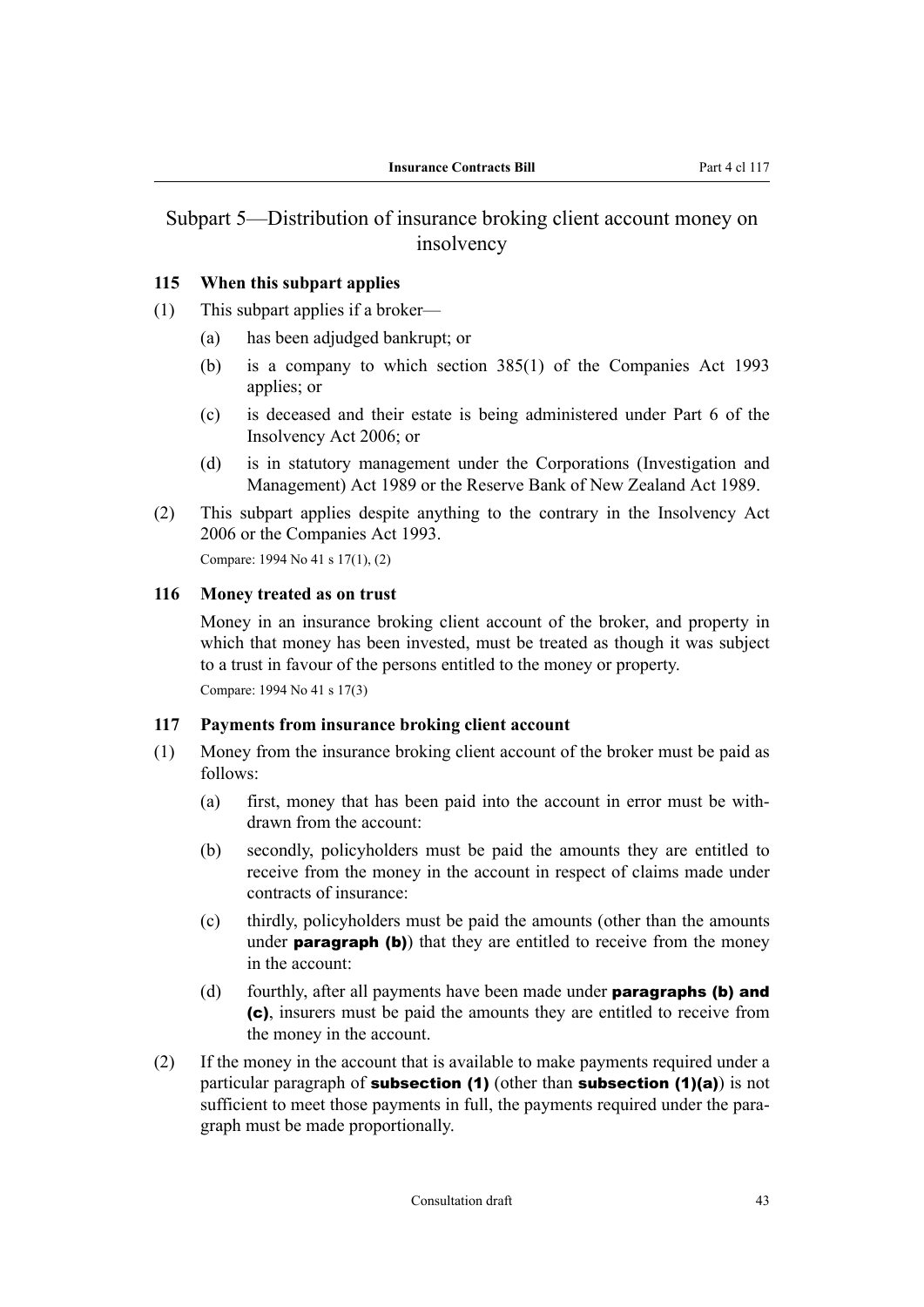<span id="page-45-0"></span>(3) All money remaining after all payments have been made under this section is money payable to the broker. Compare: 1994 No 41 s 17(4)–(6)

#### **118 Investment of money**

Nothing in this section prevents money in the insurance broking client account of the broker being invested in accordance with this Part by a person, other than the broker, who has lawful custody or control of the money.

Compare: 1994 No 41 s 17(7)

### Subpart 6—Miscellaneous

#### **119 Part not to apply to contracts of reinsurance**

This Part does not apply in relation to contracts of reinsurance or proposed contracts of reinsurance.

Compare: 1994 No 41 s 19

# **Part 5 Contracts of life insurance**

*Interest payable under life policies*

## **120 Interest payable from 91st day after date of death**

- (1) This section applies if—
	- (a) any money becomes payable by a life insurer under a life policy as a result of the death of the life insured; and
	- (b) the money is not paid, within 90 days after the date of death, to the person entitled to the money.
- (2) The life insurer must pay to the person, at the same time as the money is paid, interest on the money for the period beginning on the 91st day after the date of death and ending with the close of the day on which the money is paid. Compare: 1908 No 105 s 41A(1)

#### **121 Interest payable in respect of assets related money**

- (1) Section 120 does not require the life insurer to pay interest on assets related money.
- (2) In this section, **assets related money** means the whole or any part of the money that becomes payable by a life insurer under a life policy as a result of the death of the life insured that—
	- (a) is related to the value of identifiable assets of a fund named in the life policy; and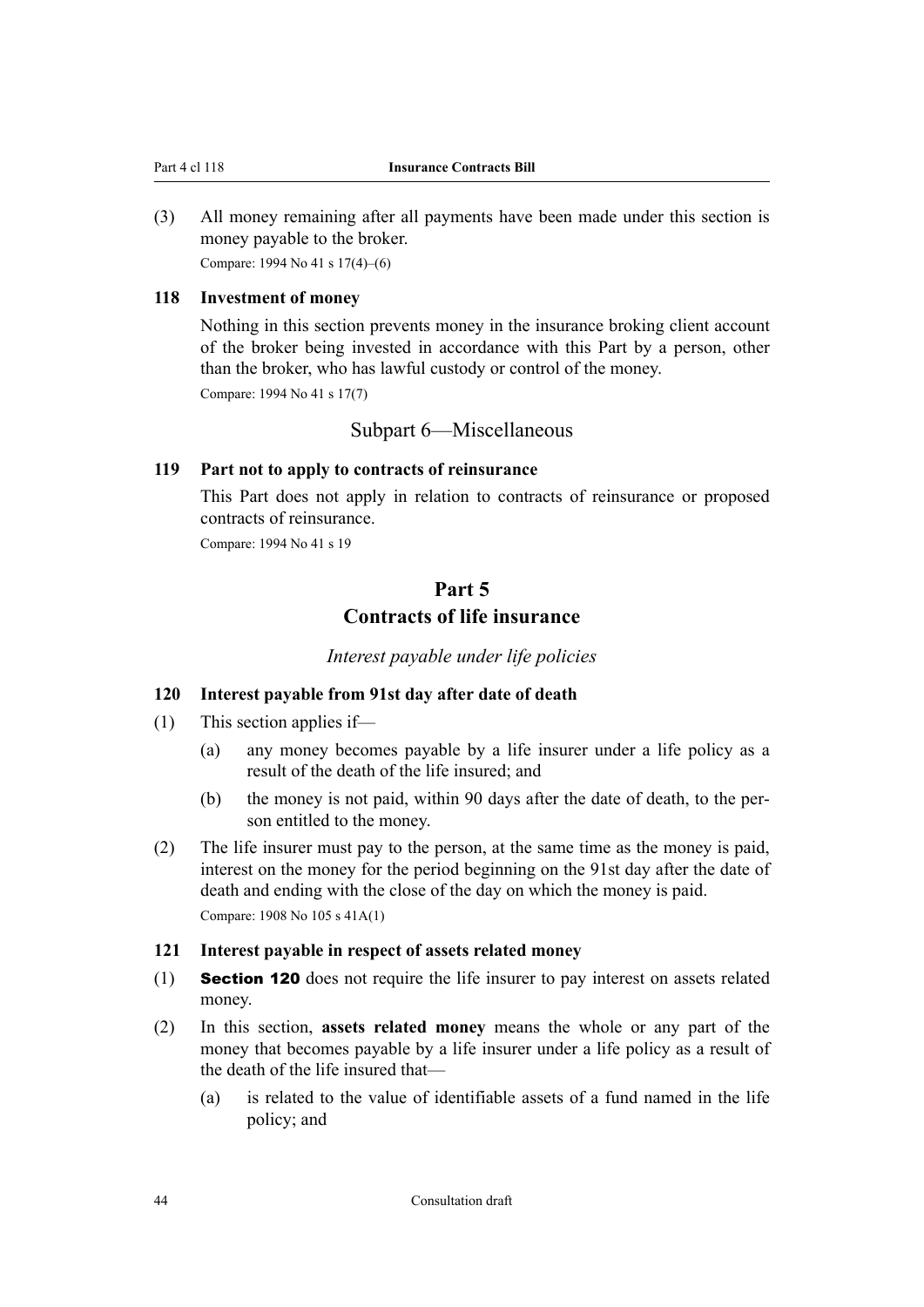- <span id="page-46-0"></span>(b) is required by the life policy to be calculated as at a date later than the date of death.
- (3) However, **subsection (4)** applies if—
	- (a) the claim requirements have been satisfied; and
	- (b) the assets related money is not paid within 14 days after the earliest pos‐ sible date that it could have been paid (the **earliest date**).
- (4) The life insurer must pay to the person entitled to the assets related money, at the same time as the money is paid, interest on the money for the period beginning on the 15th day after the earliest date and ending with the close of the day on which the money is paid.

Compare: 1908 No 105 s 41A(2)

## **122 [Basis of calculating interest payable**

The interest payable under **[section 120](#page-45-0) or [121](#page-45-0)** must be paid at the greater of the following:

- (a) at the rate specified in the life policy:
- (b) on the basis applicable under Schedule 2 of the Interest on Money Claims Act 2016.]

Compare: 1908 No 105 s 41A(3)

## *Assignments of policies*

## **123 Assignment of life policy by way of ordinary transfer**

- (1) A life policy is assigned by way of ordinary transfer if—
	- (a) the transferor or transferee (**A**) provides a transfer instrument to the life insurer in the manner—
		- (i) prescribed by the regulations (if any); or
		- (ii) reasonably required by the insurer (if no manner is prescribed by the regulations); and
	- (b) the transfer instrument contains a statement to the effect that the trans‐ feror agrees to the assignment; and
	- (c) the life insurer registers the transfer instrument in the manner prescribed by this Part and by the regulations (if any).
- (2) An assignment under **subsection (1)** has the following effects:
	- (a) the life policy vests absolutely in the transferee:
	- (b) the transferee becomes the policyholder:
	- (c) the transferee may sue in the transferee's own name on the life policy:
	- (d) the receipt of the transferee is a valid discharge both at law and in equity for all money payable under the life policy.

Compare: 1908 No 105 s 43(1)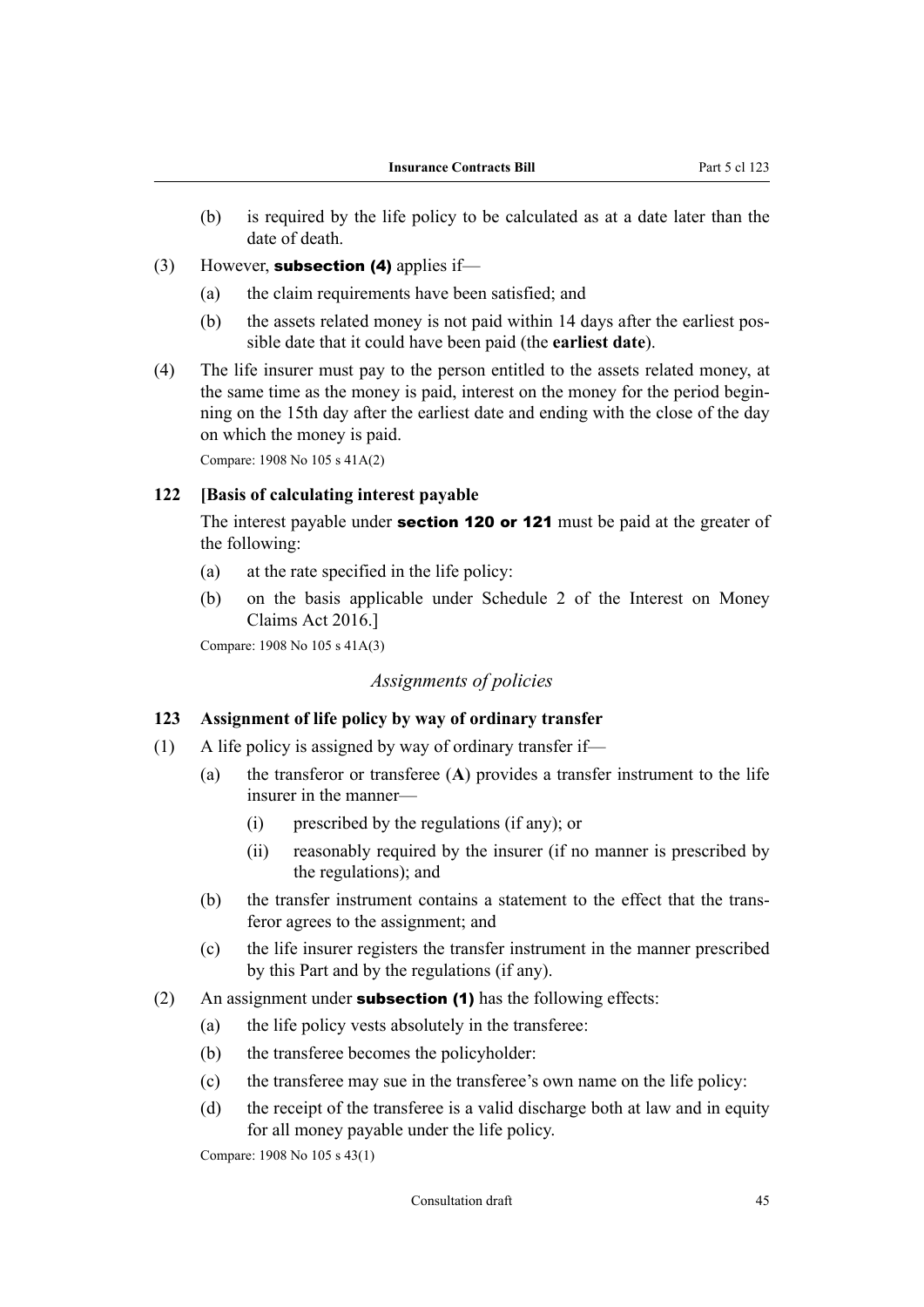## **124 Registration of assignment**

An assignment of a life policy by way of ordinary transfer is not valid until the life insurer registers the transfer instrument under [section 123\(1\)\(c\)](#page-46-0). Compare: 1908 No 105 s 43(3)

## *Other rights to life policy may be registered*

## **125 How right to life policy is registered if right acquired by bankruptcy or under will, intestacy, or writ of execution**

- (1) This section applies if a person (**A**) acquires the right to a life policy—
	- (a) by bankruptcy; or
	- (b) under a will or intestacy; or
	- (c) under a writ of execution issued out of any court.
- (2) A's title to the life policy may be registered by providing an instrument to the life insurer in the manner—
	- (a) prescribed by the regulations (if any); or
	- (b) reasonably required by the insurer (if no manner is prescribed by the regulations).
- (3) The life insurer must register the instrument in the manner prescribed by this Part and by the regulations (if any).
- (4) However, the life insurer may require A to provide any further reasonable evi‐ dence that the insurer thinks fit to establish the right.
- (5) The registration of the instrument has the following effects:
	- (a) the life policy vests absolutely in A:
	- (b) A becomes the policyholder:
	- (c) A may sue in A's own name on the life policy:
	- (d) A's receipt is a valid discharge both at law and in equity for all money payable under the life policy.

Compare: 1908 No 105 s 52

## *Other provisions relating to registration*

## **126 Registration procedure**

A life insurer must, on receipt of an instrument under this Part,—

- (a) record in a register kept by the insurer for the purpose the particulars set out in the instrument and the time at which the particulars are so recorded; and
- (b) give the person who presented the instrument for registration confirm‐ ation that the instrument has been registered; and
- (c) retain a record of the instrument.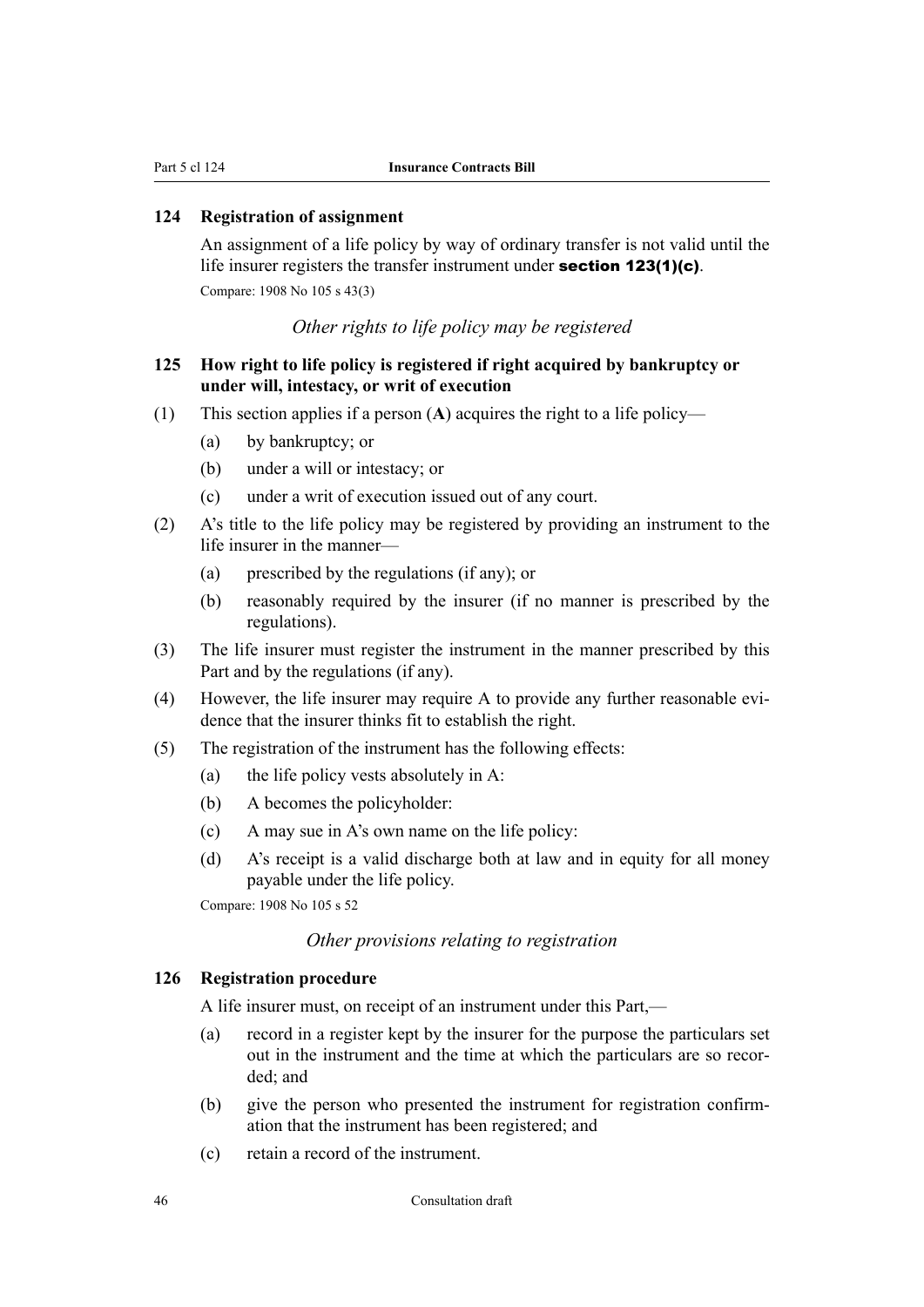### **127 Defective instruments**

- (1) This section applies if the life insurer reasonably considers that an instrument provided to the insurer has not been provided in the manner required under this Act (for example, because it does not contain any information required by the regulations).
- (2) The life insurer must, as soon as is reasonably practicable after receiving the instrument, notify the person who presented the instrument for registration of that matter (and of the insurer's reasons).
- (3) The life insurer is not required to register the instrument if it acts under  $sub$ section (2).

#### **128 Life insurer may require reasonable evidence of matters affecting validity**

A life insurer may, before it registers a instrument under this Part, require any reasonable evidence that it thinks fit as to any matter that might, in its opinion, affect the validity of the instrument.

Compare: 1908 No 105 s 54

## **129 High Court may order registration**

- (1) The High Court may, on the application of any person, order that an assignment by way of ordinary transfer or a title to a life policy must be registered in accordance with this Part.
- (2) If an application is made,—
	- (a) the applicant must, as soon as is reasonably practicable, serve notice of the application on the life insurer; and
	- (b) the life insurer may appear and be heard in relation to the application.
- (3) The High Court may—
	- (a) make any other orders that it thinks fit for the purpose of giving effect to the order; and
	- (b) make an order subject to any terms and conditions that it thinks fit; and
	- (c) make an order as to costs.
- (4) The life insurer must register the assignment or title in accordance with the order as soon as is reasonably practicable after receiving the order.
- (5) A registration under this section discharges the life insurer of and from any responsibility or liability for the consequences of the registration. Compare: 1908 No 105 s 55

### **130 Time of registration**

For the purposes of this Part, the life insurer must record a time of registration in the register that is as close as possible to the time when the life insurer was first capable of making the registration.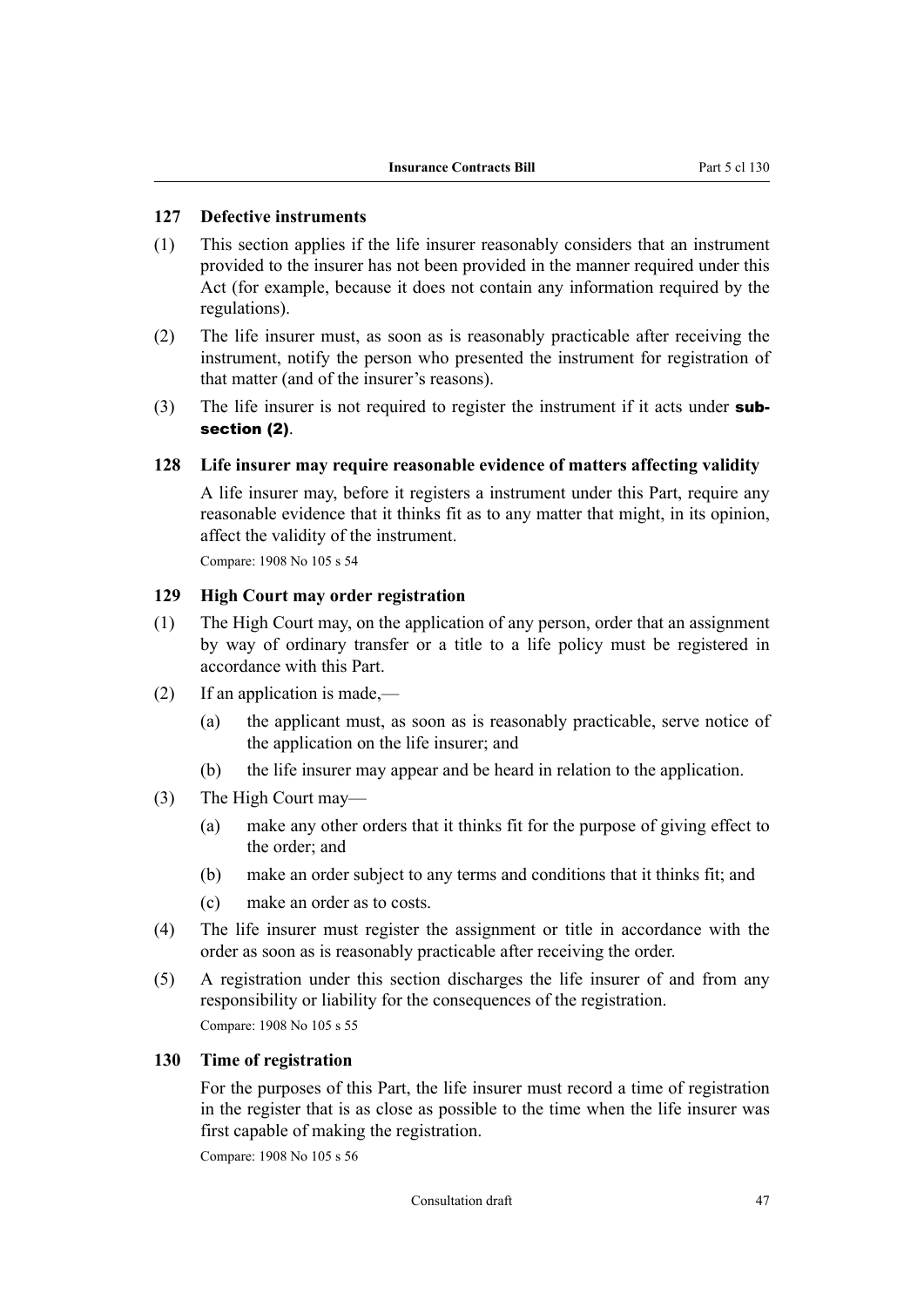## **131 Life insurer must keep record of registrations**

The life insurer must, in the manner prescribed by the regulations (if any), keep a record of each registration that it has made under this Part. Compare: 1908 No 105 s 57

#### **132 Notice of unregistered dealings does not affect life insurer or other persons**

- (1) The life insurer, and all other persons, in all transactions and dealings of any kind concerning a life policy, are not affected by notice of an unregistered interest in the life policy.
- (2) No registered dealings with the duly registered assignee of a life policy are capable of being set aside or affected in any manner by notice of an unregistered interest in the life policy.
- (3) **Subsections (1) and (2)** do not apply in the case of fraud.
- (4) In this section, **unregistered interest**, in relation to a life policy, means an interest that may be registered under this Part, but is not registered. Compare: 1908 No 105 s 58

#### **133 Provision for lost or destroyed instruments**

- (1) The life insurer may register an instrument on any reasonable terms and condi‐ tions that it thinks fit, despite the loss or destruction of—
	- (a) an instrument required or permitted to be registered under this Part; or
	- (b) an instrument that needs to be provided for the purposes of a registration under this Part.
- (2) Before acting under **subsection (1)**, the life insurer must be satisfied that it has received reasonable evidence relating to—
	- (a) the loss or destruction of the instrument; and
	- (b) the relevant particulars set out in the instrument.

Compare: 1908 No 105 s 59

## **134 Courts may enforce equities**

Despite the provisions in this Part relating to registration, this Part does not prevent a court from enforcing any equities that may exist as between the parties to a transaction or matter relating to any of the following:

- (a) a life policy:
- (b) an interest in a life policy:
- (c) an interest in any money payable under a life policy.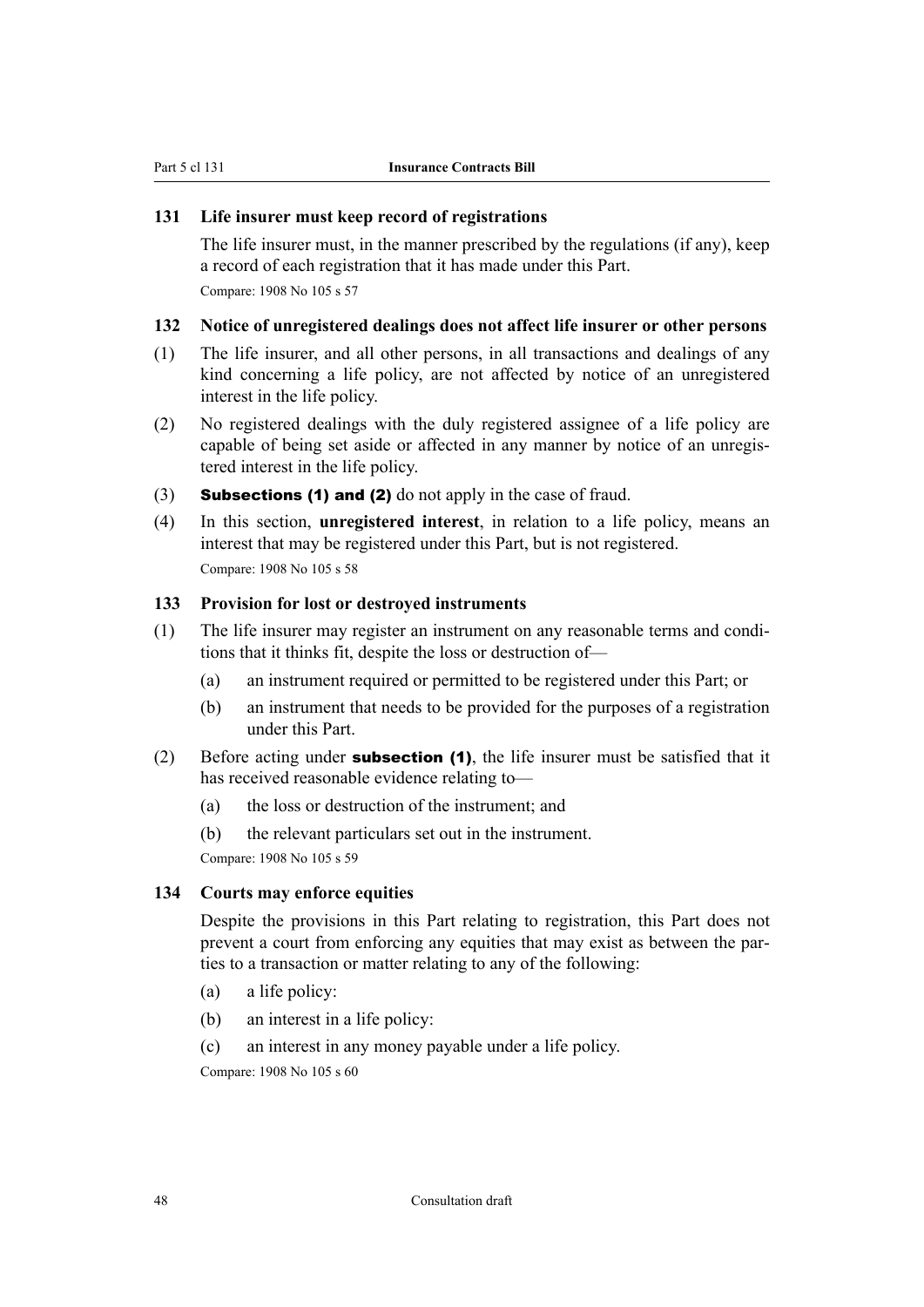#### **135 Life insurer not affected by notice of trust**

A life insurer is not bound to receive, and is not affected by, any express, implied, or constructive notice of any trust that affects a life policy. Compare: 1908 No 105 s 42

#### **136 Life insurer may not charge fee**

A life insurer may not charge a fee for registering an instrument or performing any other duty under this Part.

Compare: 1908 No 105 s 61

### *Surrender values*

### **137 Applying surrender value to keep life policy in force**

- (1) A life insurer may apply the whole or any part of the surrender value of a life policy in payment of overdue premiums and interest on those overdue pre‐ miums.
- (2) The money that is applied under **subsection (1)**, with accrued interest,—
	- (a) is a first charge on the money payable under the life policy and on the surrender value of the life policy; and
	- (b) may be deducted as against every secured party or assignee.
- (3) This section is subject to—
	- (a) any rules made by the life insurer or that affect the life insurer; and
	- (b) the terms and conditions of the life policy.
- (4) In this section and section 138, **surrender value** means the surrender value of the life policy that is declared by the life insurer issuing the life policy.
- (5) In this section, **secured party** has the same meaning as in section 16 of the Personal Property Securities Act 1999. Compare: 1908 No 105 s 63

#### **138 Life policies kept in force by surrender value**

A life policy does not become void because of the non-payment of premiums so long as the premiums and interest in arrear do not exceed the surrender value.

Compare: 1908 No 105 s 64

*Offence for non-compliance with various requirements*

#### **139 Offence for non-compliance with various requirements**

A life insurer commits an offence and is liable on conviction to a fine not exceeding \$50,000 if it fails, without reasonable excuse, to comply with any of the requirements of [sections 120](#page-45-0) to 136.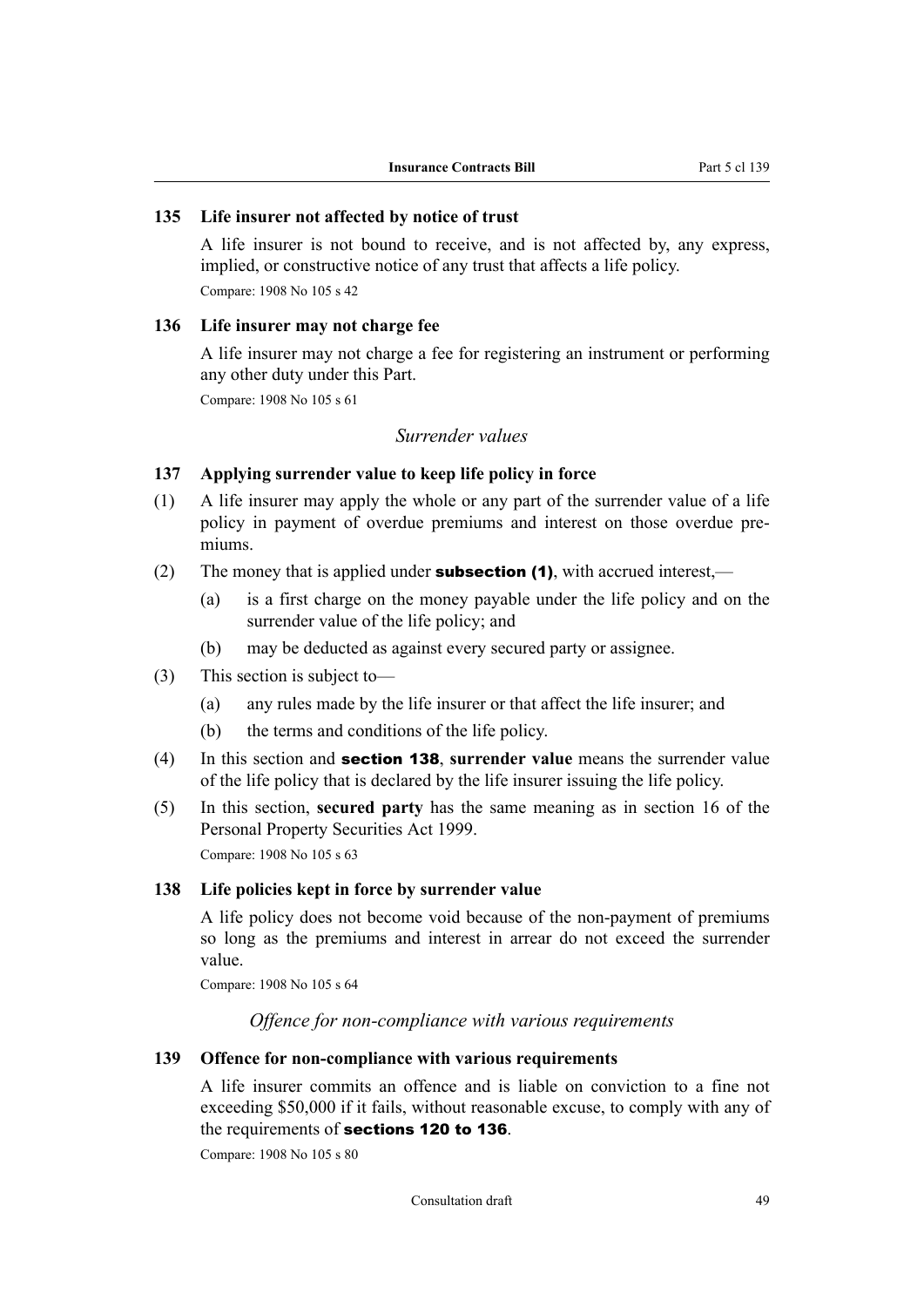#### *Life insurance of minors*

#### <span id="page-51-0"></span>**140 Insurance by minor under 10 years**

A minor who is under the age of 10 years may enter into a life policy on the minor's own life only if the life policy is approved under sections 98 to 101 of the Contract and Commercial Law Act 2017.

Compare: 1908 No 105 s 66A

### **141 Insurance by minor who has turned 10 years**

- (1) A minor of or over the age of 10 years may do all things necessary or proper for the purpose of entering into a life policy on the minor's own life.
- (2) However, **subsection (1)** is subject to-
	- (a) sections 86 to 91 of the Contract and Commercial Law Act 2017 if the minor is under the age of 16 years; and
	- (b) section 93 of that Act if the minor has reached the age of 16 years.
- (3) Subsection (1) is also subject to [sections 145](#page-53-0) and [147](#page-53-0) to [149](#page-54-0). Compare: 1908 No 105 s 66B

#### **142 Dealings by minor with life policy**

- (1) If a life policy entered into on the life of a minor (**A**) is owned by the minor, the minor—
	- (a) may do any of the following if they are of or over the age of 16 years:
		- (i) surrender the life policy:
		- (ii) give discharges for the money payable under the life policy:
		- (iii) dispose of the life policy by will in accordance with section 9 or 10 of the Wills Act 2007 or section 2 of the Wills Amendment Act 1969 or section 6 of the Wills Amendment Act 1955:
		- (iv) dispose of, or deal with, the life policy or an interest in the life policy in any manner authorised by this Act; and
	- (b) may, if they are under the age of 16 years, do any of the things men‐ tioned in **paragraph (a)(i), (ii), and (iv)** if those matters are done with the approval of the District Court.
- (2) Subsection (1) applies whether or not the life policy was entered into in the first place by the minor.
- (3) Subsection (1)(a) applies whether the life policy was entered into before or after the minor reached the age of 16 years.
- (4) If a minor of or over the age of 16 years—
	- (a) exercises a power referred to in **subsection (1)(a)(i) or (ii)**, section 93 of the Contract and Commercial Law Act 2017 applies to the surrender or discharge: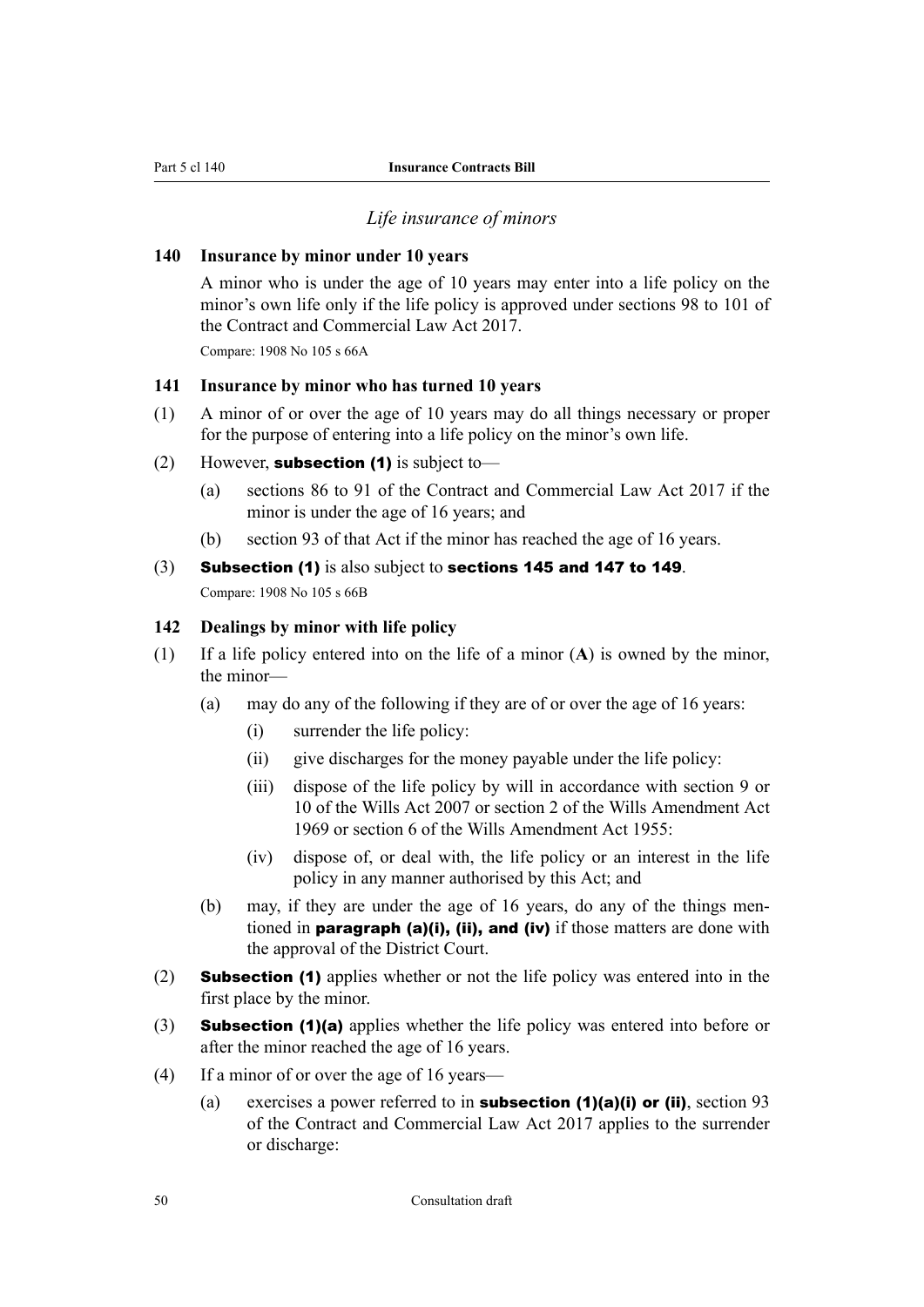<span id="page-52-0"></span>(b) enters into a contract in relation to a life policy to which **subsection** (1) applies, section 93 of that Act applies to the contract. Compare: 1908 No 105 s 66C

#### **143 Presumption for policies entered into and dispositions made**

- (1) This section applies so far as concerns—
	- (a) the life insurer (**A**) that enters into a life policy; and
	- (b) a person (**B**) claiming under a disposition of a life policy made in good faith and for valuable consideration.
- (2) It is conclusively presumed—
	- (a) that the person who entered into the life policy was of or over the age of 10 years at the time when the person entered into the life policy; and
	- (b) that the person who disposed of the life policy was of or over the age of 16 years at the time when the person disposed of the life policy.
- (3) However, the presumption does not apply if A or B had,—
	- (a) at the time that the life policy was entered into, actual knowledge that the person purporting to enter into the life policy was under the age of 10 years; or
	- (b) at the time of the disposition, actual knowledge that the person purport‐ ing to dispose of the life policy was under the age of 16 years.
- (4) This section does not apply to a life policy that is approved under sections 98 to 101 of the Contract and Commercial Law Act 2017. Compare: 1908 No 105 s 66D

#### **144 Insurance on life of minor who is under 16 years**

- (1) A life policy on the life of a minor who is under the age of 16 years may be entered into by any of the following persons:
	- (a) any 1 or more of the parents or guardians of the minor:
	- (b) a parent or guardian of the minor and the spouse or partner of that parent or guardian, jointly:
	- (c) any person who has obtained the consent of the District Court to do so.
- (2) A person may not enter into a life policy on the life of a minor who is under the age of 16 years except as provided in—
	- (a)  $subsection (1)$ ; or
	- (b) [section 140, 141,](#page-51-0) or [145](#page-53-0); or
	- (c) sections 98 to 101 of the Contract and Commercial Law Act 2017.

#### (3) Subsection (1) is subject to [sections 146](#page-53-0) to [149](#page-54-0).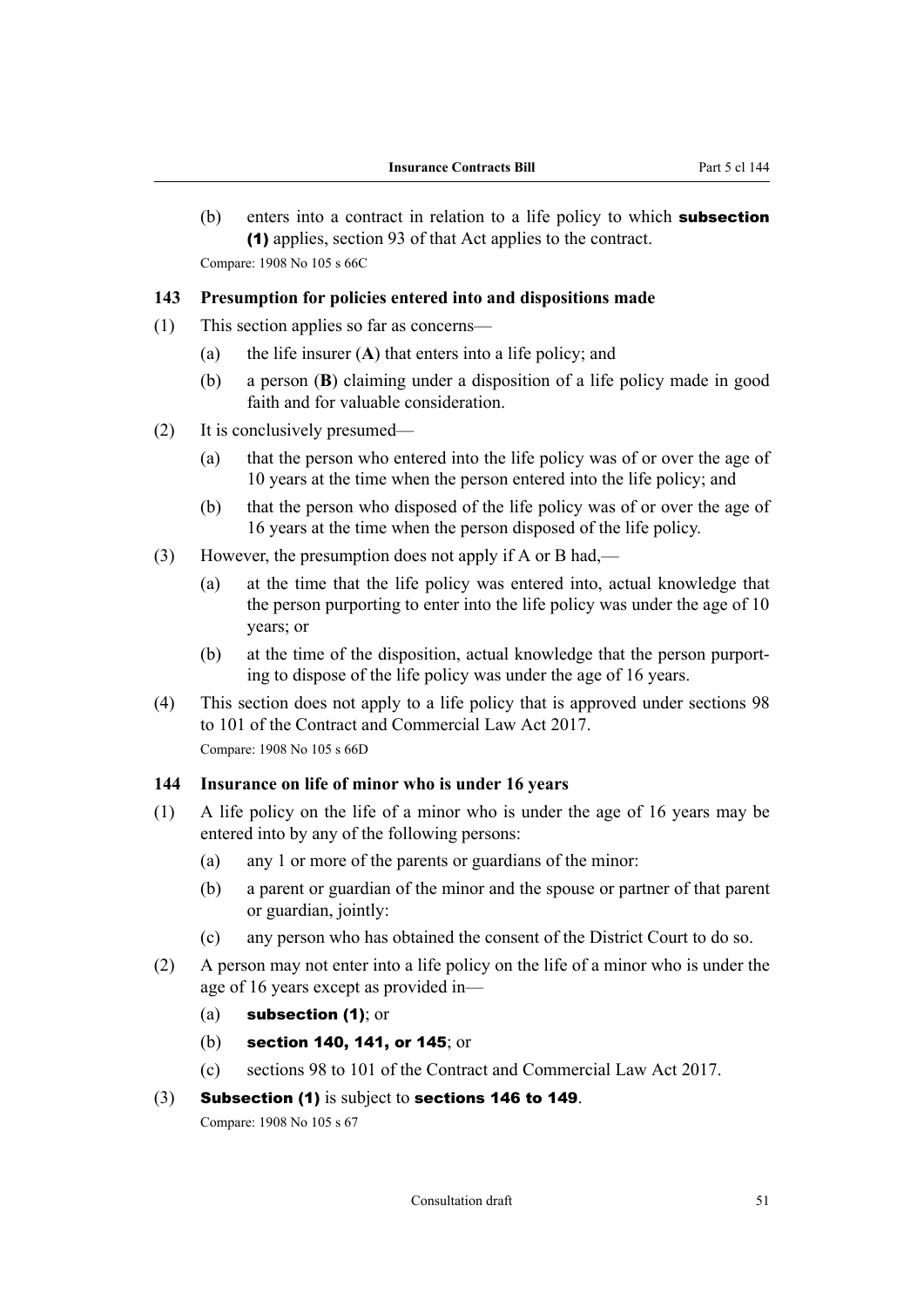### <span id="page-53-0"></span>**145 Endowment insurance on life of minor**

It is lawful for a life insurer to enter into a life policy, on the life of a minor of any age, that provides for the payment of money—

- (a) on the expiry of a certain period; or
- (b) on the minor reaching a specified age.

Compare: 1908 No 105 s 67A

## *Limits on payments on death of minor*

#### **146 Limit on total amount of payments if deceased minor under 10 years**

- (1) A life insurer must not pay under a life policy, on the death of a minor who is under the age of 10 years, a sum that is more than the total of the following:
	- (a) the total amount of premiums paid under the life policy, together with interest on the total amount of premiums calculated in accordance with Schedule 2 of the Interest on Money Claims Act 2016; and
	- (b) the amount that, when added to any other sum permitted by this paragraph to be paid by any other life insurer, equals \$10,000.
- (2) Subsection (1) does not limit [sections 120](#page-45-0) to [122](#page-46-0). Interest under those sections may be paid in addition to the amounts required to be aggregated for the purposes of **subsection (1)** and irrespective of the limit imposed by that subsection.

Compare: 1908 No 105 s 67B

## **147 Limit on persons to whom payments may be made if deceased minor under 16 years**

A life insurer must not pay, on the death of a minor who is under the age of 16 years, any sum under a life policy to any person other than—

- (a) a person specified in **[section 144\(1\)](#page-52-0)**; or
- (b) an executor or administrator of a person specified in [section 144\(1\)](#page-52-0); or
- (c) a person to whom payment may be made under section 65(2) of the Administration Act 1969; or
- (d) a person who is entitled to the sum because of an assignment approved under [section 142\(1\)\(b\)](#page-51-0).

Compare: 1908 No 105 s 67C

#### **148 Life insurer must give information about limits**

- (1) A life insurer must not enter into a life policy on the life of a minor who is under the age of 16 years unless,—
	- (a) before the life policy is entered into, the life insurer has clearly informed the policyholder in writing of the effect of **sections 146 and 147**; and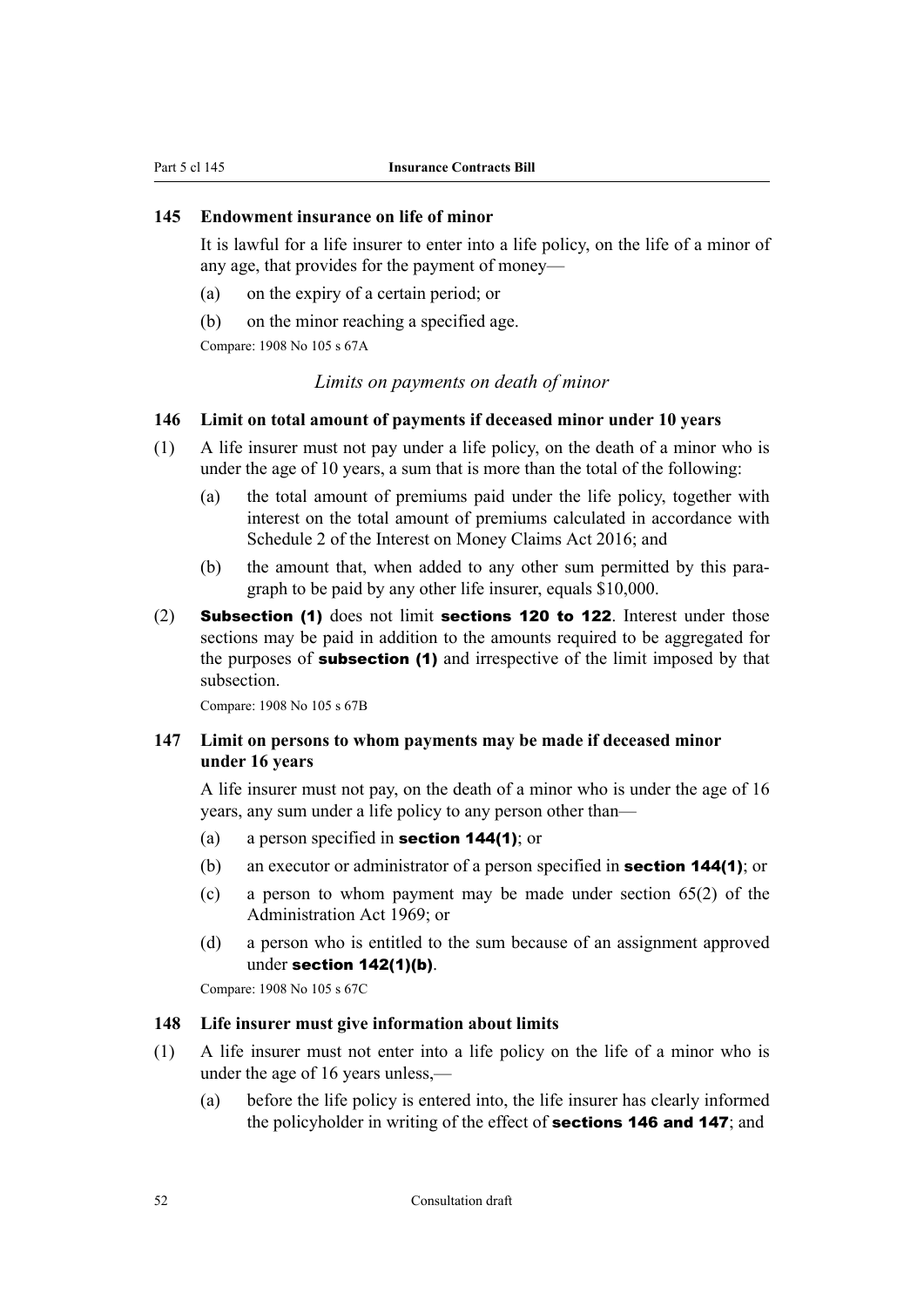- <span id="page-54-0"></span>(b) the policyholder has signed an acknowledgment that they are aware of the limits imposed by those sections.
- (2) A life policy that is entered into in breach of **subsection (1)** does not make the life policy illegal, unenforceable, or of no effect. Compare: 1908 No 105 s 67D

#### **149 Offences relating to breach of limits**

- (1) A life insurer commits an offence and is liable on conviction to a fine not exceeding \$50,000 if the life insurer knowingly breaches **[section 146,](#page-53-0) [147,](#page-53-0)** or [148\(1\)](#page-53-0).
- (2) A person commits an offence and is liable on conviction to a fine not exceed‐ ing \$20,000 if the person,—
	- (a) under a life policy, claims money on the death of a minor under the age of 16 years; and
	- (b) knowingly does either or both of the following:
		- (i) produces to the life insurer a false certificate of death or one fraudulently obtained; or
		- (ii) in any way attempts to defeat the provisions of this Act concern‐ ing payments on the death of minors.

Compare: 1908 No 105 s 67E

### *Money payable for benefit of minor or incapable person*

#### **150 Money payable to Public Trust**

- (1) Any money payable under a life policy to, or for the benefit of, a minor or an incapable person may be paid to Public Trust if there is no trustee or other person capable in law of giving a valid discharge for the money on behalf of the minor or the incapable person.
- (2) In this Act, **incapable person** means a person who is incapable of exercising their rights.

Compare: 1908 No 105 s 69(1)

## **151 High Court may appoint trustee**

If **section 150** applies, the High Court may, on an application that is made on behalf of the person beneficially interested, appoint Public Trust or any other person as trustee of the money on the terms that the High Court thinks fit. Compare: 1908 No 105 s 69(2)

#### **152 Powers of Public Trust receiving money**

(1) If any money is paid to Public Trust under **section 150**, it may act as trustee of the money as effectively and with the same powers as if it had been duly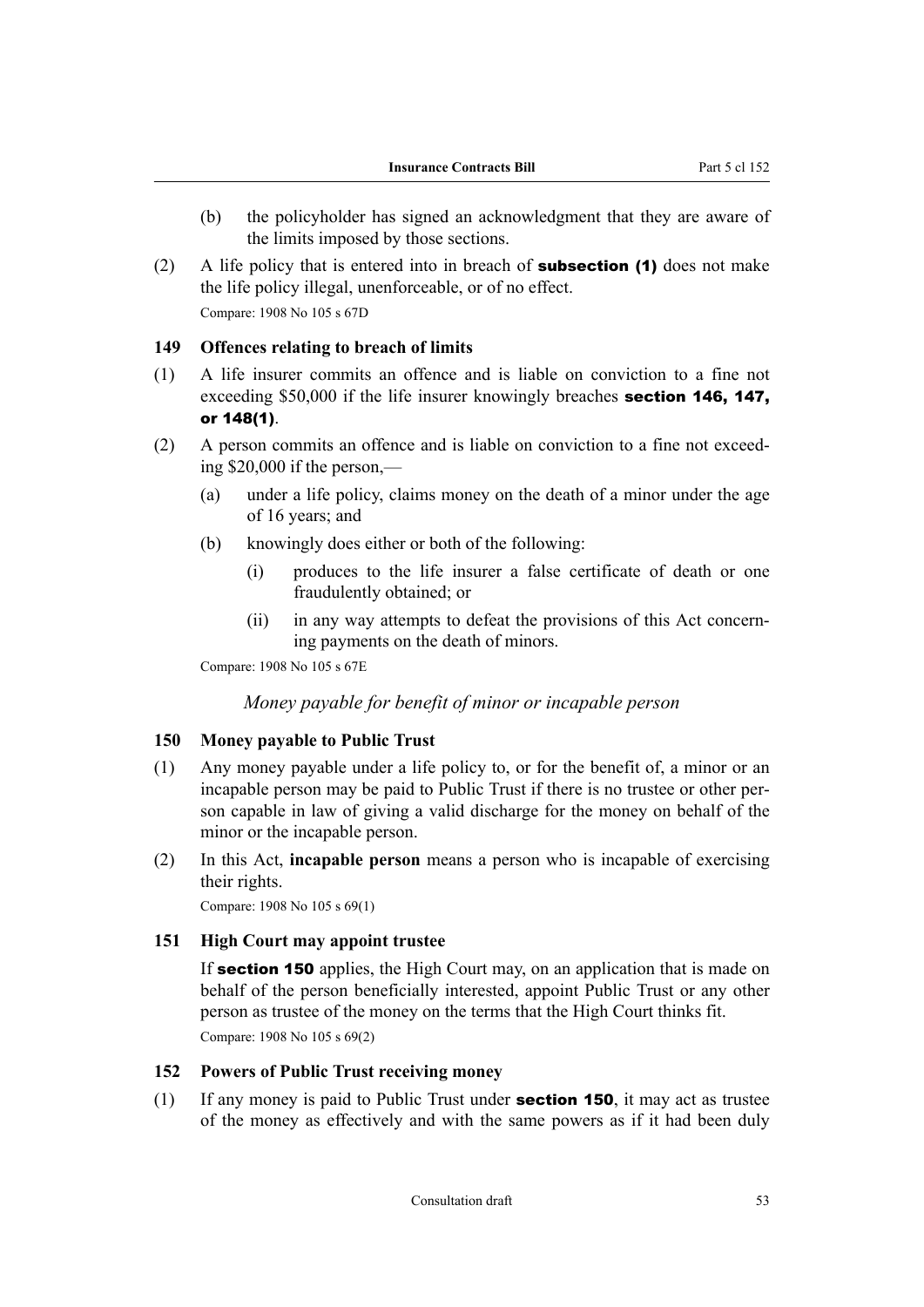<span id="page-55-0"></span>appointed as trustee under **[section 151](#page-54-0)** or by any person entitled to appoint a trustee.

(2) This section applies unless and until another trustee is appointed. Compare: 1908 No 105 s 70

#### **153 Trustee may apply money for person's maintenance, education, protection, or advancement in life**

- (1) This section applies to—
	- (a) Public Trust (whether acting under **[section 150](#page-54-0)** or by special appointment); or
	- (b) any other trustee of the money payable under a life policy to, or for the benefit of, a minor or an incapable person.
- (2) Public Trust or the trustee may apply all or part of the capital or income of the money for the maintenance, education, protection, or advancement in life of the person on whose behalf Public Trust or the trustee holds the money.
- (3) This section does not apply, in the case of an appointment, if Public Trust or the trustee is directed otherwise by the appointing instrument. Compare: 1908 No 105 s 71

### **154 Payment to trustee is valid discharge**

- (1) The payment made to Public Trust, or to any other trustee under this Part, is a valid discharge to the life insurer for the money that is paid.
- (2) The life insurer is not bound to see to the application of the money.
- (3) The life insurer is not liable for a trustee subsequently misapplying or failing to apply the money.

Compare: 1908 No 105 s 72

#### **155 Investment of insurance money**

- (1) Public Trust or any other trustee may invest money received under this Part in accordance with the Trusts Act 2019.
- (2) Public Trust or any other trustee must—
	- (a) capitalise any part of the annual income arising from the investment of the money that is not required for the maintenance, education, protec‐ tion, or advancement in life of the minor or the incapable person; and
	- (b) invest the capitalised amount in accordance with the Trusts Act 2019.

Compare: 1908 No 105 ss 73, 74

### *Life insurance for spouse, partner, or children*

## **156 Person may insure their own life for spouse, partner, or children**

(1) This section applies if—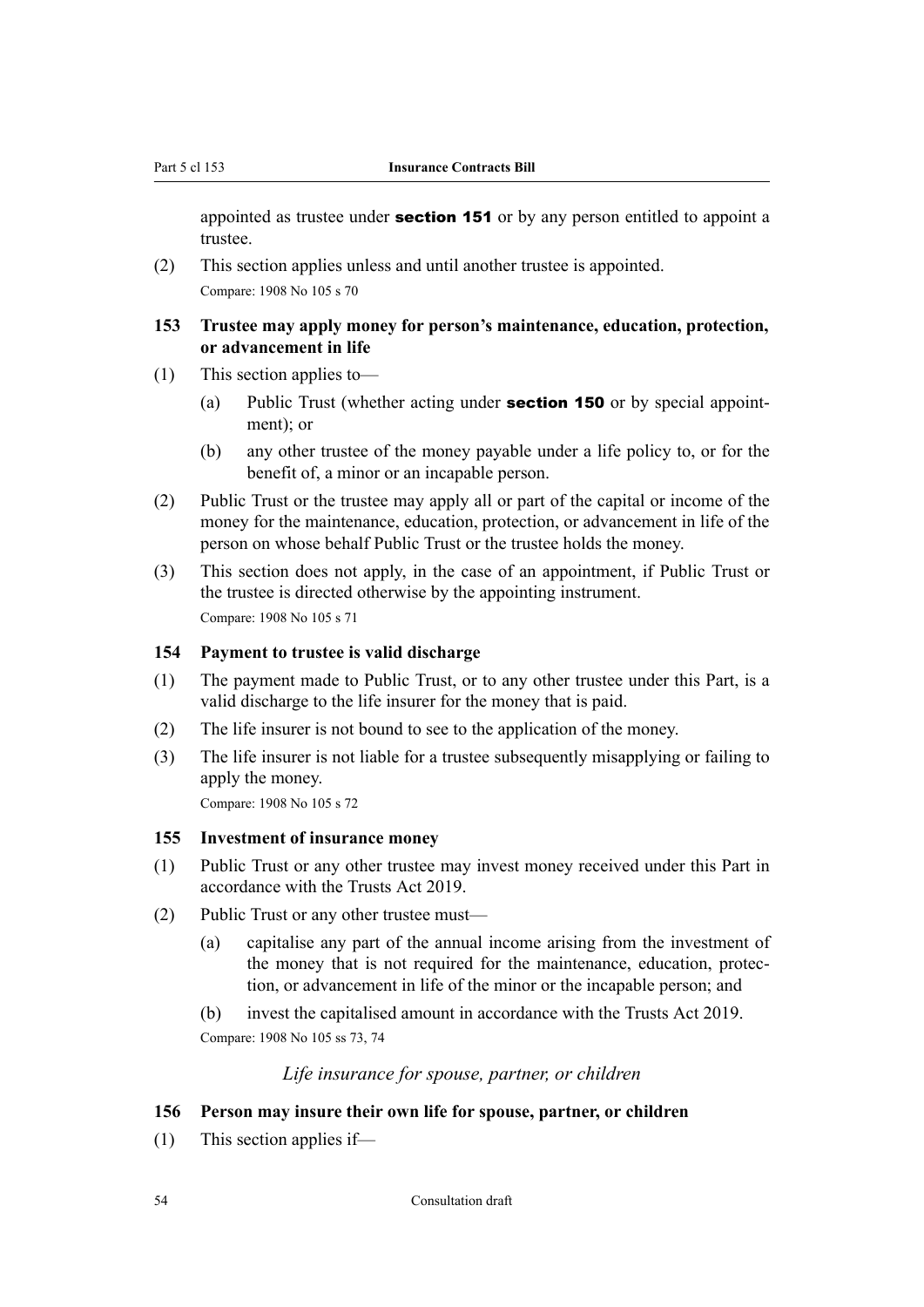- (a) a person (**A**) enters into a life policy on A's own life; and
- (b) the life policy is expressed to be for the benefit of—
	- (i) A's spouse or partner; or
	- (ii) A's children; or
	- (iii) A's spouse or partner and A's children; or
	- (iv) any 1 or more of those persons.
- (2) The life policy creates a trust in favour of the objects named in the life policy.
- (3) The money payable under the life policy, as long as any object of the trust remains unperformed,—
	- (a) does not form part of A's estate; and
	- (b) is not subject to A's debts.
- (4) However, if it is proved that the life policy was entered into and the premiums paid with intent to defraud A's creditors, the creditors are entitled to receive, out of the money payable under the life policy, a sum equal to the premiums that are paid.

Compare: 1908 No 105 s 75A(2)

#### **157 Appointment of trustees and investment of money**

- (1) This section applies to a life policy referred to in **[section 156](#page-55-0)**.
- (2) In relation to the money payable under the life policy, the policyholder may, by the life policy or by an instrument signed by the policyholder, do 1 or more of the following:
	- (a) appoint a trustee:
	- (b) appoint a new trustee:
	- (c) provide for the appointment of a new trustee:
	- (d) provide for the investment of the money payable under the life policy.
- (3) If a trustee is not appointed under **subsection (1)**, the life policy, when it is entered into, vests in the policyholder or their legal personal representatives in trust for the purposes referred to in **[section 156](#page-55-0)**.
- (4) The High Court may appoint a trustee or a new trustee if, at the time of the policyholder's death or at any time afterwards, there is no trustee or it is desirable to appoint a new trustee or new trustees.
- (5) A receipt given by the following is a discharge to the life insurer for the money payable under the life policy, or for the value of the policy, in whole or in part:
	- (a) a person who has been appointed as trustee:
	- (b) the policyholder's legal personal representatives if—
		- (i) a trustee has not been appointed; or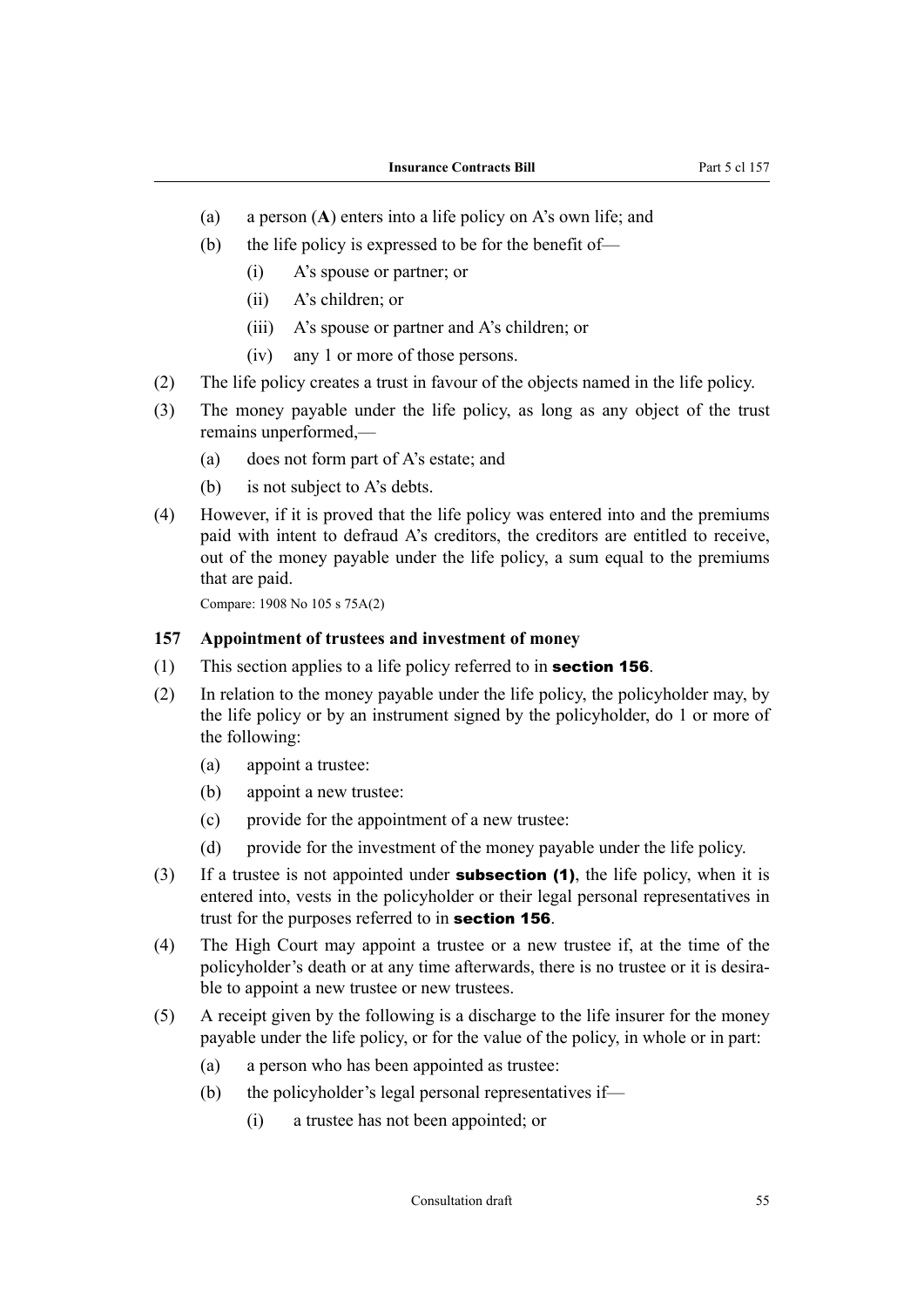<span id="page-57-0"></span>(ii) the life insurer has not received notice of the appointment of a trustee.

Compare: 1908 No 105 s 75A(3)–(6)

#### **158 Reversion or vesting of life policy assigned to spouse or partner**

- (1) This section applies if—
	- (a) a policyholder (**A**) has assigned a life policy on A's own life to A's spouse or partner (**B**); and
	- (b) B has died in A's lifetime without having disposed of the life policy by will; and
	- (c) either or both of the following apply:
		- (i) the premiums actually paid on the life policy do not, at the date of B's death, exceed the amount prescribed by the regulations for the purposes of this subparagraph:
		- (ii) the sum insured by the life policy does not, exclusive of bonuses, exceed the amount prescribed by the regulations for the purposes of this subparagraph.
- (2) The life policy, with all bonus additions to the life policy, reverts to and vests in A.
- (3) The life policy remains subject to all outstanding interests and equities that affect the life policy.

Compare: 1920 No 84 s 2(1)

#### **159 Life insurer may declare executor or other persons to be policyholder**

- (1) This section applies if—
	- (a) a policyholder (**A**) has assigned a life policy on A's own life to A's spouse or partner (**B**); and
	- (b) B has died in A's lifetime having made a will under which B has dis‐ posed of the life policy; and
	- (c) either or both of the following apply:
		- (i) the premiums actually paid on the life policy do not, at the date of B's death, exceed the amount prescribed by the regulations for the purposes of this subparagraph:
		- (ii) the sum insured by the life policy does not, exclusive of bonuses, exceed the amount prescribed by the regulations for the purposes of this subparagraph.
- (2) The life insurer may, without requiring probate of the will, declare that the executor of the will, or any person who may be entitled under the will to the life policy, is the policyholder.
- (3) If a declaration is made, the life insurer must—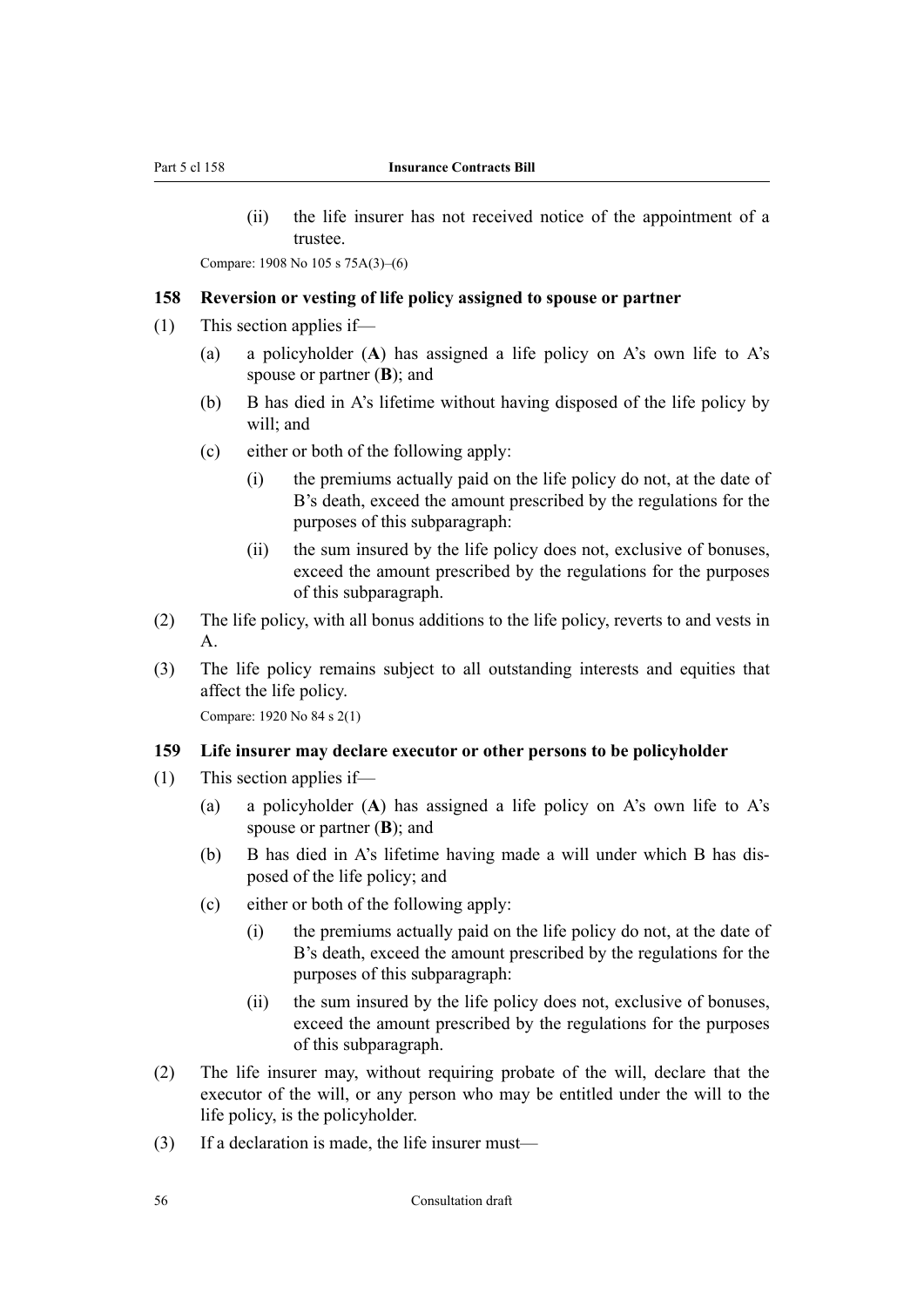- (a) record in a register kept by the insurer for the purpose the particulars of the declaration and the time at which the particulars are recorded; and
- (b) issue a certificate as to those particulars and forward it to the person who is declared to be the policyholder; and
- (c) retain a record of the declaration.
- (4) The executor or other person becomes the policyholder on the record being made, subject to all outstanding interests and equities that affect the life policy.
- (5) The life insurer may, in its discretion, require probate of the will to be taken out.

Compare: 1920 No 84 s 2(2)

### **160 Vesting life policy without requiring probate or letters of administration**

- (1) This section applies if—
	- (a) the policyholder of a life policy (**A**) is not the life insured; and
	- (b) A dies in the lifetime of the life insured.
- (2) The life insurer may, without requiring probate or letters of administration, declare that a person is the policyholder if—
	- (a) that person proves to the satisfaction of the life insurer either or both of the following:
		- (i) that the person is entitled to the benefit of the rights conferred by the life policy (whether under A's will or on A's intestacy); or
		- (ii) that the person is entitled to obtain probate of A's will or letters of administration of A's estate; and
	- (b) either or both of the following apply:
		- (i) the premiums actually paid on the life policy do not, at the date of A's death, exceed the amount that is prescribed by regulations made for the purposes of section 65(5) of the Administration Act 1969:
		- (ii) the sum insured by the life policy does not, exclusive of bonuses, exceed the amount prescribed under those regulations.
- (3) If a declaration is made, the life insurer must—
	- (a) record in a register kept by the insurer for the purpose the particulars of the declaration and the time at which the particulars are recorded; and
	- (b) issue a certificate as to those particulars and forward it to the person who is declared to be the policyholder; and
	- (c) retain a record of the declaration.
- (4) The person becomes the policyholder on the record being made, subject to all outstanding interests or equities affecting the life policy.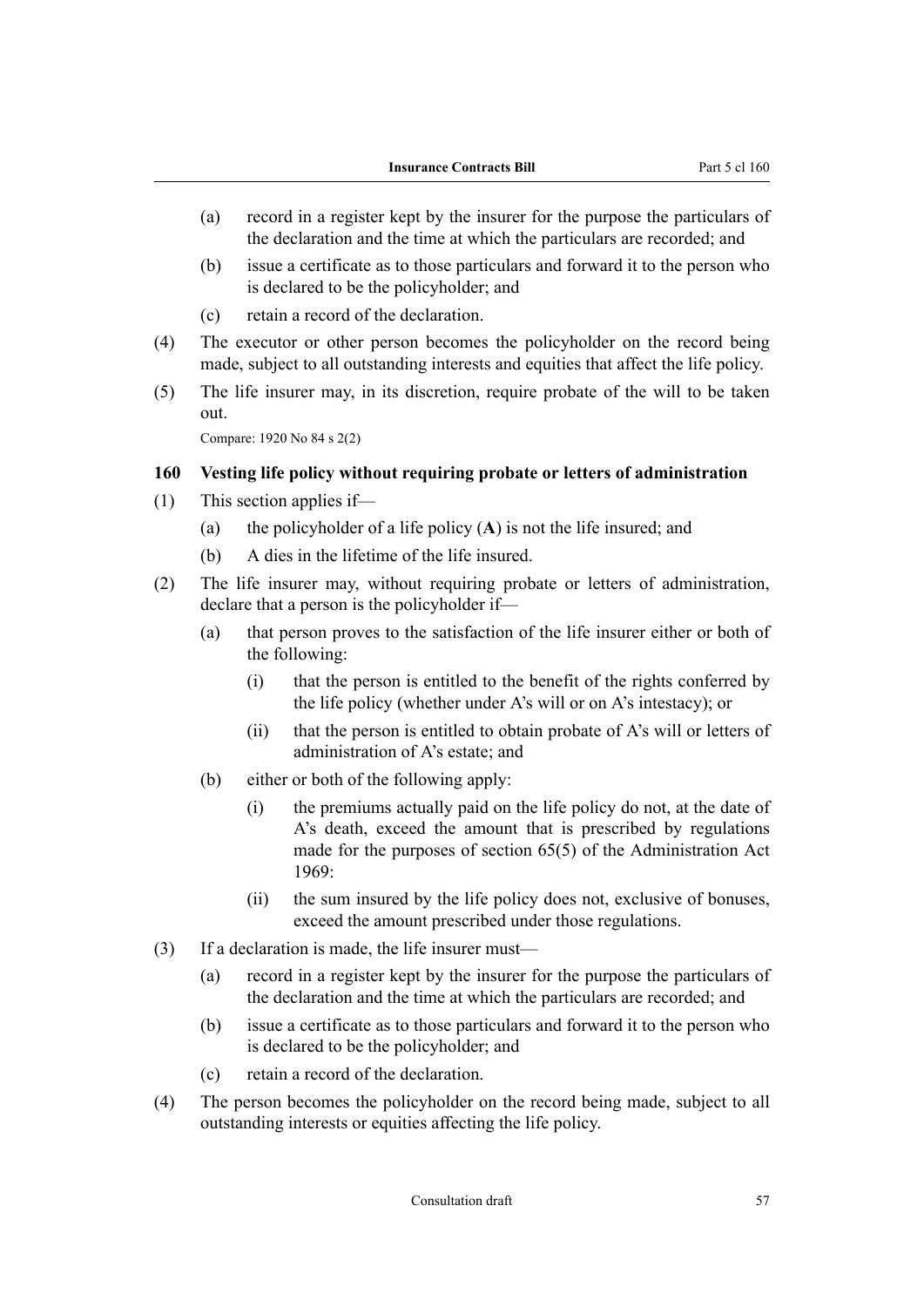(5) This section does not apply to any life policy to which **[section 158](#page-57-0) or [159](#page-57-0)** applies.

Compare: 1925 No 25 ss 2, 5

# **Part 6 Regulations and miscellaneous provisions**

## *Regulations*

#### **161 General regulations**

- (1) The Governor-General may, by Order in Council, make regulations for all or any of the following purposes:
	- (a) prescribing, for the purposes of any provision of this Act that requires a thing to be done in a manner prescribed by the regulations, the manner in which the thing must be done, including prescribing—
		- (i) by whom, when, where, and how the thing must be done:
		- (ii) the form that must be used in connection with doing the thing:
		- (iii) what information or other evidence or documents must be provided in connection with the thing:
		- (iv) requirements with which information, evidence, or documents that are provided in connection with the thing must comply:
	- (b) providing for anything this Act says may or must be provided for by regulations:
	- (c) amending the amount in **[section 146\(1\)\(b\)](#page-53-0)**:
	- (d) providing for anything incidental that is necessary for carrying out, or giving full effect to, this Act.
- (2) Regulations under **subsection (1)(c)** may be made only on the recommendation of the Minister.
- (3) The Minister must, before recommending that regulations amend the amount in [section 146\(1\)\(b\)](#page-53-0), be satisfied that the amendment is necessary or desirable to take into account any increase in the Consumers Price Index (All Groups) published by Statistics New Zealand.
- (4) Regulations made under this section are secondary legislation (*see* Part 3 of the Legislation Act 2019 for publication requirements).

| Legislation Act 2019 requirements for secondary legislation made under this section |                                                                                                  |                  |  |  |
|-------------------------------------------------------------------------------------|--------------------------------------------------------------------------------------------------|------------------|--|--|
| <b>Publication</b>                                                                  | PCO must publish it on the legislation website and notify LA19 s $69(1)(c)$<br>it in the Gazette |                  |  |  |
| <b>Presentation</b>                                                                 | The Minister must present it to the House of<br>Representatives                                  | LA19 s 114       |  |  |
| <b>Disallowance</b>                                                                 | It may be disallowed by the House of Representatives                                             | LA19 ss 115, 116 |  |  |
| This note is not part of the Act.                                                   |                                                                                                  |                  |  |  |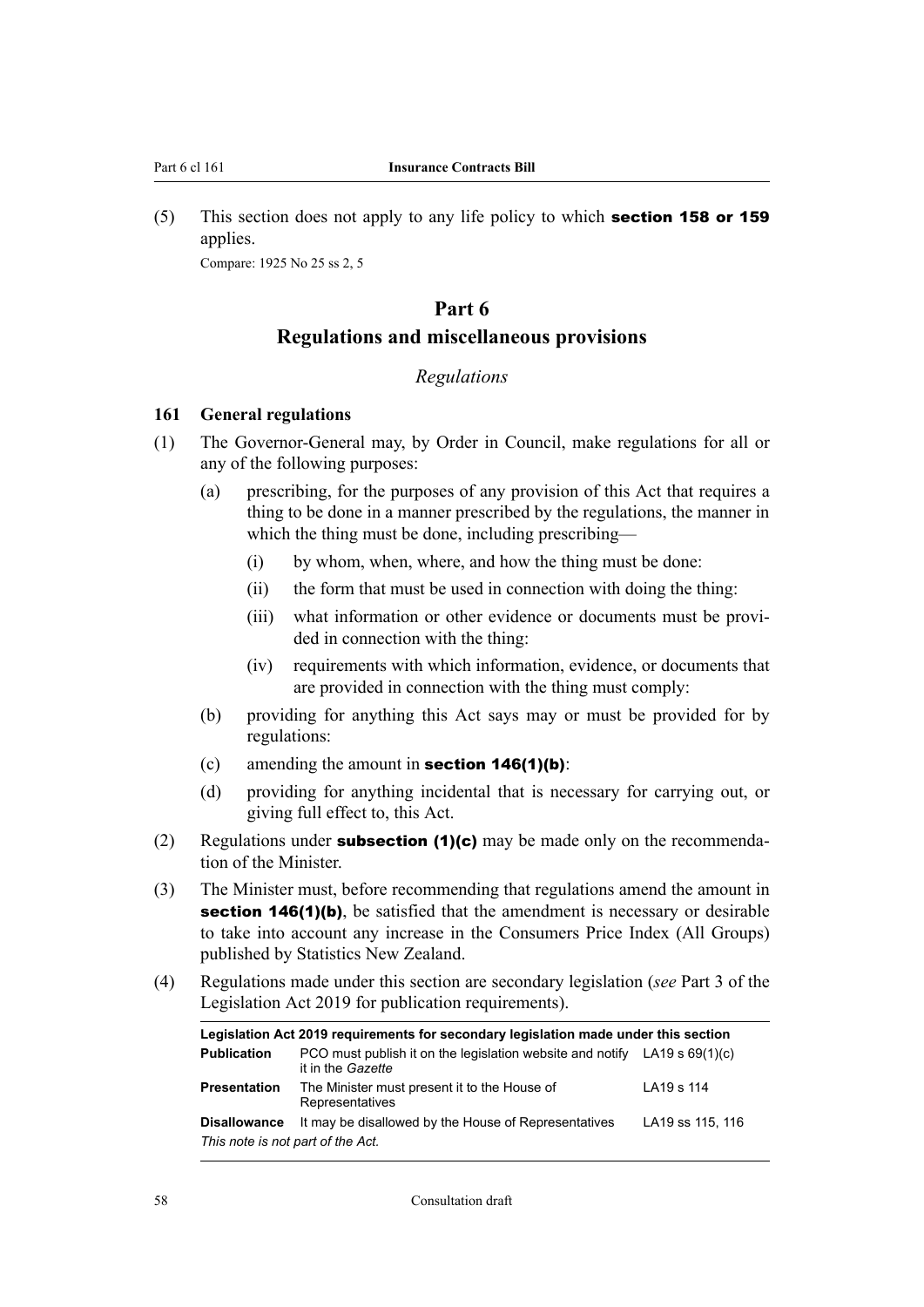### <span id="page-60-0"></span>**162 Regulations for purpose of** [Part 4](#page-37-0)

- (1) The Governor-General may, by Order in Council, make regulations for all or any of the following purposes:
	- (a) specifying the duties and obligations of brokers in relation to insurance broking client accounts, including obligations to make payments into those accounts:
	- (b) providing for the protection of money deposited in insurance broking client accounts or invested from claims by persons other than the person for whom, or on whose behalf, the money is held:
	- (c) restricting the combining of any insurance broking client account with any other account or the combining of any property in which money from such an account is invested with any other property:
	- (d) providing for the audit, review, and inspection of the accounts and records kept by brokers:
	- (e) exempting any broker, or class of broker, from any requirements relating to any such audit, review, or inspection:
	- (f) stating which provisions of regulations made under this section (if any) are Part 6 services provisions for the purposes of the FMCA (*see* section 449(4) and Part 8 of that Act, in which Part 6 services provisions are specified to be civil liability provisions).
- (2) Regulations made under this section are secondary legislation (*see* Part 3 of the Legislation Act 2019 for publication requirements).

Compare: 1994 No 41 s 18

| Legislation Act 2019 requirements for secondary legislation made under this section |                                                                                                  |                  |  |  |
|-------------------------------------------------------------------------------------|--------------------------------------------------------------------------------------------------|------------------|--|--|
| <b>Publication</b>                                                                  | PCO must publish it on the legislation website and notify LA19 s $69(1)(c)$<br>it in the Gazette |                  |  |  |
| <b>Presentation</b>                                                                 | The Minister must present it to the House of<br>Representatives                                  | LA19 s 114       |  |  |
| <b>Disallowance</b>                                                                 | It may be disallowed by the House of Representatives                                             | LA19 ss 115, 116 |  |  |
| This note is not part of the Act.                                                   |                                                                                                  |                  |  |  |

#### *Miscellaneous*

## **163 Marine Insurance Act 1908 to be subject to this Act**

The Marine Insurance Act 1908 does not limit any provision of this Act, and the provisions of this Act prevail in any case where they are in conflict with any provision of that Act.

#### **164 No contracting out**

(1) The provisions of this Act have effect despite any provision to the contrary in any agreement or in any contract of insurance (whether embodied in a life policy or not).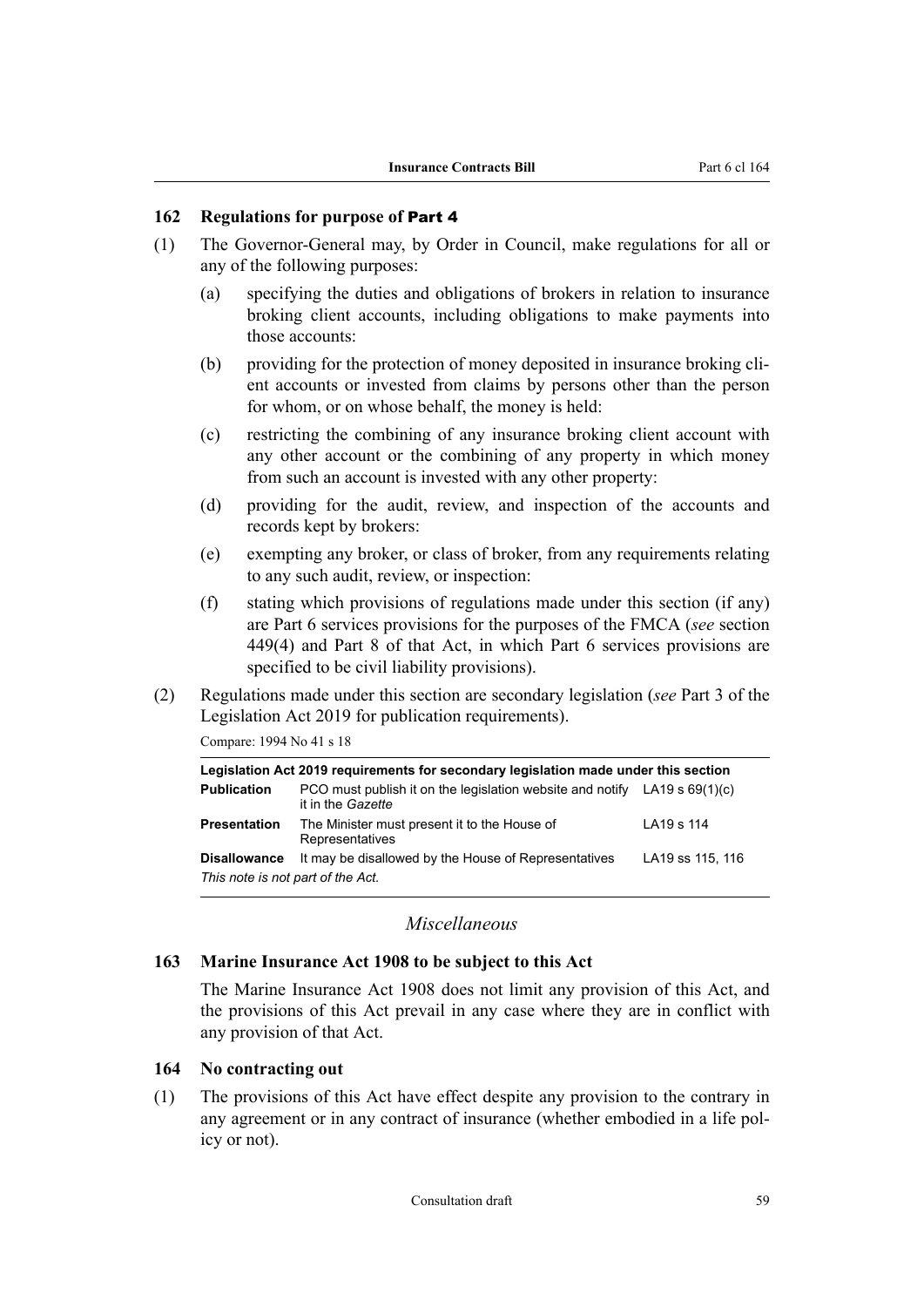## (2) Subsection (1) does not limit [sections 61](#page-25-0) and [62](#page-25-0).

## **Part 7**

## **Repeals and amendments to other Acts**

*Repeals*

## **165 Repeals**

The following legislation is repealed:

- (a) the Insurance Intermediaries Act 1994 (1994 No 41):
- (b) the Insurance Law Reform Act 1977 (1977 No 14):
- (c) the Insurance Law Reform Act 1985 (1985 No 117):
- (d) the Life Insurance Act 1908 (1908 No 105):
- (e) Part 3 of the Law Reform Act 1936.

*Amendments to Marine Insurance Act 1908*

## **166 Principal Act**

Sections 167 to 169 amend the Marine Insurance Act 1908.

## **167 Heading above section 18**

Replace the heading above section 18 with:

*When contract is deemed to be concluded*

#### **168 Repeals**

Repeal sections 18 to 20, 34 to 39, and 42.

### **169 Section 40 amended (Warranty of seaworthiness of ship)**

After section 40(5), insert:

(6) An insurer may not rely on a warranty under this section if the assured proves that the loss for which the assured seeks to be indemnified was not caused, or contributed to, by the matters that gave rise to the breach of the warranty.

*Amendments to Fair Trading Act 1986*

## **170 Principal Act**

Sections 171 to [174](#page-63-0) amend the Fair Trading Act 1986.

## **Option A starts**

**171 New section 46KA inserted (Other matters relating to insurance contracts)** After section 46K, insert: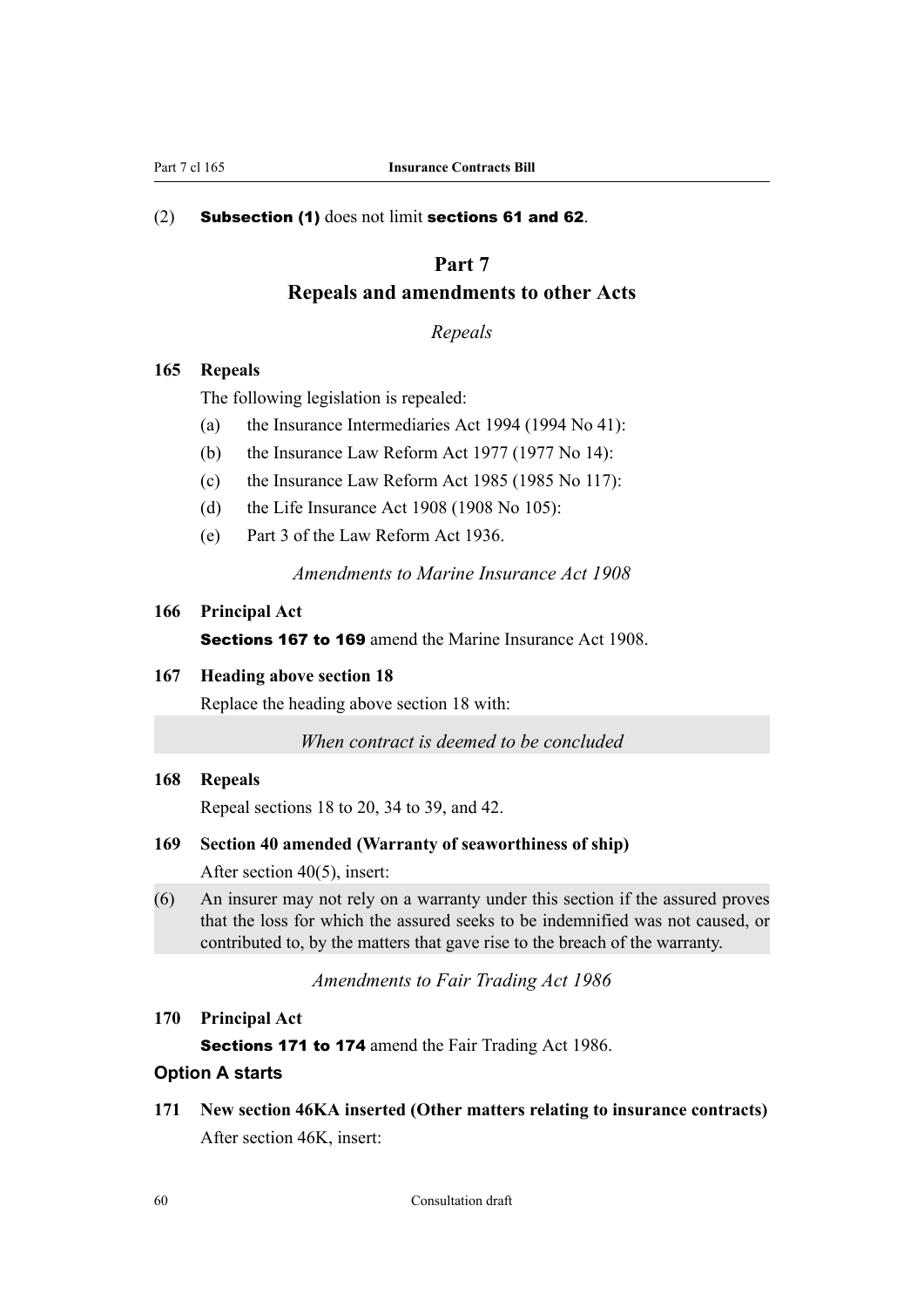## **46KA Other matters relating to insurance contracts**

- (1) This section applies to contracts of insurance within the meaning of **[section 6](#page-12-0)** of the Insurance Contracts Act 2022.
- (2) For the purposes of section  $46K(1)(a)$ , a term of a contract of insurance defines the main subject matter of the contract only to the extent that the term describes what is being insured.
- (3) A court may not declare a term in a standard form consumer contract or stand‐ ard form small trade contract to be an unfair contract term to the extent that the term is a transparent term that—
	- (a) is disclosed at or before the time the contract is entered into; and
	- (b) specifies—
		- (i) the sum or sums insured or assured; or
		- (ii) any contributory sum due from, or amount to be borne by, a pol‐ icyholder in the event of a claim under the contract of insurance.
- (4) **Subsection (3)** does not limit section  $46K(1)$ .

## **Option A ends**

## **Option B starts**

**172 New section 46KA inserted (Other matters relating to insurance contracts)** After section 46K, insert:

### **46KA Other matters relating to insurance contracts**

- (1) This section applies to contracts of insurance within the meaning of **[section 6](#page-12-0)** of the Insurance Contracts Act 2022.
- (2) For the purposes of section  $46K(1)(a)$ , a term of a contract of insurance defines the main subject matter of the contract only to the extent that the term—
	- (a) identifies the uncertain event or otherwise specifies the subject matter insured or the risk insured against; or
	- (b) specifies the sum or sums insured or assured; or
	- (c) specifies any contributory sum due from, or amount to be borne by, a policyholder in the event of a claim under the contract of insurance; or
	- (d) excludes or limits the liability of the insurer to indemnify the policyholder on the happening of certain events or on the existence of certain circumstances.
- (3) **Subsection (2)** does not limit section  $46K(1)$ .
- (4) In this section, **uncertain event** has the meaning given in [section 6](#page-12-0) of the Insurance Contracts Act 2022.

#### **Option B ends**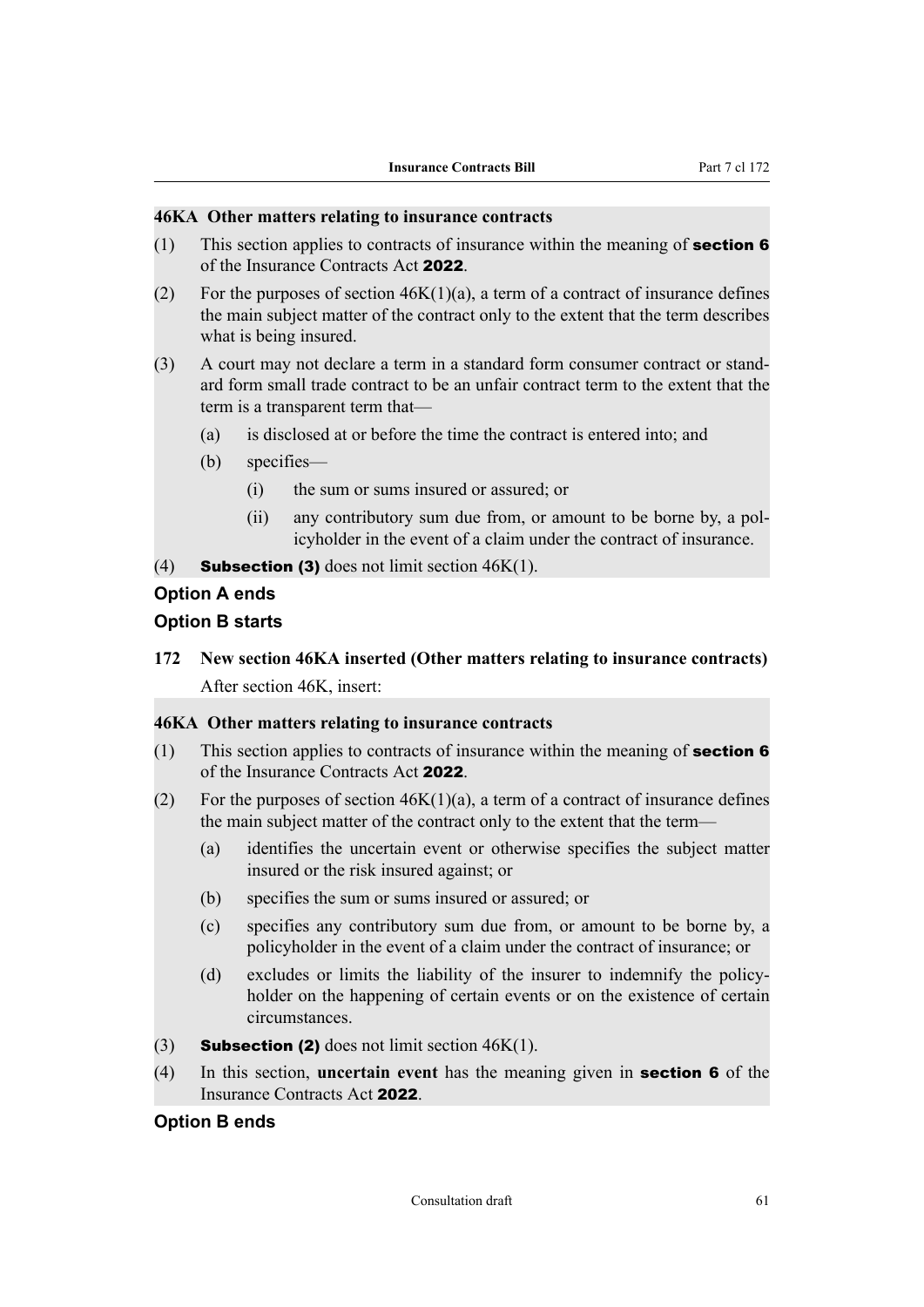# <span id="page-63-0"></span>**173 Section 46L amended (When term in consumer contract is unfair)** Repeal section 46L(4) and (5).

## **174 Schedule 1AA amended**

#### In Schedule 1AA.-

- (a) insert the Part set out in **[Schedule 4](#page-80-0)** of this Act as the last Part; and
- (b) make all necessary consequential amendments.

*Amendments to Financial Markets Conduct Act 2013*

## **175 Principal Act**

Sections 176 to [184](#page-66-0) amend the Financial Markets Conduct Act 2013.

## **176 Section 6 amended (Interpretation)**

(1) In section 6(1), definition of **market services licensee obligation**, after para‐ graph (d), insert:

#### $(da)$  [sections 55](#page-23-0) and [57](#page-23-0) and [Part 4](#page-37-0) of the Insurance Contracts Act 2022:

 $(2)$  In section 6(1), insert in their appropriate alphabetical order:

**consumer insurance contract** has the meaning set out in section 446S(1)

**contract of insurance** has the same meaning as in section 7 of the Insurance (Prudential Supervision) Act 2010 (but does not include a contract of reinsur‐ ance within the meaning of that Act)

**health insurance** means insurance against a liability to pay fees or charges relating to the provision of a health service (within the meaning of section 5(1) of the Health Practitioners Competence Assurance Act 2003)

**life insurance** means insurance of the kind described in section 84(1)(a) to (f) of the Insurance (Prudential Supervision) Act 2010

### **177 Section 431Z amended (Application of conduct obligations)**

Replace section  $431Z(2)(d)$  with:

(d) do not apply to a broker within the meaning of **[section 95](#page-37-0)** of the Insurance Contracts Act 2022 in relation to any money to which [subpart 4](#page-41-0) of [Part 4](#page-37-0) of that Act applies.

#### **178 Section 446S amended (Other definitions used in subpart)**

In section 446S(1), repeal the definitions of **contract of insurance**, **health insurance**, and **life insurance**.

## **179 New subpart 6B of Part 6 inserted**

After section 446X, insert: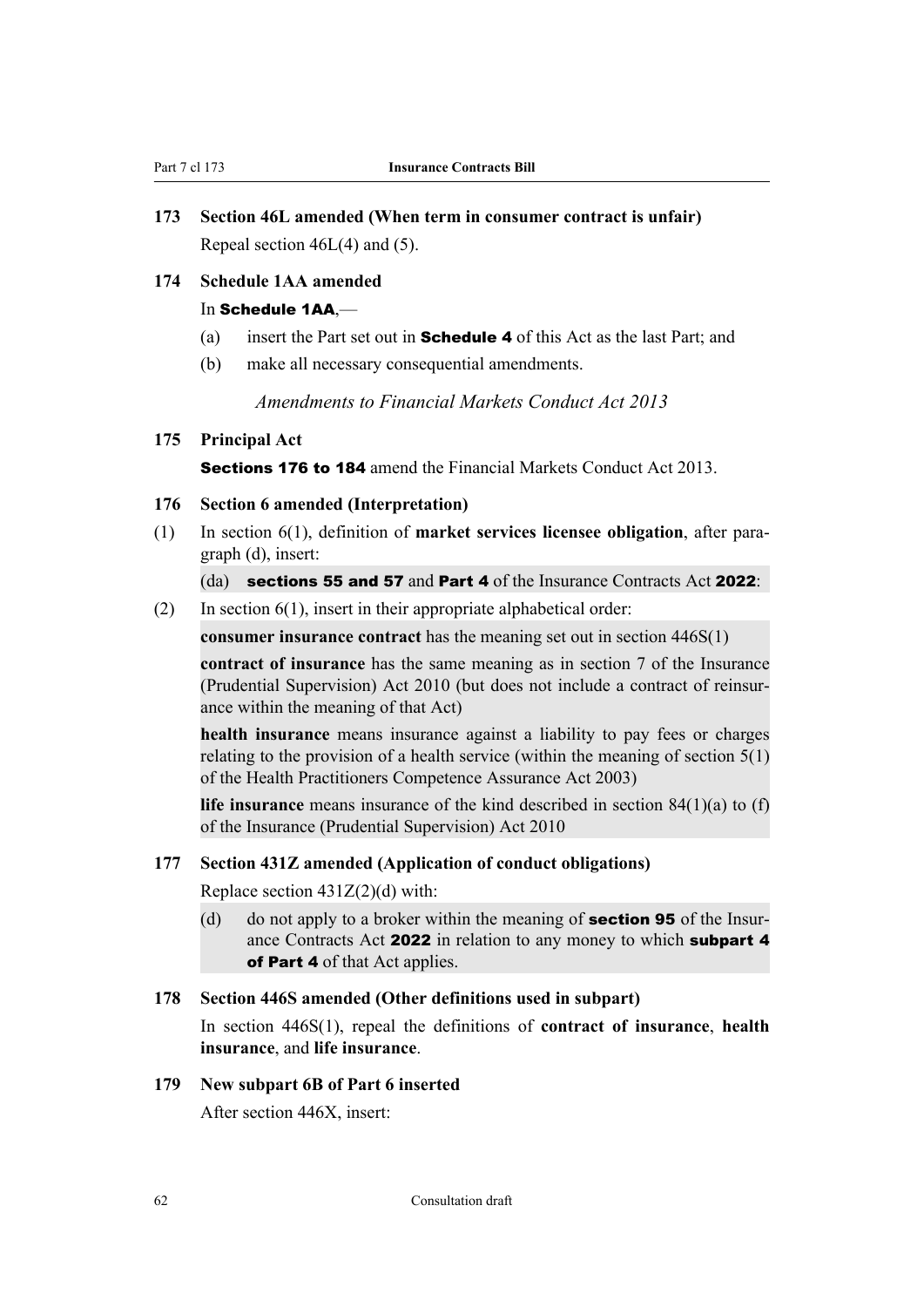## Subpart 6B—Duties to assist policyholders to understand insurance contracts

## **447 When subpart applies**

This subpart applies to—

- (a) a consumer insurance contract that is entered into by a licensed insurer; and
- (b) a contract of insurance that—
	- (i) is entered into by a licensed insurer; and
	- (ii) provides for life insurance or health insurance (or both).

## **447A Insurer must ensure contract is worded and presented in clear, concise, and effective manner**

- (1) An insurer under a contract of insurance to which this subpart applies must ensure that the contract is worded and presented in a clear, concise, and effective manner.
- (2) An insurer must, when performing the duty under **subsection (1)**, have regard to whether the wording and presentation of the contract assists consum‐ ers to understand their rights and obligations under the contract.
- (3) All other information that the insurer has or will provide to policyholders to ensure that they are reasonably aware of the implications of entering into contracts of insurance with the insurer may be taken into account in determining whether the insurer has complied with this section.
- (4) In this section, **concise** refers to the wording and presentation of particular terms of the contract, rather than the overall length of the contract.
- (5) This section is not a civil liability provision for the purposes of subpart 3 of Part 8 (but *see* subpart 1 of Part 8, which allows the FMA to make a stop order if an insurer does not comply with this section).

## **447B Contract of insurance must comply with prescribed requirements relating to form and presentation**

An insurer under a contract of insurance to which this subpart applies must ensure that the contract complies with all requirements of the regulations relating to the form and presentation of the contract.

## **447C Insurers must make information publicly available**

- (1) This section has following purposes (in addition to those set out in sections 3 and 4):
	- (a) to assist consumers to make decisions relating to the provision of insur‐ ance: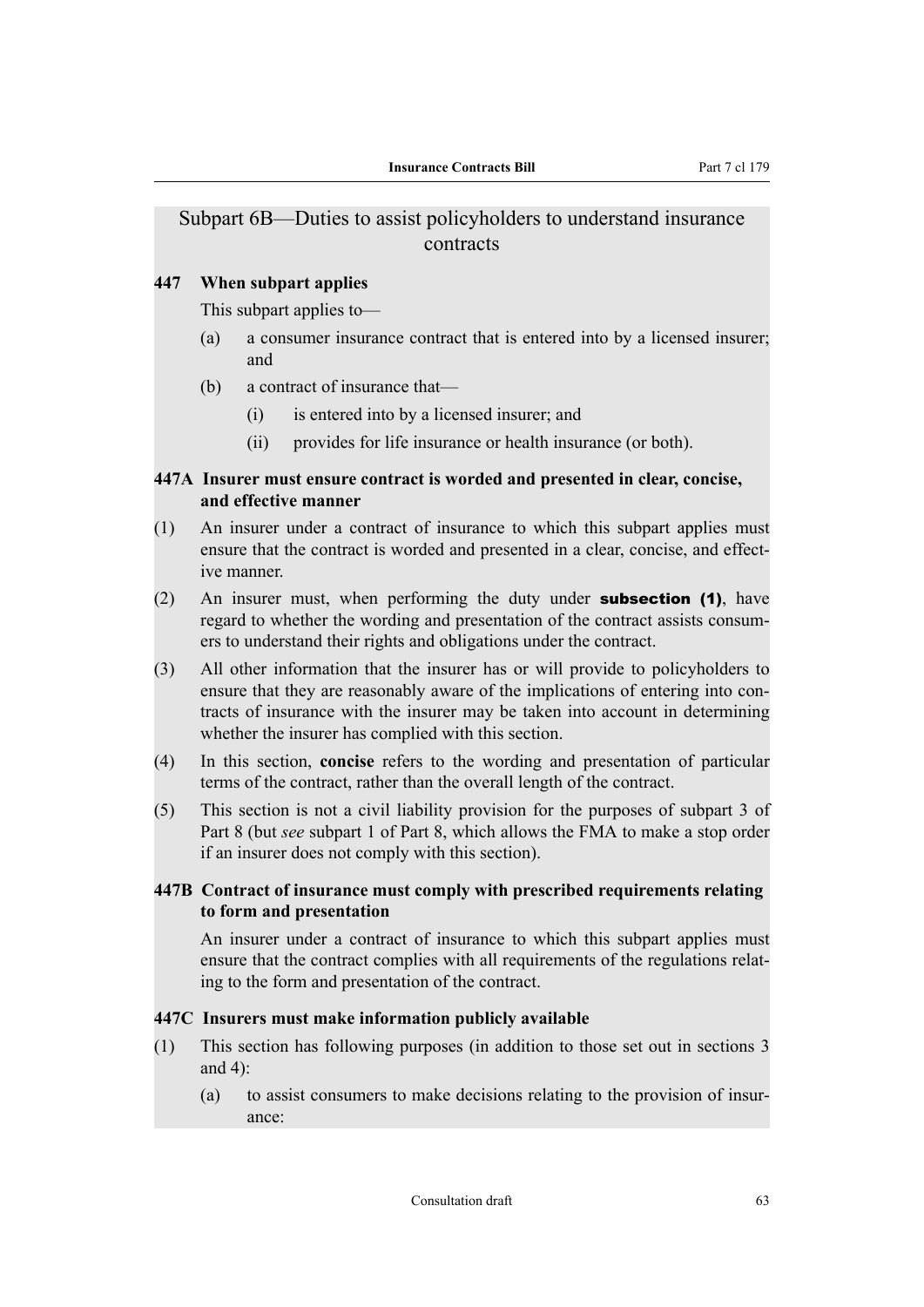- (b) to promote and facilitate transparency in connection with an insurer's insurance business.
- $(2)$  **Subsection (1)** does not limit section 3 or 4.
- (3) Every insurer under a contract of insurance to which this subpart applies must, at the prescribed times or on the occurrence of the prescribed events and other‐ wise in the prescribed manner, make publicly available the information that is required to be made publicly available by the regulations.
- (4) The regulations may require disclosure of any information in connection with either or both of the following:
	- (a) contracts of insurance entered into by the insurer:
	- (b) the business, operation, or management of the insurer as an insurer.

#### **Example**

The regulations may require an insurer to disclose information about claim acceptance rates, the length of time to settle claims, contract cancellations, complaints made against the insurer, and disputes the insurer is or has been involved in.

# **180 Section 447 replaced (Application of regulations made under this subpart)**

Replace section 447 with:

#### **447D Application of regulations made under this subpart**

Regulations made under this subpart may apply to a derivatives issuer (whether or not it is licensed and whether or not it makes any regulated offer).

#### **181 Section 449 amended (Part 6 services provisions)**

- (1) After section  $449(4)(k)$ , insert:
	- (kaa) section 447B (contract of insurance must comply with prescribed requirements relating to form and presentation):

(kab) section 447C (insurers must make information publicly available):

- (2) After section 449(4)(m), insert:
	- (n) [sections 55](#page-23-0), [57](#page-23-0), [99](#page-38-0), and [106](#page-41-0) and [subpart 4](#page-41-0) of [Part 4](#page-37-0) of the Insurance Contracts Act 2022:
	- (o) those provisions of the regulations made under [section 162](#page-60-0) of the Insurance Contracts Act 2022 that are stated by those regulations to be Part 6 services provisions.

#### **182 Section 462 amended (When FMA may make stop orders)**

In section 462(1)(h), replace "or  $431X$ " with ",  $431X$ ,  $447A$ ,  $447B$ , or  $447C$ ".

## **183 Section 463 amended (Terms of stop order)**

After section 463(d), insert: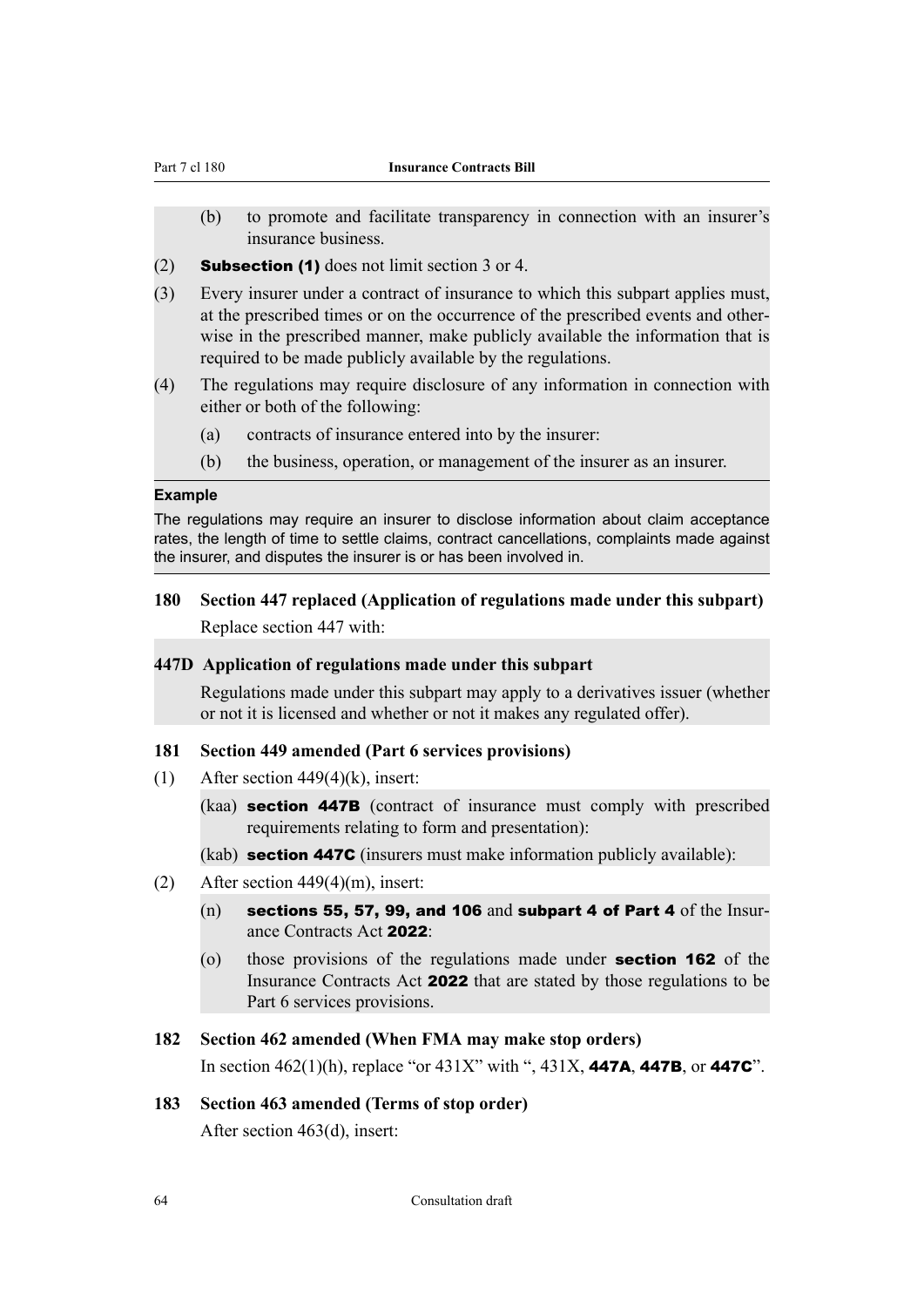<span id="page-66-0"></span>(da) prohibit an insurer from entering into contracts of insurance of the kind specified in the order while the order is in force:

## **184 Section 546 amended (Regulations for purposes of Part 6 (market services))**

After section 546(1)(og), insert:

- (oga) regulating the form and presentation of contracts of insurance, includ‐ ing—
	- (i) prescribing explanatory material or guidance that must, or must not, be contained in a contract of insurance; and
	- (ii) prescribing requirements as to the layout or method of presentation of contracts of insurance (including the length of a contract and of parts of a contract, the size of type used, and when information may be incorporated by reference); and
	- (iii) prescribing the documents that must, or must not, accompany a contract of insurance; and
- (ogb) prescribing the information that must be made available under **section** 447C, the times or events referred to in that section, and the manner of making the information available (including prescribing the manner in which the information is to be presented, calculated, or prepared):

*Amendment to Personal Property Securities Act 1999*

#### **185 Principal Act**

**Sections 186 and 187** amends the Personal Property Securities Act 1999.

#### **186 Section 16 amended (Interpretation)**

In section 16(1), insert in its appropriate alphabetical order:

**non-life contract of insurance** means a contract of insurance (within the meaning of **[section 6](#page-12-0)** of the Insurance Contracts Act **2022**) other than a life policy (with the meaning of section 84 of the Insurance (Prudential Supervision) Act 2010)

## **187 Section 23 amended (When Act does not apply)**

In section  $23(e)(vi)$  replace "policy of insurance" with "non-life contract of insurance".

#### *Other legislation amended*

#### **188 Other legislation amended**

- (1) Amend the Acts specified in **Part 1 of [Schedule 5](#page-81-0)** as set out in that schedule.
- (2) Amend the secondary legislation specified in **Part 2 of [Schedule 5](#page-81-0)** as set out in that schedule.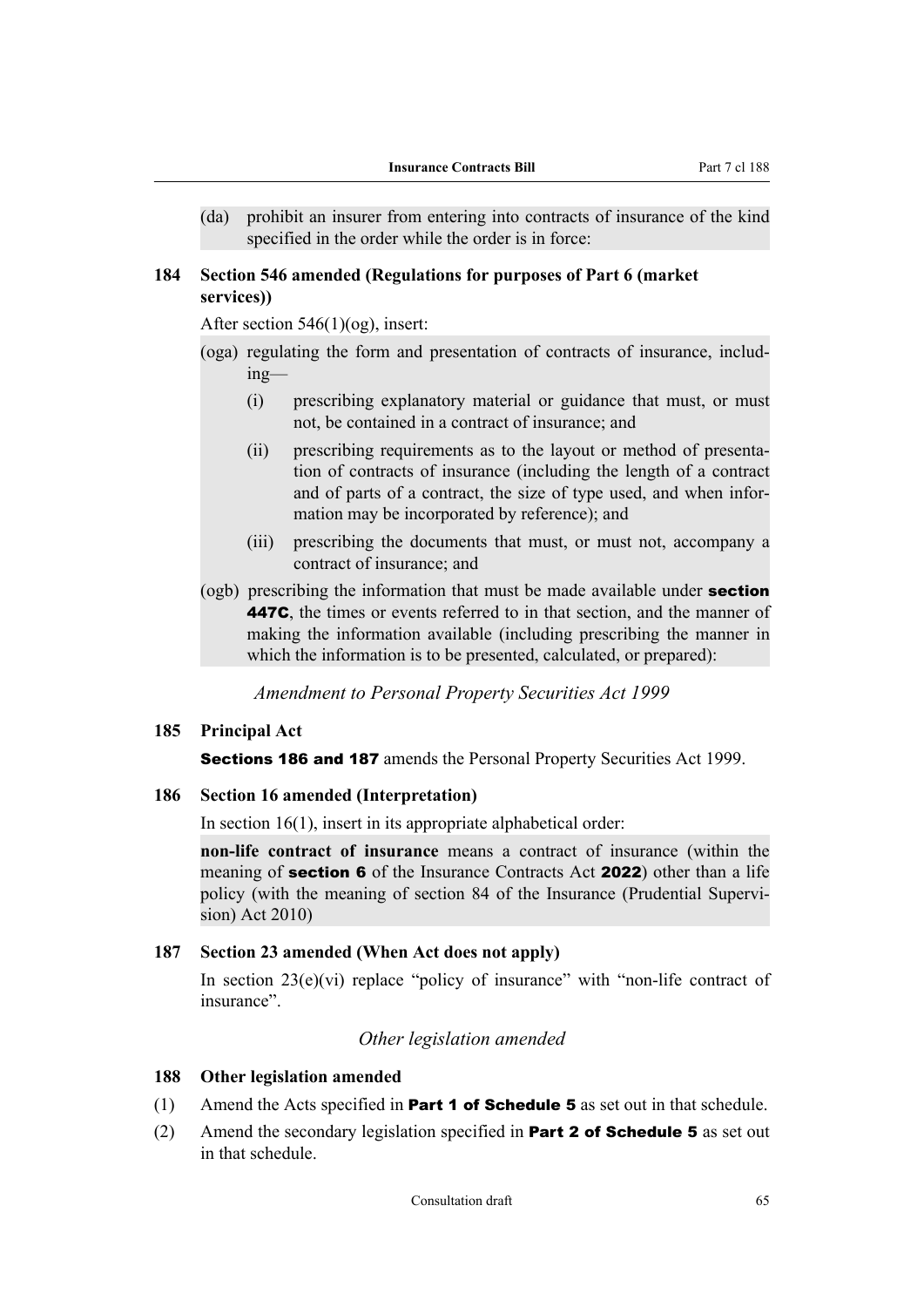# <span id="page-67-0"></span>**Schedule 1 Transitional, savings, and related provisions**

[s 8](#page-13-0)

## **Part 1**

## **Provisions relating to this Act as enacted**

## **1 Interpretation**

In this Part,—

**1908 Act** means the Life Insurance Act 1908

**existing policy** means a policy to which the 1908 Act applies that was entered into before the repeal of the 1908 Act.

## **2 New disclosure duties apply to new contracts and variations**

## [Part 2](#page-13-0) applies to-

- (a) any contract entered into on or after the commencement of this clause (including any new contract that has the effect of operating as a renewal of a contract of insurance entered into before that commencement); and
- (b) any variation of a contract of insurance that is made on or after the com‐ mencement of this clause (whether the contract of insurance was entered into before or after that commencement).

## **3 Insurer's calculation of reduction does not take into account precommencement contracts**

For the purposes of **[clause 5\(6\)](#page-70-0) of [Schedule 2](#page-69-0)**, a series of contracts of insurance does not include any contract entered into before the commencement of this clause.

## **4 Life Insurance Act 1908 continues to apply to existing mortgages and certain assignments**

- (1) This clause applies to—
	- (a) an assignment otherwise than by way of ordinary transfer of an existing policy that is made before the commencement of this clause; and
	- (b) a mortgage of an existing policy that is given before the commencement of this clause.
- (2) Part 2 of the 1908 Act continues to apply to the assignment or mortgage as if this Act had not been repealed.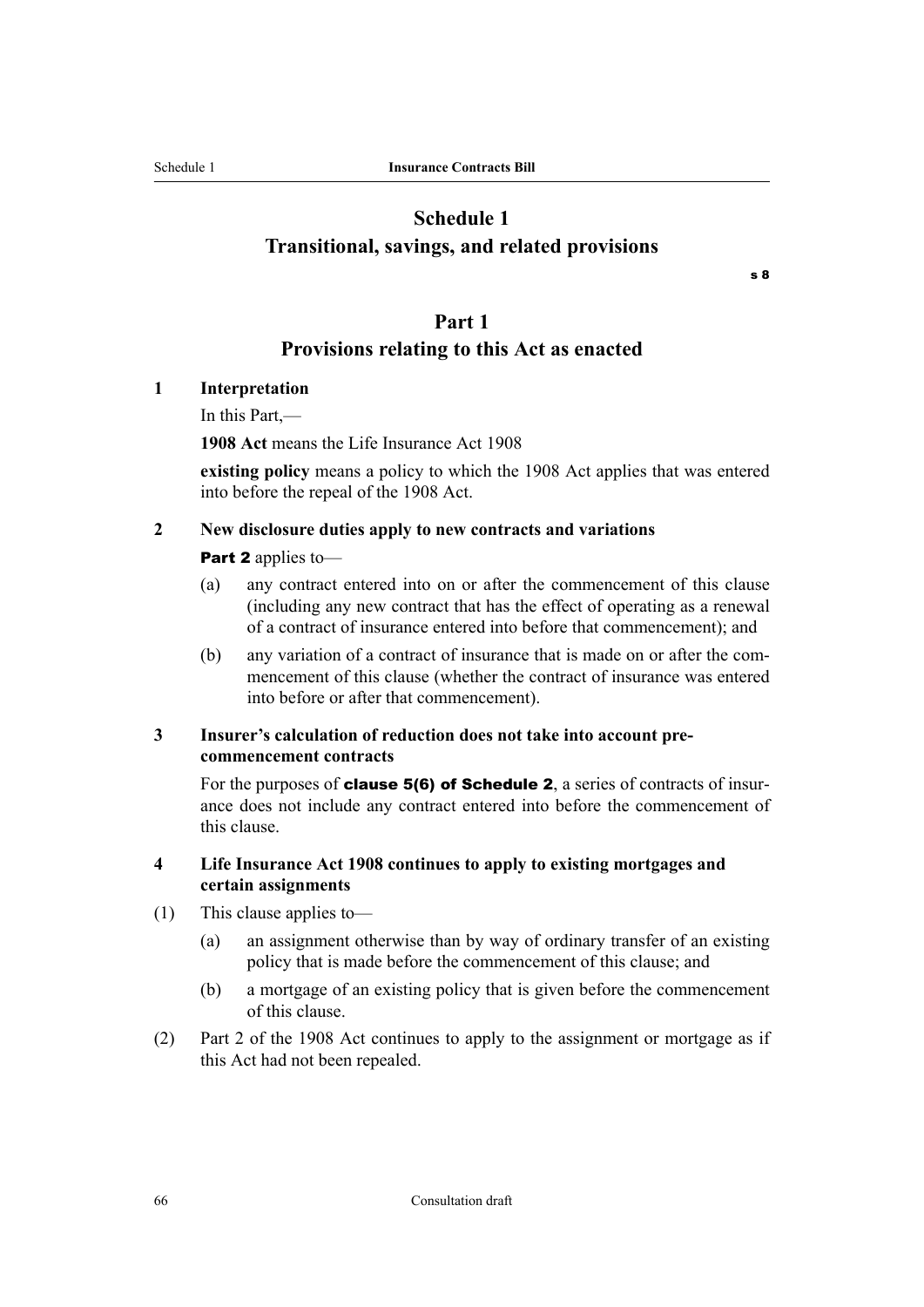**5 Personal Property Securities Act 1999 amendment does not apply to existing mortgages of life policies**

The amendment made by **[section 187](#page-66-0)** does not apply to a mortgage referred to in [clause 4\(1\)\(b\)](#page-67-0).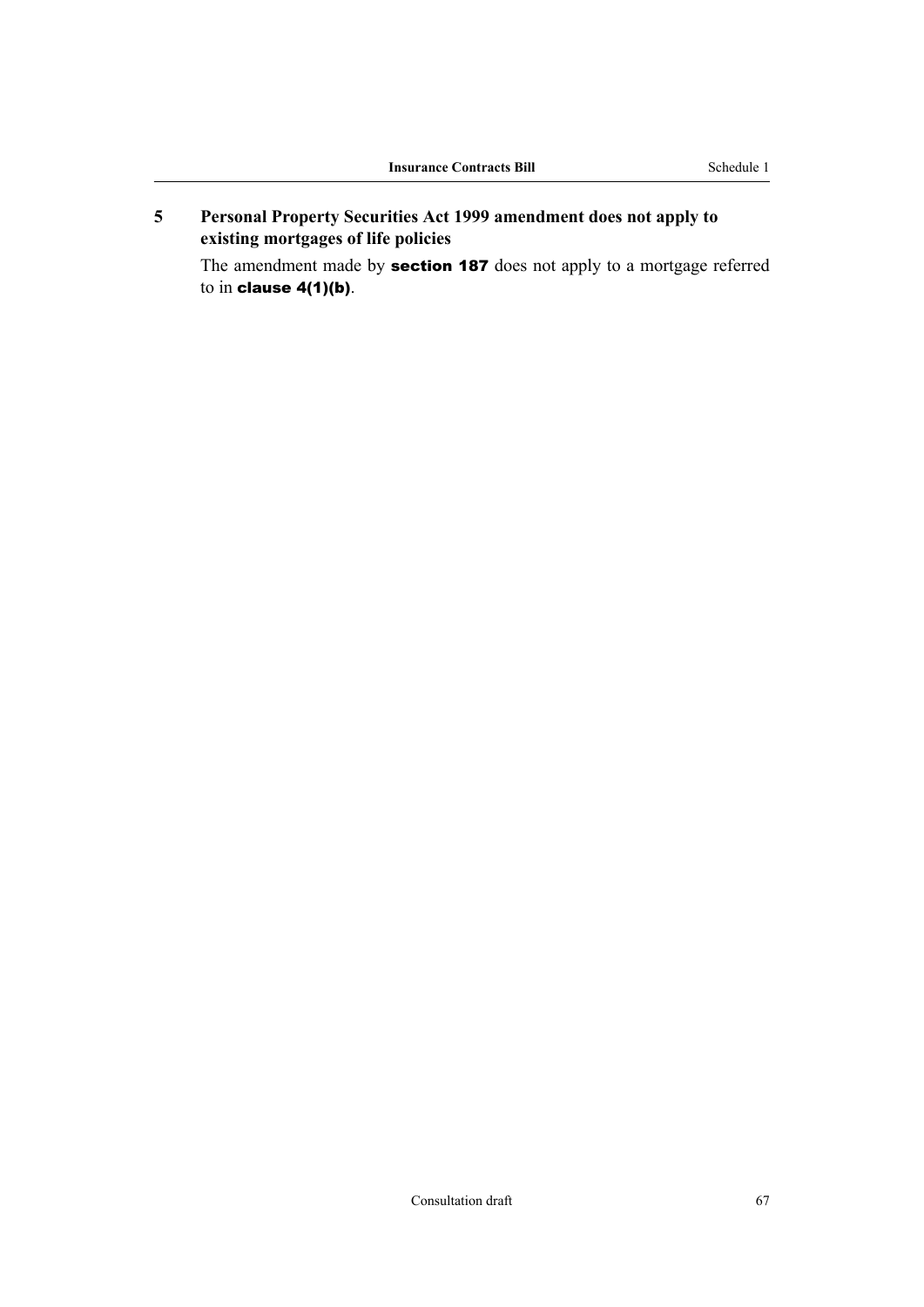# **Schedule 2**

## <span id="page-69-0"></span>**Insurer's remedies for qualifying misrepresentation or breach**

[ss 26,](#page-17-0) [51](#page-22-0)

#### **Contents**

Page

## **Part 1 Remedies for contracts (other than variations)**

| 1              | When Part applies                                               | 68 |
|----------------|-----------------------------------------------------------------|----|
| $\overline{c}$ | Deliberate or reckless misrepresentation or breach              | 69 |
| 3              | Neither deliberate nor reckless misrepresentation or breach     | 69 |
| 4              | Insurer would not have entered into contract                    | 69 |
| 5              | Insurer would have entered into contract on different terms     | 69 |
|                | Part 2                                                          |    |
|                | <b>Remedies for variations</b>                                  |    |
| 6              | When Part applies                                               | 71 |
|                | Deliberate or reckless misrepresentation or breach              | 71 |
| 8              | Neither deliberate nor reckless misrepresentation or breach and | 71 |
|                | premium increased or unchanged                                  |    |
| 9              | Insurer would not have agreed to variation                      | 71 |
| 10             | Insurer would have agreed to variation                          | 71 |
| 11             | Neither deliberate nor reckless misrepresentation or breach and | 71 |
|                | premium decreased                                               |    |
| 12             | Insurer would not have agreed to variation                      | 72 |
| 13             | Insurer would have agreed to variation                          | 72 |
| 14             | Insurer would have agreed to variation on different terms       | 72 |
|                | Part 3                                                          |    |
|                | <b>Modifications for group insurance</b>                        |    |
| 15             | Modifications for group insurance                               | 73 |
|                | Part 4                                                          |    |
|                | <b>Miscellaneous provisions</b>                                 |    |
| 16             | Marine Insurance Act 1908                                       | 73 |

## **Part 1**

# **Remedies for contracts (other than variations)**

## **1 When Part applies**

This Part—

(a) applies to qualifying misrepresentations and qualifying breaches in rela‐ tion to contracts of insurance that are entered into; but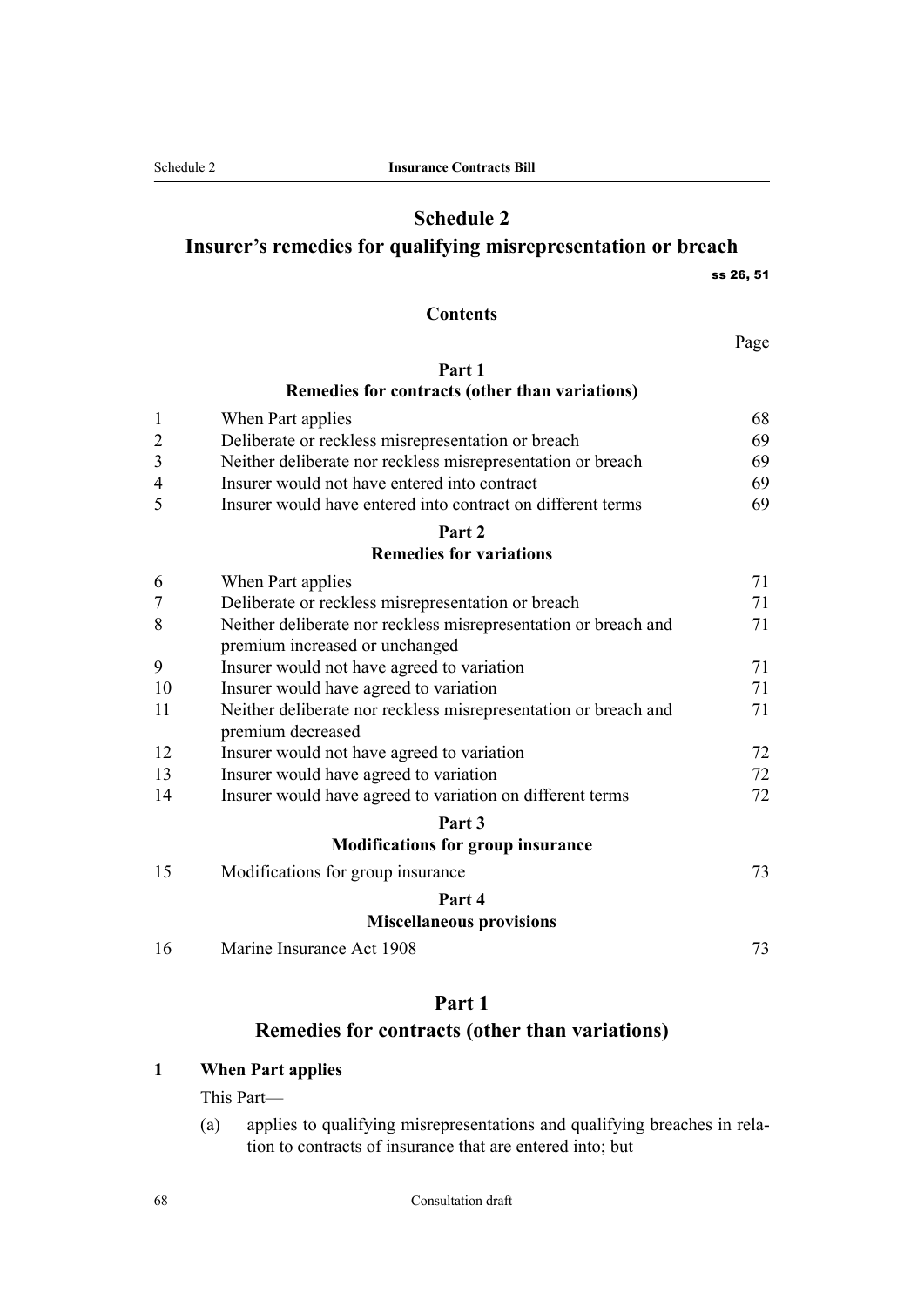<span id="page-70-0"></span>(b) does not apply to qualifying misrepresentations and qualifying breaches in relation to variations of contracts of insurance (*see* instead [Part 2](#page-72-0)).

### **2 Deliberate or reckless misrepresentation or breach**

- (1) If a qualifying misrepresentation or breach was deliberate or reckless, the insurer—
	- (a) may avoid the contract and refuse all claims; and
	- (b) need not return any of the premiums paid.
- (2) However, in the case of a life policy,—
	- (a) subclause (1) applies only if the qualifying misrepresentation or breach is fraudulent or occurred within the 3-year period immediately preceding the earlier of the following:
		- (i) the date on which the contract is sought to be avoided:
		- (ii) the date of the death of the life insured; and
	- (b) if subclause (1) does not apply, [*for a comment on the remedy in this context, see MBIE's consultation paper*]

## **3 Neither deliberate nor reckless misrepresentation or breach**

Clauses 4 and 5 apply if a qualifying misrepresentation or breach was nei‐ ther deliberate nor reckless.

#### **4 Insurer would not have entered into contract**

- (1) If, in the absence of the qualifying misrepresentation or breach, the insurer would not have entered into the contract on any terms, the insurer may—
	- (a) avoid the contract and refuse all claims; but
	- (b) must in that event return the premiums paid.
- (2) However, in the case of a life policy,—
	- (a) subclause (1) applies only if the qualifying misrepresentation or breach occurred within the 3-year period immediately preceding the earlier of the following:
		- (i) the date on which the contract is sought to be avoided:
		- (ii) the date of the death of the life insured; and
	- (b) if subclause (1) does not apply, [*for a comment on the remedy in this context, see MBIE's consultation paper*]

### **5 Insurer would have entered into contract on different terms**

(1) If the insurer would have entered into the contract, but on different terms (other than terms relating to the premium), the contract must be treated as if it had been entered into on those different terms if the insurer so requires.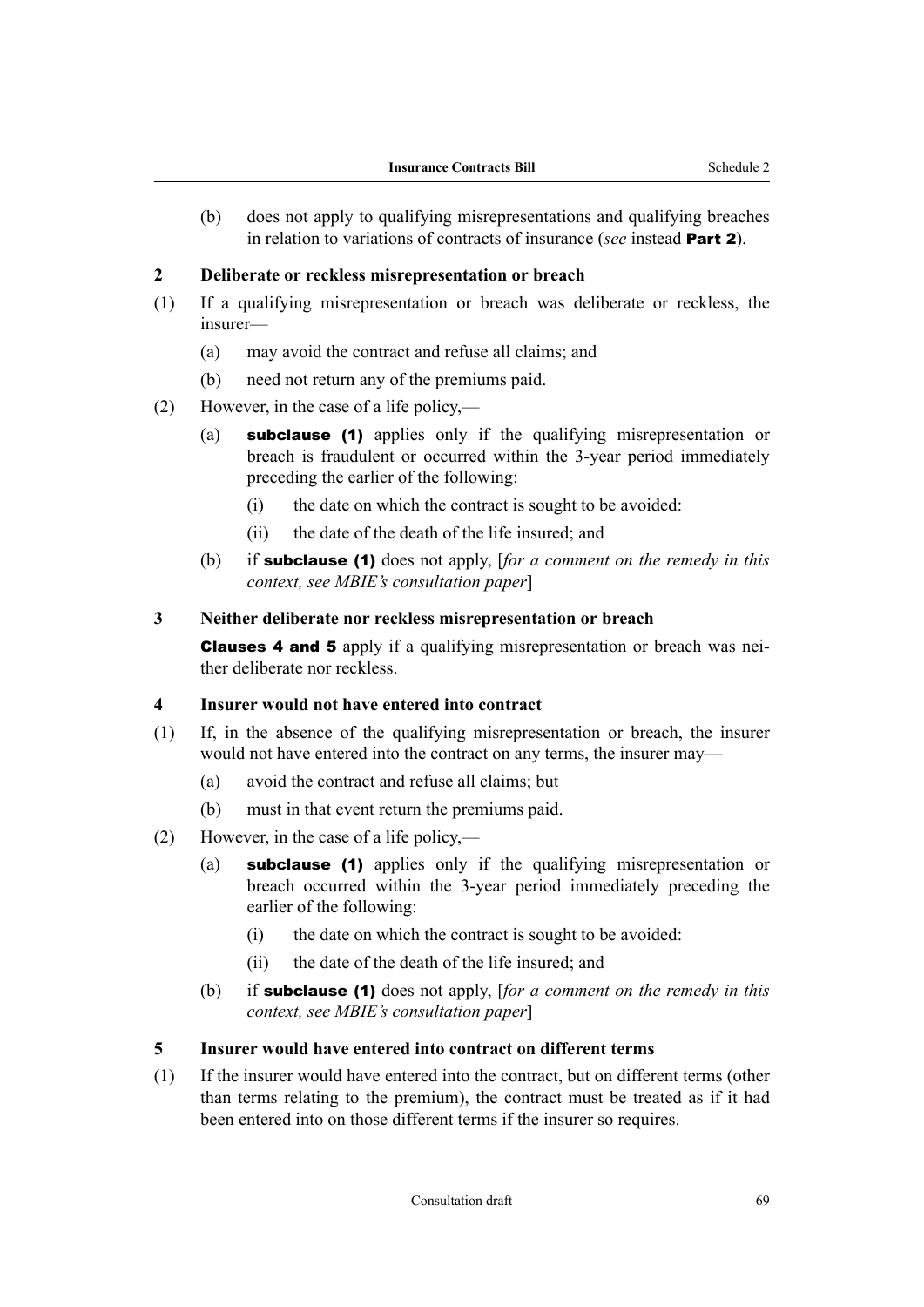(2) If the insurer would have entered into the contract, but on different terms relat‐ ing to the premium, the insurer may reduce the amount otherwise payable on a claim by an amount calculated in accordance with the following formula:

 $r = p_1 - p_2$ 

where—

- r is the amount of the reduction
- $p_1$ is the total amount of the premiums that the insurer would have been likely to have charged under the relevant contracts if the qualifying misrepresentation or breach (or substantially similar qualifying misrepresentations or breaches) had not occurred
- $p<sub>2</sub>$ is the total amount of the premiums that the insurer actually charged under the relevant contracts.
- (3) Subclause (2) applies whether the terms relating to matters other than the premium would have been the same or different.
- (4) If the insurer would have entered into the contract on different terms relating to the premium and other different terms, both **subsection (1) and (2)** apply.
- (5) In this clause, **amount otherwise payable on a claim** means the amount the insurer would otherwise have been under an obligation to pay under the terms of the contract of insurance (or, if applicable, under the different terms provided for by virtue of **subclause** (1).
- (6) In this clause, **relevant contracts** means—
	- (a) the contract of insurance under which the claim is made; and
	- (b) if that contract is part of a series of contracts of insurance between the policyholder and the insurer that have been renewed, each of those contracts for which terms relating to the premium would be different because of the qualifying misrepresentation or breach (or because of a substantially similar qualifying misrepresentation or breach).

#### **Example**

Person A makes a misrepresentation to insurer B in relation to A's home and contents policy. After the initial contract is enter into, the insurance is renewed 9 times before a claim worth \$500,000 is made (a series of 10 contracts). The same misrepresentation is made in relation to each contract.

A was actually charged \$40,000 in premiums, but B would likely have charged \$60,000 if the misrepresentation had not been made.

B can reduce the claim by \$20,000. B pays only \$480,000.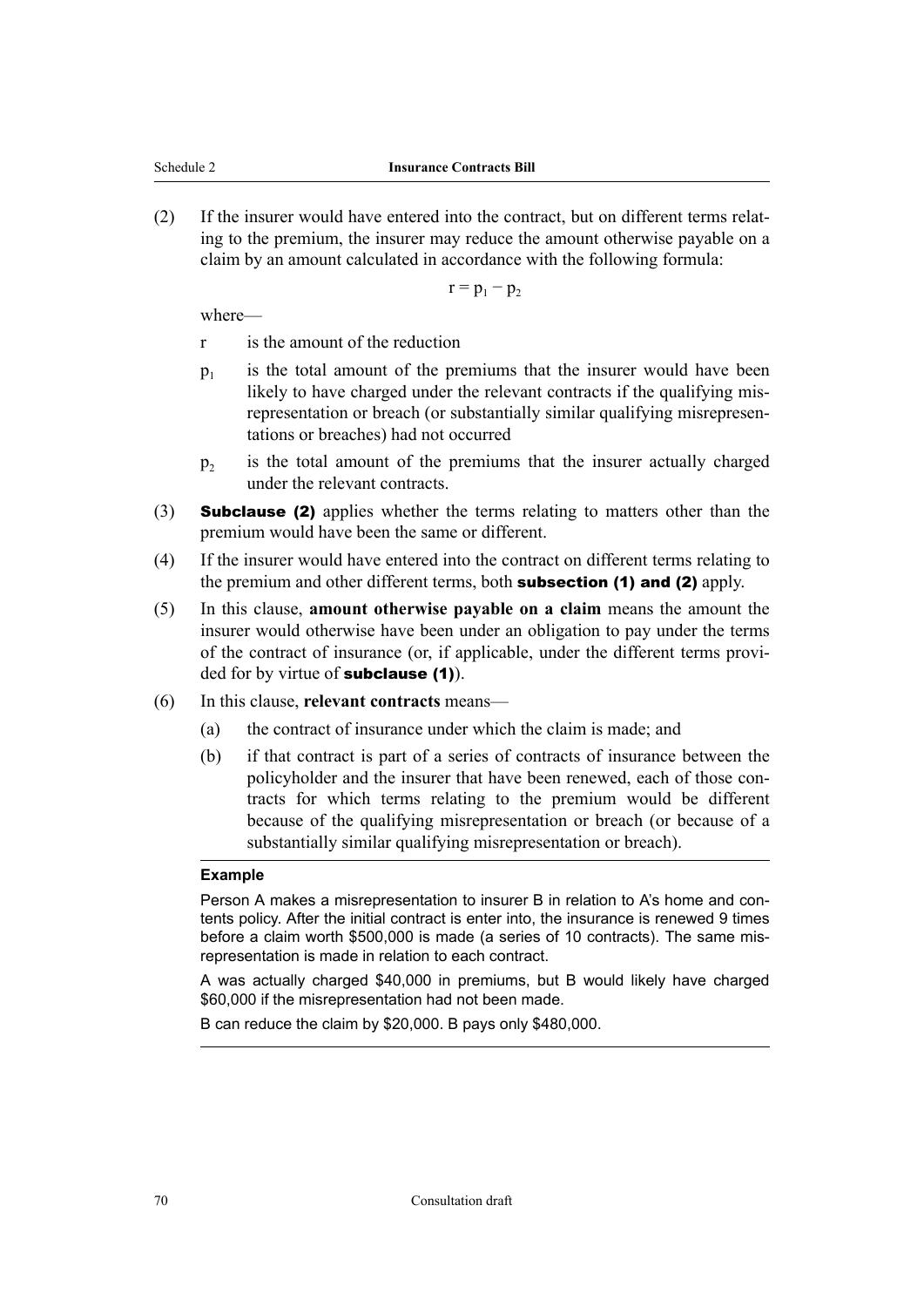# **Part 2**

# **Remedies for variations**

# <span id="page-72-0"></span>**6 When Part applies**

This Part applies to qualifying misrepresentations or breaches in relation to variations to contracts of insurance.

# **7 Deliberate or reckless misrepresentation or breach**

If a qualifying misrepresentation or breach was deliberate or reckless, the insurer—

- (a) may, by notice to the policyholder, treat the contract as having been ter‐ minated with effect from the time when the variation was made; and
- (b) need not return any of the premiums paid.

# **8 Neither deliberate nor reckless misrepresentation or breach and premium increased or unchanged**

# Clauses 9 and 10 apply if—

- (a) a qualifying misrepresentation or breach was neither deliberate nor reck‐ less; and
- (b) the total premium was increased or not changed as a result of the variation.

# **9 Insurer would not have agreed to variation**

If, in the absence of the qualifying misrepresentation or breach, the insurer would not have agreed to the variation on any terms, the insurer—

- (a) may treat the contract as if the variation was never made; but
- (b) must, if it acts under **paragraph (a)**, return any extra premium paid.

# **10 Insurer would have agreed to variation**

- (1) This clause applies if **clause 9** does not apply.
- (2) If the insurer would have agreed to the variation on different terms (other than terms relating to the premium), the variation is to be treated as if it had been entered into on those different terms if the insurer so requires.
- (3) [Clause 14](#page-73-0) also applies if (in the case of an increased premium) the insurer would have increased the premium by more than it did, or (in the case of an unchanged premium) the insurer would have increased the premium.

# **11 Neither deliberate nor reckless misrepresentation or breach and premium decreased**

[Clauses 12](#page-73-0) and [13](#page-73-0) apply if—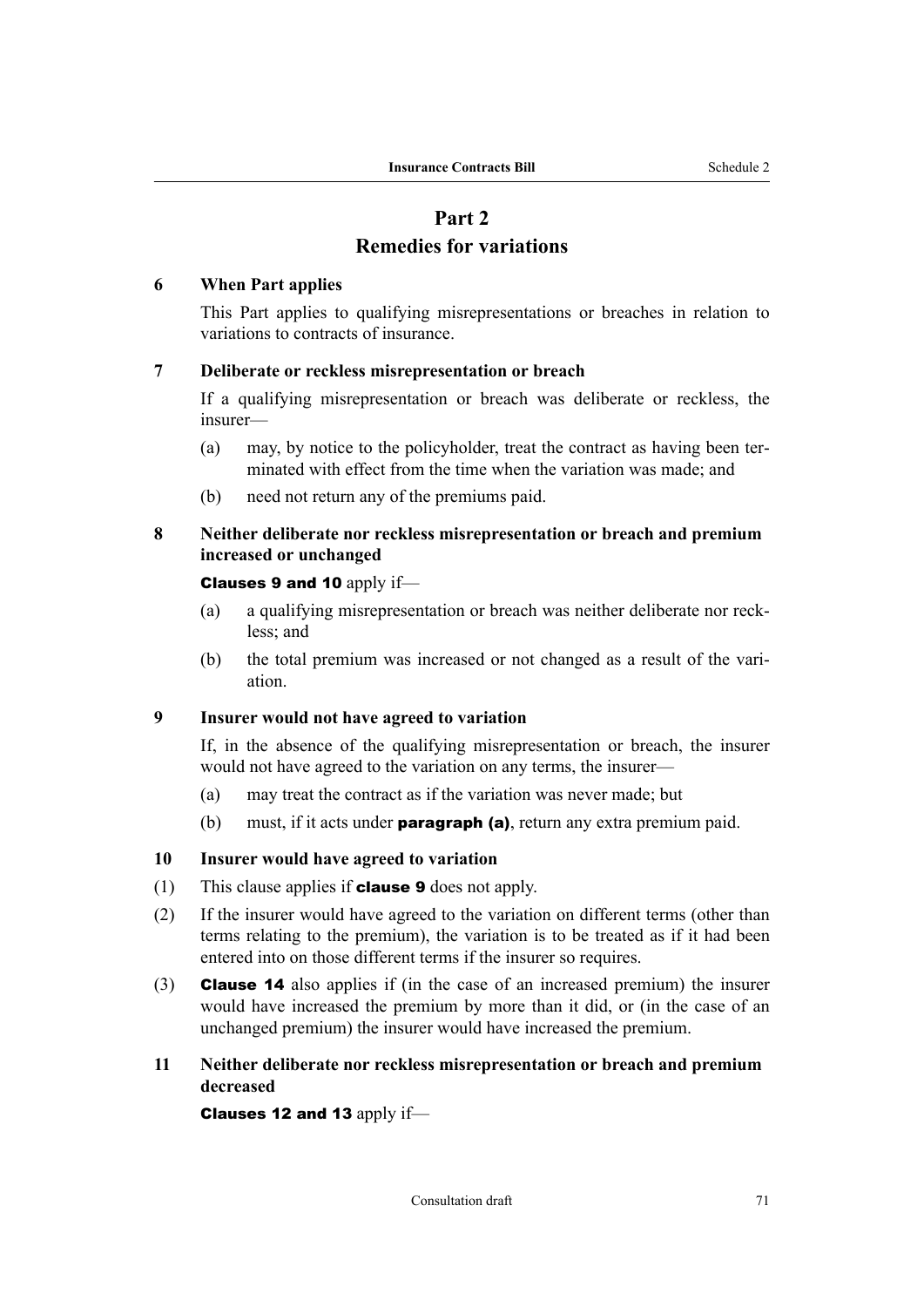- <span id="page-73-0"></span>(a) a qualifying misrepresentation or breach was neither deliberate nor reck‐ less; and
- (b) the total premium was reduced as a result of the variation.

#### **12 Insurer would not have agreed to variation**

If, in the absence of the qualifying misrepresentation or breach, the insurer would not have agreed to the variation on any terms, the insurer may treat the contract as if the variation was never made, and **clause 14** also applies.

#### **13 Insurer would have agreed to variation**

- (1) This clause applies if **clause 12** does not apply.
- (2) If the insurer would have agreed to the variation on different terms (other than terms relating to the premium), the variation must be treated as if it had been entered into on those different terms if the insurer so requires.
- (3) Clause 14 also applies if the insurer would have increased the premium, would not have reduced the premium, or would have reduced it by less than it did.

#### **14 Insurer would have agreed to variation on different terms**

(1) If the insurer would have agreed to the variation, but on different terms relating to the premium, the insurer may reduce the amount otherwise payable on a claim by an amount calculated in accordance with the following formula:

$$
r=p_1-p_2
$$

where—

- r is the amount of the reduction
- $p_1$ is the total amount of the premiums that the insurer would have been likely to have charged under the contract if the qualifying misrepresentation or breach (or substantially similar qualifying misrepresentations or breaches) had not occurred
- $p<sub>2</sub>$ is the total amount of the premiums that the insurer actually charged under the contract.
- (2) In this clause, **amount otherwise payable on a claim** means the amount the insurer would otherwise have been under an obligation to pay under the terms of the contract of insurance (whether on the original terms, or as varied, or under the different terms provided for by virtue of **[clause 10\(2\)](#page-72-0)** or 13(2), as the case may be).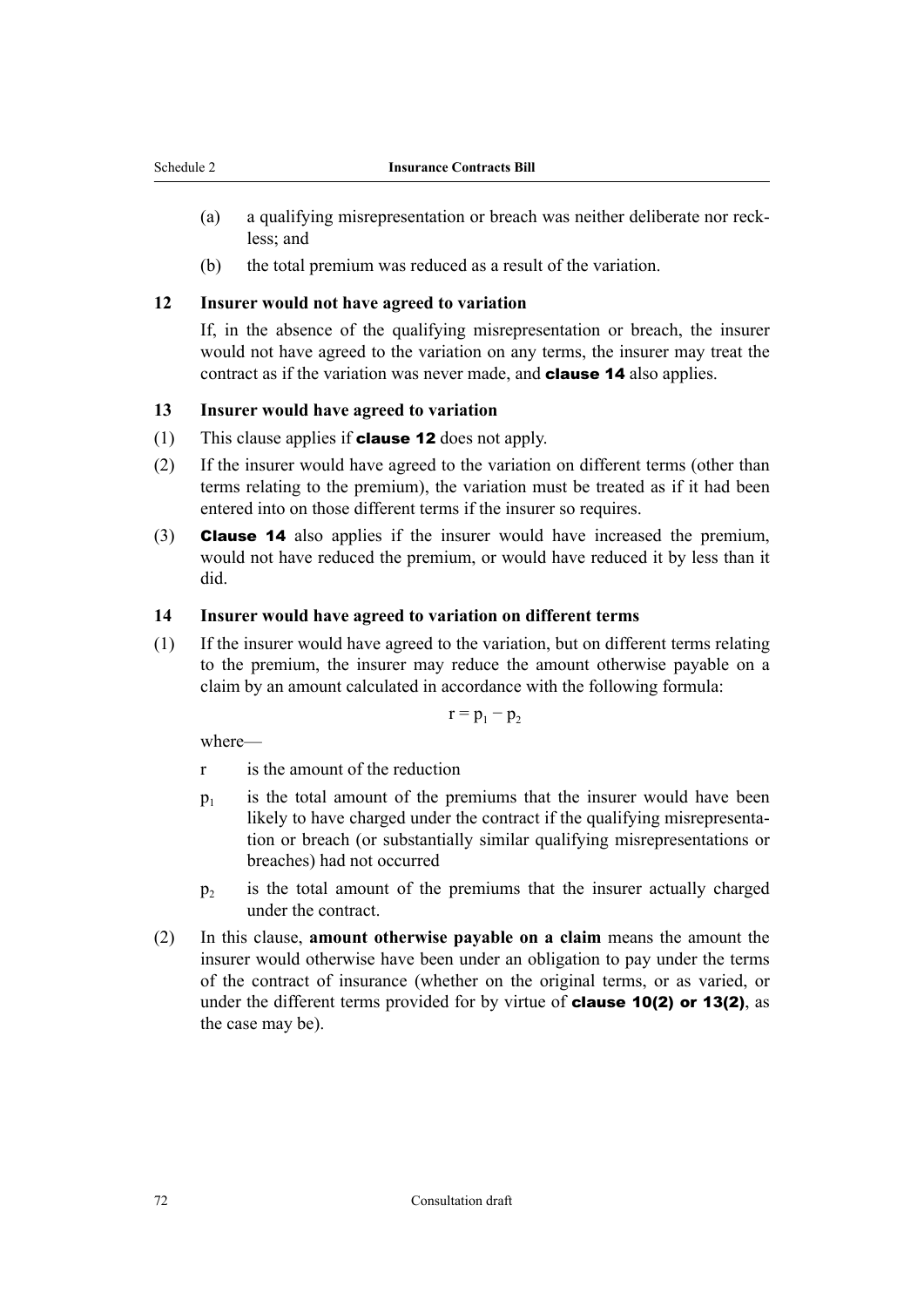# **Part 3**

# **Modifications for group insurance**

## **15 Modifications for group insurance**

- (1) Part 1 applies subject to the modifications set out in this Part in relation to cover provided for B under a contract of insurance mentioned in [section 21](#page-16-0).
- (2) In this Part, **A** and **B** mean the same as in [section 21](#page-16-0).
- (3) References to the contract of insurance (however described) are to that part of the contract that provides for cover for B.
- (4) References to claims and premiums are to claims and premiums in relation to that cover.

# **Part 4**

# **Miscellaneous provisions**

## **16 Marine Insurance Act 1908**

Section 84 of the Marine Insurance Act 1908 (return of premium for failure of consideration) is subject to this Schedule in relation to contracts of marine insurance.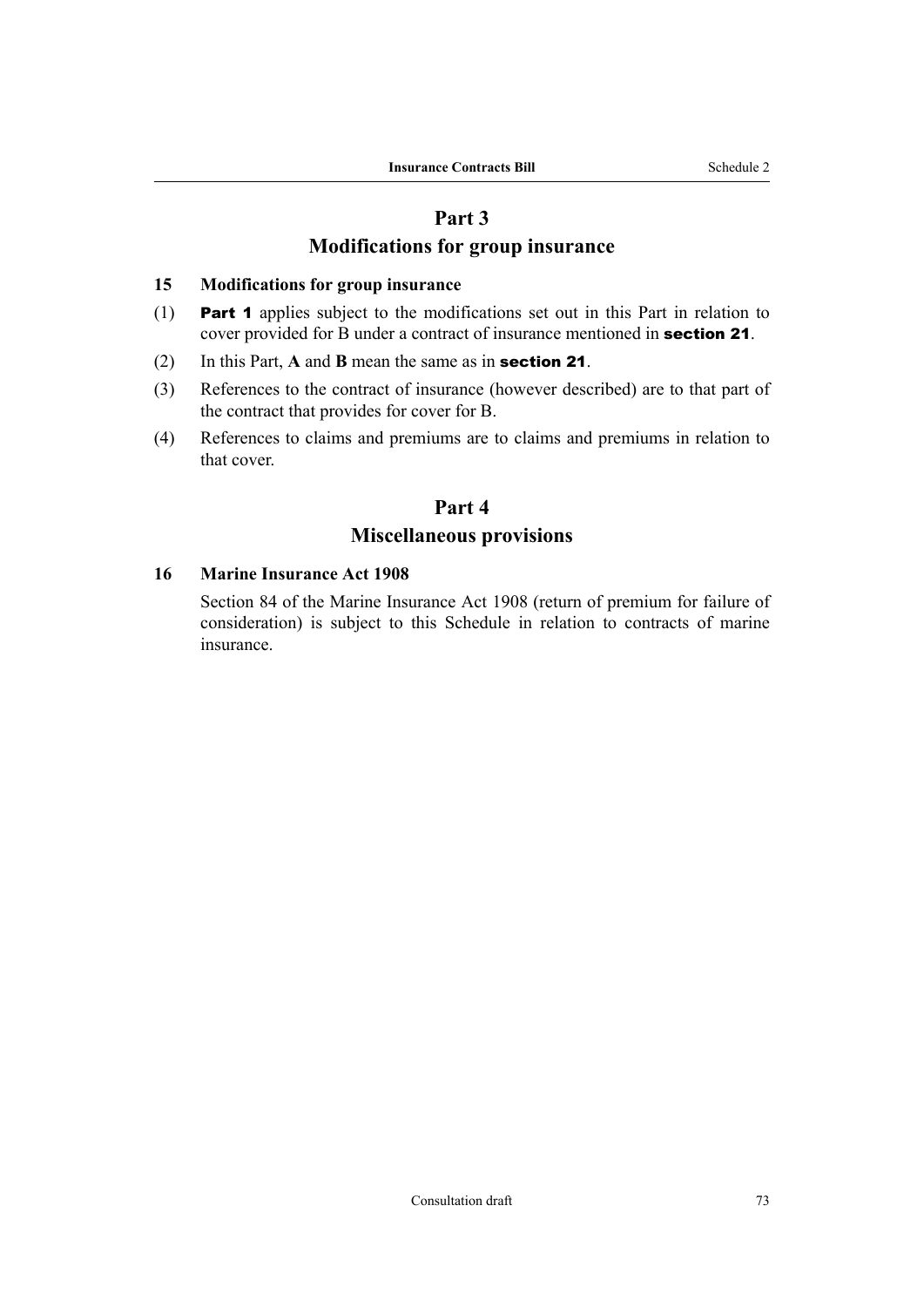# <span id="page-75-0"></span>**Schedule 3 Information and disclosure for third party claimants**

[s 93](#page-36-0)

Page

#### **Contents**

|                |                                                                                                                         | -- 0 |
|----------------|-------------------------------------------------------------------------------------------------------------------------|------|
|                | Interpretation                                                                                                          | 74   |
| 2              | Third party claimant may request information from specified<br>policyholder                                             | 74   |
| 3              | Third party claimant may request information from other persons                                                         | 74   |
| $\overline{4}$ | Information that may be requested                                                                                       | 75   |
| 5              | Person to whom notice is given must provide information                                                                 | 75   |
| 6              | Notice that requires disclosure in connection with body that has<br>been wound up                                       | 76   |
|                | Disclosure and inspection where notice given under <b>clause 6</b>                                                      | 77   |
| 8              | Contract of insurance must not prohibit, prevent, or restrict person<br>from providing information or giving disclosure | 77   |
| 9              | Other rights to information                                                                                             | 78   |
| 10             | When person is able to provide information and has control of<br>document                                               | 78   |

#### **1 Interpretation**

Any term or expression that is defined in **[section 83](#page-33-0)** and used, but not defined, in this schedule has the same meaning as in **[section 83](#page-33-0)**.

## **2 Third party claimant may request information from specified policyholder**

- (1) This clause applies if a person (**A**) reasonably believes that—
	- (a) another person (**B**) has incurred an insured liability to A; and
	- (b) B is a specified policyholder.
- (2) A may, by notice in writing, request from B the information of a kind referred to in [clause 4](#page-76-0) that is specified in the notice.
- (3) A must include in the notice particulars of the facts on which A relies on as giving them an entitlement to give the notice.

## **3 Third party claimant may request information from other persons**

- (1) This clause applies if a person (**A**) reasonably believes that—
	- (a) an insured liability has been incurred to A; and
	- (b) A may be able to recover the amount of the insured liability from the insurer under [subpart 4](#page-33-0) of [Part 3](#page-26-0); and
	- (c) there is a person (**C**) who is able to provide information of the kind referred to in [clause 4](#page-76-0).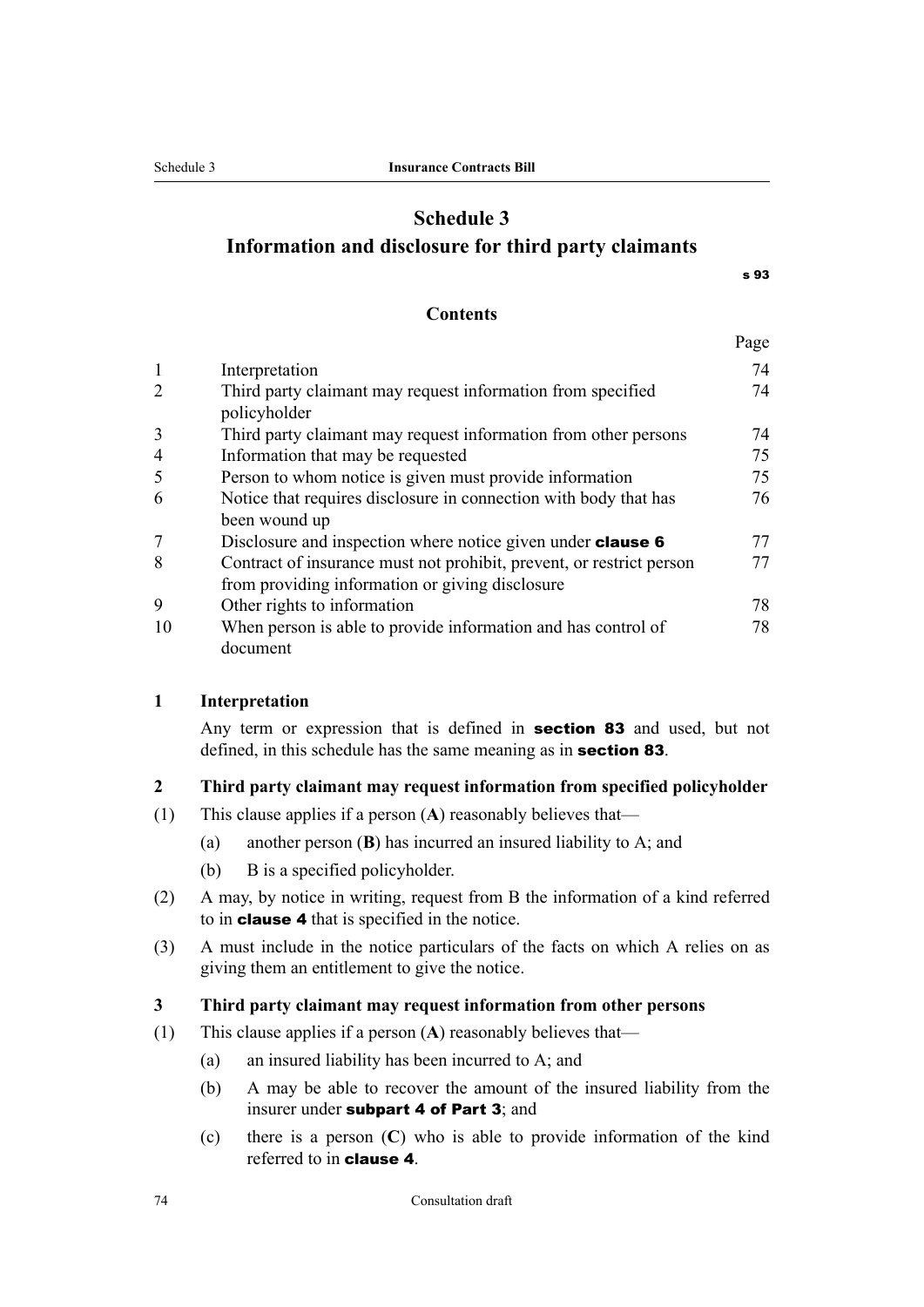- <span id="page-76-0"></span>(2) A may, by notice in writing, request from C the information of a kind referred to in clause 4 that is specified in the notice.
- (3) A must include in the notice particulars of the facts on which A relies on as giving them an entitlement to give the notice.

#### **4 Information that may be requested**

- (1) The following is the information that may be requested:
	- (a) whether there is a contract of insurance that covers the supposed liability or might reasonably be regarded as covering it:
	- (b) if there is such a contract, any of the following:
		- (i) who the insurer is:
		- (ii) what the terms of the contract are:
		- (iii) whether the policyholder has been informed that the insurer has claimed not to be liable under the contract in respect of the supposed liability:
		- (iv) whether there is or has been any proceeding between the insurer and the policyholder in respect of the supposed liability and, if so, relevant details of the proceeding:
		- (v) if the contract sets a limit on the fund available to meet claims in respect of the supposed liability and other liabilities, how much of it (if any) has been paid out in respect of other liabilities:
		- (vi) whether there is a security interest to which any sums paid out under the contract in respect of the supposed liability would be subject.
- (2) For the purpose of **subclause (1)(b)(iv)**, relevant details of a proceeding are,—
	- (a) in the case of court proceedings, the following:
		- (i) the name of the court and the registry of the court:
		- (ii) the number of the proceeding:
		- (iii) the contents of all documents served in the proceeding in accordance with rules of court or orders made in the proceeding, and the contents of any such orders:
	- (b) in the case of an arbitration, the following:
		- (i) the name of the arbitrator:
		- (ii) information corresponding with that referred to in **paragraph** (a)(iii).

#### **5 Person to whom notice is given must provide information**

(1) A person (**R**) who receives a notice under [clause 2](#page-75-0) or [3](#page-75-0) must, within 28 days after receiving the notice,—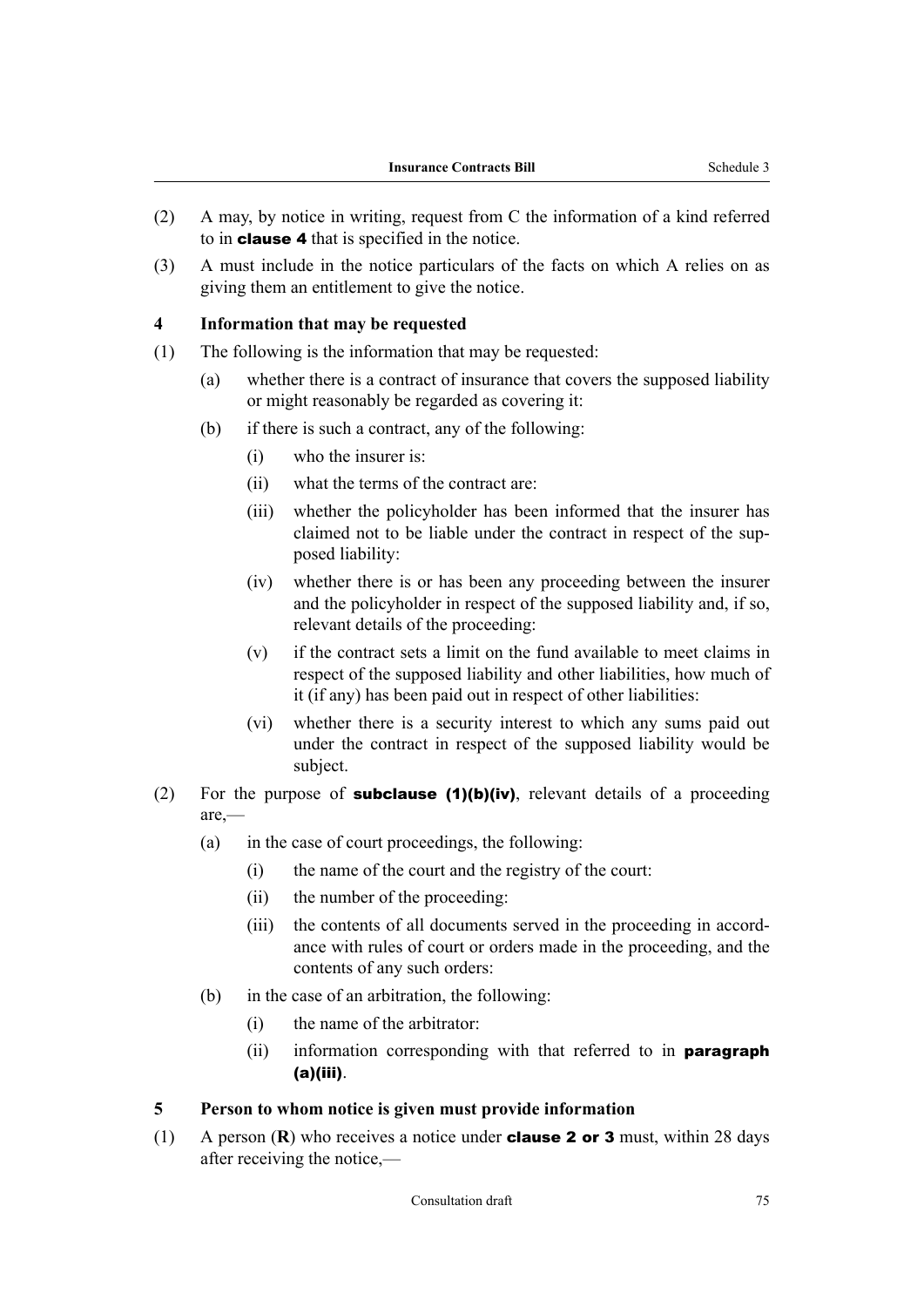- <span id="page-77-0"></span>(a) provide to the person who gave the notice the information specified in it that R is able to provide; and
- (b) in relation to any information specified in the notice that R is not able to provide, notify that person why R is not able to provide it.
- (2) **Subclause (3)** applies if—
	- (a) a person (**R**) receives a notice under [clause 2](#page-75-0) or [3](#page-75-0); and
	- (b) there is information specified in the notice that R is not able to provide because it is contained in a document that is not in R's control; and
	- (c) the document was at one time in R's control; and
	- (d) R knows or believes that it is now in another person's control.
- (3) R must, within 28 days after receiving the notice, provide the person who gave the notice with all particulars R can as to the nature of the information and the identity of that other person.
- (4) If R fails to comply with a duty imposed on R by this clause, the person who gave R the notice may apply to the High Court for an order requiring R to comply with the duty.
- (5) R does not have a duty under this clause in respect of information to which a claim of legal professional privilege could be maintained in a proceeding.

## **6 Notice that requires disclosure in connection with body that has been wound up**

- (1) This clause applies if—
	- (a) a person (**P**) has started a proceeding under [subpart 4](#page-33-0) of [Part 3](#page-26-0) against an insurer in respect of a liability; and
	- (b) P claims the liability has been incurred to  $P_{\text{by}}$ 
		- (i) a body corporate; or
		- (ii) an unincorporated body other than a partnership, and
	- (c) the body has been wound up.
- (2) P may, by notice in writing, require a person to whom **subclause (3)** applies to disclose to P any documents that are relevant to that liability.
- (3) This subclause applies to a person if,—
	- (a) immediately before the relevant time, the person was a director, an officer, or an employee of the body; or
	- (b) immediately before the body was wound up (or, if it has been wound up more than once, immediately before it was last wound up), that person was acting as an insolvency practitioner in relation to the body (within the meaning of section 5 of the Insolvency Practitioners Regulation Act 2019).
- (4) In subclause (3)(a), the **relevant time** is the later of the following: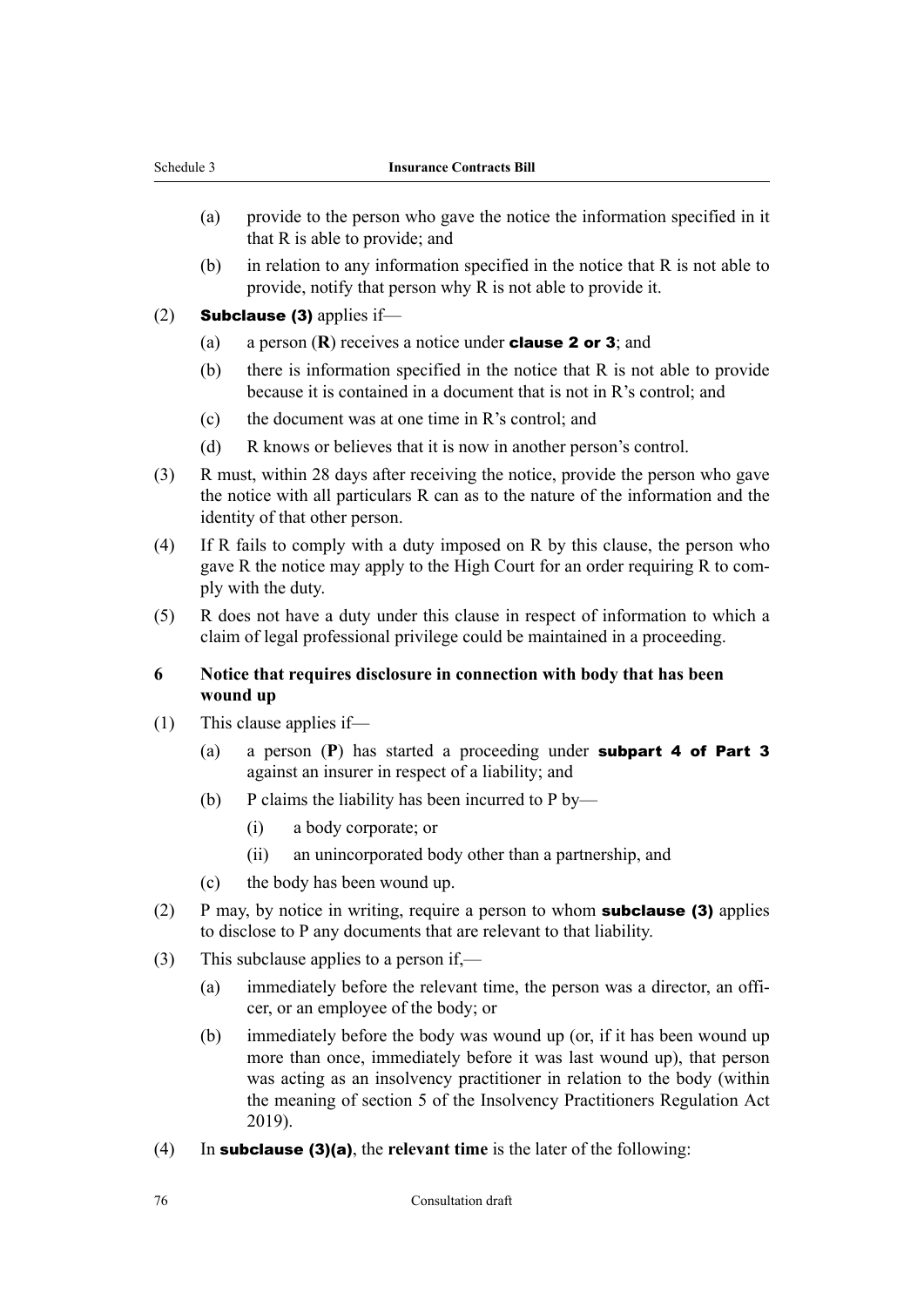- <span id="page-78-0"></span>(a) the time that the body referred to in **subclause (1)** became a specified policyholder:
- (b) the time that the body referred to in **subclause (1)** incurred the liability to P.
- (5) A notice under this clause must be accompanied by—
	- (a) a copy of the particulars of claim required to be served in connection with the proceeding referred to in **subclause** (1); or
	- (b) if the proceeding is an arbitration, the particulars of claim that would be required to be so served if it were a court proceeding.
- (6) For the purposes of this clause,—
	- (a) a body is **wound up** if it is dissolved or otherwise ceases to exist; and
	- (b) a body has been wound up even if, since it was wound up, something has happened that has the effect that (but for this paragraph) the body is treated as continuing to exist.

#### **Example**

The Registrar removes company A from the New Zealand register under section 317 of the Companies Act 1993. The Registrar later restores A to the register under section 328 of that Act. Under section 330 of that Act,A is deemed to have continued in existence as if it had not been removed from the register.

Despite the restoration, A has been wound up for the purposes of this clause.

## **7 Disclosure and inspection where notice given under** [clause 6](#page-77-0)

- (1) The duties of disclosure of a person who receives a notice under **[clause 6](#page-77-0)**, and the rights of inspection of the person giving the notice, are the same as the corresponding duties and rights under the rules of the High Court of parties to a proceeding in which standard discovery applies.
- (2) For the purposes of this clause, the rules of court apply with all necessary modifications.
- (3) A person who, under **subclause (1)**, has to serve a list of documents must do so within 28 days after the receipt of the notice.
- (4) A person who has received a notice under [clause 6](#page-77-0) and has served a list of documents in response to it is not under a duty of disclosure by reason of that notice in relation to documents that the person did not have when the list was served.
- **8 Contract of insurance must not prohibit, prevent, or restrict person from providing information or giving disclosure**

A provision of a contract of insurance is of no effect to the extent that it pur‐ ports, whether directly or indirectly,—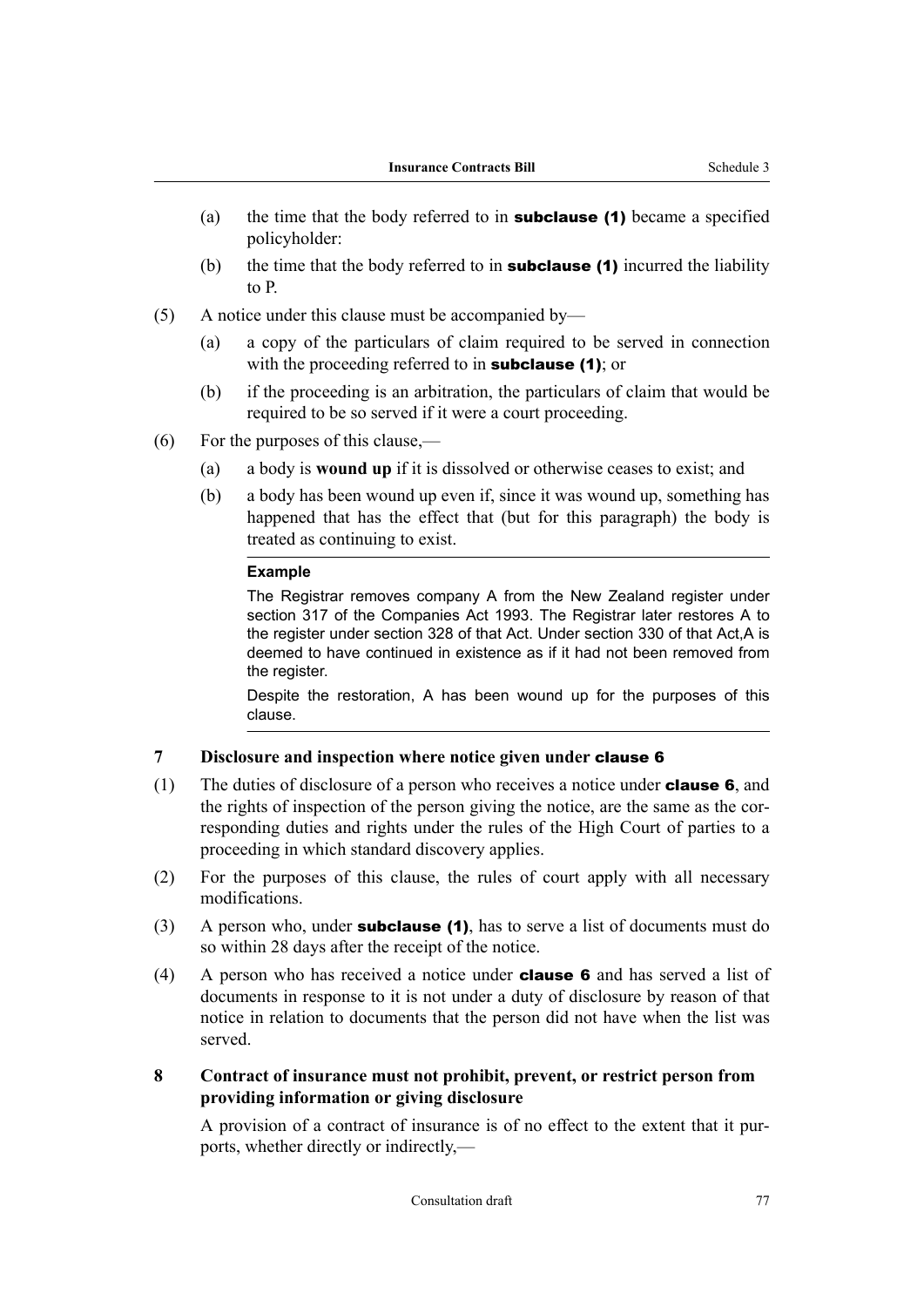- <span id="page-79-0"></span>(a) to avoid or terminate the contract or alter the rights of the parties under it in the event of a person providing information, or giving disclosure, that the person is required to provide or give under a notice under this schedule; or
- (b) otherwise to prohibit, prevent, or restrict a person from providing such information or giving such disclosure.

# **9 Other rights to information**

A right to information, or to inspect documents, that a person has under this schedule are in addition to any such rights that the person has apart from this schedule.

## **10 When person is able to provide information and has control of document**

For the purposes of this schedule,—

- (a) a person is able to provide information only if—
	- (i) the person can obtain it without undue difficulty from a document that is in that person's control, or
	- (ii) if the person is an individual, the information is within that person's knowledge; and
- (b) a document is in a person's control if it is in that person's possession or if the person has a right to possession of it or to inspect or take copies of it.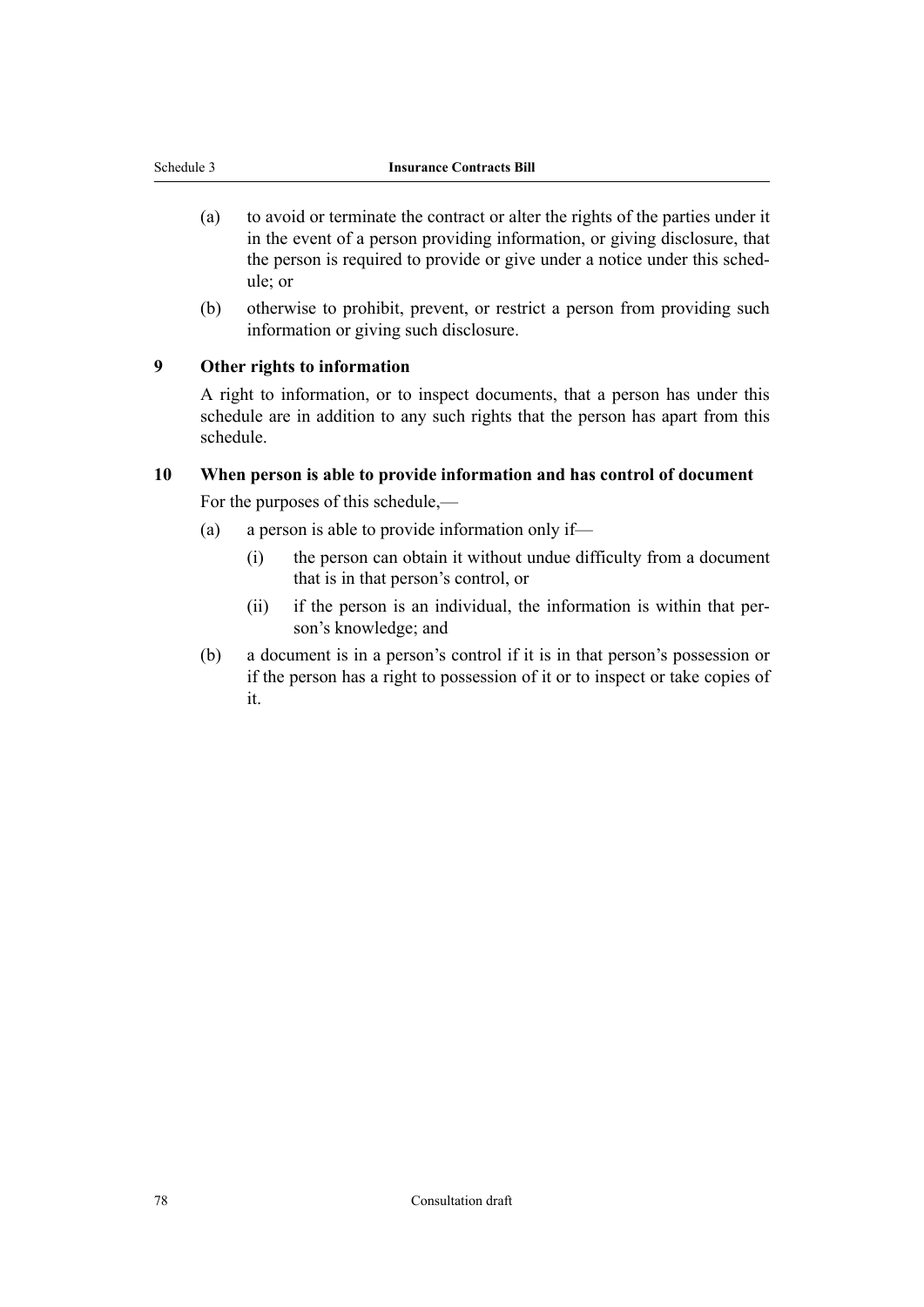# **Schedule 4**

# **New Part 2 inserted into Schedule 1AA of Fair Trading Act 1986**

[s 174](#page-63-0)

# **Part 2**

# **Provisions relating to Insurance Contracts Act 2022**

# **2 Amendments relating to unfair contract terms do not apply to existing insurance contracts**

- (1) This clause applies to—
	- (a) a contract of insurance entered into on or after 17 March 2015 but before the commencement of this clause; and
	- (b) any variation of the contract referred to in **paragraph (a)**; and
	- (c) any new contract that has the effect of operating as a renewal of the con‐ tract referred to in **paragraph (a)**, and any subsequent renewal.
- (2) However, this clause does not apply to any contract to which section 26A(3) applies.
- (3) The amendments made by **[sections 170](#page-61-0) to [173](#page-63-0)** do not apply to a contract or variation to which this clause applies and sections 46H to 46M as in force before the commencement of this clause continue to apply as if the Insurance Contracts Act 2022 had not been enacted.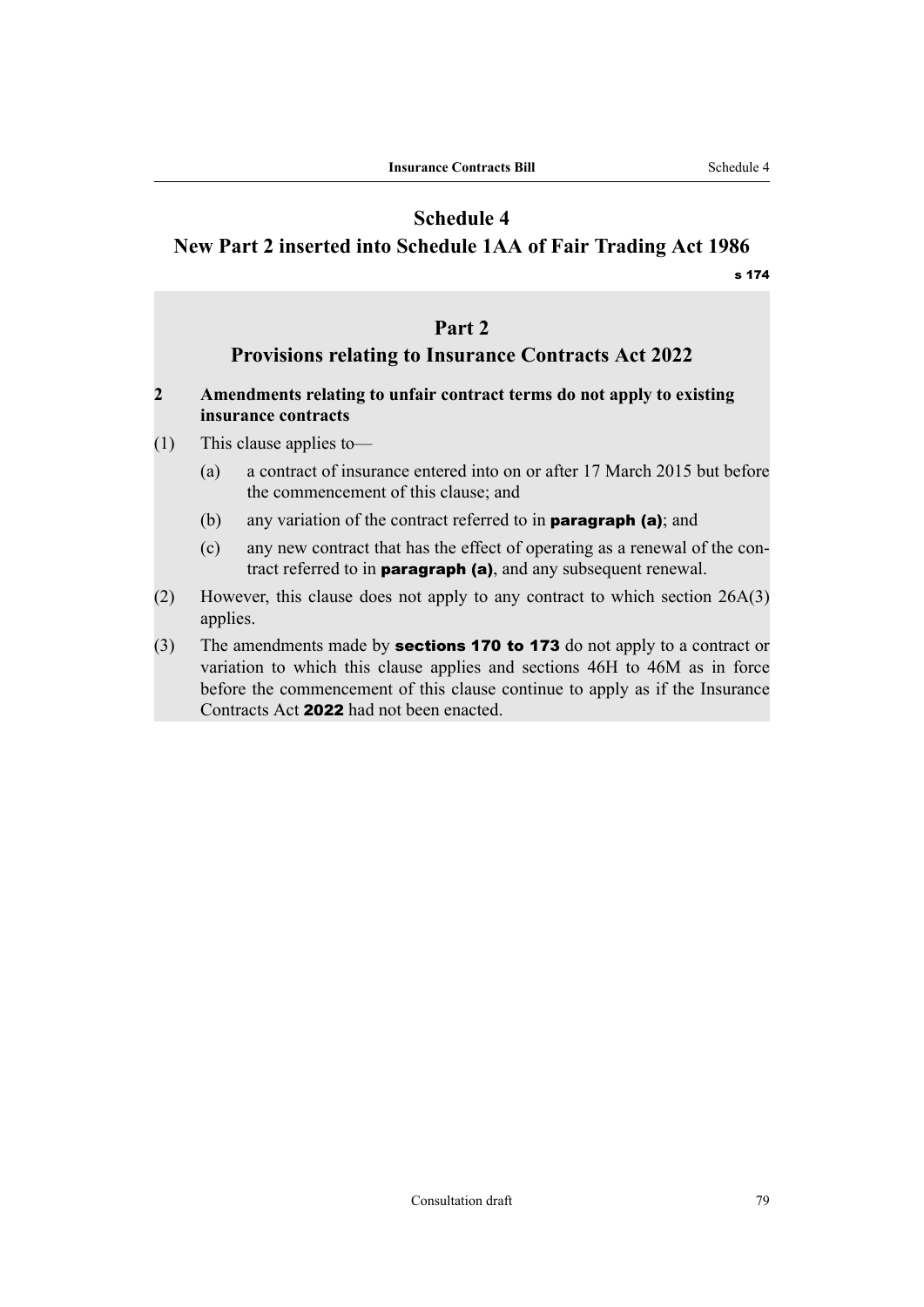# **Schedule 5 Amendments to other legislation**

[s 188](#page-66-0)

#### **Part 1**

# **Amendments to other Acts**

#### **Administration Act 1969 (1969 No 52)**

In section 65(5), replace "policy or policies of insurance within the meaning of the Life Insurance Act 1908" with "life policy (within the meaning of section 84 of the Insurance (Prudential Supervision) Act 2010)".

In section 65(5), replace "company liable under the policy or policies" with "insurer liable under the life policy".

In section 65(5), replace "lawful for the company" with "lawful for the insurer".

# **Arbitration Act 1996 (1996 No 99)**

Replace section  $11(6)(b)$  with:

(b) a contract of insurance to which **[section 67](#page-26-0)** of the Insurance Contracts Act 2022 applies.

#### **Contract and Commercial Law Act 2017 (2017 No 5)**

After section 35(2), insert:

(3) Subsection (1) does not apply if—

- (a) the contract is a contract of insurance (within the meaning of **[section 6](#page-12-0)** of the Insurance Contracts Act 2022); and
- (b) A is the insurer under that contract.

After section 37(3), insert:

- (3) Subsection  $(1)(a)$  does not apply if—
	- (a) the contract is a contract of insurance (within the meaning of **[section 6](#page-12-0)** of the Insurance Contracts Act 2022); and
	- (b) the party that has been induced to enter into the contract by a misrepre‐ sentation is the insurer.

In section 92(1)(b), replace "section 66B of the Life Insurance Act 1908" with "[sec](#page-51-0)[tion 141](#page-51-0) of the Insurance Contracts Act 2022."

## **Financial Markets Authority Act 2011 (2011 No 5)**

In Schedule 1, Part 1, insert in its appropriate alphabetical order:

[Subpart 6](#page-23-0) of [Part 2](#page-13-0), [section 94](#page-36-0), [Part 4](#page-37-0), and [sections 126](#page-47-0) to [136](#page-50-0) and [146](#page-53-0) to [149](#page-54-0) of the Insurance Contracts Act 2022